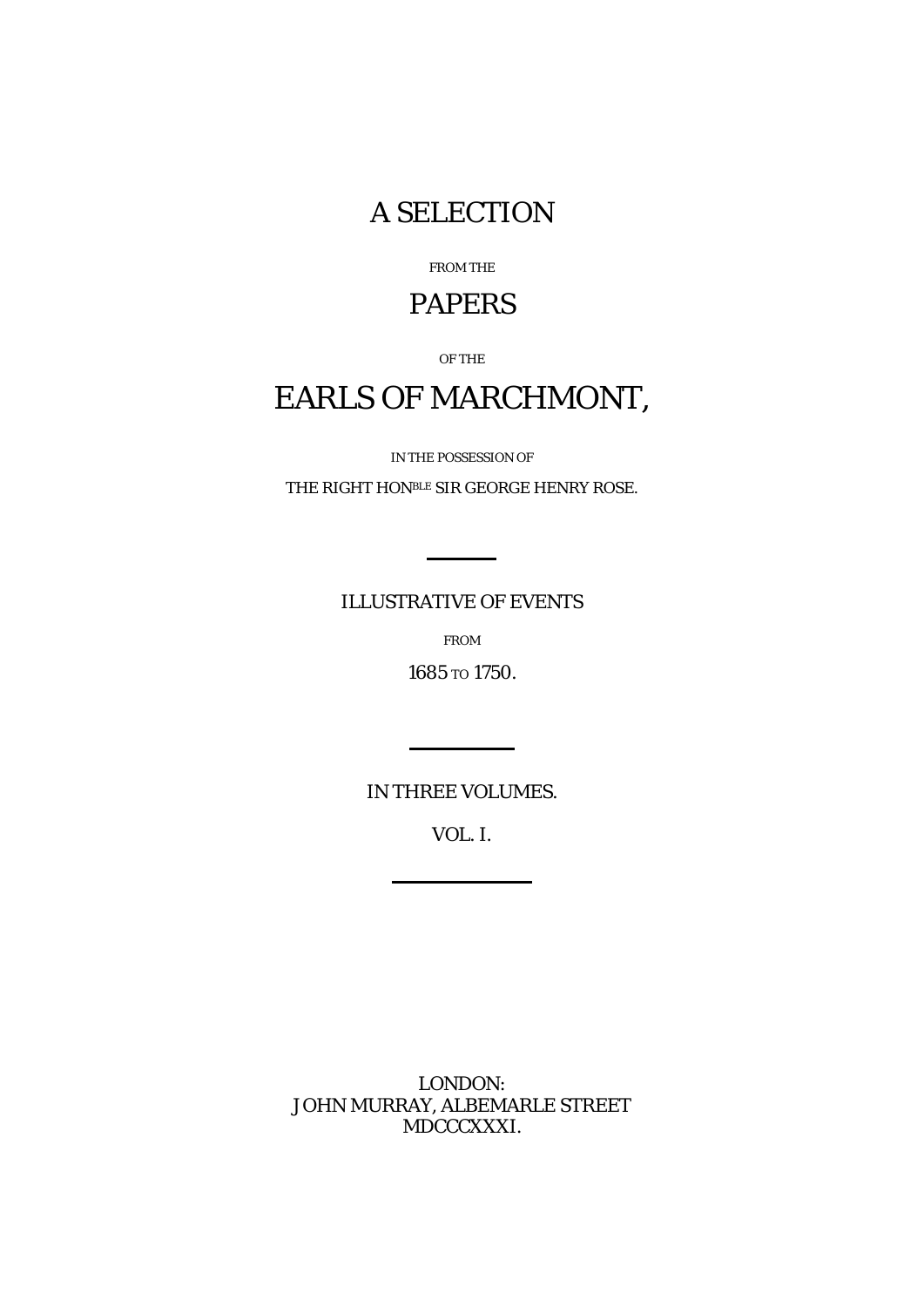## [DIARY RESUMED.](http://books.google.com/books?id=-2oBAAAAYAAJ&dq=Earl%20of%20Marchmont%E2%80%99s%20Diary&pg=PA98#v=onepage&q&f=false)

LORD STAIR sent for me; when I went to him I found the Duke

of Montrose[1](#page-1-0) with him, and that they had been engaged in talk together on the subject

1745 Sept. 20th, Friday.

with which Lord Stair continued; that last night an account from Edinburgh had alarmed the whole council; that the Pretender's son was near Edinburgh, and probably would soon be master of it; and that this day the ministry were to meet to consider what to advise; that he understood that [the] Duke of Bedford<sup>[2](#page-1-1)</sup> and Lord Halifax were to offer to raise regiments for the King's service; and that he thought fit to let us know it; that Lords of our country might, if they approved of it, do the same. The Duke of Montrose said, that he had not been considered in his country, or else he might have been of some use, and that he would do his utmost as Duke of Montrose, but he could not carry a musket, though he could a fusil, in England. I said, that we had been all pretty equally treated, but that I supposed Lord Stair asked our opinions what we judged proper to do, *rebus sic stantibus,* and that I would do anything they two thought fit; that I desired only not to incur the ridicule of pretending to do anything, that the Duke of Bedford performed by dint of riches, but that in zeal for liberty I would vie with him, or any of 'em all in England; and that I desired to avoid being laughed at justly for an offer to raise and be paid for the militia under the name of a regiment. The Duke said, he thought the offer would be ridiculous, because his country was now possessed by the rebels, and therefore he could do nothing in it, and that the ministers would reject what part of our proposal they thought fit, and load us with the rest of it, merely to undo us. To this Lord Stair replied; and the dispute growing warm, I told Lord Stair, that as no offer had yet been made, we could not tell whether we could concur or not. But as he would first know it, I desired he would do me the honour to accept of full power from me to offer to raise a regiment, or do any other service he found would not appear ridiculous; and that if he thought it fit, I would go to court to be ready to make the offer personally if necessary. He thought I should go thither: I went with the Duke of Montrose. Lord Stair coming out from the King told me, that finding the King had refused the Duke of Bedford's offer, telling him the storm would soon blow over, but that he thanked him for his zeal, he had delayed making my offer till

<span id="page-1-1"></span><span id="page-1-0"></span>**.** 

<sup>1</sup> William Duke of Montrose, who succeeded to the title on his father's death in 1741.

<sup>2</sup> First Lord of the Admiralty.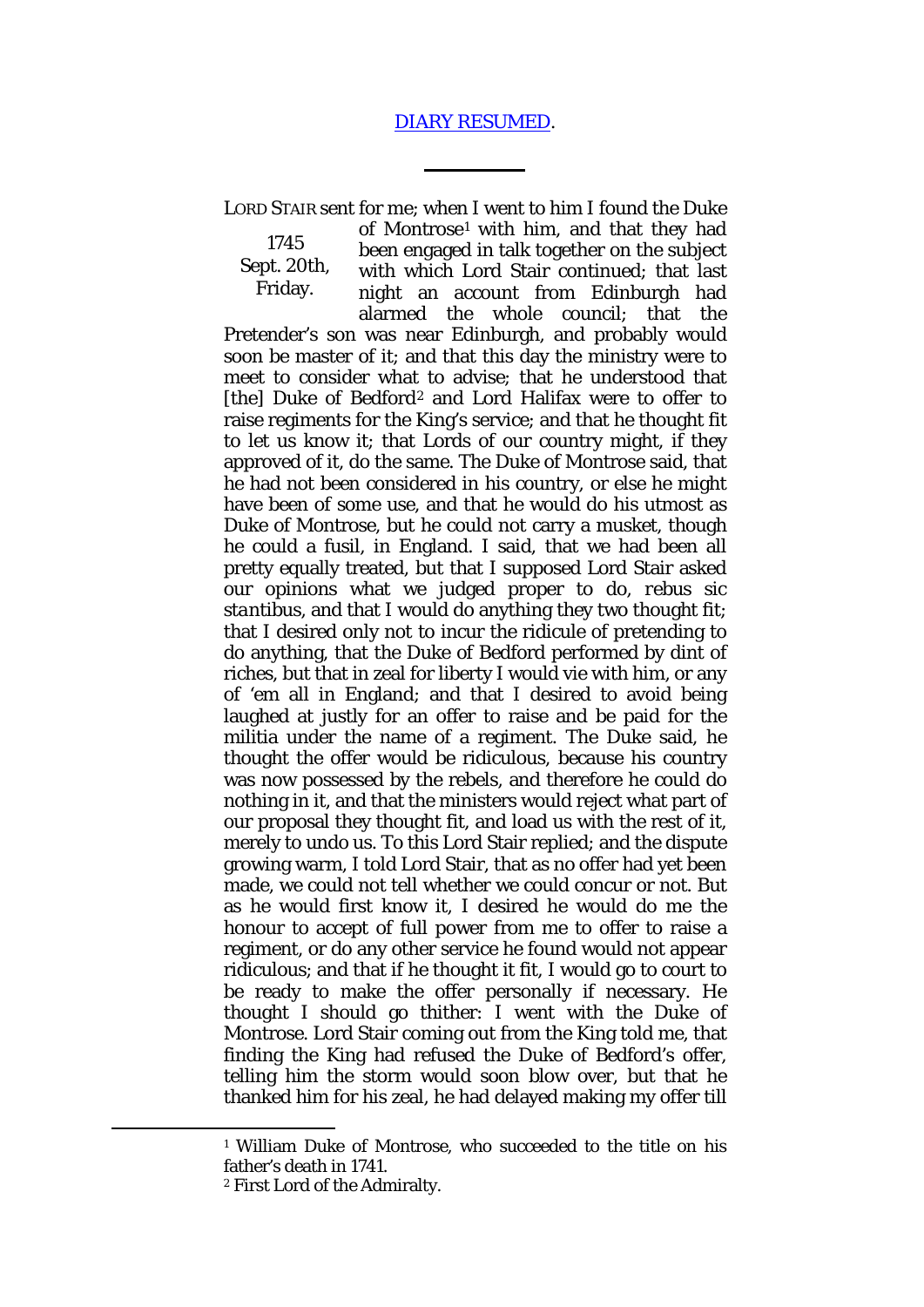a more proper opportunity. I told him, if it could be of no use, it need not be made. He said, he had desired the King, since he knew nothing of his army, to name somebody that his ministers trusted, and that the King answered, 'You know as much as I do.' I told the Duke of Montrose, that the affair of the offer was over, and I supposed would not be accepted hereafter, so that the dangers he foresaw were vanished.

I went to Lord Stair to ask him whether it was worth while to communicate to Lord Tweeddale a letter I

Afternoon received this post, with news of proclaiming the Pretender at Duns[1](#page-2-0), and the acting justices

refusing to assist Mr. Carre to apprehend the offenders; and finding Lord Tweeddale there at dinner (a connexion being a forming between 'em), I read the letters to 'em both, and stated the case to 'em, to which neither of 'em made one word of answer. I was piqued at this in Lord Tweeddale, who this very morning, at Lord Stair's, asked me whether I had sent my arms to Berwick, and said, I did right in it, and on the 2d inst. at court, when I told him I had a number of arms at the King's service, superciliously intimated that my house might be searched for 'em; so I told him, that in case the same fellows, encouraged by their impunity at Duns, should commit the same insult at Greenlaw[2,](#page-2-1) and this should be represented here so as to affect my friends or property, and so as to oblige me to relate the thing as it was, and to charge all that ensued on the impunity at Duns, I expected from him to be cleared from any imputation of doing what I should do out of private malice to any man. Upon this he warmed, and said he did not see how Mr. Hay of Drummelier could hinder what had passed at Duns any more than he himself could at Gifford-hall. I told him, I thought I had spoke plain English, and so repeated what I had said. We went into the other room, where Lord Stair told me, the council had met since he saw me at court, and hearing what the Duke of Bedford had offered, were all of opinion, that the King should be advised to accept it, and that many others, such as [the] Duke of Rutland, [the] Duke of Montague, and [the Duke of] Kingston, and Lord Halifax being named, he had said, that several Lords of Scotland were ready to do the same, but that he hoped every Lord Lieutenant would not be made a colonel. Lord Tweeddale came in and told us the Highlanders had taken Edinburgh.

Sept. 21st. Saturday. Lord Bolingbroke, on hearing what passed yesterday, said, he laid a great stress on the Duke of Bedford's being refused, and that the court surely

<span id="page-2-1"></span><span id="page-2-0"></span>**.** 

<sup>1</sup> In Berwickshire.

<sup>2</sup> The Earl of Marchmont was Lord Polwarth of Polwarth, Redbraes, and Greenlaw.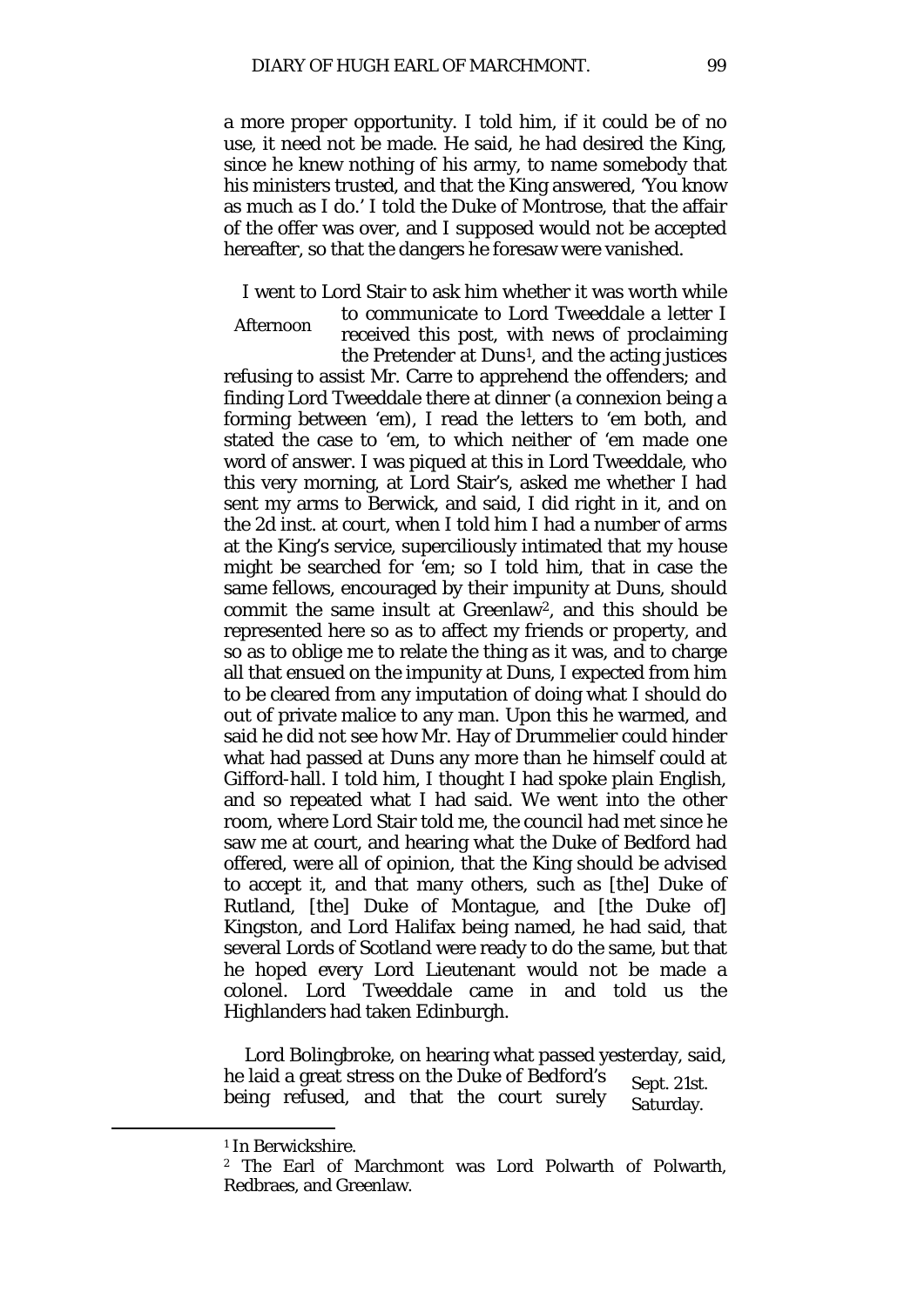resolved not to suffer such as we to have any military power; and on what had passed concerning- the affair of Duns, he advised me to remain quiet and proceed no farther.

Sept. 22nd. Sunday. My brother, being come to town, was of opinion, that I ought not to persist to go down to raise a regiment, after what had passed, without sufficient authority from the King, to protect his commission from insult, and myself from being betrayed here, by rendering all my endeavours ineffectual, and then exposing one for not succeeding.

I told Lord Stair, that without more authority than a commission to raise a regiment, friends thought it would be

Sept. 23rd. Monday.

ridiculous after what had happened to attempt to raise one, and that, with more authority, I saw no reason to ask the King to pay for what might be done merely by his

authority. He said, that Cope's army must beat the rebels, and then there would be no use of regiments; but if that should not happen, then it would be impossible to raise troops.

Sept. 24th. Tuesday. I told Lord Bolingbroke, that the Duke of Bedford had just told me, our army was totally defeated[1](#page-3-0)*;* that we had but one battle more, wherein every man must do his best. He said, he thought this was the time, when people should endeavour to keep themselves cool, and that unless there was a third party for the constitution, there was none worth fighting for. I told him, I was afraid of spinning the thread too fine, lest it should break, when so much depended upon it.

Sept. 24th. Tuesday. Mr. Maul, the Duke of Argyle's Secretary, affected much familiarity with me, and on my saying that our country was sacrificed, he said aloud, that, by  $-\ell$ ! he could account for it only by supposing it to be treachery.

Sept. 26th. Thursday. The Duke of Newcastle took me aside, and told me, Mr. Vane and others had wrote up to desire, that the dragoons and regiment from Berwick might be sent to Newcastle; and he asked my opinion about it. I told him, that the town's-people would do as much as they could at Berwick; but that the smallness of the garrison left might tempt the rebels to attack it, and that all the gentry of the south of Scotland were fled into it. On this he went away to the King, and being returned, said he had represented what I had said to the King, and they would

<span id="page-3-0"></span> $\overline{\phantom{a}}$ 

<sup>1</sup> At Preston Pans, on the 21st September, 1745.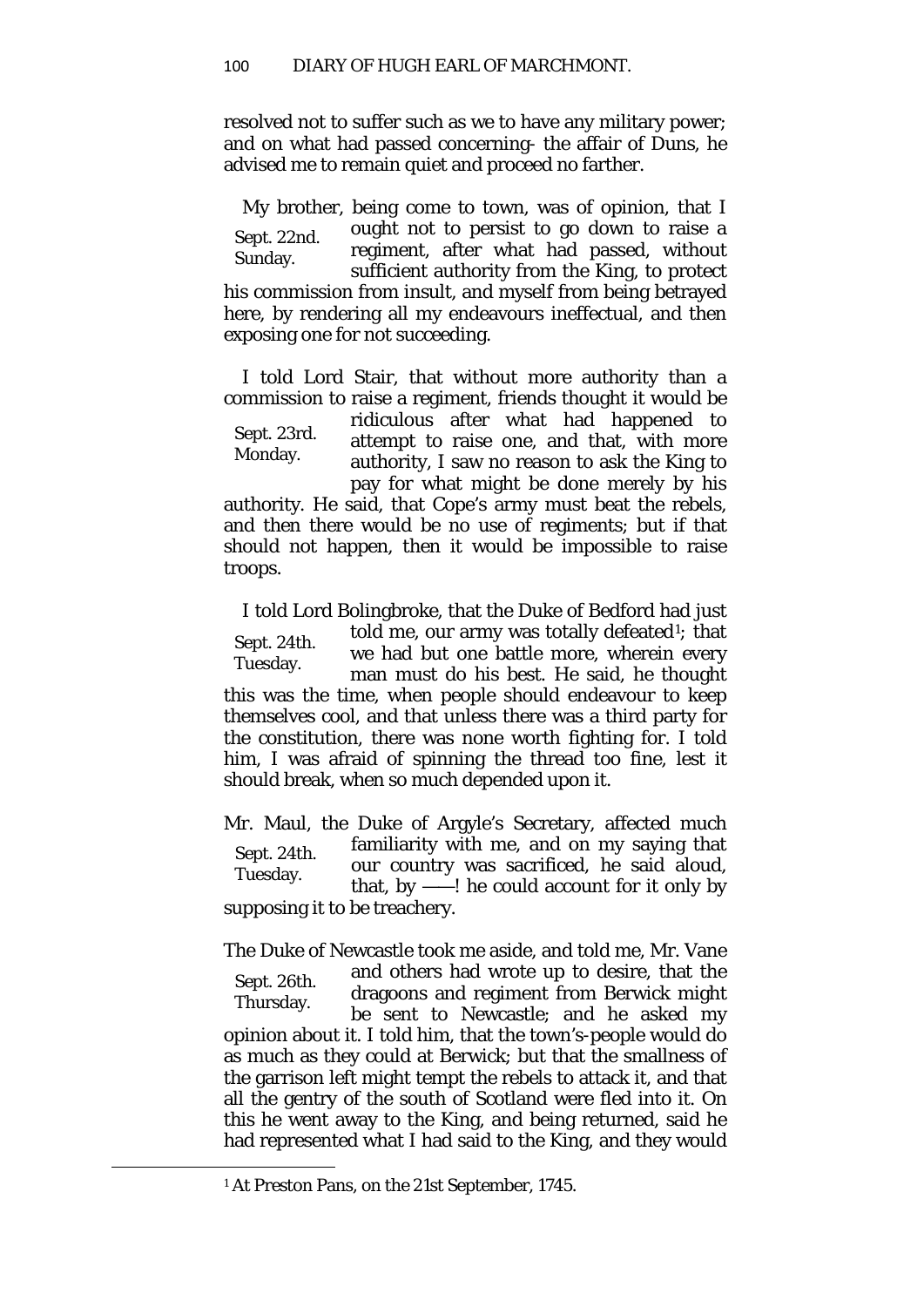do their best, but wanted my opinion. I told him, I thought weakening Berwick for the sake of a single battalion drawn back to Newcastle would give a blow to the King's affairs in the north, whereas parties of dragoons from Berwick might starve the Highlanders in their road through Northumberland. He then asked me, whether the county of Berwick was in England or Scotland, and how Berwick was distinguished from the county. I told him, my brother served for the county as a Scots county, and I had served for the town as an English town, as I could not serve for any place in Scotland. He said, that was decisive, and so left me.

Sept. 26th. I told Lord Bolingbroke, that we in Scotland were lost, in a dispute who should be Viceroy, but that I

Thursday. thought we 0ught to try every thing to save ourselves, and therefore was going to the Duke of Montrose, to see if he would offer to do whatever service we could; and that I desired him to tell any of the English ministers he saw, to consider whether we could be of any use. I went to the Duke of Montrose, and proposed to him to ask the ministers, whether they, who knew the King's affairs, thought we could be of any use, because we were ready. On his agreeing to it, I proposed telling Lord Stair of it; and his Grace bade me speak; so we went together to him, and I told him what we had thought of. He said it was extremely right, and would have a very good effect. I said, we feared it might be treated as officious or meddling; he said, that it must be well received*;* I told him, if it was so, we thought of sending an express for the Duke of Queensberry, and assembling others, so as to act all in conjunction to defend our liberty; he said, he found but one man in England, and that was Lord Thanet, who thought that the King should make a declaration to satisfy his people, that he meant to defend and secure our free constitution; and then every man would rise in arms for him. At last he agreed, together with us, to call Lord Tweeddale into a separate room at court, and ask him, if we or any Scots peers could be of any service at court, observing, that the affairs of Scotland were considered lightly, and that it was reckoned sure that the troops now a-marching would quiet every thing, as soon as the King was gone in. I told Lord Stair, that as he could judge the *air du bureau* better than I could pretend, I desired to know, whether he thought we ought to speak to Lord Tweeddale, as had been agreed; he answered with indifference, he thought it could do no hurt. On this I beckoned up the Duke of Montrose, and asked Lord Stair, if he thought we should then take Lord Tweeddale aside; he repeated the same answer, and turned to speak to some other body; on which the Duke pulled me by the sleeve, and, going into a window, said, that we saw what was likely to happen to our offer, so that we had best postpone it. I told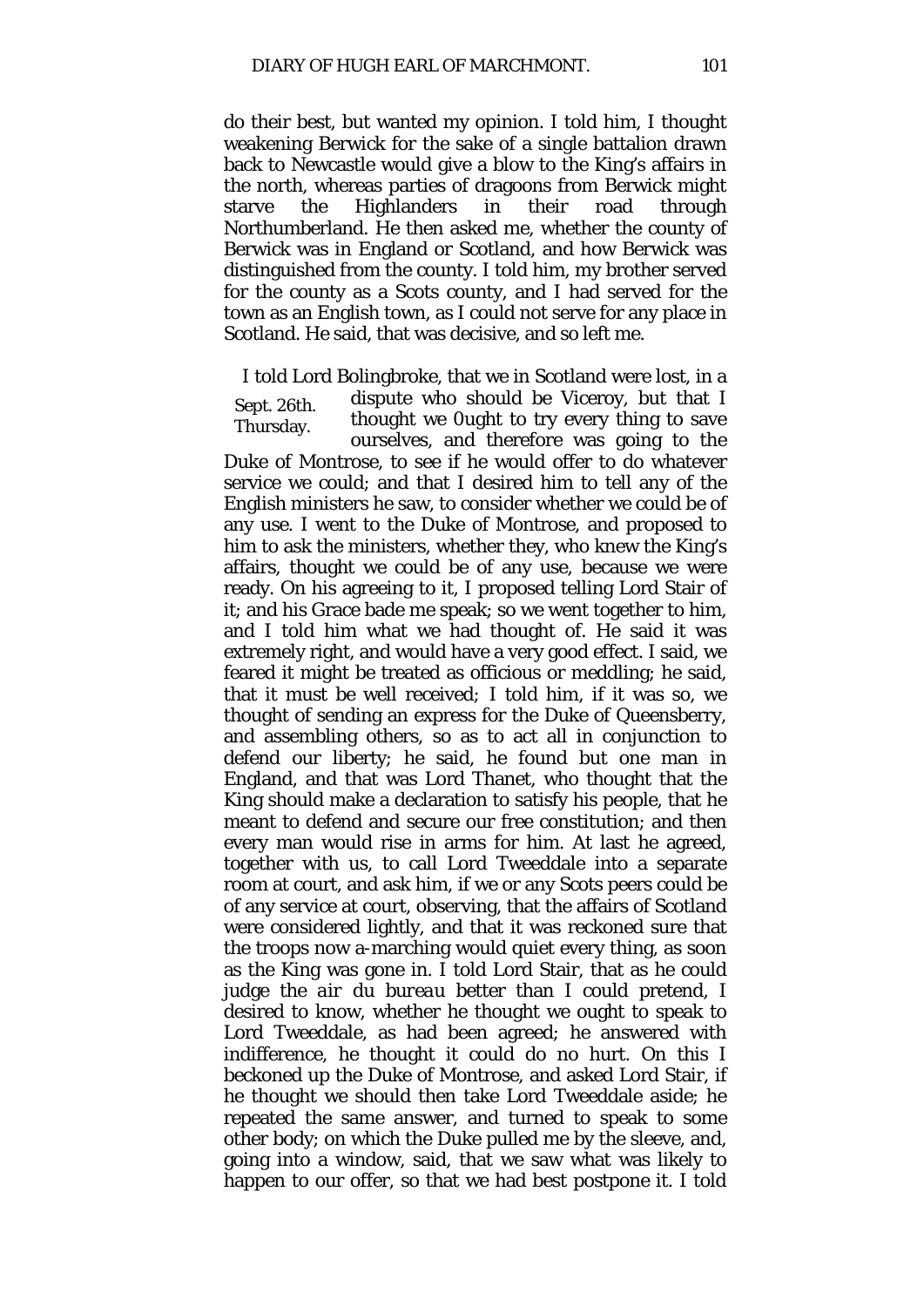him, that my only concern was, that our country was in a condition that made every hour precious, and we might be able to do nothing if we delayed; he said, that he and I could witness for each other; that we had done our best; and if we did sink, we should at least do it with a clear conscience.

When I came from court, Lord Gower<sup>[1](#page-5-0)</sup> came in, to whom I told, that the Duke of Montrose and I had been to offer our services; he said, he was glad we had done it, on which I told him what had passed. He said, that the ministers could not tell what to depend on concerning Scotland, one side constantly contradicting the other. I told [him] that I myself out of Parliament, and all I could influence in Parliament, should loudly complain, that Scotland was thrown out of the King's protection. He said, he did not see that; I answered, that Scotland was undone in the dispute between two men, who should [be] viceroy of it, and the English ministry considered only which of these two men should be absolute lords of the kingdom, and thus the King had lost his crown, which he seemed not to value; that all this might have been prevented last winter, if, instead of holding up the Duke of Argyle to be king, and insisting on all of us bowing to him, they had obliged his Grace to shake hands with the rest of the nobility, and be content with his share; that when Lord Stair had at that time spoke to me of the secretary's place, I had told him, that I would not accept it if offered in opposition to the Duke of Argyle, or without a concert with him, and that he, Lord Gower, knew, we had told him, that we wanted no better than to act in concert with any man for the relief and service of our country; but we had been despised, and not even Sir John D---- could get 500*l*. a-year without bowing to the Duke of Argyle; that then the Duke was brought to do nothing, unless he could do every thing, and Lord Tweeddale thought he had credit enough in the closet to suffer nobody to have power but himself, and, therefore, from resentment to the Duke of Argyle, and to all of us who had not cringed to him, he had neglected the common and necessary precautions to defend the kingdom, as they could not have been taken without giving power to some of us, and he had gone about giving his opinion, that the regulars would beat the irregulars, which were always contemptible; thus, supporting an opinion of Lord Granville's perhaps, or, to serve his own purpose, he had lost the King one of his crowns; that one saw how high the dispute was carried between him and the Duke of Argyle, by Mr. Maul's carriage at court, and that the ministers seemed to attend to nothing else; that they were both to blame; but, that things being so, we ought however to do our best to save the constitution. He said, that was the great point; that he

<span id="page-5-0"></span> $\overline{\phantom{a}}$ 

<sup>&</sup>lt;sup>1</sup> Privy Seal.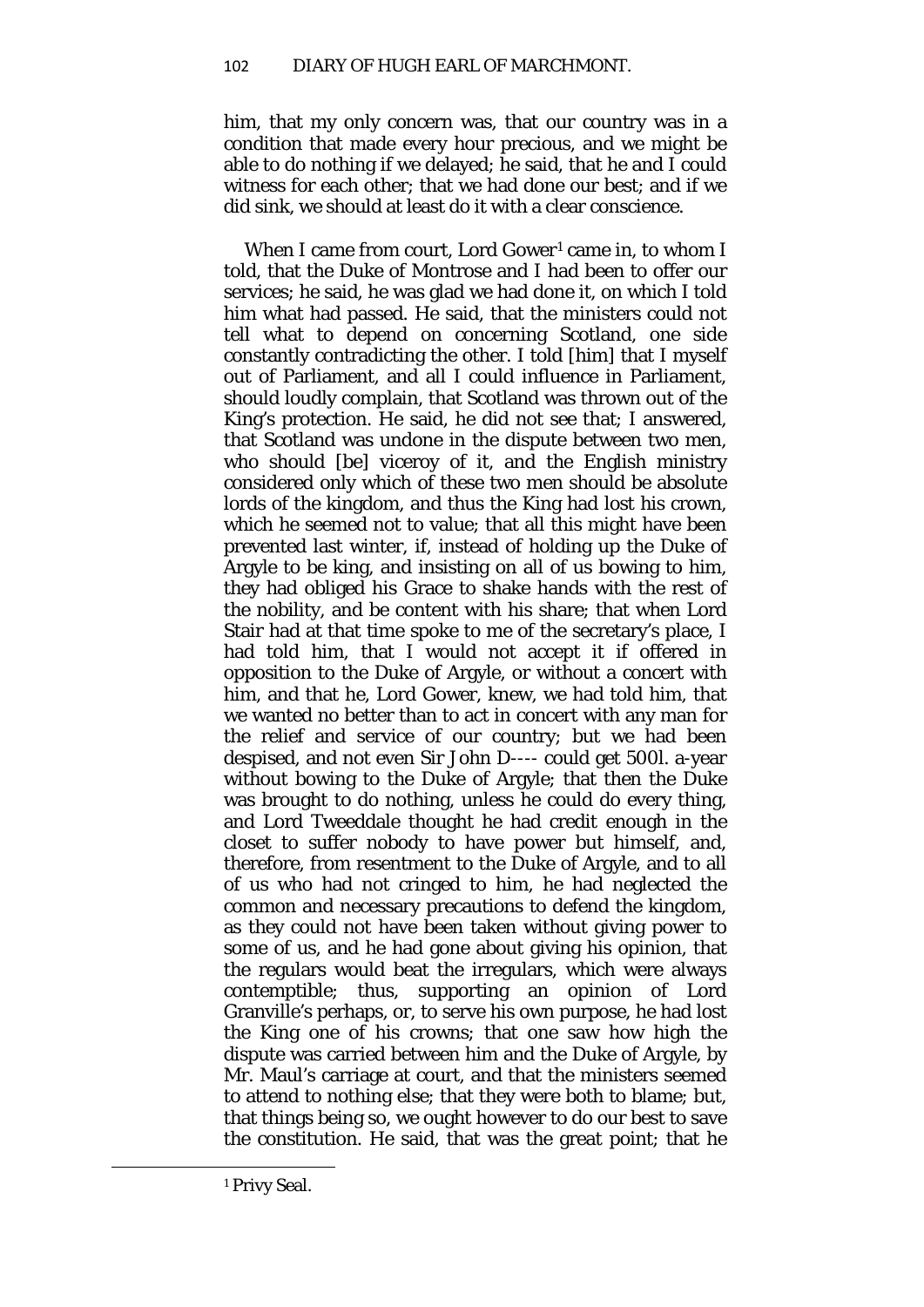felt the situation of those who acted as ministers without the King's confidence; that they laboured on though every thing was up-hill work, of which he gave some instances; that if they treated this affair as important, Lord Stair laughed at them, and Lord Tweeddale gave no help at all; that he wished they could do any good, and that animosities ought to be laid aside. I told him, I did it so far, that if I had had as much enmity to Lord ---- as he had to me, I would shake hands with him now for fighting in this cause, but that I would fight only for liberty, and not fight that one might put on the yoke instead of another. He said, we ought in the first place to remove the present danger. I told him, I could submit as well as another, if tyranny was to be established, by whomever conquered; but a slave with whole bones was not so absurd, as one who had got his bones broke to establish his own slavery; but when the worst happened, I could go to Holland like my grandfather; that at court we were treated as little better than slaves now; but, to bring the thing to an issue, I desired him, as one of the ministers, to let the question be asked by the ministry at Lord Tweeddale, and by any of 'em that saw the Duke of Argyle at him, since they were the two believed in Scots affairs, whether any thing could be done by the Scots nobility for saving the country, and for the King's service, and that we were ready to do whatever was practicable; that then I would send for the Duke of Queensberry, and we would act in concert; and that, for my own part, I was to ready to go any where, provided I should not be deserted, and defeated here above, in order to be laughed at for attempting what it might be made impossible to execute; and that I should be assured, that the two heads of the Scots faction should not be, one or other of 'em, made tyrant over us, but would join with the rest to put Scotland on the same foot with England. He said, he did not see how that could be secured; I desired him to try, whether any thing could be done or not. He told me in the conversation, that the Duke of Argyle stood ill in the King's opinion, and Lord Tweeddale very well.

Sept. 28th. Saturday. I told the Duke of Montrose what I had told Lord Gower in general, and asked him whether he did not think it proper for his Grace to ask Lord Tweeddale, whether or not we could be of any service to the King; that I would do it with all my heart; but that his Lordship never spoke with patience to me; and I believed, as he talked more quietly with him, he would give his Grace time to tell his Lordship, that his Grace and I had talked together on the state of our country; and we were ready to do any thing we could for the King's service. The Duke said, as it was making no particular offer, he would tell Lord Tweeddale, that if we could be of any use we were ready. Lord Haddington, &c. coming in, I desired the Duke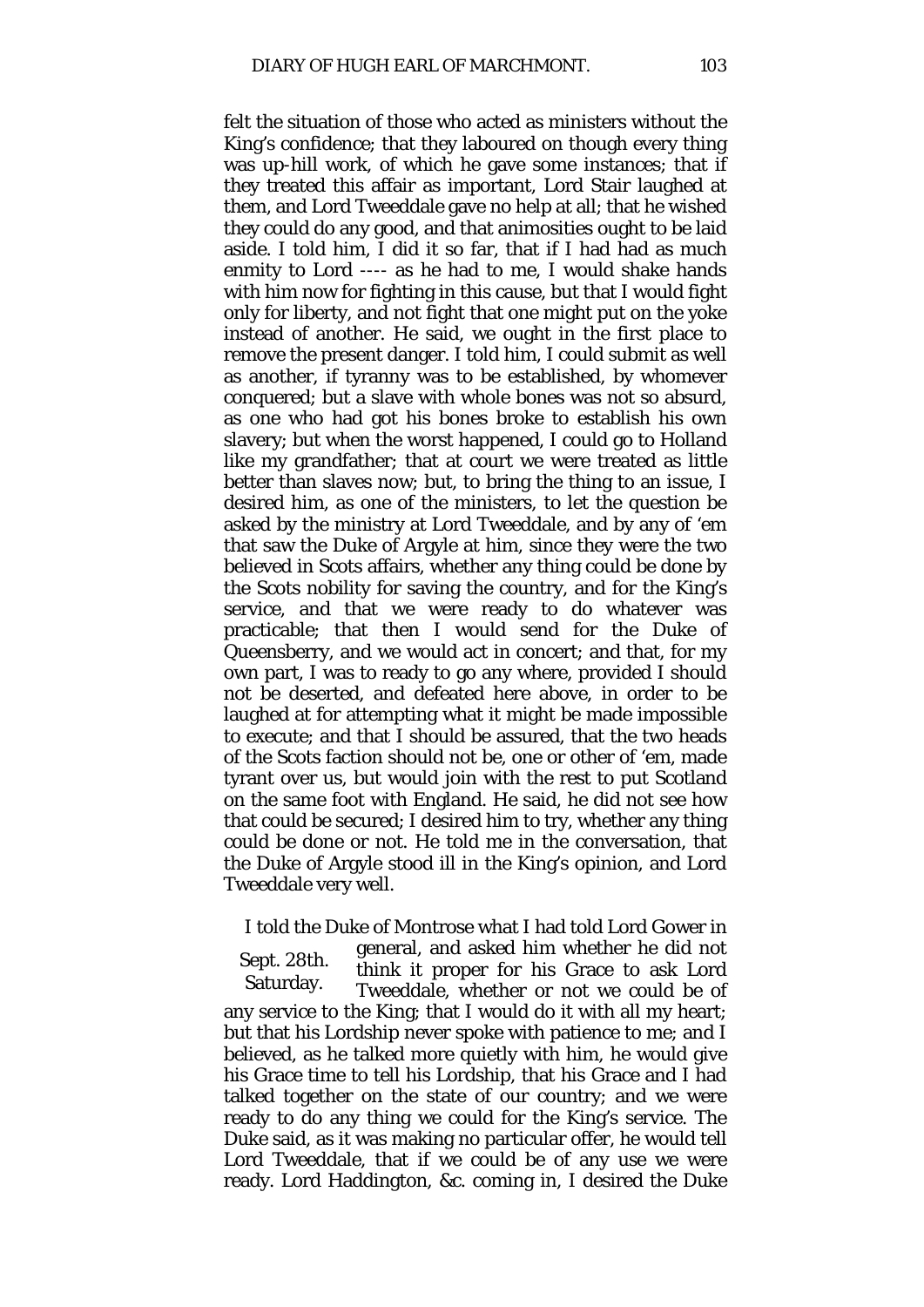to call him into the room where we were, which we did, and we told him in general what we were talking of.

The Duke of Montrose, on his return from court, related to me a long conversation he had had with the Marquis of Tweeddale, which began by his Grace telling him that he and I had been considering the state of our country, and that we, and he believed many others, were ready to do all the service we could, and therefore he asked his Lordship, whether or not we could be of any use; and if not, he hoped he would inform the ministry of our zeal, and that it would not appear impertinent. The Marquis answered, that he did not see any use we could be of, unless it were to go down with Mr. Wade[1](#page-7-0), or we had something to offer, and that our or his Grace's zeal was very well known. The Duke said, that we could pretend to offer nothing, not being acquainted with the King's affairs or designs, but were ready to do any thing that was thought advisable for the King's service; and then the conversation turned into other political discourse about Scotland, wherein the Marquis said, he wished this whole affair might be inquired into.

Having sent to know when I could wait on the in the Duke

In the afternoon. of Queensberry, he came, and afternoon, told me, he was just come up post, having, before the news of the battle, thought this affair to be of little consequence, the more, that his people having at the first wrote up to him their desire to arm, and he having bid them advise with the crown lawyers, (they had wrote to him that the crown lawyers, whom he understood to be the Justice Clerk, the Advocate, and Solicitor, were of opinion they ought not to arm, nor could, without a lieutenant with the King's authority, but that even it was more prudent not to arm;) that since he came to town, he had seen only the Prince and Lord Stair; that this last had treated it lightly; that the Prince had told him, he had made another effort for leave to go with the army, and had got no answer yet; that he desired the Duke to go with him, but that, in the midst of all, he let drop, that this interrupted our schemes in Germany on the continent; on which the Duke expressed his concern to see him thinking of that in the present conjuncture; and the Prince said, he had been already told of that, and fell into further discourse. I told his Grace all that had passed with regard to us as Scots peers, and that he had eased me of a great deal of pain, whether to send for him or not; that now he was here, I was willing to do any thing he thought fit. He said, he thought we should speak to some of the English ministers, since Tweeddale had made

<span id="page-7-0"></span> $\overline{\phantom{a}}$ 

<sup>1</sup> Field-marshal. He left London to take the command of the army forming in the North of England, on the 6th of October, 1745.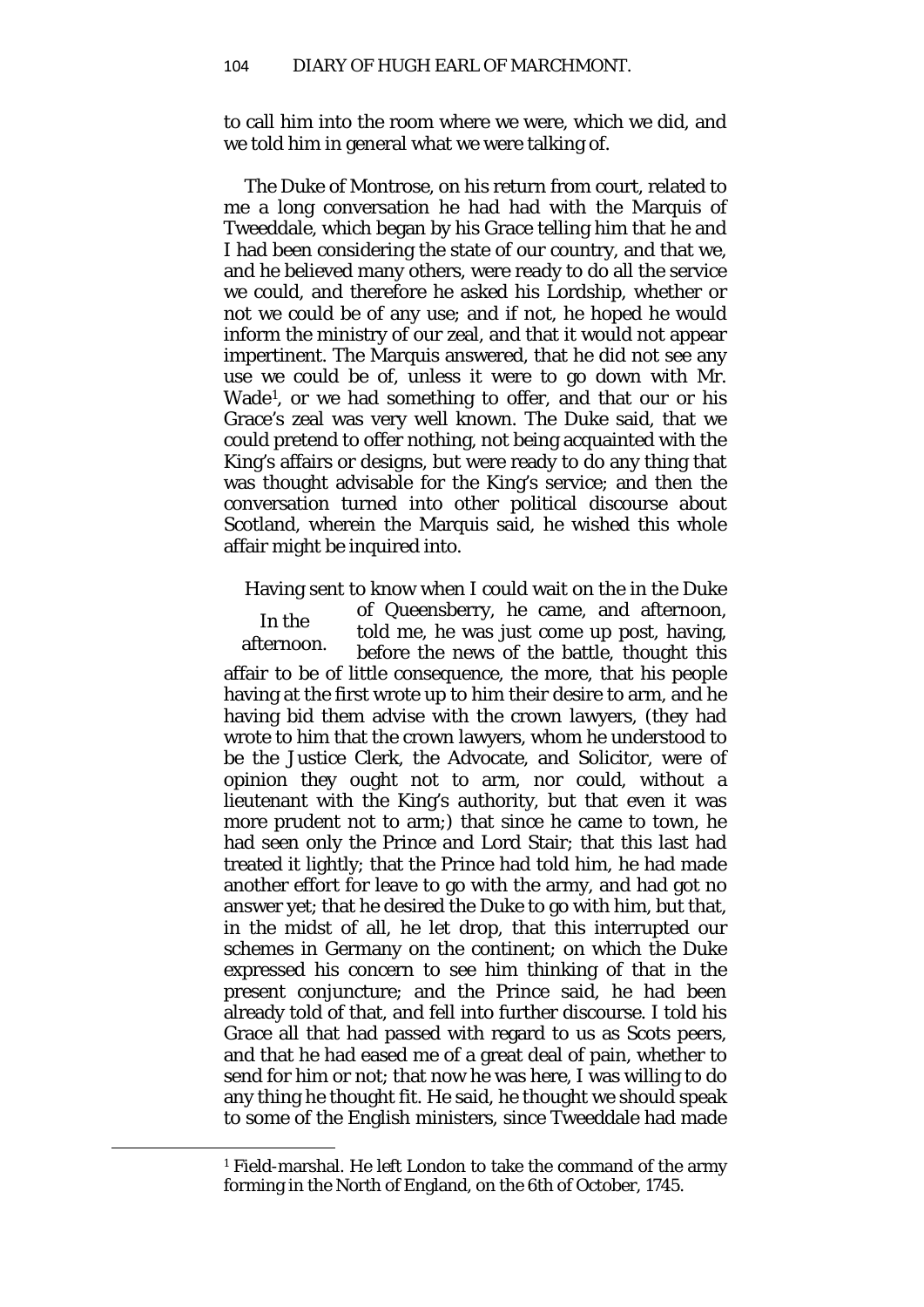such an answer. I told him, I would speak, or write a letter, or do any thing that was thought fit; that the Duke of Montrose was afraid of forcing ourselves upon the ministry by doing any more, having told me this morning that now we had done all we could, unless we intended to force ourselves upon 'em; but that I believed, this proceeded only from his Grace's thinking that the ministers would use the opportunity to draw us into some ruinous measure, especially as his Grace's country lay nearest the Highlands; but that before any other step I would advise him, if he thought fit, to speak to Lord Tweeddale, just as the Duke of Montrose had done, that we might all stand on the same ground and rank; and if he got the same answer, as I supposed he would, unless Lord Granville had shewed the Marquis, that he was baking a fine pie for himself. We should then concert together what we ought farther to do, and. that I would agree to any thing he thought proper. He said, he would see Lord Tweeddale to-morrow, and let me know what passed, but asked if I thought any thing could be done. I told him, he knew what could be done in his country, or if there was any post, where people rising could hold themselves till all were armed; but that I thought if at the same time the Highlands were armed, the same was done in Fife, in the west about the Duke of Montrose's, Glasgow, Air, and so on, and in the south east under the cannon of Berwick, that the rebels would not know which part to go to first, and thereby the whole force of the country might be raised, and armed against them; but this was only a rude notion of my own, that required further discussion; and that to make it a proposal in the condition our affairs were, might be to engage those that hate us to defeat it, notwithstanding the consequences of such conduct.

Sept. 29th. Sunday. The Duke of Queensberry told me, that he had seen the Marquis of Tweeddale, who, with many shrugs and hints, had told him, that he did not see that any thing could be done by us in

Scotland; that now the thing must be decided by the King's army, and that commissions of lieutenancy would be too late. I said the answer given expressed a great deal of dignity to us. The Duke said that, to give him due, he has expressed that our zeal was very laudable, and very well known. The Duke of Montrose said, that now we were vindicated, and unless, to use a Scots expression, we should *dud ourselves in their faces,* we saw we could do nothing; that indeed in that case they might put us upon some bad affair to do us an injury. I asked the Duke of Queensberry, if he thought it now necessary to say as much to any of the English ministry; but both the Dukes thought we had done all that was decent for us, or necessary to shew our readiness, if We were thought to be of any use.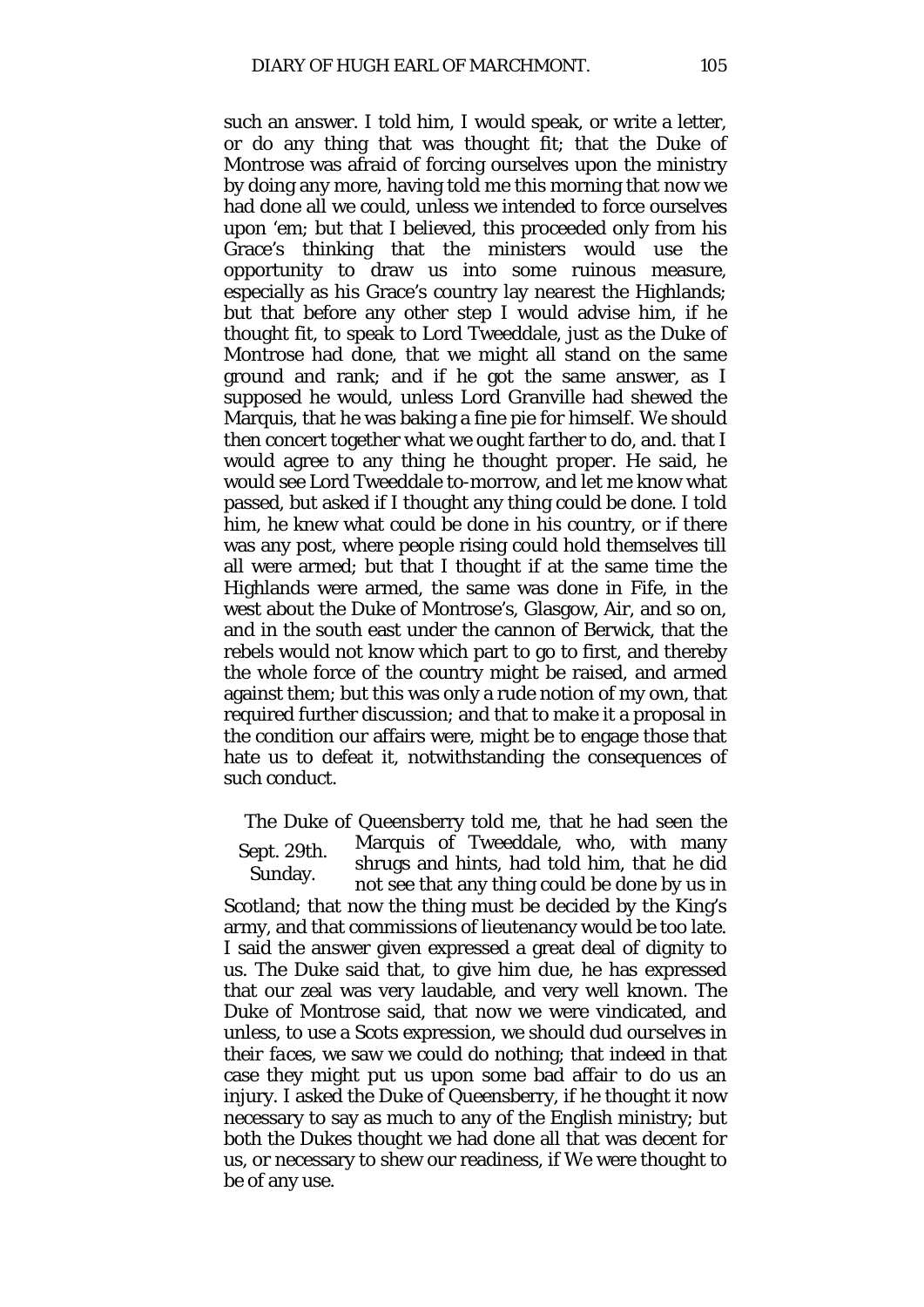The Duke of Queensberry came, pursuant to his answer to

Sept. 29th. Sunday. my message last night. I told him*,* I wanted to lay before him some thoughts of my own relating to our country; that, distrusting myself, I had wrote em to my brother also, and expected every minute his answer, and that no time being to be lost, I hoped, he would excuse my troubling him in case he found what I had thought of impracticable; that considering what a blow would be given to our country, should the opinion of the general dissaffection there prevail, though it be groundless, and that our friends were left there like part of the cargo to be trampled upon and crushed by those, who made the active crew. I would ask his Grace, whether our so immediately acquiescing in Lord Tweeddale's opinion, that nothing was to be done, might not be taken rather as an excuse, than as a mark of our zeal, as he might say that, for several particular, reasons; that indeed the Duke of Montrose thought he could not go with safety into his country, but I did not know whether his Grace was in the same case; and, as to myself, I should be as safe in Berwick as any other body; and that if people armed in Northumberland, they might do the same in the Merse, which was divided from it only by the Tweed; that, on the other side, we were liable, no doubt, to be laughed at, should we fail in executing any offer, after Lord Tweeddale had said nothing was to be done, and were liable to be, as the Duke of Montrose said, drove into some bad step on purpose; but that I foresaw none, beside being put to more expence than I could bear, and that I would venture the laugh, to try whether any body would arm or not; but that I would be glad of his opinion, and would concur with him in any thing. He said, he did not see what use could be made of any thing we did; that he heard the magistrates in his country had run away, which could not fail of striking a panic into the people, and that the Highlanders would be in possession now of the whole country; that he was thirty miles from Carlisle, and that he could not say whether he should be able to do any thing or not, and then we should be ridiculous. I answered, that I saw no other risk we ran, and that was not great, neither could we incur it, if we had the interest I supposed in our own country j that, for my own part, I would run that risk, merely to try whether I had any interest in the country or not; for, if I had none, and was as much contemned there, as I was affected to be here, I saw no reason why I should refuse to submit to any Viceroy set over us, as much as any of my own tenants, having no better right then to be considered in the distribution of Scots power; and that, from this want of interest only, I thought we could fail, unless Scotland was really Jacobite, and that then I should be sorry to speak for them; but peaceful slavery being the best kind of it, I thought they deserved to be kept quiet by force, and I should submit to an army, which, I feared, was the view of our ministry. He asked, what I would propose to do? I told him, what I had thought of was, that as, no doubt, it was too late for lords lieutenants to do much, we should offer to go down, where we might be safe, as his Grace to Carlisle, and I to Berwick, with the King's commission to raise regiments, and leave to make 'em of two battalions, if the number came to us; that I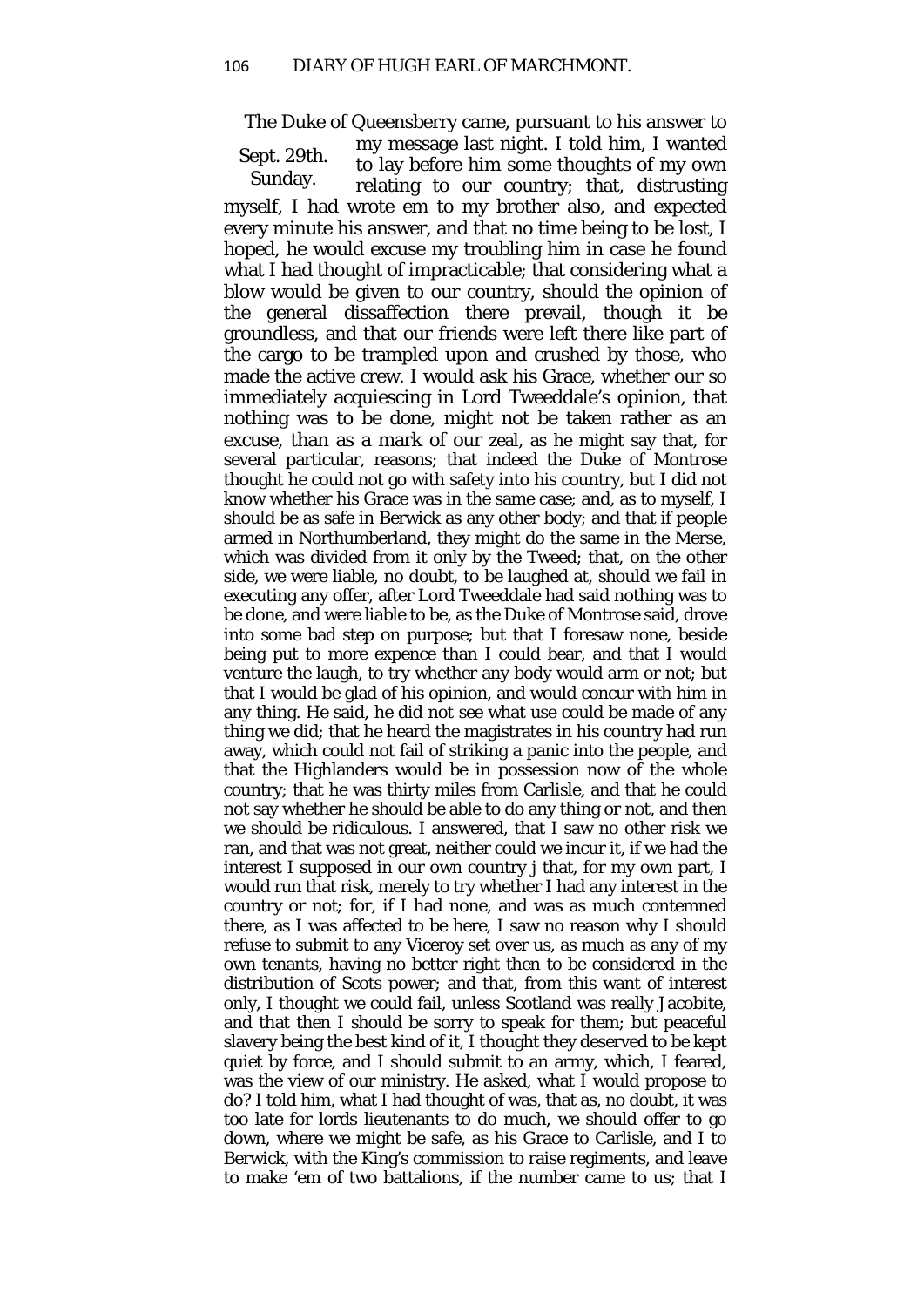thought this best, as men might come from parts of several different counties, over which one lord lieutenant could not have power, but that I would also desire a commission of lieutenancy, to be used only in case we found it could be of service, such as to call out gentry, &c., to whom the other commission might not extend, and that for the commission to raise a regiment, I thought of it, because now the counties could not pay the men as militia, and therefore they might starve without the King's pay. He said, that no doubt the Highlanders were now all over the country, and he did not see the use these men would be of; that Cavers was come up, and he wanted to see him, and that he feared for the castle of Edinburgh, which once taken the rebels would be in a better state to carry on a long war against England, than ever Scotland had been, and that he supposed they would invade England. I told him, if so, then we should be at liberty behind their backs, and that as to use our people would be as much so, as the Duke of Bedford's could be; and that I believed, the Highlanders could hinder the militia from assembling, but not be able to prevent one body of twenty men, &c. from coming to take arms at a safe rendezvous, and that I must think them as incapable of good conduct as our own ministers to suppose they would disperse their people about so as to grow loose, to plunder, and desert when they saw such a war rolling down upon 'em from England; that the country was too wide to be kept by such force as they had, being all against 'em and people rising in every quarter; that if they took the castle and maintained a long war, our people would then be of use no doubt; and if we delayed arming them, we should still come later, or must lie here idle, while others were fighting for our liberties and our friends; that indeed we might tempt 'em to send and revenge themselves by burning our houses; and if they resembled Our ministers I might suspect 'em of it: but that on the whole I would be glad of his opinion. I then read him the letter just come in from my brother. His Grace said, that as he stood with the Prince, he must acquaint him with this, though his Royal Highness had no reason to expect leave to go down. I told him, I thought he should when he had resolved what to do, for he could not expect arguments to dissuade him from the Prince. He bade me tell him what Lord Stair should say to me.

I told the Duke of Montrose what I had thought of. He said, that he could not go with safety into his country, unless the Duke of Argyle was to join to bring down his men too, and then they might gather a strength into the shire of Air. He said he would propose nothing unless the ministry here would all unite, put things on a right footing, and act in concert. I told him, that was what we should never see at any time I believed, but had no reason to hope for now; that I would hear what Lord Stair said, and inform him of it. The Duke of Montrose said, he thought, they ought to send me down with all the credit and weight they could give me, and then perhaps it might have a much greater effect than anybody could imagine.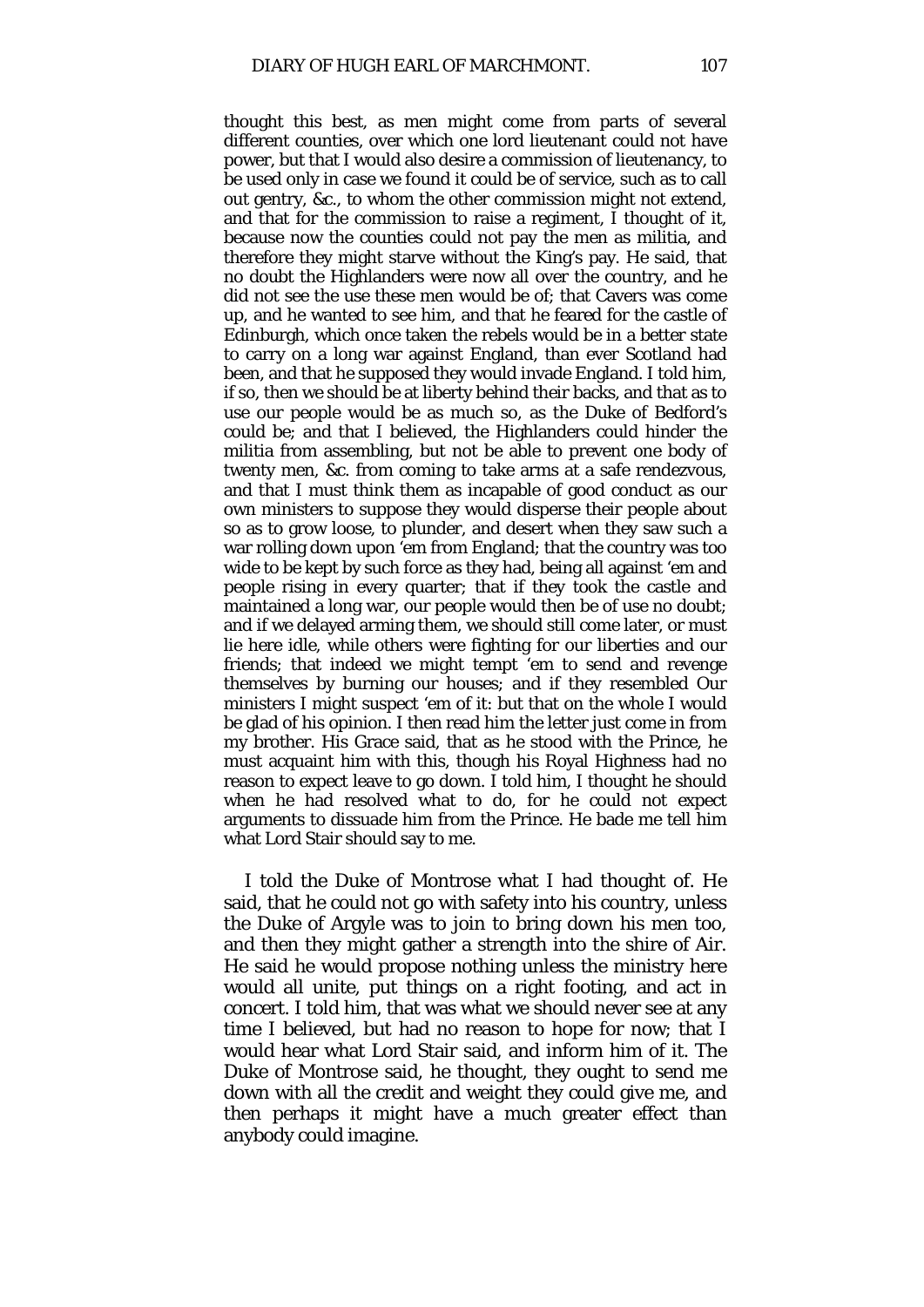Lord Stair called me into his inner room, and told me, that if five or six considerable men would join with Lord Thanet to desire the King to declare that he meant to support our liberties and a free parliament, by ---- the thing would be over in four days. He said, Lord Gower should mention it to the Duke of Bedford, and that the Duke of Marlborough was very right now, but Mr. Spencer should be sent for to keep him so. I said, the Duke then ought to write for him, for he was at Bath for his health, and it was a pity to bring him away for nothing.

I asked him, if he thought anything could be done in Scotland? he said to be sure not, for the Highlanders were masters of the country. I told him that since he was also of that opinion, no more could be done; but that had it not been so, I had thought of offering, notwithstanding our answer from Lord Tweeddale, to go down to Berwick, and try whether I could not raise a body of men for the King's service. He said, the rebels were coming into England; on which I said, then we might arm behind them. He said, the offer might be made, and I should be thanked for my zeal. I told him, I did not want, far less seek that; but since he was of that opinion, whom did he think I should offer it to? He said 'To the Scots minister, to be sure.' I said, he had given us his answer, and then he said, 'Why, you know the man,' and so went out of the room. On my way to the Duke of Queensberry's I met a letter from him, telling me he was called to the Prince, and that by talk with Cavers, he found it would be impracticable to execute the project I had mentioned, and that he was so convinced of it that he would not make the offer.

Oct. 6th. Sunday. Lord Stair took the Duke of Montrose and me into the window at Kensington, having before told us he wanted to talk to us. He said, that the offer we had made, and to which Lord Tweeddale could give us no answer, had been laid before the council; that it had been there said, that several Lords of Scotland had offered to do any service they could, and that although nothing could be done so long as the rebels remained masters of the country, yet should they march into England, Peers of Scotland authorized by the King might then raise regiments behind them, and cut off all communication between them and Scotland; that this had been thought very right, and that it was thought likewise that such, as could do this, should be spoke to, that they might think of what people they would employ under them, and keep themselves ready when the case happened. I told Lord Stair, that as the King's troops would decide the affair now, this looked to me like sending us a thief-catching, and that after what had passed, the taking this up, as was done, looks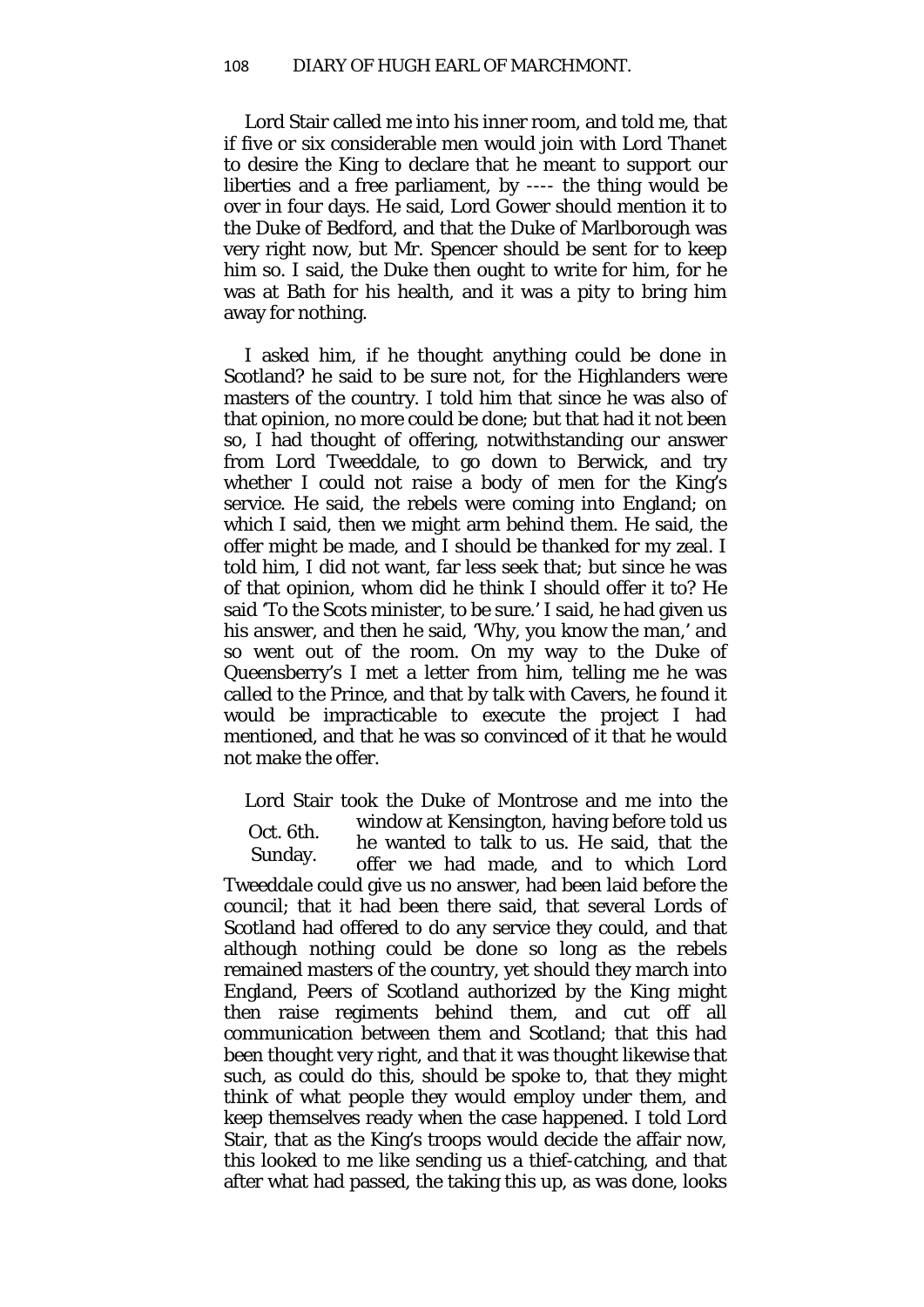very like what the Duke of Montrose had suspected, drawing us into a scrape, that is, to send us away on the meeting of the Parliament, that nobody might be here whilst they fixed slavery on our country; and therefore I desired to know in the first place, what the ministers intended to do as to Scotland, and how the King's speech and the addresses would speak of Scotland. Lord Stair said, he knew nothing as to this last, but that the other had been approved of in the council. The Duke of Newcastle came up, spoke to Lord Stair of the King of Sardinia's defeat<sup>[1](#page-12-0)</sup>, and then asked Lord Stair, that the dragoons might be decimated, who said, this must be over first. I then shewed the Duke of Newcastle Mr. Carre's pass from Berwick, &c. Coming home with Lord Stair, he told the Duke of Montrose and me, that he had spoke to the Duke of Newcastle about what he had told us, of raising regiments, &c., and that the Duke said, it was very right, that the Peers to do it should be prepared to go down; then he named the Duke of Buccleugh, who I told him was near town, so that he might send for him. He said, either he or his son should raise a regiment; the Duke of Montrose said that we ought first to have a meeting.

Lord Stair said, that all the letters from the Advocate were wrote like a man of sense, of courage, and one versed in state business. The Duke of Montrose mentioned the Duke of Argyle's saying, he had wrote to the Regency<sup>[2](#page-12-1)</sup> and had got no answer. Lord Stair said, that was not true; he said too, that the King was greatly exasperated against Cope. He said, orders were gone to intercept Mr. Hay of Drummelzier, whom Sir John Hall had met going down to Scotland; that one order was sent to Newcastle, and another to Berwick.

Oct. 7th. Monday. The Duke of Montrose came to me, and told me that Lord Stair had talked to him, after I had been set down at home, of sending for the Duke of Buccleuch; that he had advised him first to speak to the Duke of Queensberry with whom the Duke of Buccleuch was most intimate; and that thereon Lord Stair had sent an express for the Duke of Queensberry; that Lord Stair was so warm in what he imagined, that he would involve us all in a thing that was impracticable, and injurious to us, and that he would not be drawn into it. I told him, that the project seemed to me so full of absurdity, that I did not suppose it would take place, and therefore I saw no necessity of disputing about it, but that we should have patience, and

<span id="page-12-1"></span><span id="page-12-0"></span>**.** 

<sup>1</sup> Count Gage passed the Tanaro on the 16th September, 1745, defeated the King of Sardinia, and drove his army under the walls of Valencia.

<sup>2</sup> The King was at Hanover when the Pretender's son landed in Scotland.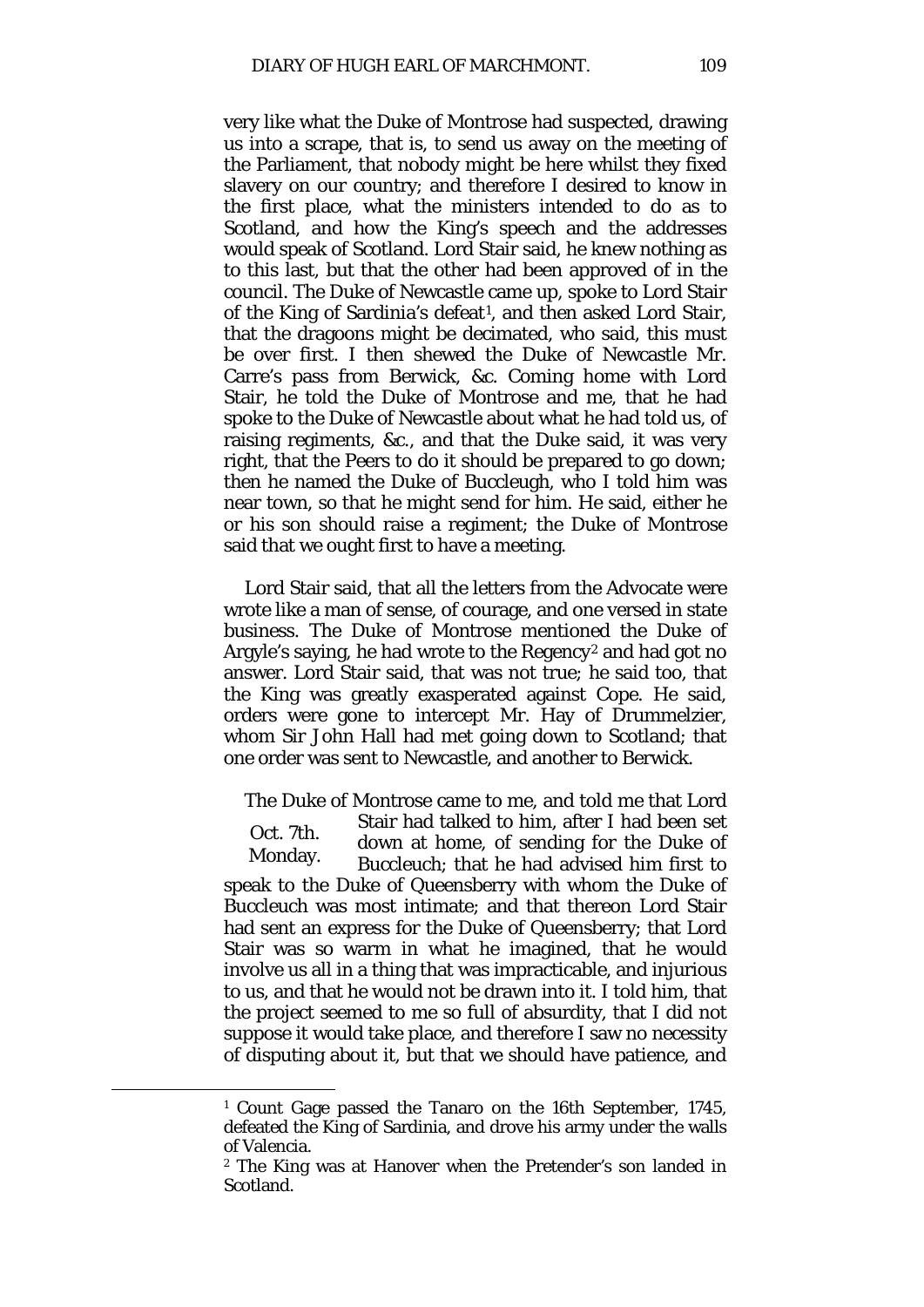only take care, that it should not be taken to be a proposal from us any farther than our general readiness to be of any use that was practicable. The Duke said, he had made his visit to the Chancellor last night, who had told him, that he was glad to hear several Lords of the north had offered to raise regiments for the King; that he had answered that he had in general told Lord Tweeddale, that he was ready to do any thing in his power, but that now, the rebels being possessed of the country, he could do nothing. The Chancellor said, that nothing was thought of till the rebels came south; the Duke answered, that it could not be foreseen what would then be feasible, till the case happened, since they would probably leave a body behind them.

He said, the Chancellor said, there was nothing in Cope's orders to make him go to Inverness, but that he might have gone to Stirling, or where he thought most proper; and that the Chancellor also said, that he had thought lightly of the Highlands, but he saw they made a third of the island, in the map. I asked, if the Chancellor discovered what way the ministry intended to treat Scotland; the Duke told me, what he had said to the Chancellor, and that the Chancellor had answered in general terms.

Lord Stair came in, sate down between us, and told us, that he had sent for the Duke of Queensberry, and then said, as what he had spoke of to us would come before the council, he had thought of speaking to the King upon the subject, and wanted our opinions about it; that he proposed to tell him, that he had a great number of faithful subjects in Scotland, who had been misrepresented to him, though they had the principal interest in the country; that their ancestors had made the revolution, supported, and effected the Protestant succession, made the Union, and ventured their lives and fortunes in the last rebellion, when what the conduct of others had been his Majesty knew; and he, Lord Stair, knew that he did; and their families and they had, at all times, been in the same interest, and firm friends to his Majesty's family; that, although they were not favourites, they had been ready at the beginning of this rebellion to have armed, and done whatever they could, but that they had been neglected, and had now lost their estates; but were ready to do any service they could still; and that as soon as the Highlanders, who were now possessed of the whole country, should move to the south, they would arm behind them, and cut off their communication with Scotland. He asked, what we thought of this, and looked at me, whereupon I said, 'My Lord Duke.' So the Duke of Montrose said, that he could have done service at the beginning, but that now he did not see that it was possible, and that he could not tell what would be so, when the Highlanders came south, nor what use it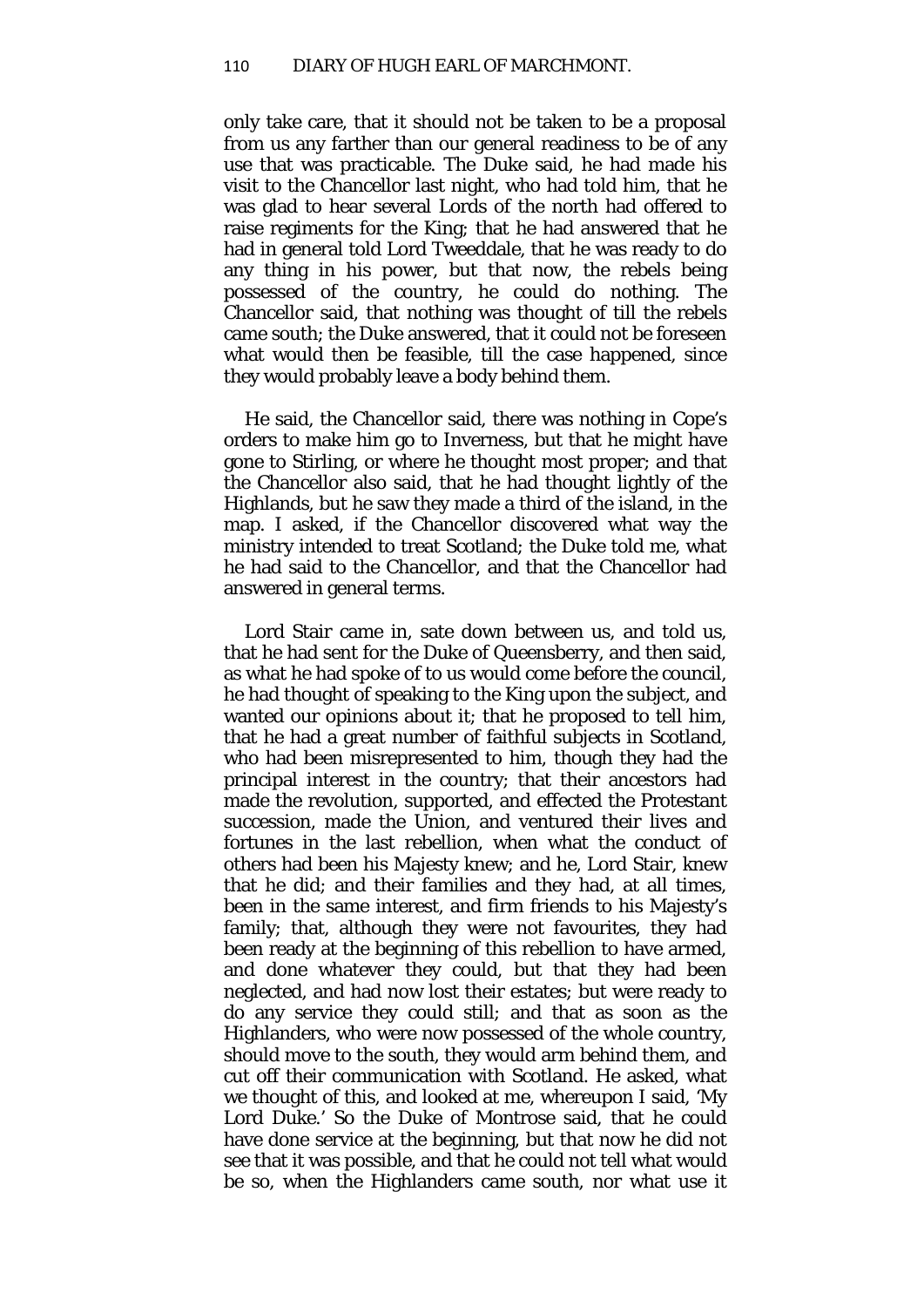could be of to arm them; that he would be at liberty to do what should then be feasible, and not be tied down by an offer, for the ministers to send him down on a fool's errand, perhaps to be taken, &c. To this Lord Stair replied, and they entered into a dispute, which I took an opportunity to interrupt, by telling Lord Stair, that, as I understood the thing, I thought, that, by saying the first part of it to the King, his Lordship did a very great and essential service to his country; and that we peers could never enough thank him for taking this occasion to set us right in the King's mind; what effect it might have, I did not know; he said, that could not fail. I added, that, as to the last part of it, I thought it might easily be freed from the Duke's objection, by making it general, and instead of offering to arm, &c., by offering to do any service in our power, whenever his Majesty or his ministry should think proper to employ us. The Duke repeated his objections to particular offers, with his reasons, only not mentioning what he had said to me, before Lord Stair came in, that, if he should go about to arm near Glasgow or Stirling, without the Duke of Argyle doing the same thing, this Duke had only to give the word to the Highland robbers, and let them in upon him, to overrun his whole estate.

Lord Stair pulled out a paper, writ in his own hand, to help his memory to the substance of what he was to say to the King, read it, and at the end a list of the names of peers, which he would repeat to the King: Dukes of Douglas, Queensberry, Montrose, Roxburgh, &c.; Earls Rothes, Hadington, Hoptoun, Sutherland, Dumfries, Marchmont, &c.*;* Marquis of Lothian, Lord Napier, Elphinstone, &c. He said, Lord Thanet had spoken strongly to Lord Harrington on a declaration from the King for liberty and free parliaments; that Lord Harrington had said, it could not be, as it would imply that the King had done something to the contrary; but that it would be very proper for the King's speech. Lord Stair said, he believed it would be in it, &c. 1 told him, care should be taken, how Scotland was treated in the speech, that we might not be enslaved, or put under our old tyrant, on a false pretence of Jacobitism, that seemed to be artfully designed and propagated. Lord Stair said, he would speak of it at council; but that there was no danger, since our interest and the English was the same; he said too, that he was ill received at court, being suspected to be at the bottom of the demand for the declaration for liberty, &c. At court, Lord Tweeddale was more than usually gracious, and shewed me the Pretender's printed declaration of 30th September in answer to General Guest's threat to fire on Edinburgh, wherein, after calling it inhuman treatment, he says, he will make all possible reparation to the town, and reprisals, not only on the estates of those in the castle, but of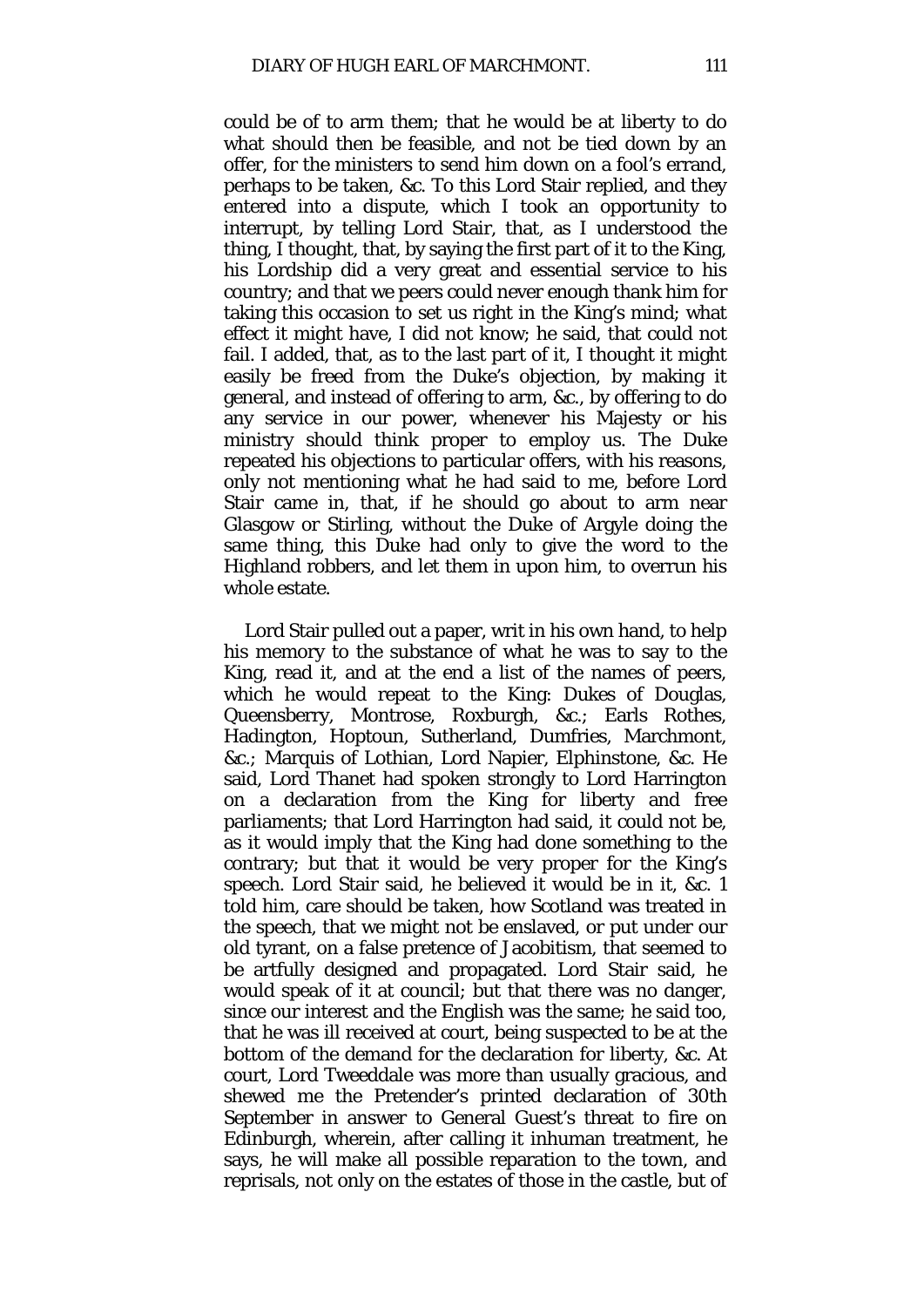those in the country, who are known abettors of the German government. He shewed me too a paper of intelligence from one James Wallace sent by Cope to Edinburgh, who says, that the castle had fired about ten guns, only two whereof had had any effect, but killed nobody, and some had been without ball; that, as soon as the castle fired, the young man left the abbey, and went to the camp; and that people said in Edinburgh, the Highlanders were eight thousand. He laughed at such intelligence. I then told him of the man come up with Mr. Carre, and what he said. He said, he hoped I had it in writing. I told him, I had, and I supposed he had it, for the advocate and Sir John Inglis had employed the man, and he had told them all; he said, the advocate was on the road, and had all the papers with him.

Lord Stair, coming out from the King, desired the Duke and I to let him make a visit for a few minutes, and then we should go together; but, on his staying longer than any body else, the Duke would not wait; so we went together. He said, Stair was so warm, he would draw us into a scrape; that his grandfather had lost his estate at the head of a party; he would not lose his at the tail of one; that he would not be transported; and that they might say what they would, why he would not; he cared not, since he was not in the army.

In the evening, conversing with my brother, it was agreed that he should talk to Mr. Fazakerly[1,](#page-15-0) &c., of the necessity of the affair in Scotland being brought into Parliament; that, by seeing the real causes, the remedies may be found, but point in particular against nobody, only that justice might be done the country unjustly accused of Jacobitism; and that, if such an inquiry ended in enslaving us to the Duke of Argyle, it would be no more than we should suffer without it.

Mr. Carre and I went to the Duke of Newcastle, to whom

Oct. 8th. Tuesday. he delivered the Mayor of Newcastle's letter; and we gave an account in general of what had passed and what my last letters said about Berwick, and the rebels raising money. He asked, what we took to be the cause of this. We told him, the factious dispute between those in power in Scotland, who considered only how to create blame to one another. He said, the advocate was raw in these affairs, but that the justice clerk was a man of sense. I said, he certainly did not err for want of sense. Mr. Carre said, he might have what sense he pleased, he would never have any credit in that country. I told him, I wanted to blame nobody, though I thought there were many to blame; that my only view was to fix this royal family on the throne, and to secure [the] constitution and

<span id="page-15-0"></span> $\overline{\phantom{a}}$ 

<sup>1</sup> Member for Preston.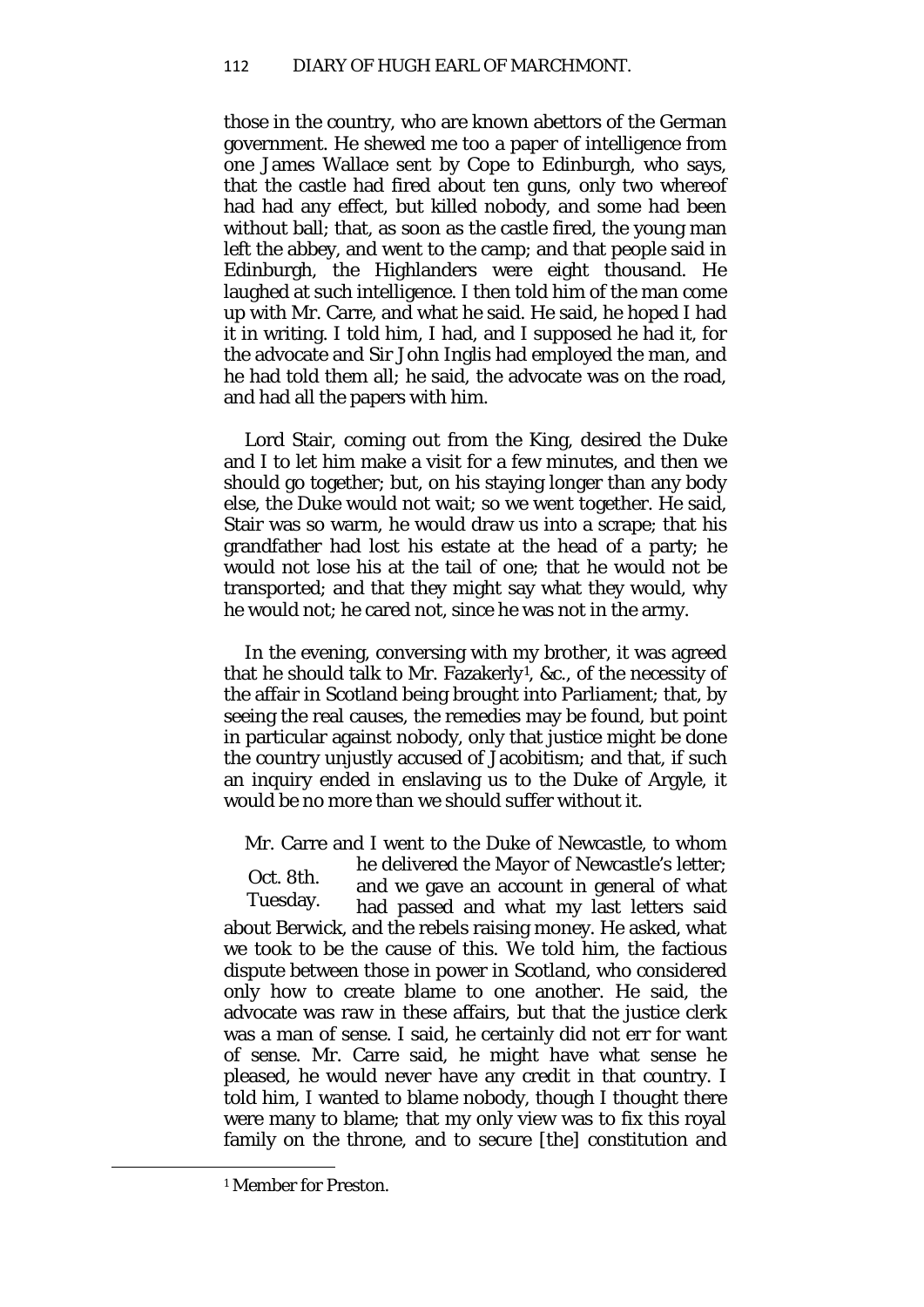peace of the country; and therefore I would say, the source of the evil was that the King's friends had all been neglected for a long time, and his enemies employed. He said, the King desired this affair might be inquired into, and that whoever was to blame might be known, and suffer for it. I told him, I hoped care would be taken to make a good use of this, and secure the peace of the country and the King's interest in it. He told us, three regiments were to sail this day from Willemstadt for Newcastle, by virtue of the first orders to the Duke, to be done in any of three cases, either, 1st, Of the French going into winter-quarters; 2d, Of the English prisoners coming to the army; and 3d, Of hearing of any embarkation for Great Britain, the two first cases having existed. He told us, they had news of three ships with arms sailing from Hamburgh for Scotland, and he supposed they would have officers on board. Likewise he said, Marshal Wade said, that if Berwick was taken, he could not go to Edinburgh. I told him, the Marshal knew nothing of the south of Scotland, whatever he might do of the Highlands, for Berwick was thirty miles farther about to Edinburgh than the road, that did not go near it. He called in Lord Mark Kerr, when I showed him the plan, who said it was very exact as I explained it. He said, that the best account he had got was from Lord Home, and that he had told the King so. I told the Duke, I would at Kensington give him the plan with the relation of what had passed, and a memorial by the man, who had directed the King's artillery at the fight.

At Kensington, after the Duke of Newcastle came out from the King, I gave him the papers, and he told me, that he had told the King, I had such papers to give him. The Chancellor asked me the number of the rebels. I told him, by the best guess could be made, about 5000; that I had an account of the affair, whereby it would appear what a despicable pack they had been at first, and that if he pleased I would bring it to him. He desired I would, &c. Before this, Lord Tweeddale had showed me the Pretender's order, signed 'I. Murray,' for the collectors of the cess to bring in their books and pay in what was due, on pain of military execution; and Lord Stair had taken me aside, and told me, that he had said to the King what he had told me, and that the King had heard him very graciously; that he had added to the general thing, that the Peers there were ready to arm when the rebels marched south, and cut off their communication; that the King said, he thought it was right, and had spoke to his ministers about it, and bid him, Lord Stair, talk of it to them. I told him, I foresaw that the ministry would be for putting the Duke of Argyle upon us. He answered, that it might be so, and no more. Mr. Carre told, that Peter Crawford had said to him, that the Duke of Argyle had represented the rebellion at first to the ministers as a trifle; but that here part of the ministry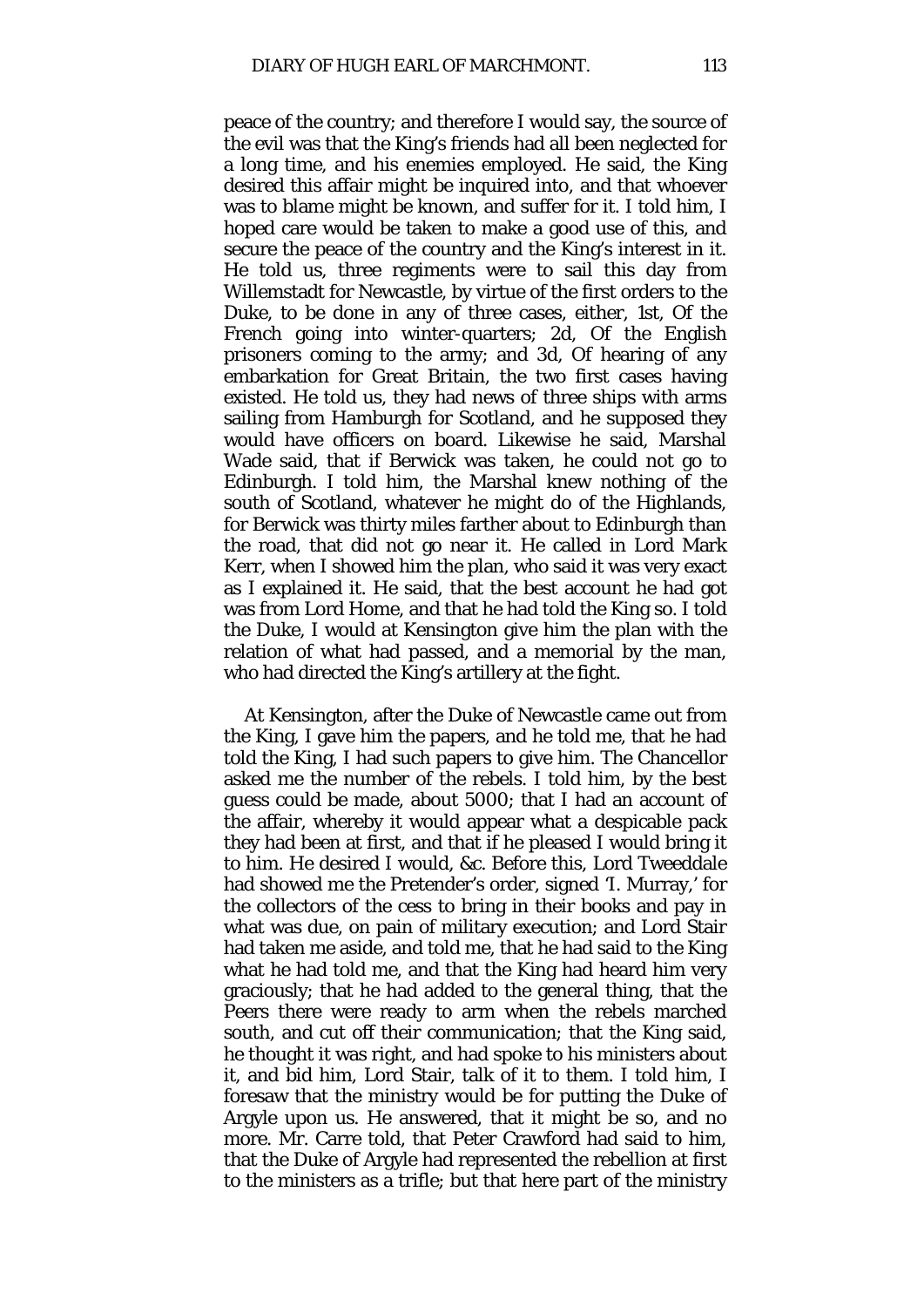had treated it as an invention only to bring home the troops; that the Duke had asked arms, and had been answered, to apply to Sir John Cope for them, which he looked on as a slight, being what no man of spirit would have done; and so he came away from Scotland.

Oct. 10th. Thursday. Lord Stair told me, that he had had this day a good deal of conversation with the King, who had told him, that the Duke of Argyle had proposed, that the principal thing to be done was to send forces to Stirling, to cut off the retreat of the rebels. Lord Stair answered, that it was very proper, but that the King's troops at Inverness were too far off, and that if the Duke of Argyle would arm his Argyleshire men, and send them to stop that pass, no doubt it would prevent their return; and that if he had armed two hundred of 'em at first, he would have put an end to this rebellion; to which the King said, that the conduct then passed his comprehension. He told me, the Duke of Queensberry was very right; and on some more difficulties the Duke of Montrose made when we joined him, he said to him, that if we, who thought in the same way, did not all act together, we should make ourselves contemptible.

In the Evening. The Duke of Montrose sent for me, and made many objections to what Lord Stair had said, and that we would n0t be drawn into a scheme in which there was not common sense. I told

him to have patience, and that I hoped, he would not call it drawing him in if I armed, though there were no regular troops at Stirling. He said, if others did, he must follow. I said, that depended on the different situations of countries. I told the Chancellor, he would see by the papers, how small a force had ruined my country. He said, it was indeed surprising. I said, we, who had long seen the causes, had expected the effect, not indeed so great, but enough to undo the King's friends. He talked of news. I told him of the sally from the castle on the 6th, and the people's zeal, and the supposed march into England, &c.*;* but that the great object was to secure the country hereafter, and remedy what had past. He said, no doubt something must be done; many remedies had been spoke of; but the difficulty was, which was proper; that the disarming the Highlands had been tried. I told him, no doubt it was right; but that alone would not do, since foreign arms could be brought in, as they had been now; but that the King had two-thirds of the country zealous for him on principle; and that he might see from Charles the Second's time in men, cess, and now in members of Parliament, the south of Tay was always computed twothirds of the whole. He said, it had been proposed to arm, but that the Duke of Argyle had represented it as illegal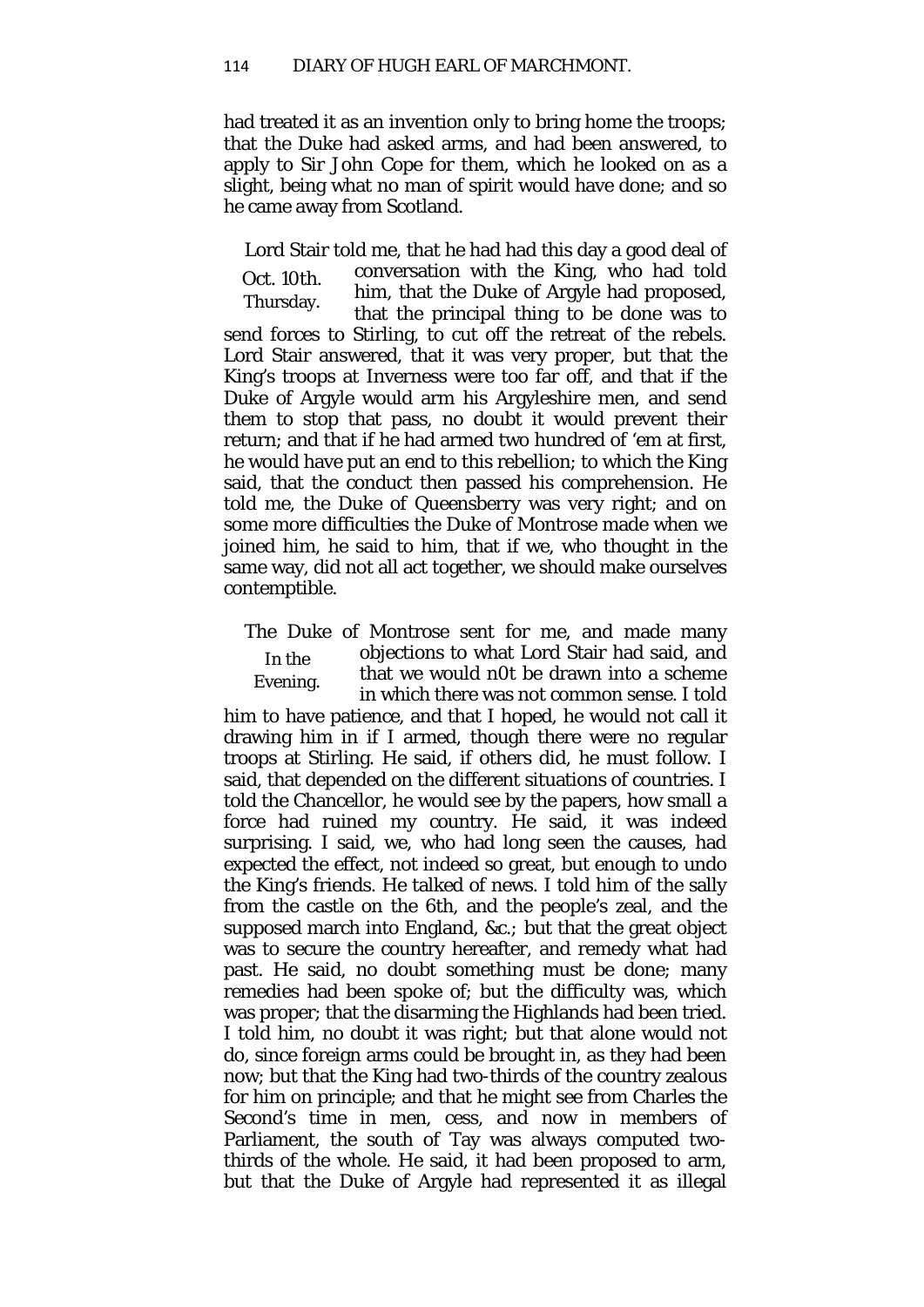without certain orders, but what had never been explained; and that Lord Tweeddale had said, it might be arming as many foes as friends. I said, as to the south it was a gross misrepresentation. He said, it meant only the Highlands. I said as to them, there were families as well known to be for the King as others against it, for they would always be on opposite sides, like Sweden and Denmark; but all at present would soon be over; and I hoped the like would be prevented for the future; that the country had been sacrificed to party. He said, it was clear that things must not be put on the same foot they had been. I told him, if we were to be transferred from one viceroy to another, the country would be totally undone. He said, a remedy must be found, but this must be over first. I said, that would soon be, if the King's troops would march; but that the Parliament was coming on very fast; and, considering the load of reproach the country lay under, not the popular but the neglect of the King's friends, no Scotsman could sit still in Parliament without losing all credit in his country, as it was impossible that the King's speech and addresses should be silent on this rebellion; and at the same time I was very sensible, that whatever was done might soon get a twist to some party end or other, and rather do harm than good, unless the King's ministers would join in the direction of it, with a view of settling the King's interest in that country. He said, that he thought any thing of that kind had better be delayed till this was over, and that the speech and addresses would be without any reflections. I said, I would take the liberty to speak to him as one of the King's ministers, who would weigh this matter; the Duke of Newcastle having such a hurry of business, that one could not find time with him; that he knew the House of Commons; that any body that was impertinent or had a view to distress, might, on the address, say such things, as no Scotsman could let pass without discrediting himself; that all the friends I had were there; but that I had none that were not the King's; that he knew therefore my brother could not be silent; that I would say farther, that he could not omit to take this thing up as soon as it was named for the sake of the country; but as he had no view but the good of the country, and that the south of Scotland were friends to the King and the present ministry, if they had any view of putting matters on a right foot, I could assure him, that my brother would be glad to act in concert with the ministry, and to direct things jointly, so as no party might take advantage from what was done. He returned me a great many thanks, and said he would take an opportunity to talk this matter over with me again. I told him, that after what I had offered to Lord Stair, I had told him, I would not go down till I knew whether Scotland was intended to be sacrificed or not, lest the national interest should be destroyed whilst I was busy about a provincial service; and that Lord Stair had said, he would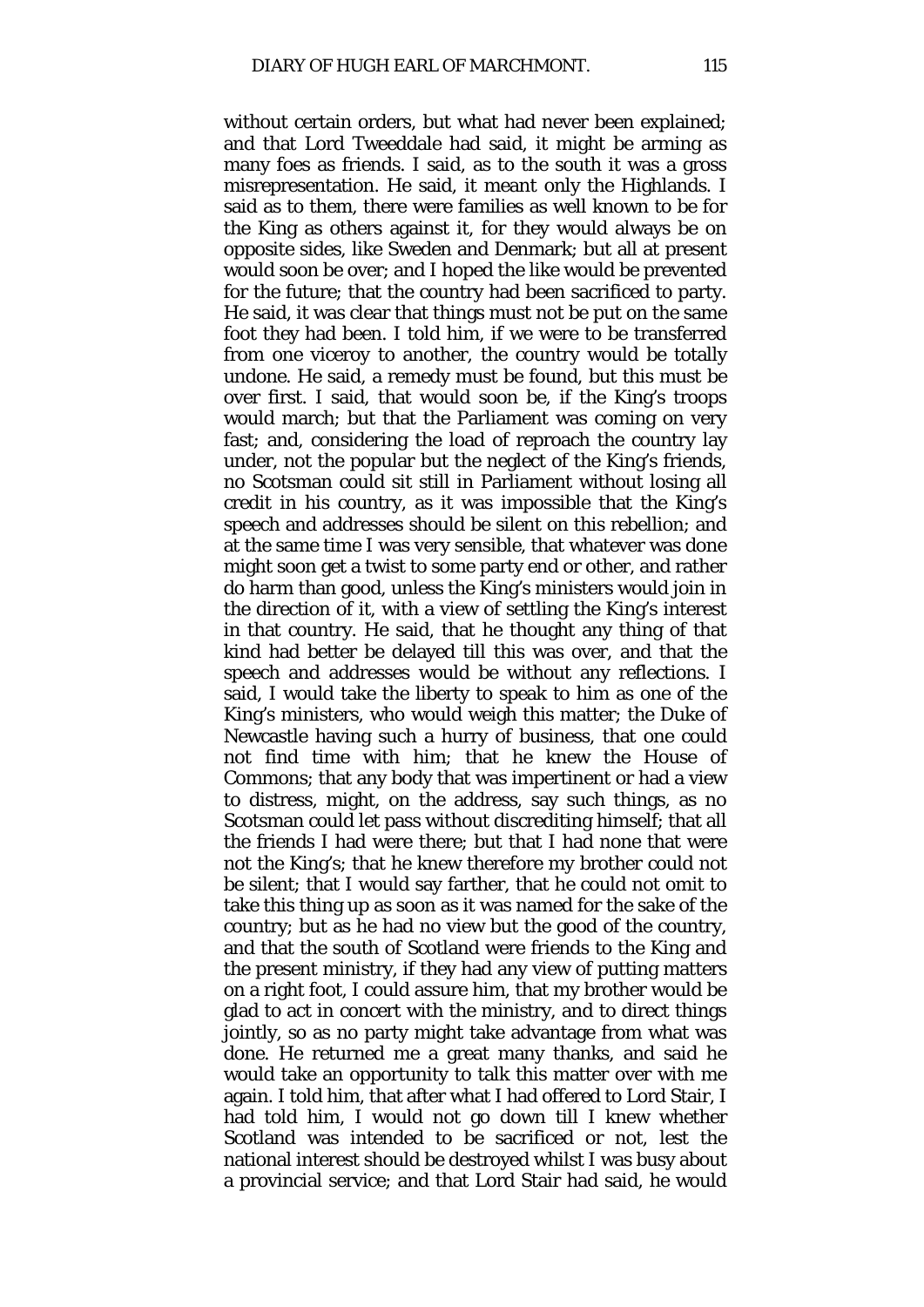mention it in council. He said, he would consider of it, as it was a matter that deserved great consideration. I told him, I would not detain him from the cabinet council, nor should I venture to trouble him unless he ordered me; but that I hoped, he would carry it in his mind, that my brother had no view but to set the country right in concurrence with the ministry, if they chose to make use of the opportunity which he was under a necessity of making use of. He said, he would take the liberty to send for me, or tell me an hour at court. He said, it was odd that Sir John Cope should fail so, and that must be examined. I told him, that had Edinburgh not been taken, the rebels could never have faced Sir John. He talked as one uninformed of the state of that town; so I mentioned the zeal and number of volunteers, and Sir John Cope's refusing arms to many after he came to Dunbar. He said, that when arming, the Highlands had been talked of; it had been said that the regular troops would decide it; whereupon he had said, that the country also required protection; and this ought likewise to be considered.

Oct. 11th Friday. The Duke of Queensberry said, he had heard only in general what had passed from Lord Stair and the Duke of Montrose; that he saw no use regiments could be of if singly placed about the country, and that if they were formed into one body, we ought to consider who would command us. He appointed this evening to go to Lord Stair. I told him, I should concur with him and the Duke of Montrose, but that as to my own opinion, it would be first to save the country from being oppressed, and next at any risk to save my friends, for that, if the country was to be armed, they must be so and not their enemies. I told Lord Bolingbroke what had passed, and what I had said to the Chancellor; he said, that he did not see that I could possibly have conducted myself better. At Lord Stair's, the Dukes of Queensberry and Montrose being come in, Lord Stair said, that he wanted to consult us what was farther to be done. He then repeated what he had said to the King, and added, that last night at the cabinet council, our general offer having been talked of, the council thought that they could say nothing to it, unless it was more particularly specified, and an offer of some scheme proposed to them. He said, that unless something was done of this kind there was an end of the matter. This occasioned a long discourse between him and the two Dukes: the substance was, the Duke of Queensberry said, that he had no doubt of raising the number of men, but he did not see how they could be made effectually useful, so as not to disgrace us; and that we should be laughed at for coming in at the fag end of the day. Besides that the Highlanders would probably leave some force behind them. Lord Stair replied, that as to useful, he did not think the men raised could be so, but that the offer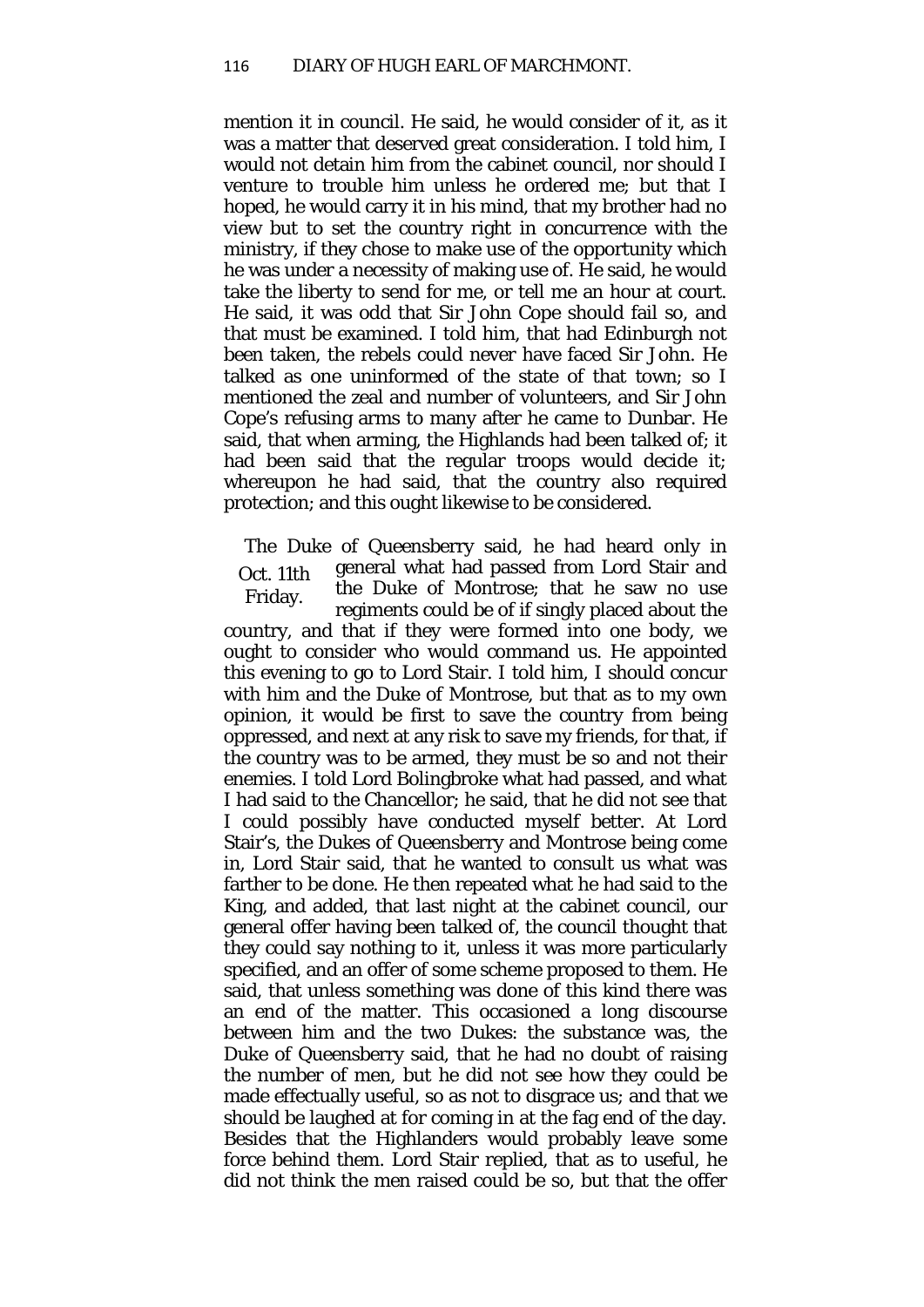was very important, as it shewed we were ready to serve the King, and that, without it, it would be said, that we declined having any thing to do in this affair; and that, as soon as the way was open to the castle, we might then arm safely. The Duke of Montrose said, that without a regular force to cover him from those, who might come from the Highlands, he was now of opinion he could not arm. He entered into a detail of his country, and said, he thought that some things should be added to our plan, so as to shew what use might be made of the forces to be raised in Scotland by cutting off the return, &c. Lord Stair said, it was very right, but that not above five thousand men should be raised by principal people, which might be done; that no Highlanders were left to come down; that two thousand men were raised in independent companies, and Lord Loudon's regiment, and that they were ordered to drive the rebels' cattle, &c., which would make 'em all return. I said, I thought the first point was, whether we should make a particular offer, and if we thought so, we should consult the manner of it with other peers, without entering into military operations. The Duke of Queensberry objected to making his court even at this time. The Duke of Montrose said, he was for making an offer, whereby such things should be said as would make it appear useful. These peers were named, first the Duke of Buccleugh, whom the Duke of Queensberry is to talk to to-morrow, then Lord Rothes, for Fife, was named, and others for different places by Lord Stair, who added, that Lord ---- might take it ill, if he was not named for the Merse, after which the Marquis of Lothian, Lord Dumfries, and others, were named. I then said, that as this was meant for a political use, to shew that we would and could serve the King, I would do nothing that should enable the Duke of Argyle to say we were forced to call his lackeys to our assistance to do any thing; that I knew Lord ---- could fly as soon as raise a regiment in the Merse, but he might offer if he pleased, only that if he was made part of our plan, I would have nothing to do with it, but do what I thought proper myself. On this Lord Stair [said] 'No doubt he may do as he pleases, but 'he is not to be joined in this.' The Duke of Queensberry then talked of the Duke of Buccleugh, and then I said, that my fear was, they would send us out of the way when the Parliament began, to be left free to do what they would with Scotland, and saddle us with the Duke of Argyle. This the two Dukes agreed to, but Lord Stair said, by ---- they could not carry that point in the closet. I said, I wished so, but I thought to prevent it we should have the thing taken up immediately in Parliament, to fix the collar about the Duke's neck and then let 'em do their worst. This they approved, but feared it might not be done soon enough, before they might send us away.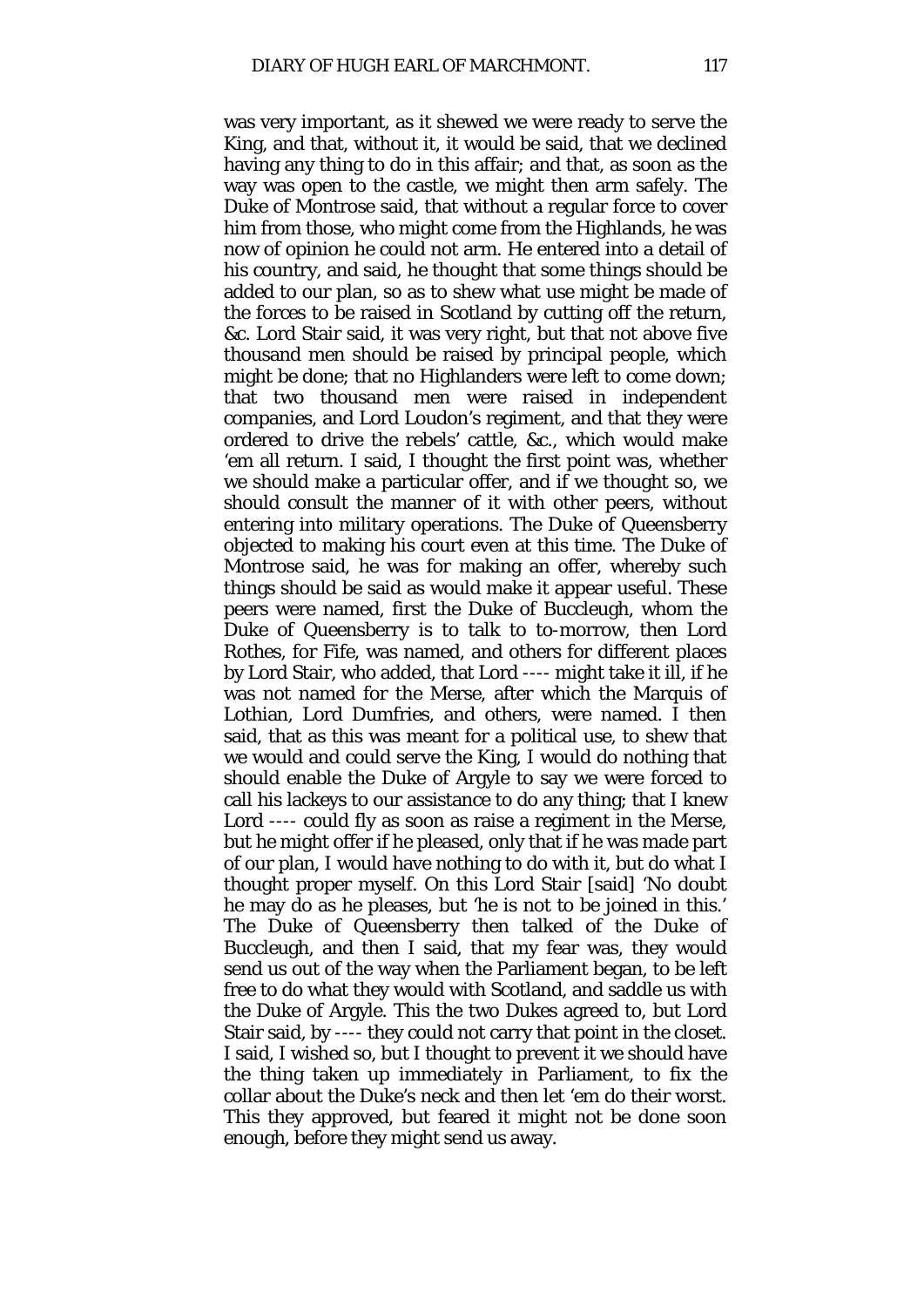Oct. 12th Saturday The Duke of Montrose came in the morning to reconsider what passed last night, to reduce it to what was practicable. I told him, I thought we ought to specify no farther, than to say, we were ready to arm, if it could be of any service to the King, of which we could not presume to judge; he agreed, and desired I would see the Duke of Queensberry. I told the Duke of Queensberry my opinion. He said, he would go no farther than we had gone; that it would make us ridiculous, and we should be put into a ballad, for our regiments of no use. He said, he heard, that Lord ---- was to offer to raise a regiment, in order to get rank.

Lord Stair came in from court, and told me, it was to tell me good news; that he had seen the Duke of Hamilton<sup>[1](#page-21-0)</sup>, who was ready to join with us, as his father had done, and in our project would do as we did; that when he came to town again on Thursday next, he would go to court; that he complained of not being lord lieutenant of his county, which,

Lord Stair said, was a proper thing to mention on this occasion; I told him, the two Dukes were not of opinion to presume to enter into further particulars, than to offer to arm, if it could be useful, and one of 'em would not go so far. He said, there was no help for that, and was going away. I told him, I heard Lord ---- was to offer to raise a regiment. He said, that he had done it that day. I asked, how it was received; he smiled, and nodded, saying, 'to be sure, graciously.' I told him, that then what I had proposed was done; that I need not remind him, Lord Stair, of the long connection that had been betwixt his family and mine; nor tell him, that my friends and myself had been worse used by Lord ----, than he had been in Galway by Lord ----; that I had therefore been surprised at what he had said last night, and must tell him, that Lord ---- and I could not be in the same connection, nor under the same protection, our ties being incompatible. He said little but single words, and that Lord ----'s offer was separate from ours; I answered, that, the thing being done, I washed my hands on't.

Oct. 13th Sunday. I went to Lord Cobham, who said, he should not be surprised to see us Scots ready to leap over the house. I told him, we were undone; I only wished the English would have before this time thought a little more of Scotland, for that we had all foreseen the danger of our country, which had been thought of here only as a present to be made to some great man. He mentioned the not arming us, which led me to tell him of the offers I had made, and Lord ----'s stepping in, and being

<span id="page-21-0"></span> $\overline{\phantom{a}}$ 

<sup>&</sup>lt;sup>1</sup> James, sixth Duke of Hamilton.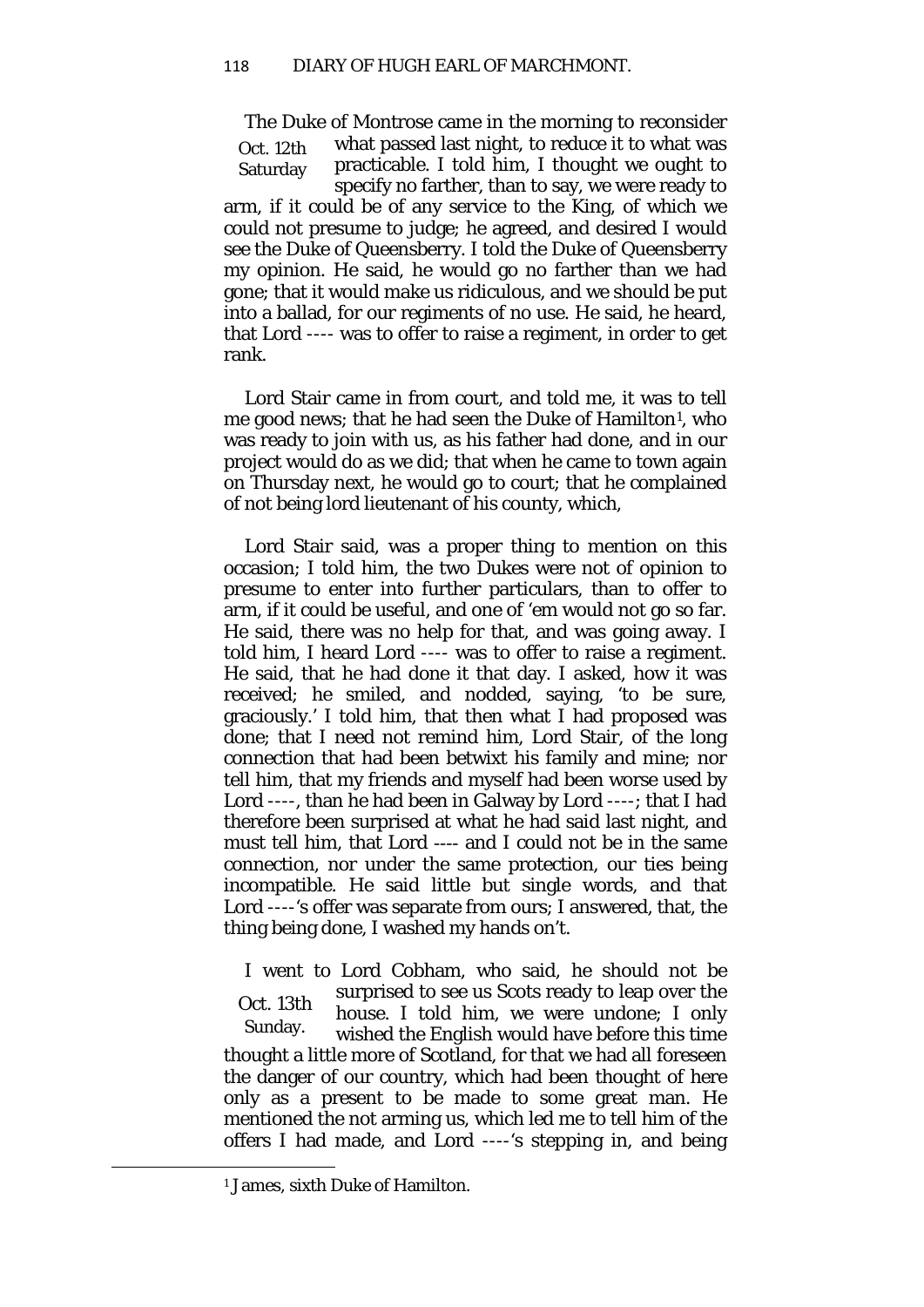accepted. The Duke of Queensberry, who had just come in, interrupted, and said, Lord ---- had only offered to raise a regiment in the county. I asked his Grace, whether we had thought of any thing else; and on his looking surprised, and being silent, I told Lord Cobham, that, provided the King's service was done, and the country protected, it was not my business who did it; but that I could not but feel the treatment I received, for his Lordship knew, that Lord ---- had been set up by the Duke of Argyle, as he depended on him, merely to oppose me and my friends in the county; so I had done.

Before this, he had said, that he knew we were all disgraced for the excise[1](#page-22-0). I told him, he was mistaken, for that the Scots had acted then, as he knew, principally with a view of joining a body of English, to gain, by supporting them in what was their object, their assistance to relieve Scotland from the subjection to one man.

Before I went to Lord Cobham's, Lord Rothes<sup>[2](#page-22-1)</sup> came in, and shewed me a memorial he had given to the ministry, proposing to send two battalions, with arms, &c., to Dundee, to cover the arming of the country, and then to take Perth, Stirling, &c.;

I approved of it; and he said, they would not part with a single regiment, though the transports might remain there to carry 'em back when wanted. General John Campbell, at Lord Cobham's, talked much of arming about Dunbarton Castle; said, the Duke of Cumberland, at his desire, had sent some gunners to try to get thither; and that he had desired Lord Harrington to send a ship with arms thither.

When I mentioned to Lord Cobham, what Lord Stair had said of the cabinet council's opinion of our general offer, he said, that he had heard nothing of it at that council, farther than general talk of raising the militia.

Oct. 15th Tuesday. I shewed the Duke of Newcastle my letter from Berwick. He said, he had one, and laid it before the King, but had not answered it, as it contained no request. I said, I only shewed it him, that he might be so good as to do me justice with the King. He said, he had done it, but desired to keep my letter with the answer annexed, for a day or two, as it was more particular than his. I then spoke of Mr. Jack, whom he promised to recommend

<span id="page-22-1"></span><span id="page-22-0"></span>**.** 

<sup>&</sup>lt;sup>1</sup> The resistance to Sir Robert Walpole's Excise Scheme.

<sup>2</sup> The Earl of Rothes, a General Officer, Colonel of the third regiment of Foot Guards, a member of the Privy Council, and K. T.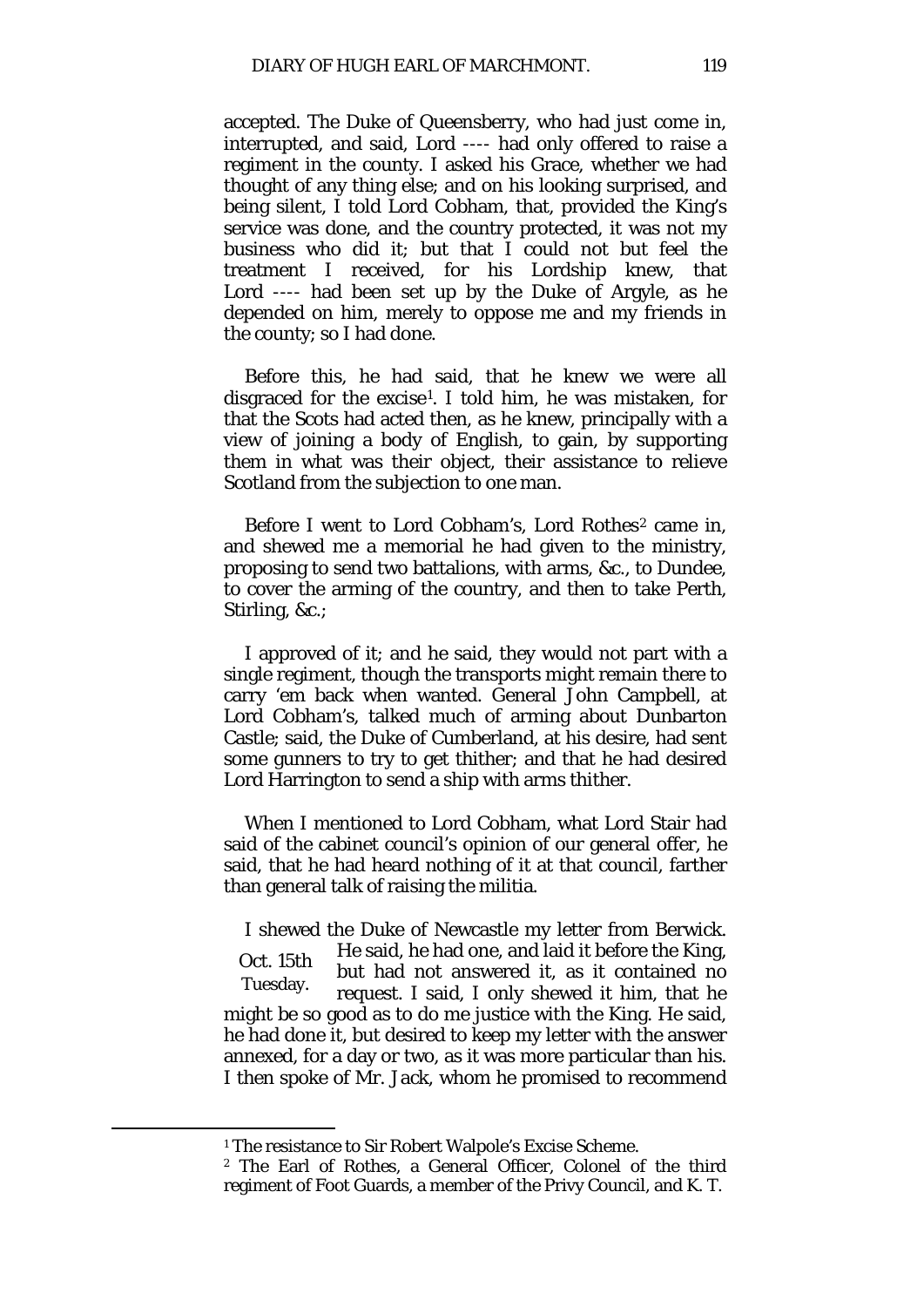to the Duke of Montague[1](#page-23-0)*.* The Chancellor spoke to me only of Mr. Jack's paper and plan.

Lord Stair said, he wanted to talk to me about our affairs; that it was impossible, but the state of the nation must be carried to be considered; that Bolingbroke should be talked to about it, as the fittest man; and that we should make some plan, and then try the English members. I said, they seemed to me regardless of our country. He said, our country must not be mentioned; it was theirs; and that ours must follow of course. He said, it must be taken up from the revolution, upon original papers. I told him, I would wait upon him. He said, the news by the post was, that the Mackenzies, the largest clan next to the Campbells, being about three thousand men, and the Fraziers, and Macintoshes, were in arms to join the rebels, and had besieged the President of the Session in his house.

At court the Duke of Argyle came up to me, and said, there

Oct. 18th Friday. was a vast confusion. I said, there was a great crowd, &c. He said, he meant the nation; I said, a limb was torn off from it. He said in 1715, he remembered my father had brought two battalions out of the Merse. I said he had, and two troops of horse. He repeated, he remembered the two battalions. He said, when he came back from Argyleshire, from danger of being taken, nobody at Edinburgh would believe any thing of it. On my mentioning Wade's saying, that this could not have happened, had the Highlanders been disarmed, he said, there were now three companies at Inverary, but no arms to give 'em, and that the Camerons had been in arms several years, and he had paid 7½ per cent, of his rents to be safe from plunder; but that when he had spoke of it, it was not regarded. He agreed, Scotland had been neglected; he mentioned the gate of Edinburgh being opened to let out a hackney coach, and then the Highlanders. He said, as to the post-office here, they could read a bill of exchange wrote in the letter *unico contextu,* and so might read a printed paper.

Lord Stair called me away, and shewed me a paper, containing a sort of speech in general on the necessity of doing something on this occasion, by way of laws to secure the constitution. I said, it was all right. He said, we, that thought alike, should act together. I agreed, but feared the English had no regard to our country. He said, ours must follow of course, and that no ministers could withstand it; that he had sent Keith to Mr. Spencer with the paper, who had approved it, and that he Lord Stair would shew it to the Duke of Bedford, and then talk with some principal people;

<span id="page-23-0"></span> $\overline{\phantom{a}}$ 

<sup>1</sup> Master-General of the Ordnance.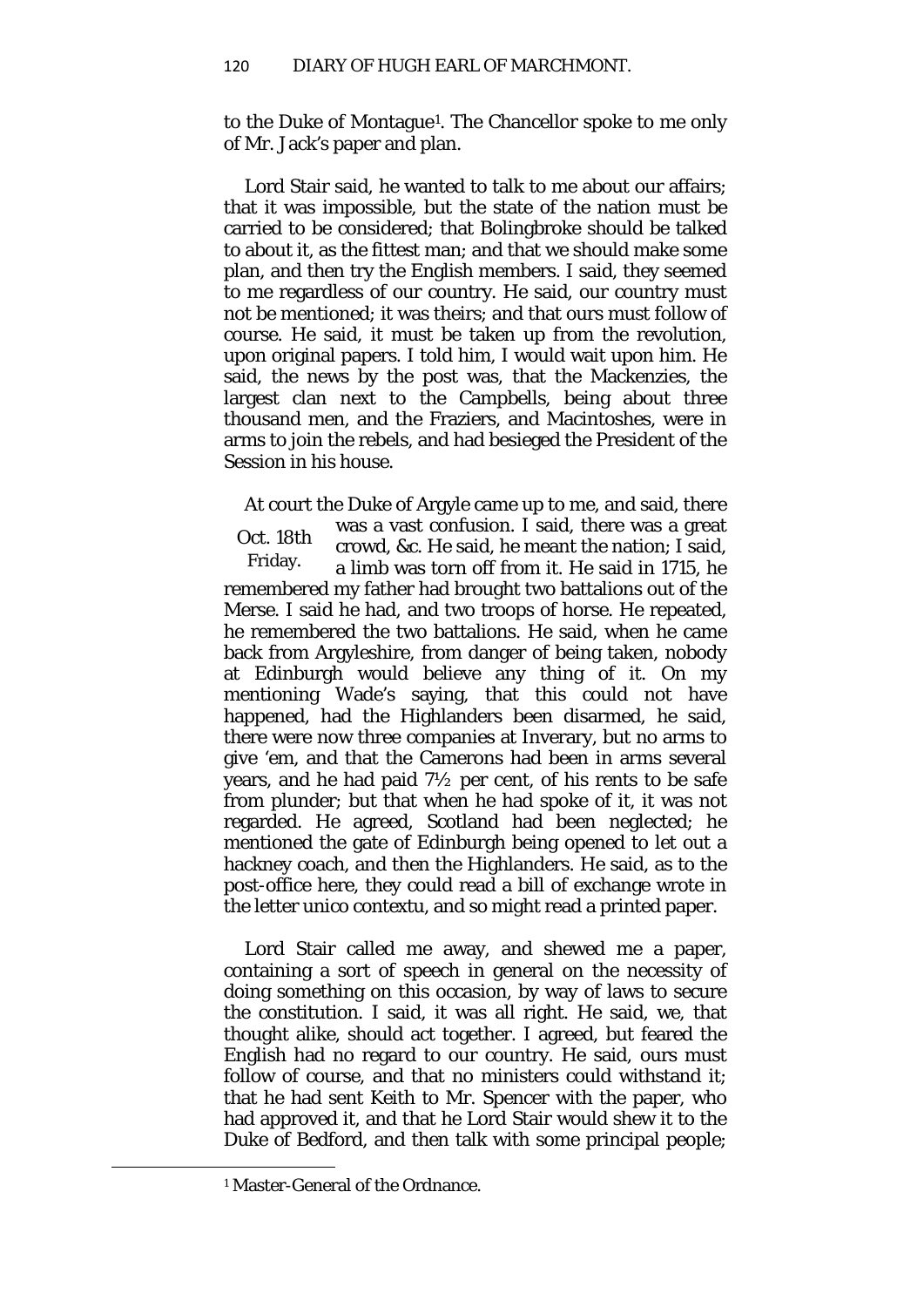that Lord Gower was right, and had been in with the King this day, who had said to him twice, that he was much obliged to him; that we should concert together, but the Duke of Queensberry was going out of town. I told him, perhaps he did not think he could do any thing, being out of the scene. I asked him, if he himself had thought of any thing particular to follow his plan by way of laws to be proposed. He said, these would easily be agreed on; it was impossible there could be any difference about them. He then said, Mr. Pelham had said, my brother had spoke perfectly well, giving sparring blows to every body.

At Dinner. Mr. Nimmo, Mr. Williamson, Mr. Carre, my brother and I talked of turning this affair to the advantage of Edinburgh in particular, to be further considered.

Oct. 21st Monday. A list of the principal people, and those of most integrity at Edinburgh, made out, to be sent for as soon as the committee should be named by the House of Commons.

Oct. 22d Tuesday. The Duke of Queensberry sent for me to tell me, that he talked with Pitt and my brother at the house; that Pitt had said, if we did not get the committee now, we never should, but that it

was a matter attended with niceties and difficulties, and therefore he desired a meeting, but a small one, of Lord Barrington, Mr. Lyttelton and Pitt, with my brother, the Dukes of Montrose, Queensberry and me. I said, that the two gentlemen he named were influenced by Mr. Pitt, so that it was only multiplying himself, and that none of them could have objected niceties and difficulties to him; these must have come from himself, therefore were to be discussed with him alone, and afterwards he might talk 'em over in private with others; that I knew enough of meetings to expect no good from 'em, and that as we could only expect the committee in this juncture, I was resolved Scotland should have an answer, 'aye,' or 'no.' That the leaders of every other faction in the House were already engaged, and that the thing must to the end be kept on the footing of impartiality; that it was levelled at nobody in particular, but meant to serve the country, and that by this I would stand and take any side by the hand for this purpose; that a meeting must give offence to some or other, as had been done in the Scots petition, or foment an opposition to it, which I wished first to see in the House of Commons, where answers would be ready as good as the objections; that at the same time I would walk barefooted from one end of the town to the other to gain Mr. Pitt to it, but would not spoil business by meetings; that I had enough of cabals, so mentioned what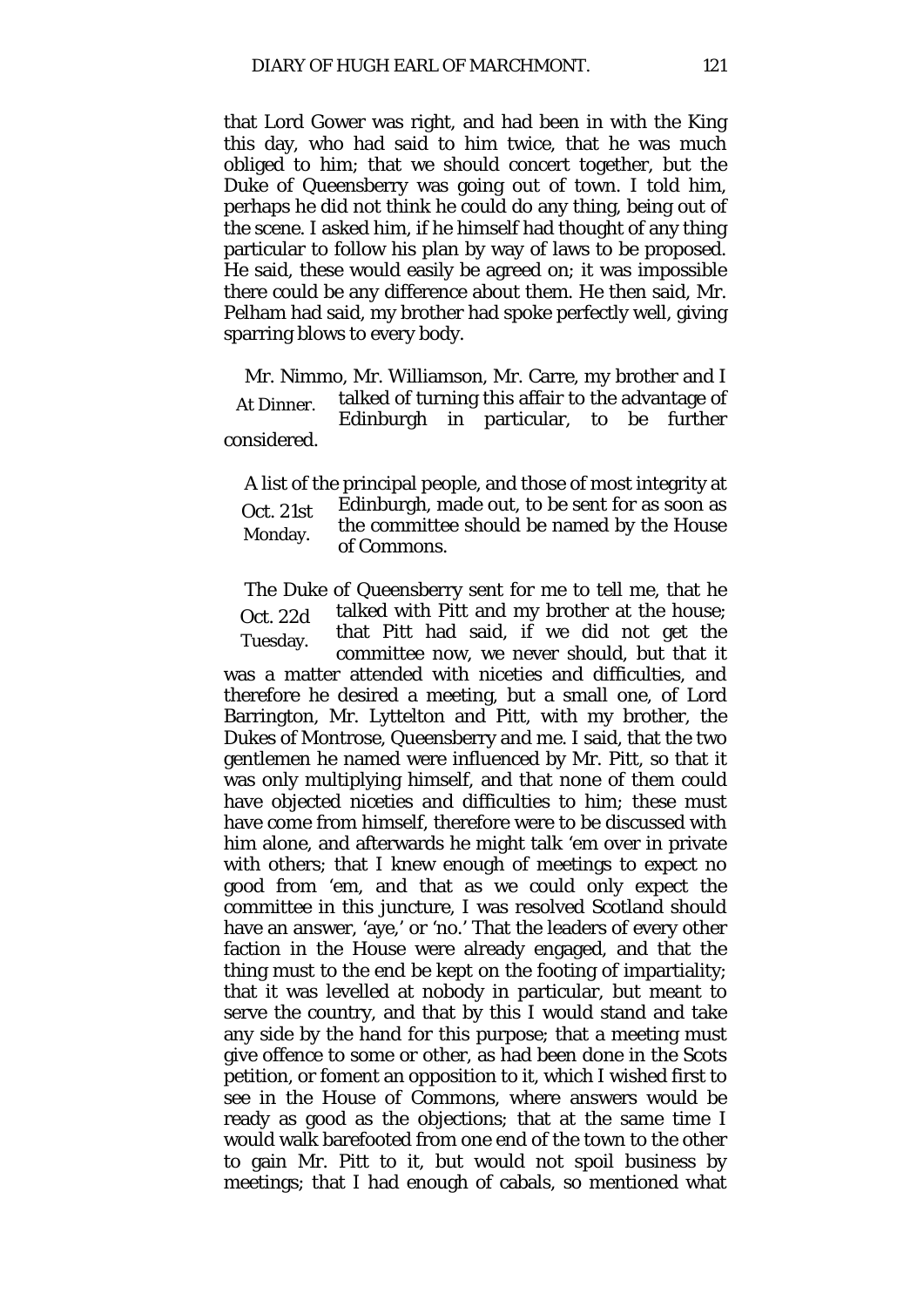had passed relative to myself at Lord Stair's; but that I would not offend him, and he would be so if we had a meeting without him; but that I would enter into no connexion to lend my shoulder to any who did not lend his to me; that I could not pay guineas, and take shillings. He said, that had been very odd. I said, I would concur with any body in the general cause, and would not quarrel with Lord Stair, or any other, and therefore would not have a meeting when the same thing might be done by private visits, for in the other way I saw dangers and no utility. He said, Lord Tweeddale had been with him and the Duke of Montrose, and had said, that it was true, he had been of opinion against arming the country; but that he had done no more than others; and he wished, that all the letters that had passed about it were printed. He appealed to the Duke of Montrose, whether he had not been two years ago for naming Lord Lieutenants, but that it had been refused, and that he had still the commissions ready for signing. I told his Grace, that I had never heard of this till now, but that nothing was levelled against him; the inquiry was general; and that I would, whenever he pleased, come to his house to meet Mr. Pitt, but no number however small; and that I desired, he would let me know, whenever he had fixed an hour with the Duke of Montrose and Mr. Pitt.

Oct. 23d Wednesday. I told Lord Gower the necessity of inquiring into the state of Scotland now, and that I had told the Chancellor of it, and offered to concur with the ministers. He said, he had never heard of it, and asked, if he might tell the Chancellor and Mr. Pelham of it. I agreed, and told him, we were ready to concur with them, if they had any good intentions for Scotland.

Mr. Pitt came here, and told me he had wanted with some

Oct. 24th Thursday. of his friends to meet some of the Scots peers, n0t to make objections, but to offer their assistance, if any thing was proposed, and to desire to know what we intended, to what end we meant to direct our view, and what consequences might arise from this thing at this time, that harm might not be done. I asked what. He said, we might shew the contrary of what we intended. I said, it must appear that the country was zealously affected to the present government. He asked what evidence we had, and whether we might not expose the wellaffected families to the rebels. I told him, as to the general state of Scotland, the orders and letters in the hands of the ministers were all wanted; and the parole evidence would only relate to the city of Edinburgh, which it was important to put into a right method. He said, it was so, and he would assist. I told him, I was not for meetings till the thing was in the House, that it might not seem directed at any one in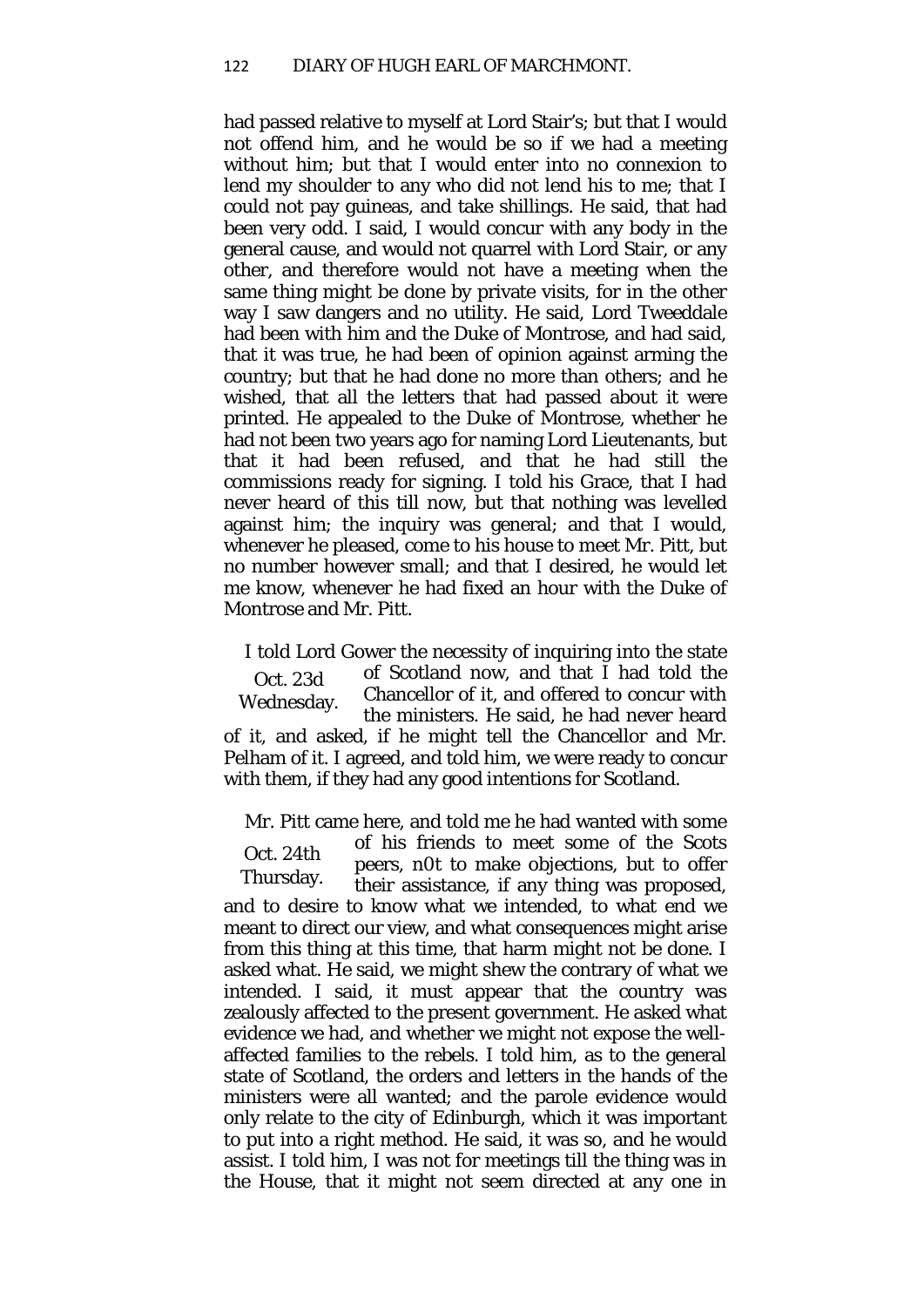particular, as it was meant nationally to put us on the same footing as England, and that in this light I wanted one of his character to second it, and my brother should move it. He said, he would do so, for my brother would move it ably, only he, on account of his health, could not take much pains in it, and hoped we would assist him. I offered him my help in this or any thing else. He said, he must talk with his friends, so could not engage till then, and agreed it should be done on Monday, as the sooner the better, not to protract the session, to give room for motions meant to draw negatives. He said, he thought it ought to be moved without any hostility, of which there had been some shewed by my brother the first day; and that it should be proposed to be in a committee of the whole House, only precluding any refusal of papers, by offering, if any necessary were not fit to be seen, it might then be made a private committee.

My brother told me, he had spoke to Mr. Pelham, who had expressed great civility, and seemed pleased, when he offered to concur with him in the inquiry, meaning nothing but national good by it; that Mr. Pelham had asked, whether he had told the Duke of Argyle of it. My brother said 'no,' as his Grace never spoke to him; that Mr. Pelham had told him some particulars about arming the militia in Scotland; that he had told Mr. P. he intended a private committee to prevent any papers being made an ill use of, which he approved; and that it should be under the direction of those who were not willing to do any hurt by it, which, Mr. P. said, he did not suspect; that Mr. P. spoke to him freely of the suspicions of many who affected great zeal.

Mr. Oswald came in from Mr. Pitt's, where, he said, it had been agreed to support the motion on Monday, only Mr. Pitt thought it should be an open committee, which is to be further considered. He said, they had all approved of my reasons for avoiding a meeting, and all agreed to do justice to Scotland.

Nov. 6th Wednesday. I told Mr. Lyttelton, that as Mr. Pitt and we began the world together, and I had Nov. 6th, hoped, we should go through it in friendship, since we thought in the same manner on public matters, I should be sorry, if the heat on Monday last between him and my brother was to leave any rancour in his mind. He said, it left none, and was all over. I told him of the Chancellor's telling my brother, that he must move for a Bill to adjourn the Sessions, which he was to do as this day. He said laughing, that the Chancellor wanted to bring my brother's hand to the Advocate's ear; and then said, the Parliament would be adjourned when the Land and Malt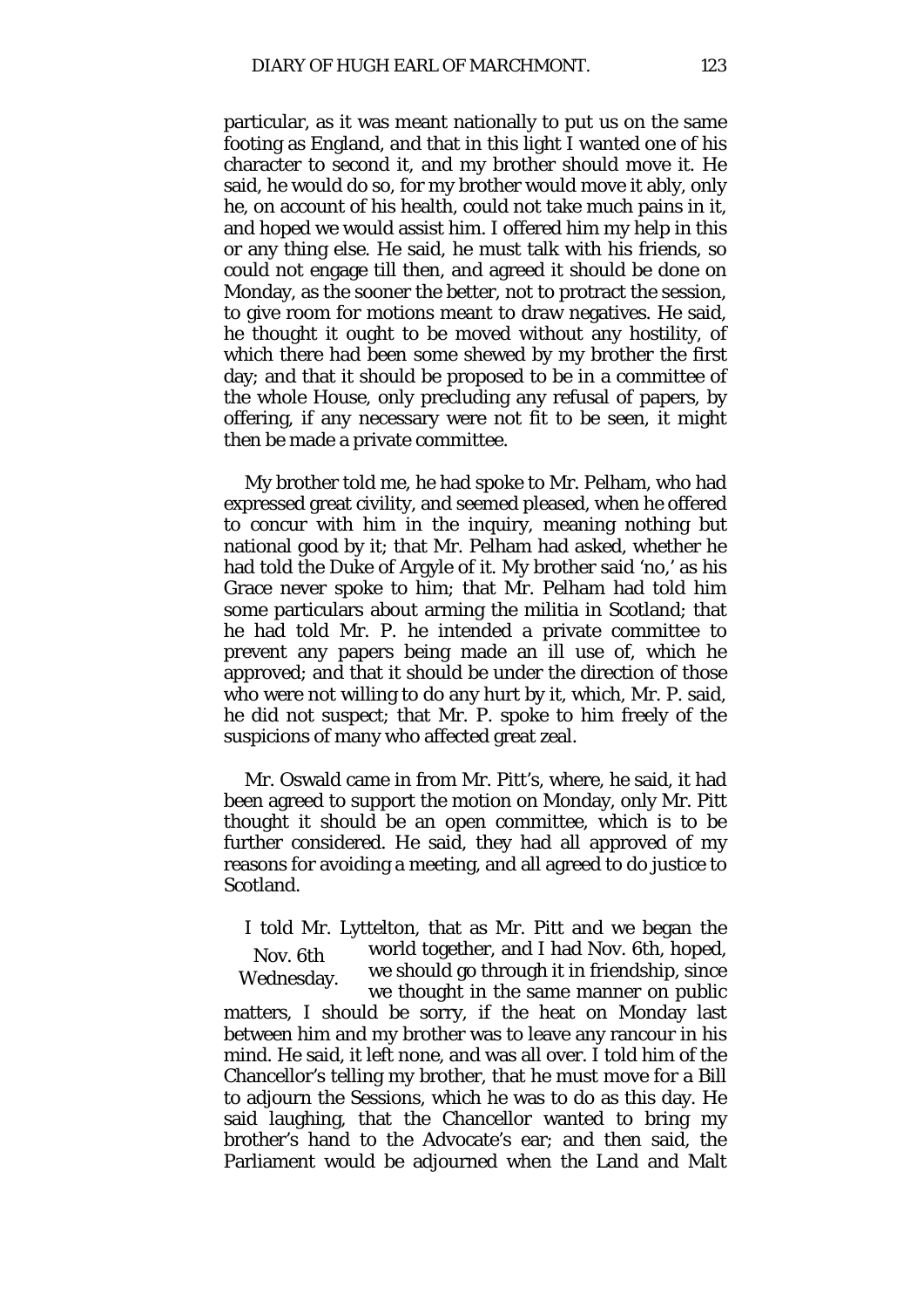were passed, that is, in a fortnight; and then this crisis would be brought to a decision.

Nov. 12th Tuesday. Lord Rothes having told me yesterday, that Lord Stair desired him to get a meeting of the Scots peers to concert measures concerning our country and sending to me this morning, I went to him, and told him, I was ready to concur, but expected no good from meetings. He said, he found [the] Duke of Montrose willing, and was going to him. I told him, I should be at his orders. At three o'clock I got a letter from Lord Rothes, that he was to see the Duke of Queensberry, since the Duke of Montrose declined it. I said, I was ready; but desired meetings might not be multiplied.

At Night. Lord Rothes came, and told me, the Duke of Queensberry was very hearty, and had told him, that he had some time ago spoke to the Duke of Newcastle on letters from Dumfries, desiring to arm, but had got no answer. He said, that the Duke of Montrose's doubts were now removed, and that we were to meet to-morrow at eleven at the Duke of Queensberry's. I told him, I was ready; and desired him to think what was proper to be done. He put it upon me; but said, he would do all he could.

Nov. 13th Wednesday. The Duke of Montrose, Lord Rothes, and I came to the Duke of Queensberry's, where after some talk it was agreed to offer to arm our countrymen. I desired we might write down the propositions, as they were agreed to, that we might follow some method. On which I wrote down our agreement to offer to arm, by raising, without commissions of lieutenancy, regiments of one thousand men each; and so all the particulars of our plan. Then it was agreed, that the Duke of Queensberry should write to the Duke of Buccleugh for his concurrence; that the Duke of Montrose and Lord Rothes should acquaint Lord Tweeddale with our resolution; and that in the evening Lord Rothes and I should inform Lord Stair of it. I then proposed, to avoid delays, that we might meet again at seven o'clock, with an agent, to put our plan into form without further meetings; which being agreed to, a preamble was talked of; whereon I read what I had wrote this morning for that. This produced a silence. After a little I told 'em, they might alter it as they liked; all I meant was to say something to avoid our being represented as presumptuous in Scotland. On this, exceptions were taken to passages of it, that might alienate the new converts, and others that seemed to condemn the conduct held; whereupon it was reduced to two sentences declaring the loyalty of our countrymen, and that we believed they believed us so much so, that they would arm under our command.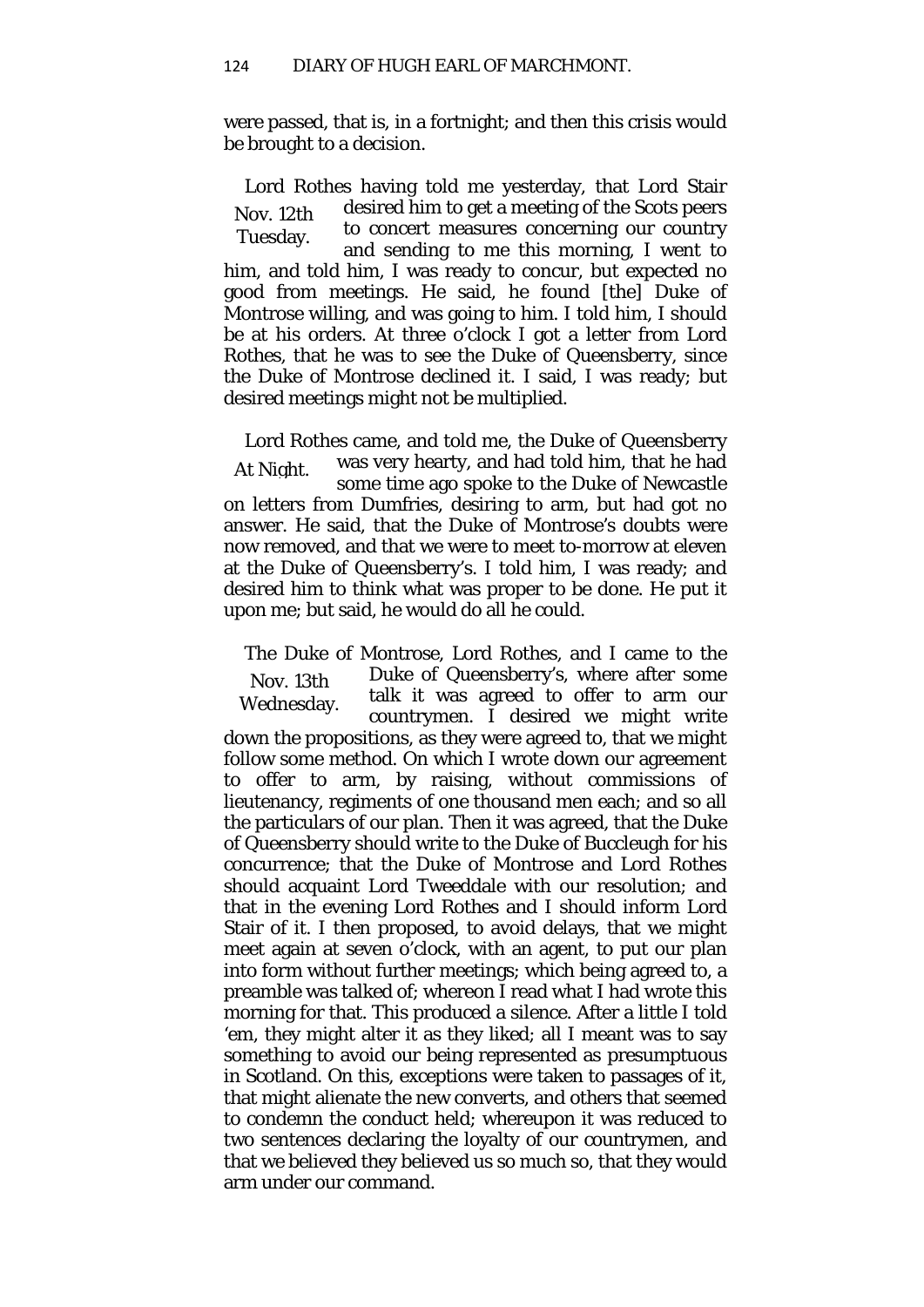At six the Duke of Montrose, Lord Rothes, and I went to Lord Stair, and read him the propositions we had drawn up; to which he agreed, and said, he would write to [the] Duke of Hamilton to come up to town. He then mentioned Lord Dumfries for one, besides himself. He told us, that he had mentioned something of this kind to the ministers; that the Duke of Newcastle said, it was right; and that Lord Harrington said, he thought it wrong; so that he thought it would be rejected; that the Duke of Argyle was the only man who was to be permitted to arm in Scotland; and that he would readily accept of him, Lord Stair, as his deputy; but that he would concur with us, and present to the King any thing we thought proper.

We went to the Duke of Queensberry's, when Mr. Wilson, the agent, came; and with his assistance we agreed on, and I drew up, the plan to be laid before the King to-morrow. Lord Rothes made Lord Tweeddale's name be put into the title of it, saying, that he had told them, that he approved of it, and desired to concur in it; so it was done.

Nov. 14th Thursday. I sent to the Duke of Queensberry to add to the plan, which had been left with him to get a fair c0py for King, that the officers taken from the army might return to half-pay when our corps were broke. He came hither, and said, he had not copied it, for his letter to the Duke of Buccleugh had not gone till this morning, by a mistake; and he objected to Lord Tweeddale's name in the title, lest it should give the thing an air of party, and make it odious in Scotland. Lord Rothes came in, and said, the Marquis of Tweeddale objected to the preamble, as not necessary for him to assure the King of his zeal; and that it might offend the country. He said, the Duke of Montrose thought it right, but would submit to others. On this, he went to bring the Duke of Montrose. On their coming, we agreed that the preamble was proper for us, and that Lord Tweeddale s name should be struck out of the title; but that, as he had said, he could not go in with Lord Stair with it to the King, as by his office he went in alone, we should desire him to present it, and leave Lord Stair's name in the title. Lord Rothes said, he might take this ill, as he had declared his concurrence in it; so it was agreed, that the Duke of Montrose and Lord Rothes should inform him of it; and also that we should delay presenting it till to-morrow, that he might go out; and by that time we should have the Duke of Buccleugh's answer. I proposed being ready what to do, if Lord Tweeddale thought it was best to have it offered to-day; but this was thought a useless difficulty.

The Duke of Montrose and Lord Rothes told us, Lord Tweeddale agreed to all, but could not go out, and therefore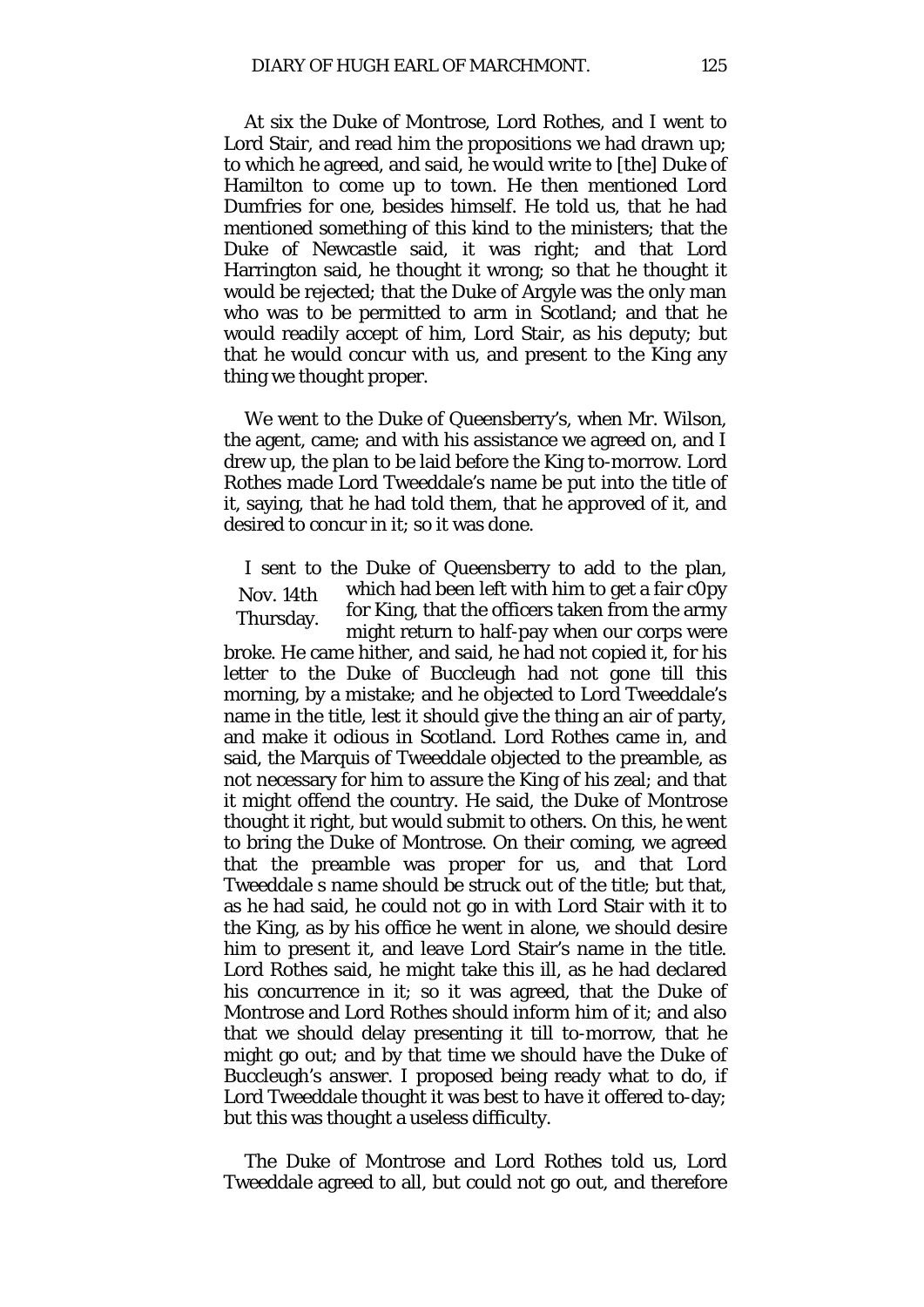authorised Lord Stair to declare his concurrence to the plan, which we had left to himself to do verbally, and to deliver it to the King; that he had also said, that it ought to be done today, as there was to be a cabinet council to-night, wherein some resolution about Scotland might be taken; and then we should come too late. On this it being agreed, that it should first be offered to the King, my servant was immediately set to copy it; and the Duke of Queensberry and Lord Rothes went to Lord Stair to tell him of all, keep him at home till the fair copy came, and press him to present it this morning.

The three lords returned, and said, Lord Stair was coming hither, but had objections to presenting it without communicating it to the ministers. To this the Duke of Montrose objected, that then it would not make the same impression on the King.

Lord Stair came in, heard the plan read, approved of it, and then objected, that he could not present it this morning, nor without communicating it to the ministers, and so was for putting it off till to-morrow. I said, that time gained was a principal point, and that, if he shewed it to the ministers before the cabinet council, he might then produce it there, and to-morrow morning another should be sent him for the King, with the Duke of Buccleugh's name, if he concurred, provided his Lordship assured us, that nothing that should pass at the cabinet would hinder his laying it before the King. On these terms the Duke of Montrose agreed; and then Lord Stair asked, if we would not choose to have the names of other peers. We said, if more troops were wanted, he might in general say, that others too were ready; that this would prevent delays, and was the method taken in England, where first one, and then another, had offered.

Nov. 15th Friday. At court, the Duke of Montrose and Lord Rothes told me, that Lord Stair said, our paper had been a bomb in the council; that he had told the Duke of Newcastle and Lord Harrington before of it; the first approved it, and the other not; that at council the Chancellor had said, it required consideration, after it had been laid before the King; most of the others said nothing, but, by their countenances, were surprised.

The ministers at court seemed very busy, and the Duke of Argyle much employed; so Lord Rothes said, the thing worked. Lord Stair went in to present the paper to the King, but went out another way; so we waited till all were gone; and going home I saw his chariot at White's.

Nov. 16th Saturday. Lord Rothes came, and told me, that Lord Stair had not presented our paper to the King, not having;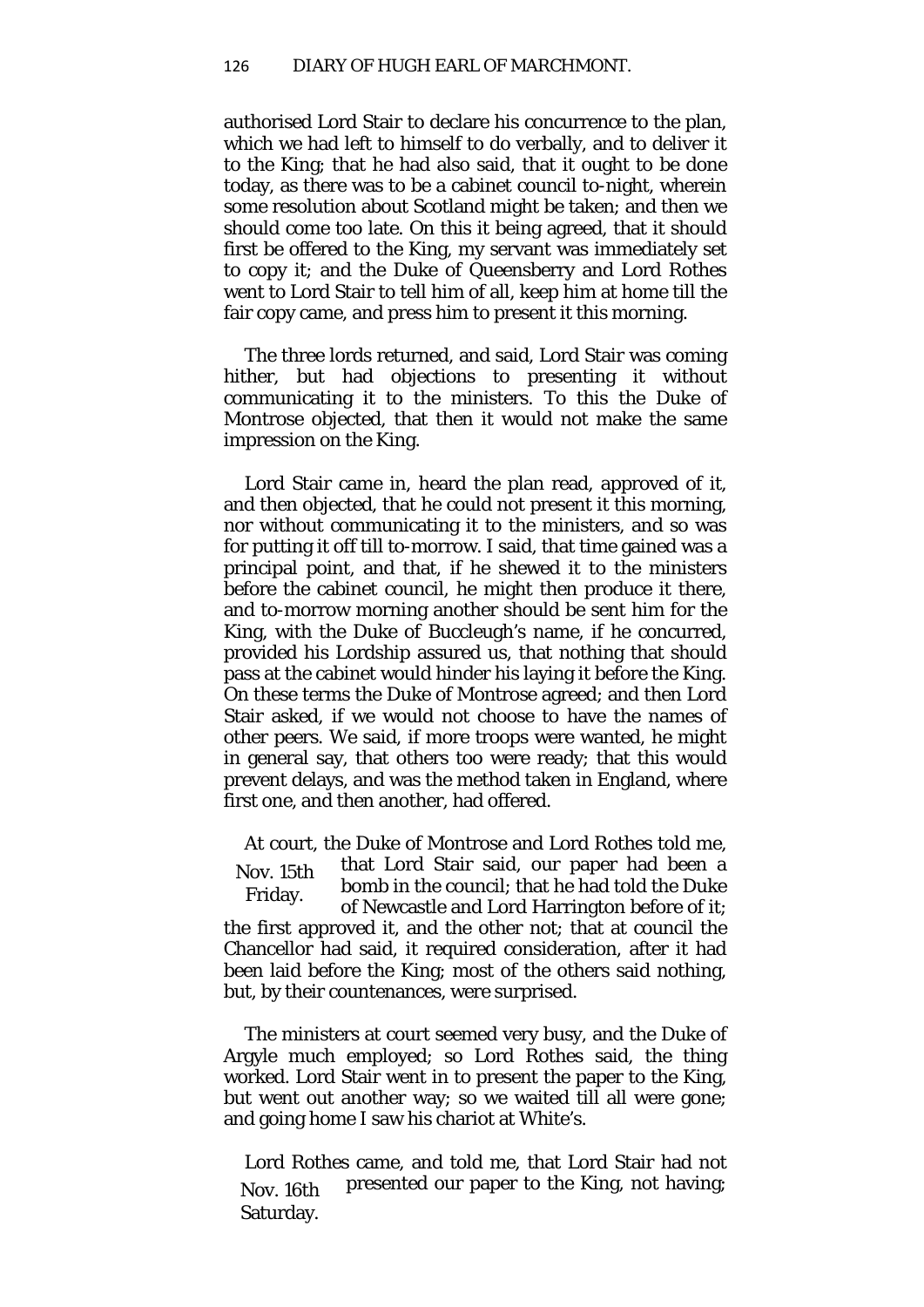been able to get an audience, and that he had hindered the Duke of Newcastle from presenting it, saying, he had orders to do it; that he was to present it to-day; and he, Lord Rothes, was going to the Duke of Montrose, to go along with him, to remind him of it. I told him, that, if Lord Stair did not, the Duke of Montrose should do it himself, or Lord Rothes, or else we should go to the Duke of Newcastle, and desire him to do it. He said, the Duke of Newcastle was gone out of town. Lord Bolingbroke thought the proposal too modest.

Nov. 17th Sunday. Lord Cathcart told me, he had carried our proposal copied by Keith, Lord Stair's secretary, to the Duke of Cumberland, but that he knew not his opinion of it yet.

Nov. 18th Monday. Lord Stair told me, that on Saturday he carried in our paper to the King; that he seemed pleased with it; but said his ministers found great difficulties in it. Lord Stair said, it was meant only for his service; the King said, the Parliament would form objections to it, as had been done to the former; whereupon Lord Stair shewed him the difference, to obviate 'em, and told him, it was laid before him for his judgment; and if he liked it, he could make others come into it, and that it was his business, which we should not stir in but under his orders; upon which the King told him, he was obliged to do what others chose for him. He told me, that Mr. Pelham seemed against it, and more than ever determined to set the Duke of Argyle up in Scotland.

At court I told Mr. Pelham, that the French were employing their favourite men against this country, as I was assured. He said, they intended an invasion. I then told him, our paper was intended only for the King's service, and to do our duty to our country, and not to add, or give any distress, or with any factious view; and that, if any such use was made of it, we did not intend it. He said, Stair had been with him, and told him what had passed in the closet; that I knew he was warm; but that he had asked the King, if any of his ministers had given an opinion about it. The King said, 'Noand that Lord Stair must have mistaken him; for he said only, it would meet with difficulties in Parliament. He told me of a great person soliciting personally against the former. I told him, I wished what they were now doing in Scotland might answer, but that it gave great uneasiness, and even Lord Stair believed, he was resolved to put that country into the former hands. He said, Stair did not consider the ministry was now a chaos, but would have people break from their old friendships, before they could adjust any thing; or else he supposed things; as if any body could think of putting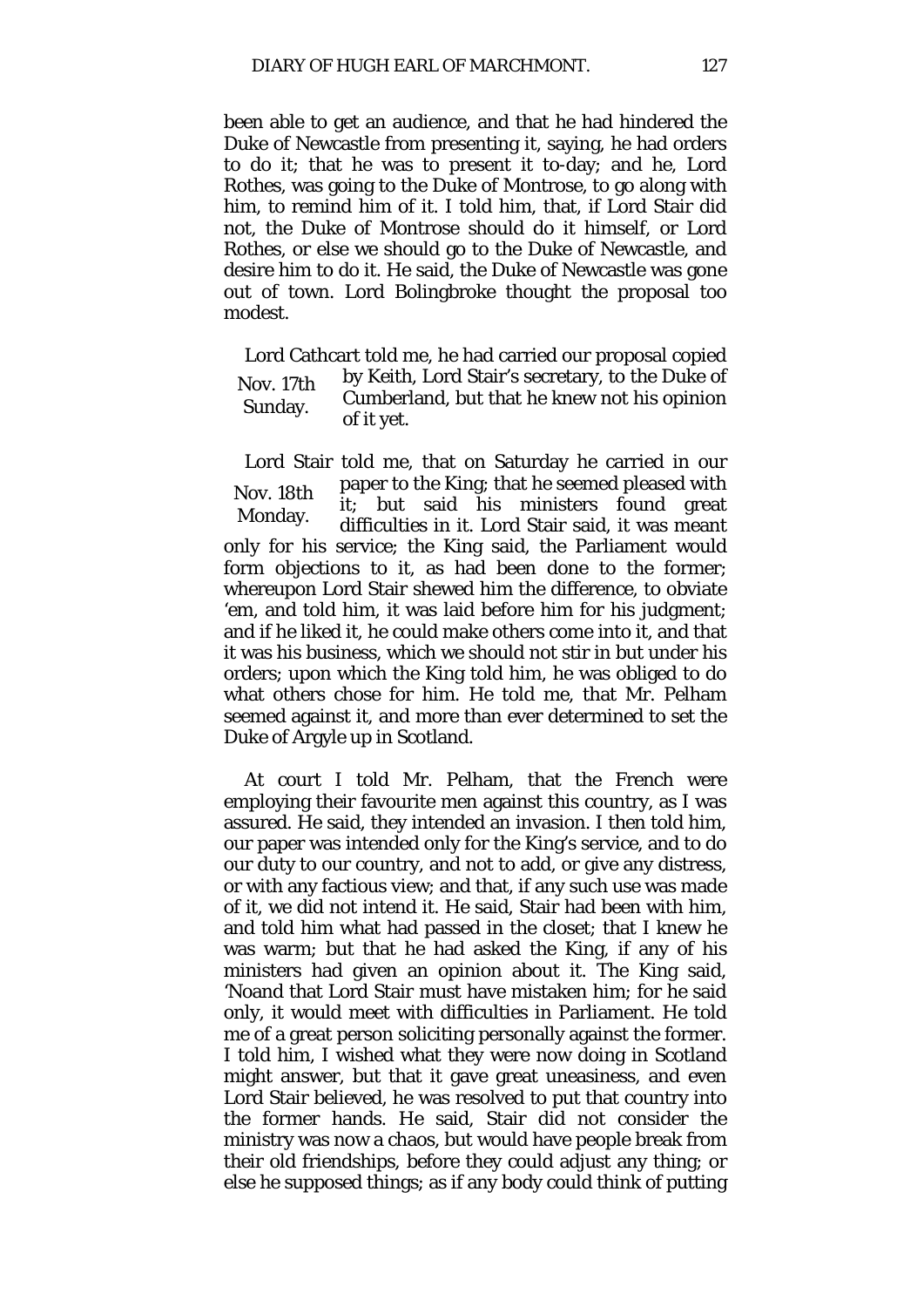Scotland into the same management it had been in these last twenty years. On this the Duke of Newcastle came up, to whom I told what had passed on our proposal, as to presenting it by him. He said, the Parliament would find difficulties; that Lord Tweeddale had desired an answer might be given soon; and he had answered, that the King would refer it to his servants to consider. He then asked me, how soon it could be executed. I said, the country was at a distance, but that the people were ready to rise, only that money must be sent down, or else they could not subsist. Mr. Pelham added, 'and arms.' The Duke said, it must be considered, what Parliament would say. I said, it ought never to come to Parliament, unless it was thought for the King's service; the Duke said, that was speaking like myself; and so we parted.

Nov. 22d Friday. I went to Lord Stair on a message from him, and found the Duke of Queensberry with him. He proposed to apply for an answer to our proposal, as necessary to vindicate ourselves. The Duke said, he saw no hurt in desiring the ministers to answer us, though he thought it done already in effect. I said, I did not know how the thing stood; that it might be improper to hurry 'em, if they were considering of it, and that I thought we had done our parts, and wanted no vindication. On this Lord Stair grew angry, and said, if we thought so, there was an end; and that, if we would not act all in a body, we neither could desire, nor deserved, any consideration. The Duke said, that, if he meant acting with Lord Tweeddale, he would not, for he was become odious in the country, and could only bring us to the same state. Lord Stair said, he thought as his Grace did. The Duke of Montrose came in, and said, the ministers intended to give us no answer, but to leave us in suspense. The Duke of Queensberry went away, saying, he would concur in whatever we resolved. I said, the case being as the Duke said, I thought we ought to desire an answer, if Lord Rothes was of the same mind. On this it was agreed, that Lord Stair should desire the King to order us an answer, and to do it without meeting with other peers, as Lord Stair hinted we ought to do.

At court Lord Rothes said, he was against this of Lord Stair, unless he knew what was to follow, for as to any complaints in Parliament, he would not concur.

I asked Mr. Pelham, whether they would give us any answer. He said, he thought they should, and he was ready; that I knew well enough the difficulties he must meet with in Parliament, when he did not know who were to vote for or against it. I told him, I hoped they would give us answers, one way or other, after considering the present state of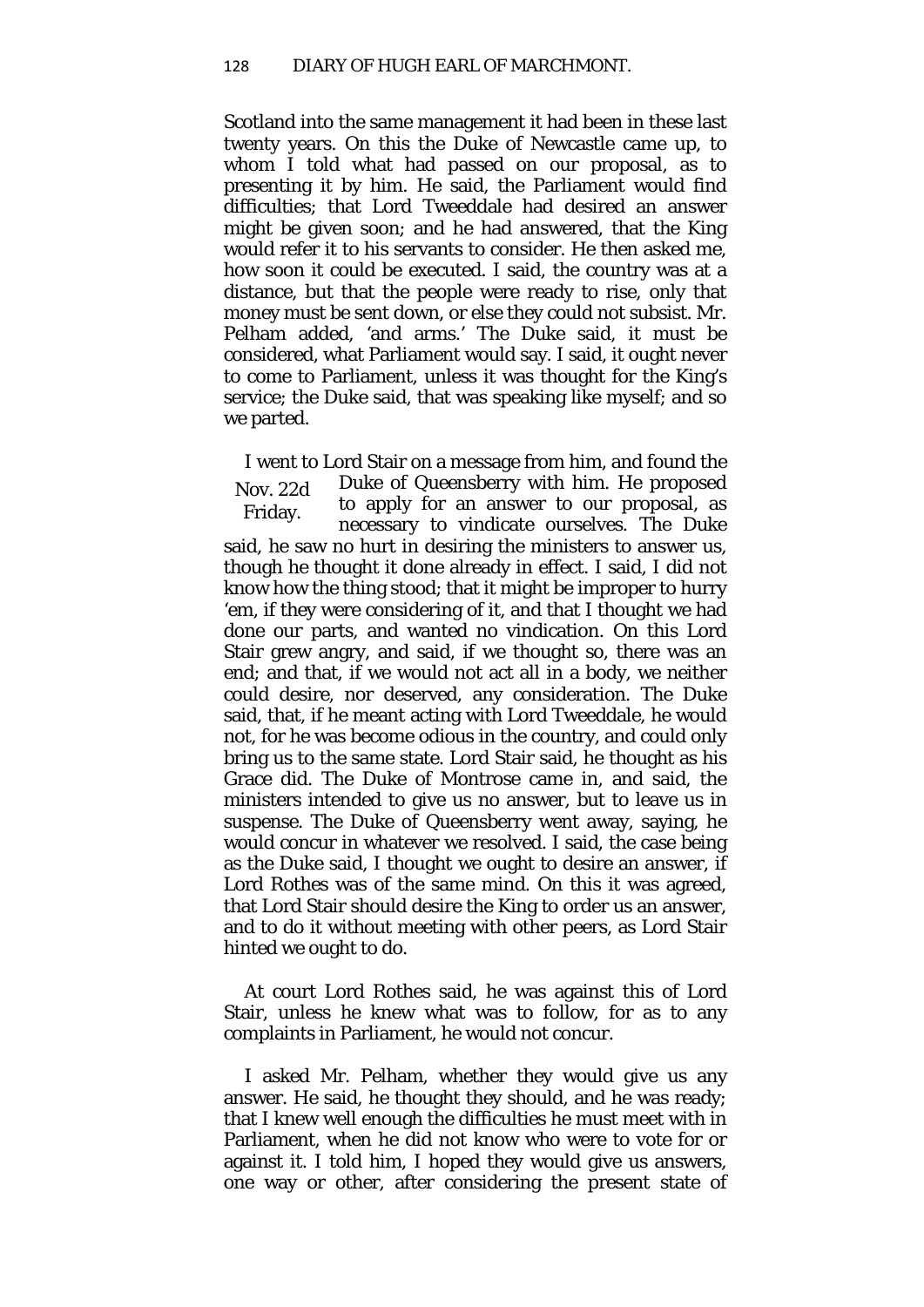Scotland, which any ten rebels might plunder; and that they would not think of bringing down the Highlanders upon us, which would undo us entirely; and that I hoped, it was not true, what I had heard (Lord Stair said it) said, that we were considered as people, who since 1715 had been obstinate opposers of what were called the King's measures. On this he took me into another corner, and said, he assured me, none of the King's ministers thought of us in that manner, and, he was sure, none had ever said any such thing.

I met the Duke of Newcastle, who took me aside, to know if I had heard any thing. I said much the same to him, as to his brother. He said, as Lord Stair was to speak to the King, he would order an answer. I said, I thought it had better come without this. He said, all possible regard should be had to the south of Scotland, and he did not desire to see the Highlanders there, either to defend them (the south) or offend us; and that, as to us, we ought not to believe every thing that people's imagination prompted them to say.

Nov. 24th Sunday. Lord Stair sent Mr. Keith to tell me, that the Duke of Newcastle had said, there was a cabinet council held on our proposal; and at court he told me, the Duke of Cumberland had just told him it was to be tomorrow. He laughed, and said he saw well enough what answer was to be given.

Nov. 26th Tuesday. Lord Stair sent Mr. Keith to tell me, that last night the cabinet council had met on our proposal; that neither the Dukes of Argyle, or Bedford, or Lord Tweeddale, or Cobham had been present;

that Mr. Pelham made difficulties about the Parliament, and the Duke of Newcastle joined in them, as well as in saying the proposal was very right, had it been done before; on which Lord Stair said, if it was right, no more time ought to be lost, no more delays made, as some of 'em seemed to do. Mr. Pelham said, if more force was wanted, he should advise bringing over the Hessians. Then Lord Stair [said] that every body would think, and he did think, this was plainly giving the exclusion to the whole Scots nation, and done only for this, although their zeal for the King could not be called in question. On this they fell all into private committees; and at last the result was, that the alternative should be proposed to the King, either to accept of these regiments, or to send four, or five battalions from Wade's army to give the superiority in Scotland to the King's friends, or to send for the Hessians. This resolution was occasioned by Mr. Pelham's saying, there was news of several Highland clans being ready to rise to join the rebels. At Battersea I read considerations on our proposal to Lord Bolingbroke, who said, that they were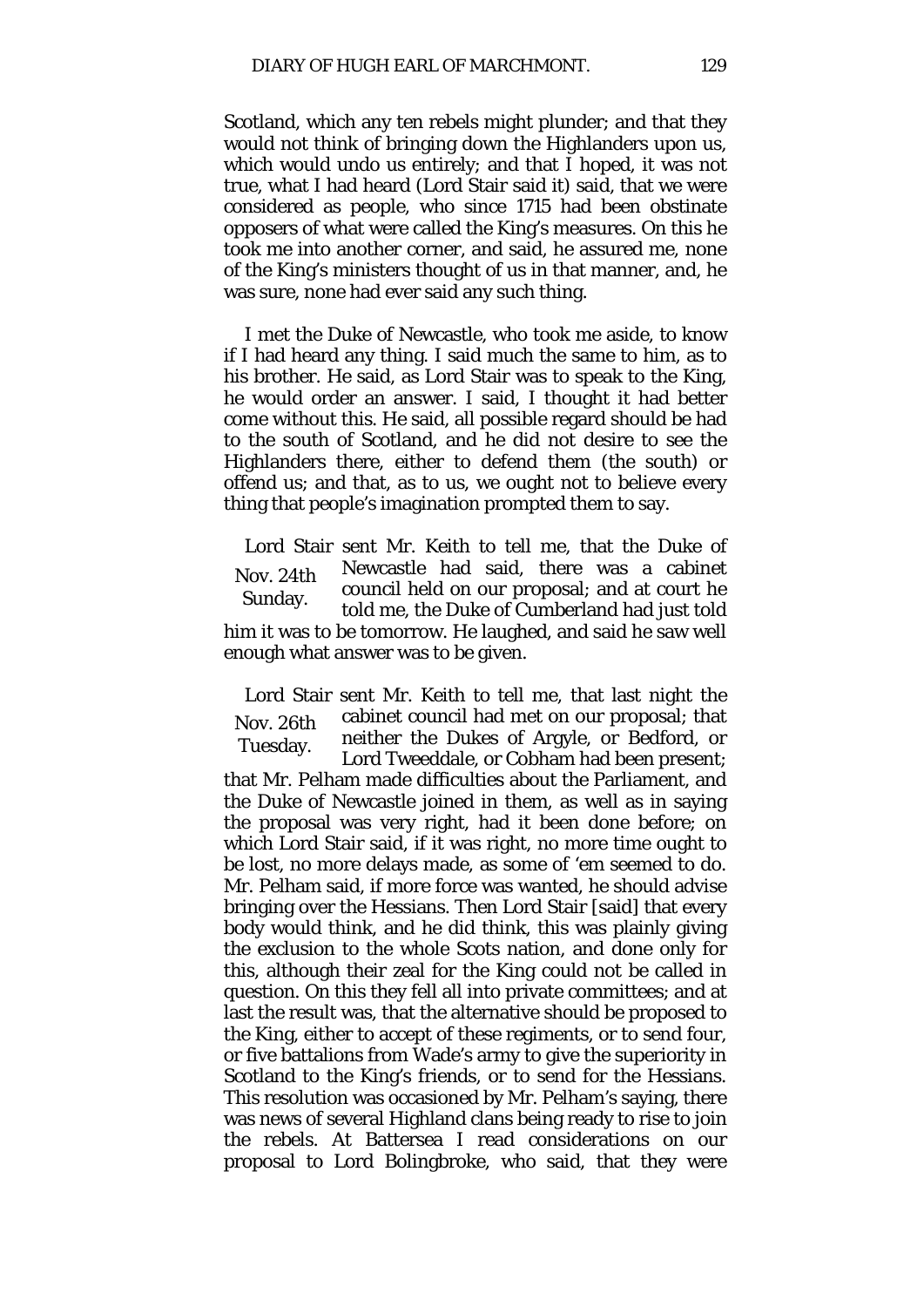strong sense. He was much provoked at the thoughts of bringing over the Hessians.

Nov. 28th Thursday. Lord Rothes told me, that last night another cabinet council had been held on our proposal on the King's referring back to them the alternatives, and that there the Duke of Argyle had named several Lords ready to do the same thing, the Duke of Buccleugh, Lord Lothian<sup>1</sup>, Hopetoun, &c. and Sir James Grant, but it was unnecessary, the towns of Edinburgh and Glasgow raising 1000 men each, and Stirling 400; whereupon it was agreed to reject our proposal, and to name the Earl of Home to command the Edinburgh subscription men, and the Earl of Glencairn those of Glasgow.

Nov. 29th Friday. Lord Stair told me, that at council our proposal was thought not needful; but the Duke of Argyle had Paid much compliment to it, and had read a long list of other peers, who would do the

same, and were equally entitled to be provided for, to which Lord Stair had answered, that we did not desire to.be employed, or to exclude others; that we only proposed to arm the country for the King's service as he thought fit; that then the Duke of Newcastle writ down what was agreed on; and he went away. He called me into another room, to ask if we would not think it fit to authorise him to say something in our names to the King. I said, I had heard the Duke of Montrose was to go to the King, and I had thought of doing so too, but would delay it till to-morrow. He then said, he would send to the others named in the proposal to meet at his house at ten o'clock to-morrow. The Duke of Montrose, after he came out from the King, told me, he had been in the morning with the Duke of Newcastle, and talked through the proposal with him; that all he had answered had been the time necessary to raise these men, and the difficulties in the House of Commons. He then told me, that he had [been] very graciously received by the King, who had said, he was very much obliged to the Lords who had made the offer, and that he liked it; but his ministers found difficulties in Parliament. Then he said, he wished some method was thought of to prevent the like of this for the future, and expressed his confidence in the Duke's loyalty and zeal.

Nov. 30th Saturday. The Dukes of Queensberry, Montrose, and I met at Lord Stair's, who proposed to tell the in our joint names that we had made our proposal only for his service, and were ready to serve him in any shape he thought proper. The only objection made to this was, its being already done. I told them, I would go in to the

<span id="page-33-0"></span> $\overline{\phantom{a}}$ 

<sup>1</sup> Lord Clerk Register.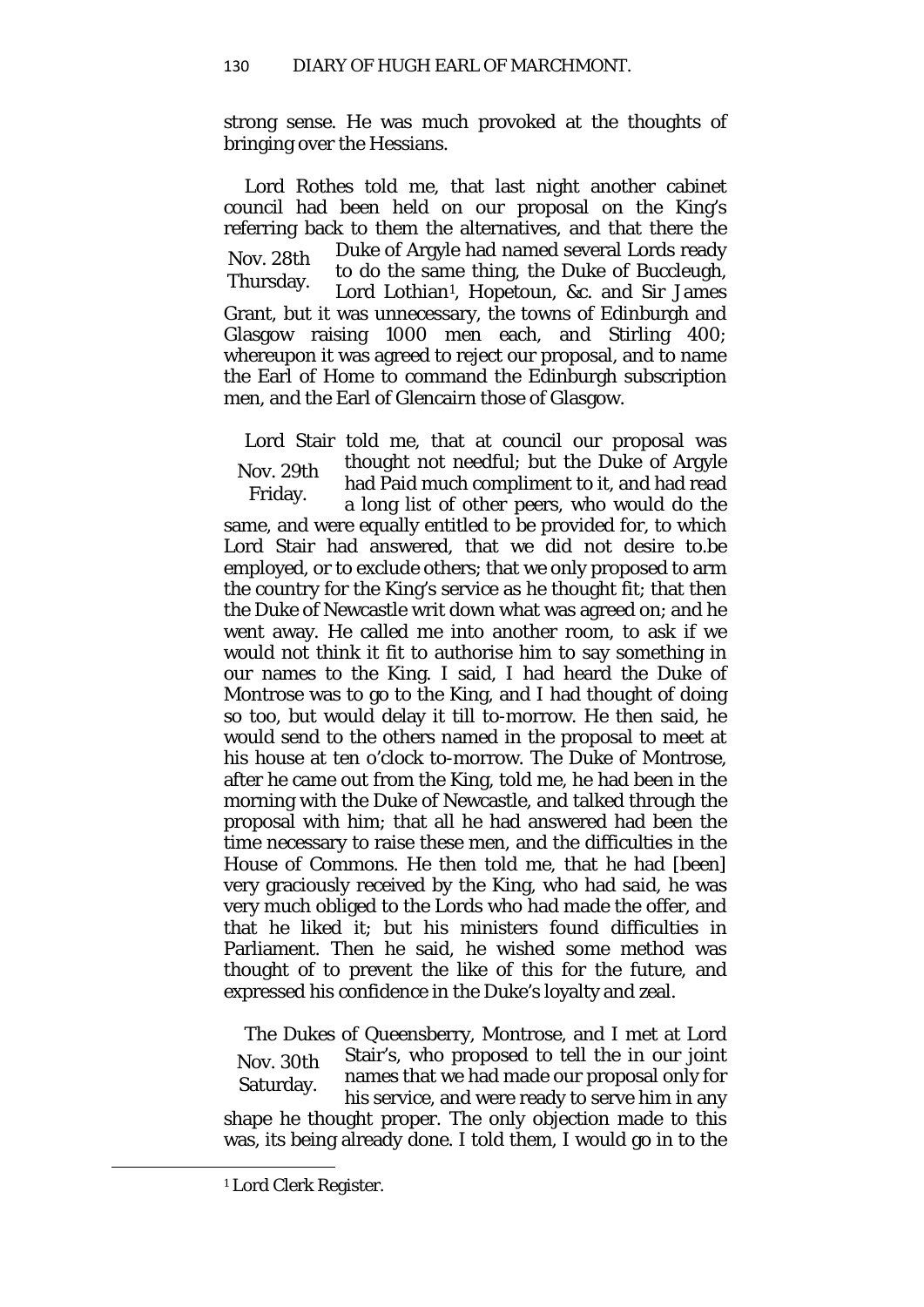King this day. Then Lord Stair<sup>[1](#page-34-0)</sup> talked of the danger of our becoming a province to France. I went into the closet to the King after the ministers were gone out. I told him, I did not come to trouble him about a proposal wherein I had a share. He said, 'I liked it, but the difficulties, it would have met with in the House of Commons, made it impracticable.' I said, we were too happy to have his approbation; it was our duty to submit to what was thought for his service. Then I told him my share in it, and what I had done before. He said, 'You know what a distress it would have been, and what an effect abroad it would have had, had it been rejected in the House, or carried by a small number; you know how the last was carried, so many voting against it.' I told him, I did not mention it, but to shew that we were ready to serve him in any shape; that our wish would have been to have had him form the plan, and left us the honour of the execution only; that my family, he knew, had always been zealous friends to his cause; that I was the same, and ready to set my life and fortune at the same stake; that mv brother had voted against the last regiments, but had no view in it of distressing his service, nor would have any such view at any time; that he was the only person with whom I had any influence or interest in the House of Commons; and that I could assure him, he would exert all his talents to serve his family; that it was in this view we had agreed that he should propose the act making it treason to correspond with the Pretender's son, when it was neglected by others. I told him, that I desired to inform him of the state of Scotland; that all the South was zealous for him. He said, they were all Presbyterians, who had always been for his family; that Dumfries, Glasgow, and others were good towns, but that he could not say so much for Edinburgh. I told him, he had even there at least four out of five. He said, there were a great many Jacobites there. I said, that in the South there were not a hundred Papists, and that the people were zealous for him, and all those that had property. He said, he believed so, except Lord Kilmarnock. I said, he was a man of desperate fortune, whose estate would go to his creditors, when his person was under forfeiture*;*  that I had an estate in the country where he lived, and there was none of property there; and in another county, there was but one man of property, a Jacobite, against whom a warrant had been granted. He said, 'Mr. H.,' but that he had not been taken. I said, there was not a man of 'em could carry out a hundred men against him in the South. He said, the southern parts liked the Union, and found benefit by it. I said, his

<span id="page-34-0"></span>**.** 

<sup>1</sup> Lord Stair was at this time Commander in Chief of the Forces in England, having received his appointment in February 1744. He had resigned the command of the forces in Germany in disgust, after the battle of Dettingen, and ended his embassy to the States General in October 1743.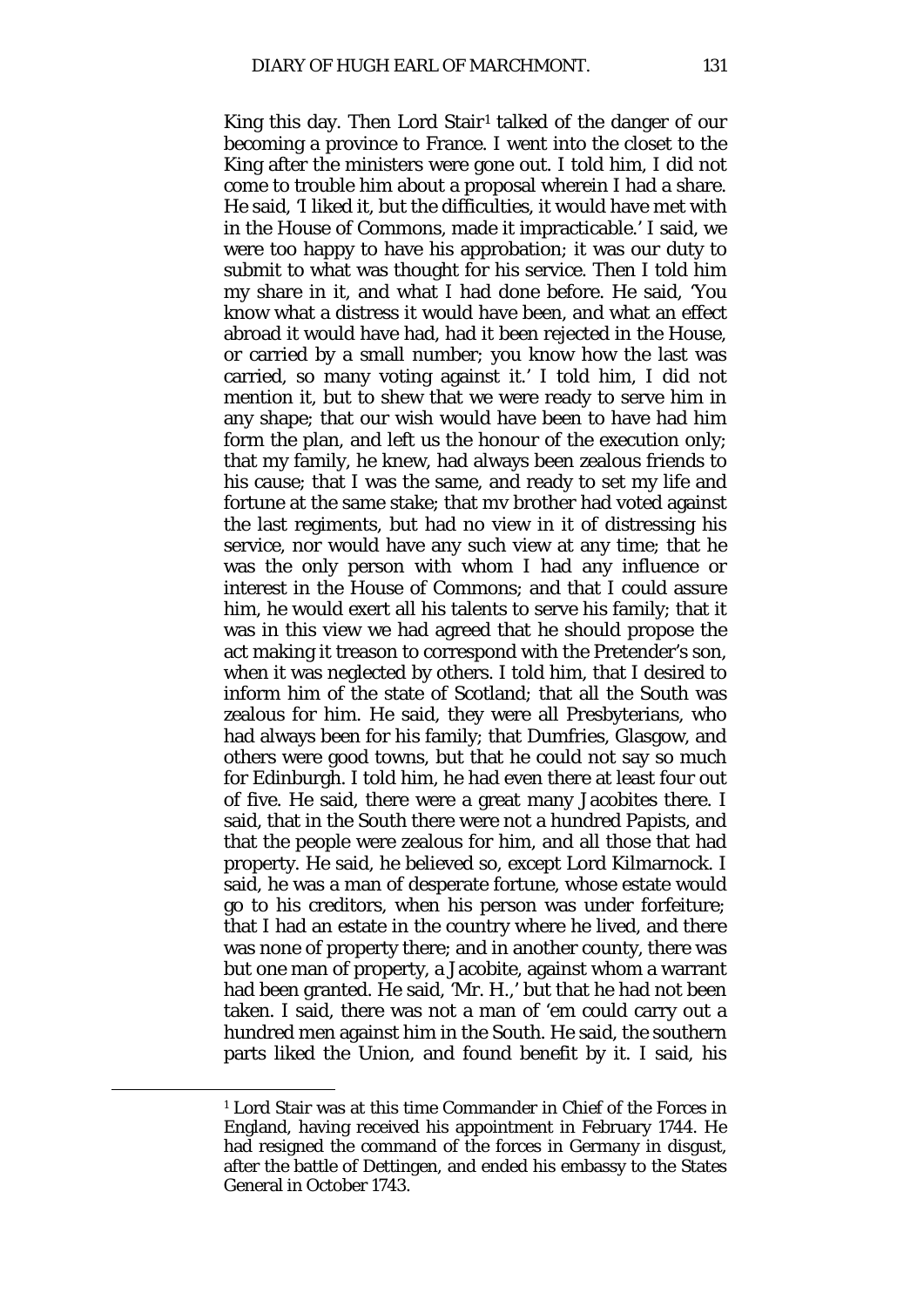Majesty knew that it had been made to bring the crown into his family. He said, 'Yes, but they had felt benefit by it too.' I said, no doubt they had; that I could assure his Majesty, he had twenty thousand good men ready to arm for him in the South; and that all we desired, was to have him for our King. He said, he had ordered the Duke, (who was in very great spirits, and extremely pleased with the civilities he received in the country) as soon as this was decided, to detach a body of troops to Scotland, and that the Scots regiments were to recruit in the south of Scotland; but that I knew that London was the principal place. I said, his Majesty was the best judge; that his people in Scotland desired no other; that I had lived in his foreign dominions, and therefore could assure him, that he had nowhere better subjects than in the south of Scotland; and who wished to see his interest superior, abroad and at home, and to see him respected on the continent as well as here; that they had nothing to do with the English factions. He said, 'You have factions amongst yourselves; there are the Highlands against the Lowlands, and others; but one must do the best one can.' I said, there were no factions against him; all we desired, was to have him cast an eye upon us, and to have access to him. He said, he had never refused anybody. I said, I was far from meaning so, and that I had taken the liberty to trouble him, only to represent the state of Scotland to him. He said, he looked on the two countries as one united, and would equally regard them both; that Scotland had always been well affected*;* but indeed the last elections had not gone as he desired; but, he hoped, it would not be so more. I said, that the elections had never gone against him; that indeed if any subject would act without regard to his interest, and pretend to set himself up, it would create difficulties; but that all we desired to know was, his Majesty's own opinion. He said, he never would let any subject set himself between him and his people. I said, that was all we desired; we wanted to behave like good subjects, and have none between him and us. He repeated, he had never refused any. I told him, I am sure I ought not to think so; since he had shewed but too much goodness in hearing me so long; that it was the first time I had ever had the honour to speak to him; and I desired he would be assured, that he had not a subject more affectionate to his cause than I was; that I wished the method proposed now, to arm in Scotland, might answer. He said, 'What would you have me do? they have offered it; they have offered it.' I said, I wished it success; but could have wished in this, and in ours, that his Majesty, who understood these matters better than any in his council, had formed the plan. He said, the House of Commons would not consent, as I saw by the last. I said, I believed many voted then, because they thought he did not approve of it. He said, 'I did not approve of it at first. But these lords having shewed so much zeal, my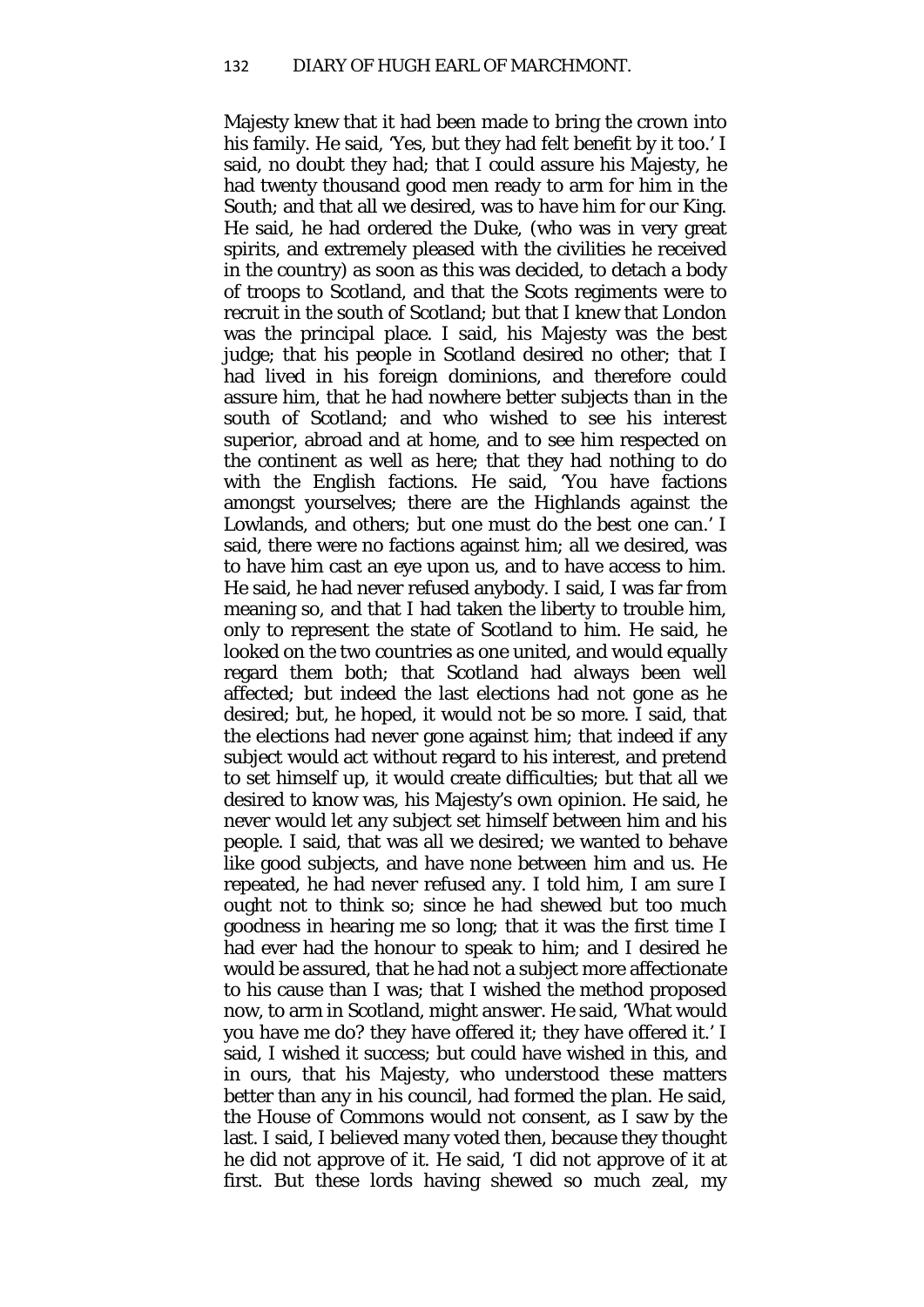ministers thought it was proper; and when I did approve of it, it should not have been obstructed.' He said, great zeal had been shewed everywhere; and when this was over, some scheme must be thought of to prevent it for the future. I said, the south of Scotland would be glad to concur in any his Majesty judged himself to be proper. He said, his ministers would propose something to secure the south of Scotland for the future. I said, whatever service in that, or any thing else I could do for his family, I should always be ready to do. I begged leave to assure him, he should always find me a faithful subject; and if he ever did me the honour to speak to me again, he should always find me a man of truth. When the King mentioned the Duke, he said, he had some regiments together, with which he was sure he would give a good account of the rebels. I told the King, I hoped so; and did not doubt it; that they were a pack of robbers from the head of Argyleshire; that his Majesty knew well enough from what country they came. He said, 'yes;' they were the Camerons, the Stewarts of Appen, and the Athole men.

1745-6 Jan. 2d Thursday. My brother<sup>[1](#page-36-0)</sup> told me, he had been last night with Mr. Drax[2,](#page-36-1) the Prince's secretary, on a note from him, when he had notified to him, that the Prince expected all his family to go together to support the measures of the administration,

and that, as Mr. Hume did not act so, he was to write him a letter discharging him. In the conversation Mr. Drax said, that the Prince was to support the Pelhams, and that his dismission was to be ascribed to Lord Granville. He also proposed, that my brother should see the Prince. My brother said, that the Prince had not spoke to him these two years, in answer to Drax's assuring him, that the Prince had a great regard to him. He said too, that he had nothing to say to the Prince, other than that he would support all the measures he thought conducive to the King's interests, but no others; and that he would not betray the duty he owed to his own country, part of which he represented. Mr. Drax said, then he had nothing to do, since he had no more to say, than to execute his orders, by writing him a letter, which my brother expects this day.

<span id="page-36-0"></span><sup>1</sup> The Honourable Alexander Hume Campbell, twin-brother to the Earl of Marchmont, member for Berwickshire, was then attorneygeneral to the Prince of Wales. In 1756 he was appointed to the office of Lord Clerk Register, and held it till his death in 1761.

<span id="page-36-1"></span><sup>2</sup> A member of the House of Commons. He was made Secretary to the Prince in January 1745, on Mr. Lyttelton being made a Lord of the Treasury.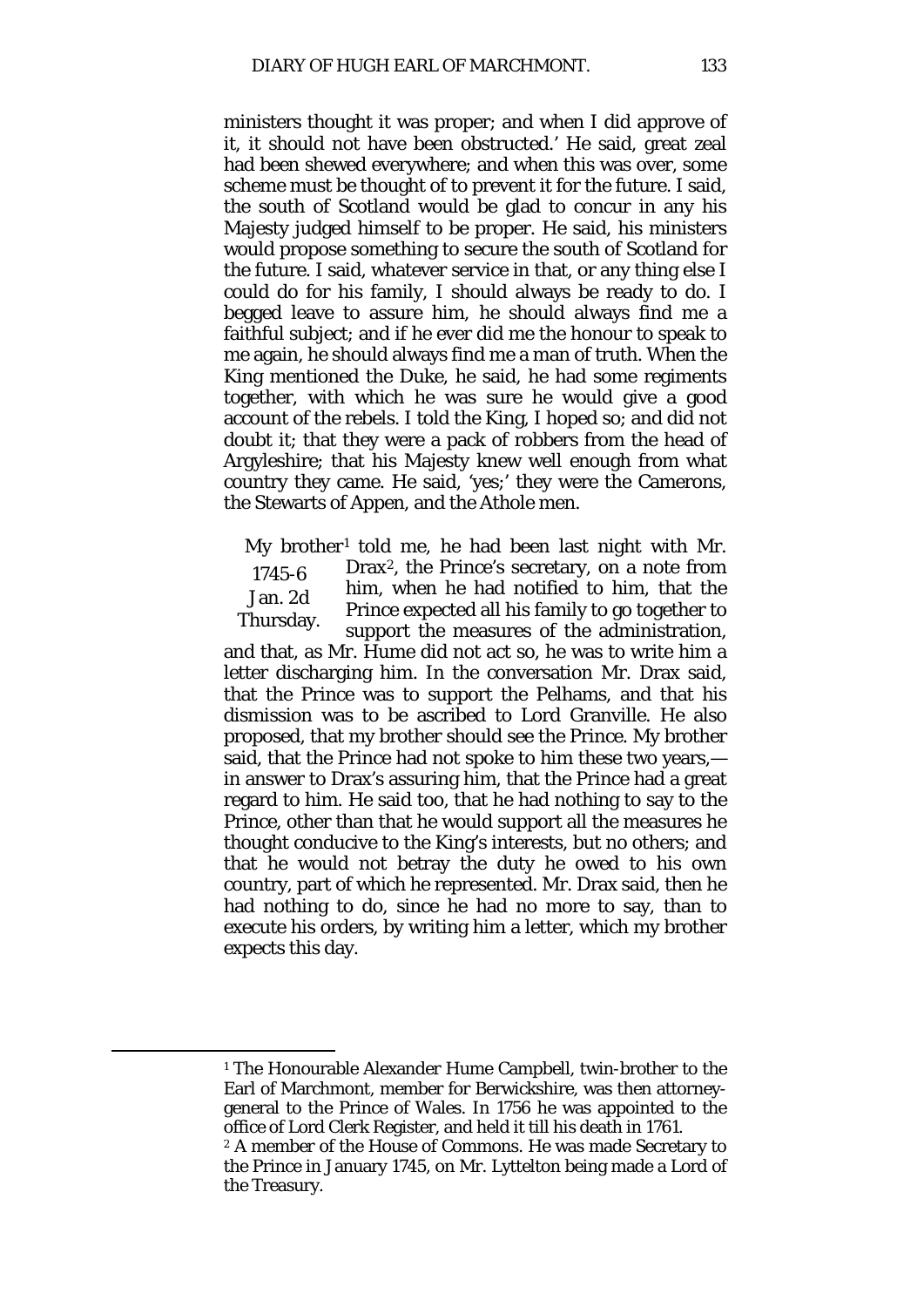Having asked an audience of the Duke, and being ordered

Jan. 8th Wednesday. to come at two o'clock, I told his Royal Highness, that hearing he was going to Scotland, I came to make him an offer of my service, to assure him, not only of my zeal, but of that of all the Lowlands; and that the gentry and people will be glad to shew it by supporting his Royal Highness in whatever manner he should think proper. He thanked me; said, the King would not send him for some time, and until there was a greater army there; that he was persuaded of the loyalty and zeal of the Lowlands, and desired to see me again before he went, that he might advise what was fit to be done for the defence of the country: he then mentioned the Highlanders, and said, the men were bad, and not so properly rebels, as robbers, the only rebels being their chiefs I recommended Mr. Jack to him; and he bade me bring him his papers. I assured him of my desire to shew my respect to him, and be of any use to promote the King's service, and his glory. He said the zeal of my family was very well known; and he desired my friendship. I told him, I would be glad of every occasion of expressing my duty, and, through him, to the King. I added, we had been made obnoxious in Scotland, only for desiring to have no viceroy. He said, he saw no use of any, as we were part of the same kingdom; that the Highlanders were always ready to come down to rob, he supposed, but that the Lowlands were not to be considered in the same light.

Jan. 23d Thursday. I carried to the Duke Mr. Jack's papers. He said, he had got the King's orders to go to Scotland. I offered him my service, if I could be of any. He thanked me, and said, he would not put me to the trouble. I told him, if I could be of any use, I should think it a very great pleasure. He said, the Lowlands were in general well affected; that he should be mostly in the Highlands; that Hawley<sup>[1](#page-37-0)</sup> would probably beat the rebels before he got down; that indeed if he did not, and they turned south, it would be well for the King's friends to be there, and that he knew little of the country. I said, that if I could be of any service to him, so far from thinking it any trouble, I should rejoice at the opportunity of having the honour to be known to him; and that as he put it entirely on the trouble, I assured him, that I should think it an honour and a pleasure. He said, he knew nothing of these matters; he would talk with the King's ministers, and let me know. I told him, I should be extremely glad to receive his orders. He said, he should let me know, and would be glad of my further

<span id="page-37-0"></span><sup>1</sup> General Cope commanded the Forces in Scotland during the Rebellion, until he was succeeded by Lieutenant-General Hawley, in December 1745.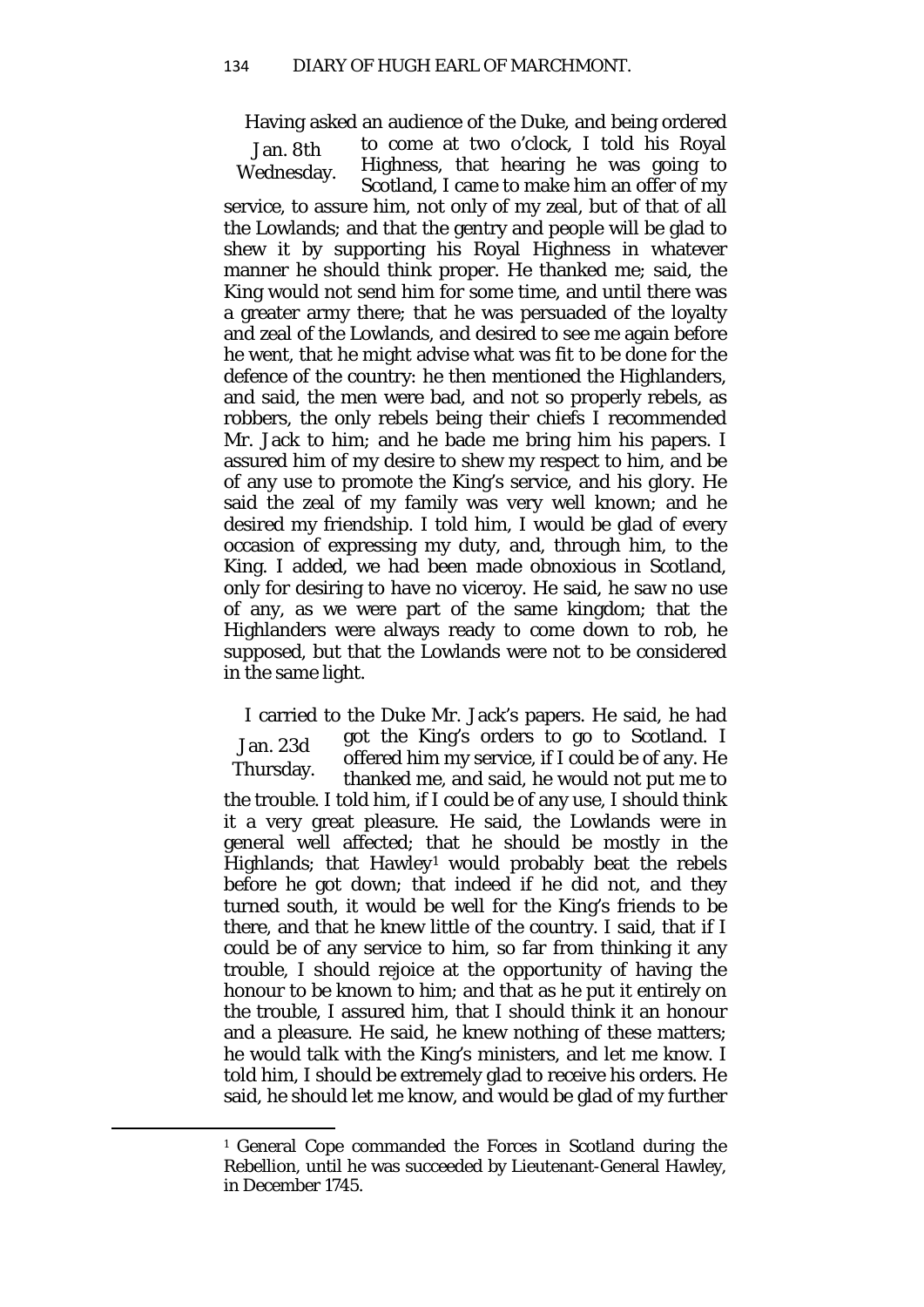acquaintance; he laid the blame of the affair of  $Hawley<sup>1</sup>$  $Hawley<sup>1</sup>$  $Hawley<sup>1</sup>$  on want of discipline; and said, were he there, he would attack the rebels with the men that Hawley now had; he said, soldiers must be told what they are to do; and he believed, now they would do it.

I told Sir Everard Fawkener<sup>2</sup>, that I had offered my services to the Duke; and I desired him to put the Duke in mind, that I might know as soon as possible, whether it was thought proper for me to go down or not. He said, he wished I were to go. I told him, that I had been told, it was not thought so. He said, he knew nothing of that. I told him, I only mentioned it to shew my reason of doubting, which I desired to be clear about as soon as possible. He said, he should be sure to take care of it.

Jan. 24th Friday. Hearing at court, that on Hawley's not being to fight for ten days, the Duke had desired of the King, either not to go for Scotland till the news of the action arrived, or to go immediately, so as to be present at it, and that the King had agreed to the last, whereon the Duke was to set out this night at twelve, I threw myself in the Duke's way; but as he said nothing, I desired Sir Everard Fawkener to remind the Duke of what he had said, and to assure him of my readiness. I sent down a servant to wait for Sir Edward, and asked, if he had any commands. He sent me word, he would write to me this evening.

I got a general answer from Sir Everard Fawkener, that the Duke had said nothing in Saturday particular. My brother gave me an account of a conversation Mr. Winnington had with him on Thursday, vindicating Mr. Pelham from having any hand in turning him out of the Prince's family, assuring him that there was no design of throwing Scotland back into the hands of the Duke of Argyle, and desiring him to give over his persecution of Mr. Pelham. My brother told him, as to the first, he did not value it; as to the second, he should believe it when he saw it; and that as long as they used Scotland ill, he would treat them as ill as he could; and that when they did right, he would support them as he had already done.

<span id="page-38-1"></span><span id="page-38-0"></span><sup>1</sup> The defeat at Falkirk, on the 17th January 1746. General Hawley advanced against the rebels in order to compel them to raise the siege of Stirling Castle, but was worsted with considerable loss. <sup>2</sup> Military secretary to the Duke of Cumberland.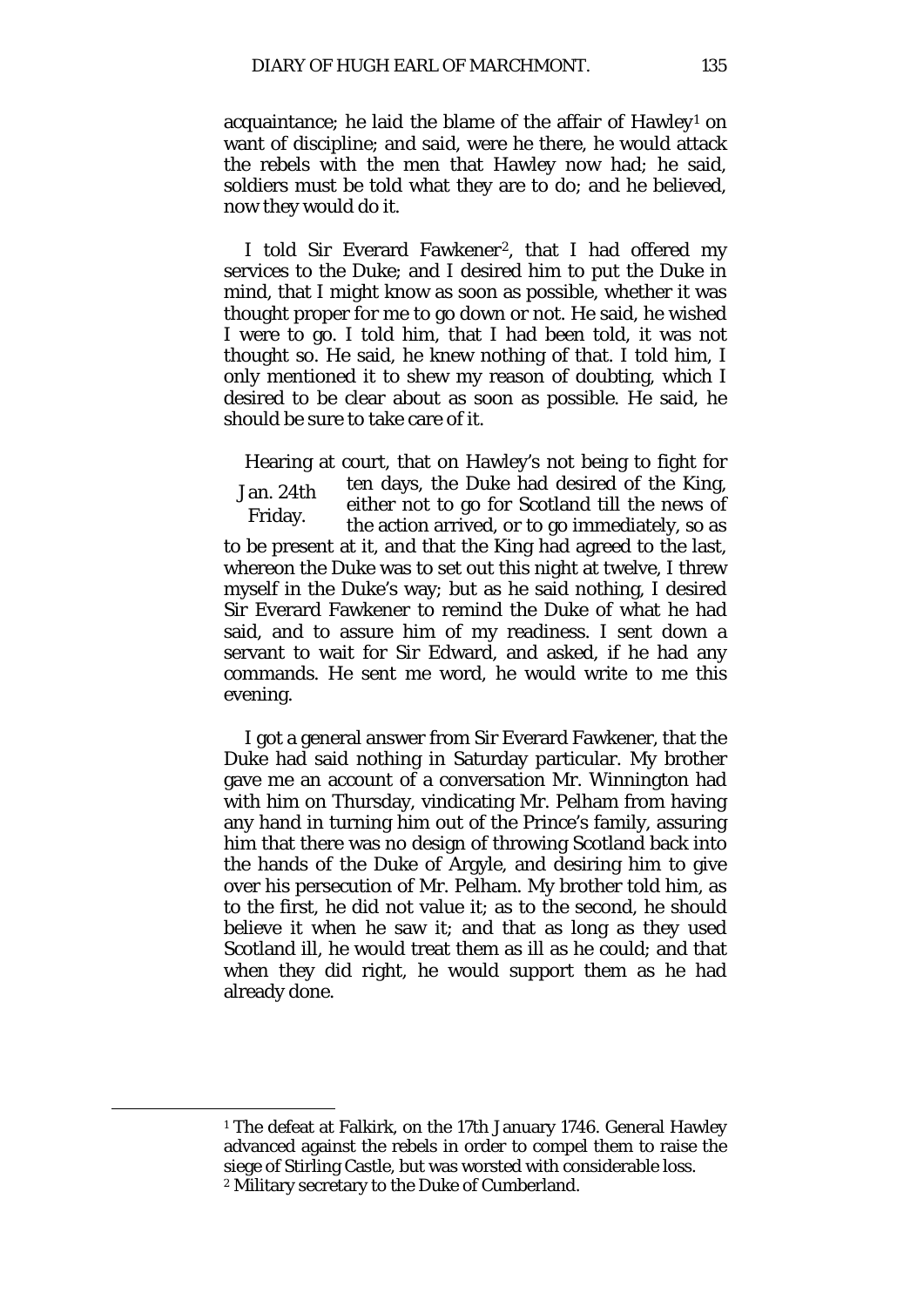Jan. 27th Monday. Lord Westmorland came to see me to ask my advice about his affair of the money he paid for the grenadiers, and which he had not received on his dismission<sup>1</sup>. He said he had spoke to Pelham of it a fortnight before the King went abroad, and Pelham having spoke to the King of it, told him, the King said, he had no manner of right; that he said, he thought that should be examined. Pelham said, he had not thought of saying that. Now Lord Westmorland asked whether an application to the House of Lords, founded on the Petition of Right, might not be proper. I advised him first to write again to Mr. Pelham out of decency to the King, and insinuate, that he would not stop there, which he approved of; and next, that I thought in the House of Lords it would come in merely as a personal complaint, and therefore in the worst manner, whereas it would more easily slide into the House of Commons, where my brother had some thoughts of bringing in the subject of the army. To this my Lord agreed.

Jan. 27th Monday. My brother told me, that on the ministry insisting on Mr. Pitt being Secretary at War, and the King having said, he should not be his secretary, Lord Bath had gone to the King and told him, though he had resolved never to take a place, yet now finding his ministers would force a servant on him, rather than he should be so used, he would undertake to get him his money. The King said, the ministers had the Parliament. Lord Bath said, his Majesty had it, and not they; and that hereupon the King thanked him; and it was expected the ministers would all be out.

Feb. 10th Sunday. Lord Harrington and the Duke of Newcastle resigned.

Feb. 11th Tuesday. Lord Cobham told me, Pitt's affair had been given up, he having in many pretty words, of which he had plenty, said, he would not go into the closet against the King s will; but that the resignation now was founded on the King's following other advice; that Lord Bath had affected to exult, and to shew his power, and that nothing could be had but through him; that after Pitt's affair Lord Harrington and Bath had had a conversation together, wherein the first had said, that he supposed the last had a plan for carrying on the King's affairs, since he interfered with his ministers, and made it impossible for them to serve; and that Lord Bath had said, he

<span id="page-39-0"></span><sup>1</sup> John seventh Earl of Westmorland. He was deprived of his regiment for having connected himself in politics with the Earl of Chesterfield and Lord Cobham, not being permitted to sell it, although he had paid 8000*l*. for it.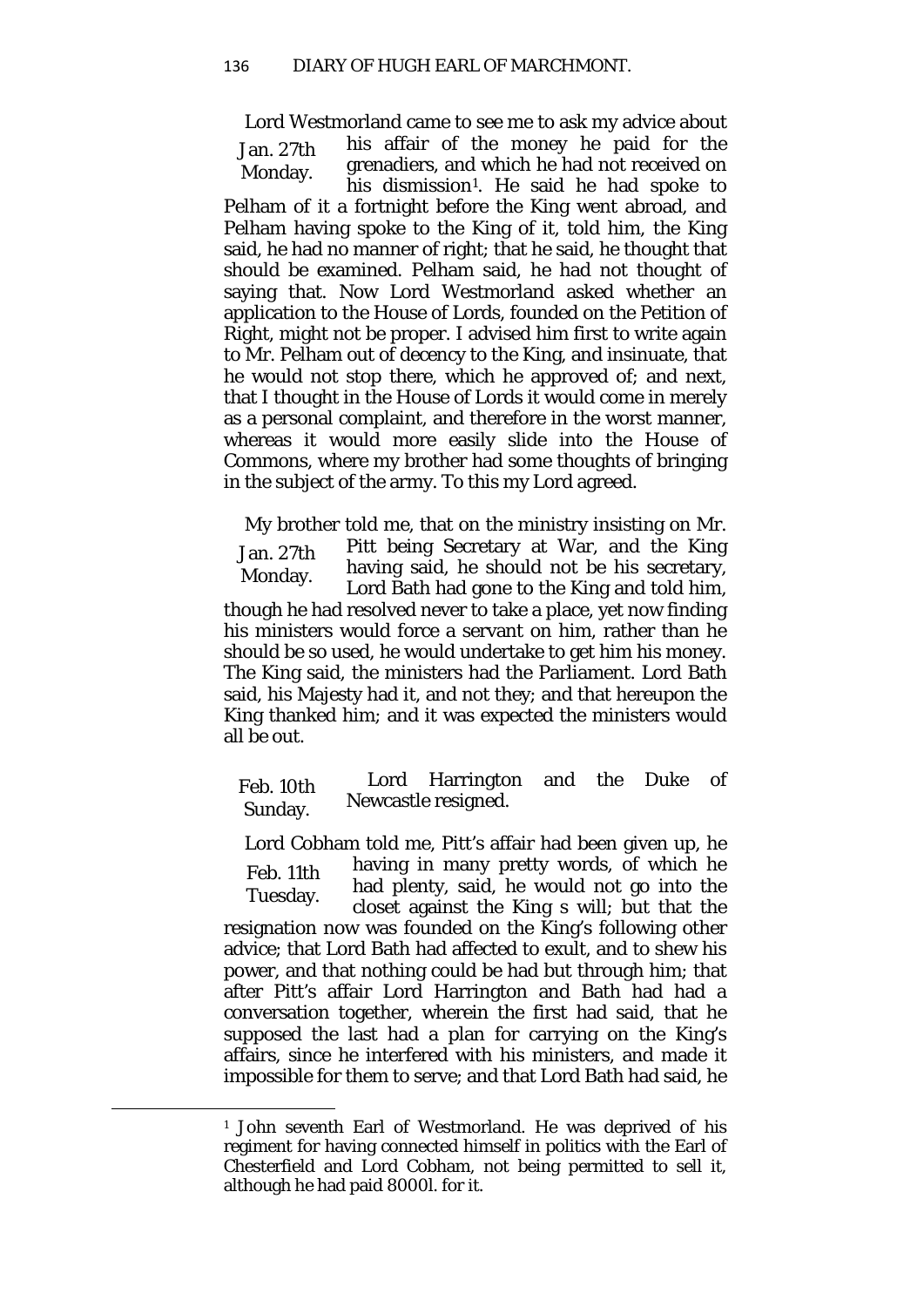had none; and that hereupon the ministers had resolved to resign, unless they might have the closet, without which they could not carry on the King's business; that he did not see where Lord Bath could set his foot, for Winnington had assured, that he would resign, too. He said, it was very true Lord Bath had stepped in upon Pitt's affair, and told the King he would undertake his business; that he had obstructed every thing, having always had the closet. I said, the contrary was true as to my country, to which these last ministers had wantonly declared themselves enemies. He said, they did not mean it. I told him, I judged by their actions, which tended all to throw us back into Walpole's system; and he knew, it was to get rid of that, we had joined the English opposition. He said, he had told 'em, they ought to consider the Duke of Argyle's personal enemies. I told him, we were not so,—at least, I was not; but I was an enemy to his engrossing every thing, or any man's doing it; that Pelham and the Chancellor both knew, I had flung myself at their head, when the King's service seemed to require it; but Pelham had thought, he had nothing to fear from any but Mr. Pitt, and so took upon him to use the Scots in a way, that could not be passed over, and thereby he catched a Tartar. He said, he told me only his part, and that this affair must produce some good. I said, it might have done so last year, but it was not so clear it would now, that all connection had been broke.

I went to court, where I saw Lord Granville, now Secretary of State. After the levee, it was told, that Lord Pembroke resigned his key; the Duke of Bedford notified his resignation, and all the admiralty but Lord Archibald Hamilton. Mr. Pelham resigned his seal, and notified the resignation of all at his board, but Lord Middlesex; and Lord Gower resigned his Privy Seal.

The Dukes of Grafton, Devonshire<sup>[1](#page-40-0)</sup>, and Richmond<sup>[2](#page-40-1)</sup>, and the Dukes of Argyle (who was at court,) and Montague[3,](#page-40-2) were named for resigning next day.

Feb. 12th Wednesday. Mr. Chetwynd<sup>[4](#page-40-3)</sup> told me, that he had resigned, but that it was talked, that all was come round again, and Lord Bath had resigned.

Feb. 13th Thursday. Lord Bolingbroke told me, that Bath had resigned, and all was now over. He approved of what had been done, though he owned, that Walpole's faction had done what he had wrote, every

<span id="page-40-1"></span><span id="page-40-0"></span><sup>1</sup> Lord Lieutenant of Ireland.

<sup>2</sup> Master of the Horse.

<sup>3</sup> Master-General of the Ordnance.

<span id="page-40-3"></span><span id="page-40-2"></span><sup>4</sup> Made Master of the Mint in January 1745.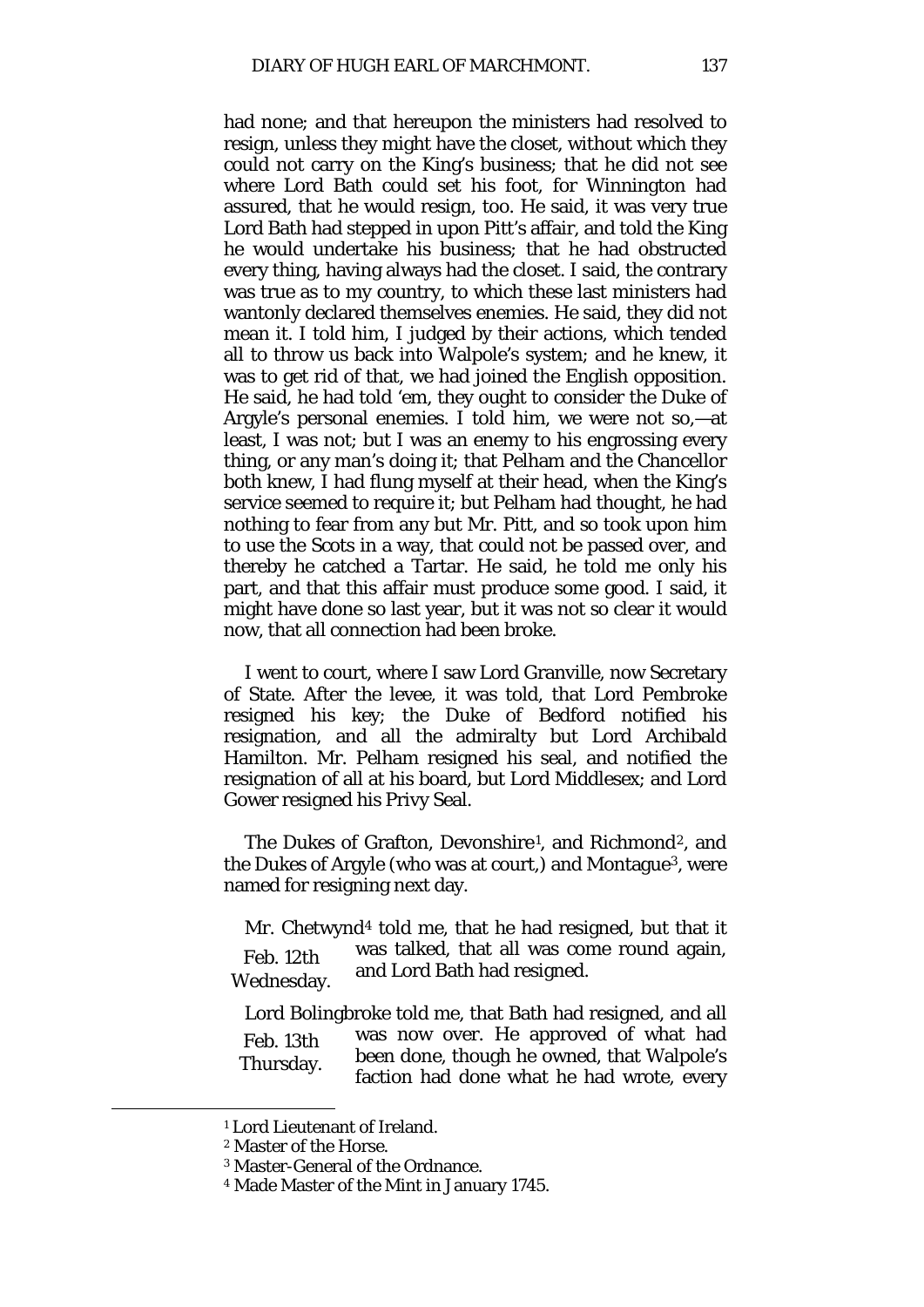king must expect, who nurses up a faction by governing by a party; and that it was a most indecent thing, and must render the King contemptible. He said, the law was to resign; and resignations would have held a fortnight. Lord Cobham told me, that the King had yesterday sent Winnington to stop the resignations; that he had offered Winnington the Seal of Exchequer, after Bath had resigned it; but Winnington said, it would not do; that Bath had sent a letter to Lord Carlisle, directed to him as Privy Seal, and had carried him to court, to receive the seal; but had gone in to the King, resigned the Exchequer Seal to him, and then sneaked down the back stair, leaving Lord Carlisle kicking his heels at the fire in the outer room. Lord Cobham got a letter to go to the Duke of Newcastle's at half an hour after two.

At court I met Lord Granville, who is still Secretary, but declared to be ready to resign, when the King pleases.

Feb. 14th Friday. I saw Lord Granville go out of the closet, having resigned the seals; he met the Duke of Newcastle going in; and they made each other a dry bow, and passed on. A little after Lord Harrington came in, and then Lord Gower, and next Mr. Pelham. They remained in, except Lord Harrington, who went away.

Feb. 12th Wednesday. Lord Bolingbroke said, Lord Pembroke<sup>[1](#page-41-0)</sup> had spoke very strongly to the King; and that when Lord Bath said t0 the King, he ought n0t to be forced, the King answered, 'You forced me first.' He said, Lord Bath was gone to Richmond, to write a pamphlet. Some other body said, the Duke of Bedford had told the King, 'We are willing and able to serve your Majesty, if you will let us.' To which the King answered, that he had taken other measures.

Mr. Mallet told us, that he knew from Mr. Lyttelton, and Lord Bolingbroke vouched it, that the Prince had on Wednesday morning sent round Mr. Ayscough and others, to assure people, that he knew nothing of what was done, submitting only to the King; from whence it was concluded, he must then have known what followed that day. It was said, that now Lord Bath and Granville would be pushed at in Parliament.

Among those named to come in, I said, I was told, I was to have been half a secretary. Lady Bolingbroke said, she had heard it; but my Lord said, he had not; but with so much confusion in his looks, that I think he had heard it, and believed it. He owned, he had heard my brother was to have

<span id="page-41-0"></span><sup>1</sup> Groom of the Stole.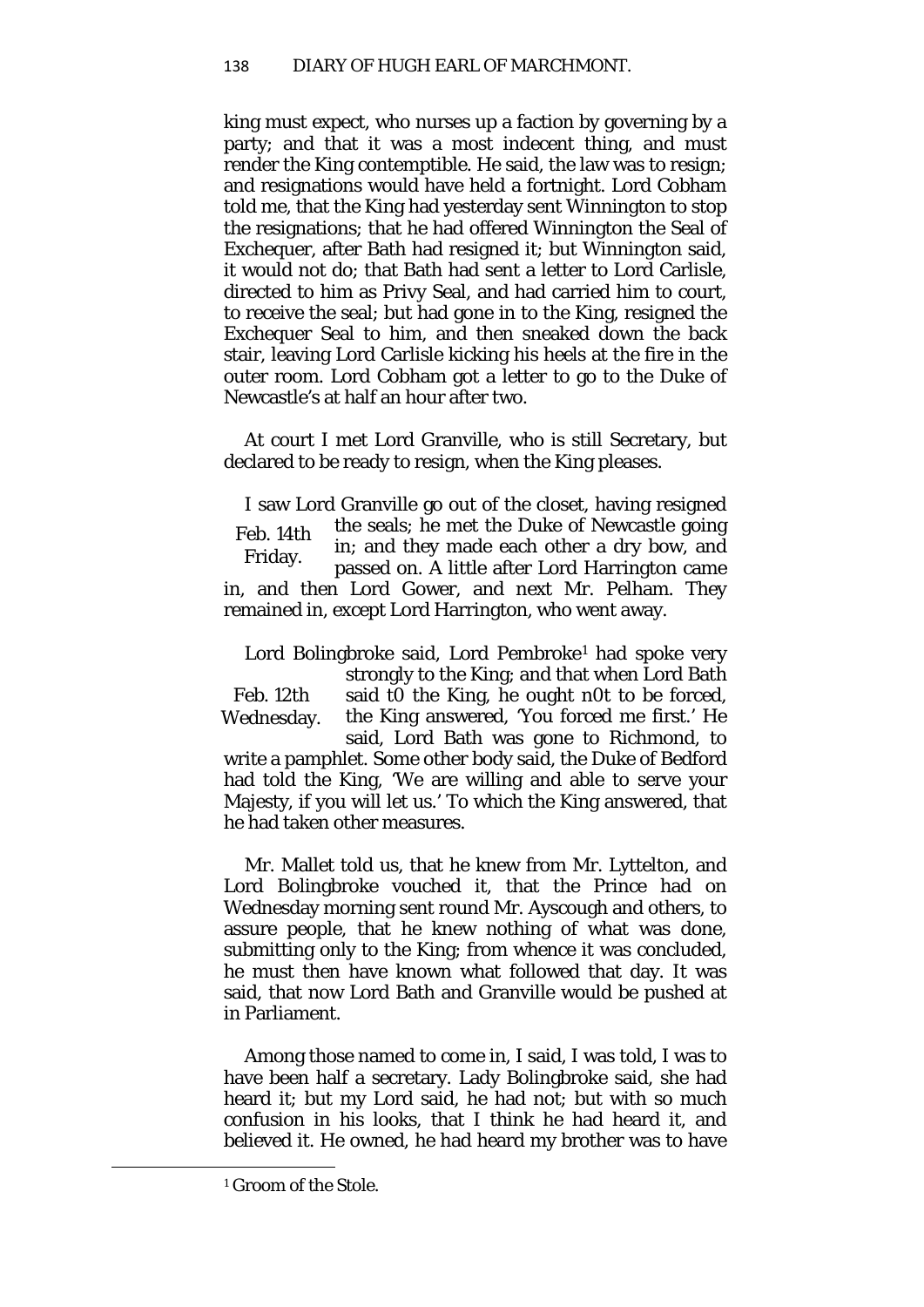been solicitor. I said, Horace Walpole had told my brother so on Tuesday; and he had answered, he would not take it. On Thursday last, Mr. B. Leveson told me, that when he was at Lord Harrington's on Wednesday, my lord was sent for out; and when he came back he said, he had been told a very extraordinary piece of news; that the ministry had resigned; that Lord Baltimore, who was there, said, 'It is so,' and called Lord Harrington aside, repeating, 'It is so.'

May 1st Thursday. Lord Westmorland came and desired my advice on the motion to be made to-morrow in the House of Lords; he shewed me two, one very long and perplexed, by Lord Orford, who, he said, was to move it; and the other short and drawn by himself; this, I told him, I thought much best, and so added only a few explanatory words to it. He told me with great surprise, that Pitt was to succeed Winnington<sup>[1](#page-42-0)</sup>, and that Pelham had brought it about by proposing Sir William Yonge[2](#page-42-1), and Pitt to succeed him. But the King said, that fellow should never come into his closet; whereupon Pelham named him as the first man in the House of Commons to succeed to the place then. Lord Westmorland told me, Lord Cobham talked of Pitt as a wrong-headed fellow, that he had no regard for; but added, that no weight was to be laid on that. I asked him, how to-morrow might affect his own private affair; he said, he did not value that; he said nothing had been done in it, though he heard it had been once mentioned at the Board of Treasury.

<sup>1</sup> As Paymaster-General.

<span id="page-42-1"></span><span id="page-42-0"></span><sup>2</sup> Secretary at War.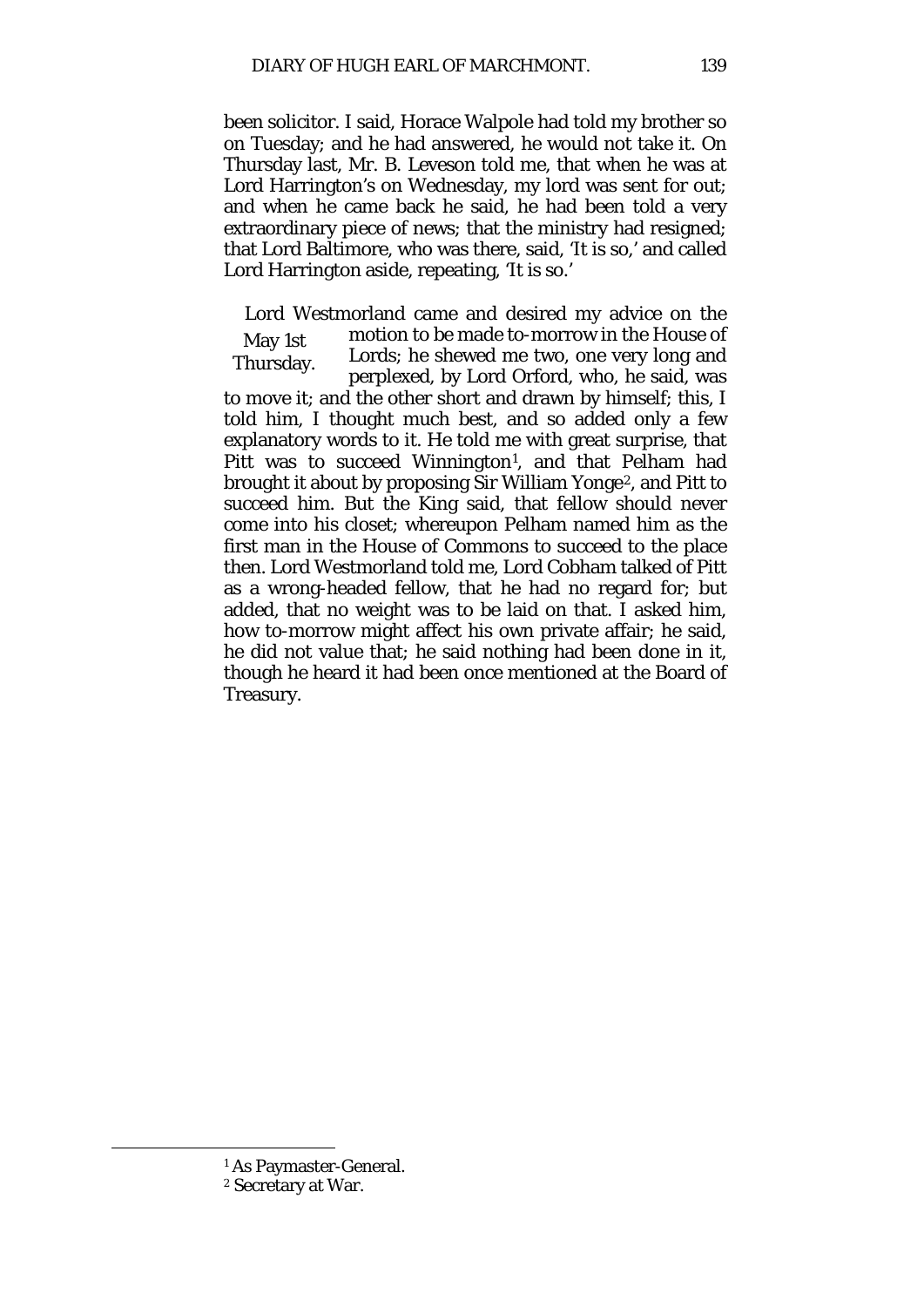## DIARY RESUMED.

1747 Aug. 30th Sunday. I WAITED on Lord Chesterfield by appointment at nine o'clock. He received me with great civility and openness. He said, he was. glad t0 see me and in the way I was in. I told him, I had come up out of deference to what he had wrote to my brother. I thanked him for the regard he had shewed to my brother, and, I was told, he had expressed for me. After common compliments he said, that I must not remain in the situation<sup>[1](#page-43-0)</sup>. I was in, but it must be mended, and for this I must have an audience of the King. I said, I came in where I was, as receiving by my brother the price Mr. Pelham thought fit to offer him, and that if his lordship would allow me to inform him, that the Duke of Argyle had declared a determined enmity to my brother and me, and all our friends, I believed, he would think it no easy matter to mend my situation. He said, the King hated the Duke of Argyle; Mr. Pelham was the minister, who liked him best, not from affection, but the old habits of Walpole's time; and that the Duke of Newcastle was his enemy, except on the days that the Duke of Argyle coaxed him, and treated him as the sole minister. He went through the Duke's conduct last winter here, and this summer in Scotland, and said, it was impossible it could hold long as it was, the King detesting him beyond all recovery. He then said, he would tell me all the state of affairs here that was conducive to mending my situation, (for in short I must not continue long in Lord Sutherland's place) and the means to be used for it. He went through all he had done last winter without appearing in it, to bring about Mr. Pelham's concluding with my brother. He said, the first opportunity he had of speaking to the King of my brother was, after he had spoke for the Jurisdiction Bill[2](#page-43-1); and that when I was named to succeed Lord Lothian, he spoke of me to the King, who said, I belonged to Bolingbroke; to which he replied, that he, Lord Chesterfield, might rather be said to belong to him, since he visited him as often as ever he could, and found no man understood his Majesty's foreign affairs so well, and could enable him so much to serve him. The King then said, I was able, but had been a writer. He answered, he thought his Majesty had laid aside all retrospect, but that others had been writers too, and that he knew nothing of that. He said, that I must go in to the King after I had kissed his hand, and that I should tell him of

<span id="page-43-0"></span><sup>&</sup>lt;sup>1</sup> That of First Lord of Police. See the Duke of Newcastle's Letter of 21st July, 1747, announcing to him his appointment.

<span id="page-43-1"></span><sup>2</sup> The Bill for abolishing the Heritable Jurisdictions in Scotland, brought in on the 17th February, 1747.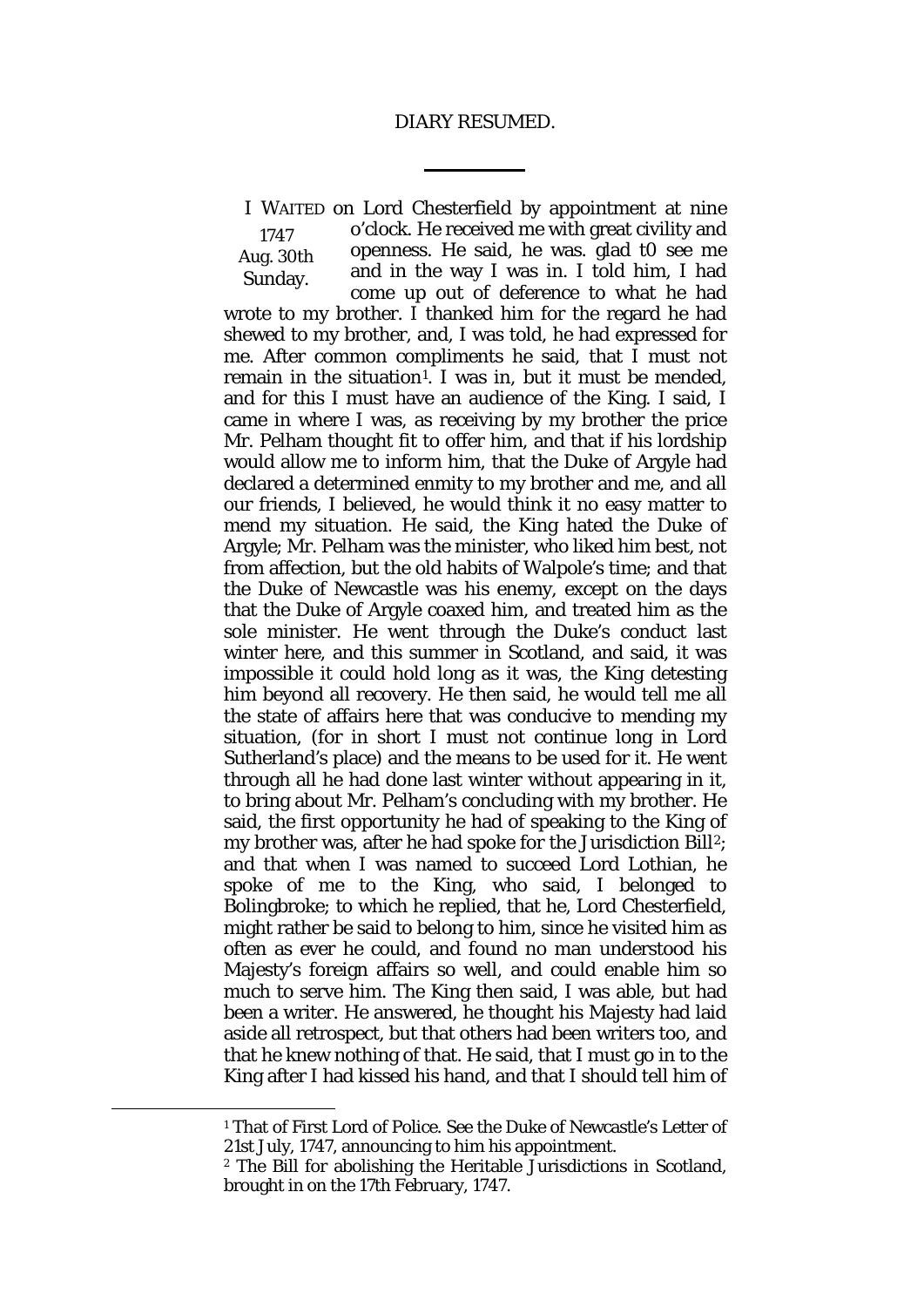the state of Scotland in general, and that his Majesty had [a] great many enemies there not sufficiently observed, and might mention Stuart's affair, whom the King looked upon to be screened by the Scots government, although there were facts enough to have hanged him, had he not been screened*;*  but that I must not say anything personal against the Duke of Argyle, that 1 might not be accused of bringing an article of impeachment against him, the first time I went into the closet. I said, that I would be entirely directed by him; but I must offer to his consideration, whether it would be safe for me to mention the Jacobites in Scotland, as the King would tell the ministers, who would tell the Duke of Argyle, and he would write down a misrepresentation of it to injure me in my own country. He said, I must avoid that, but speak to the King, as I could do, with ability, and to humour the King's notions of things, which he was explaining to me, and that I must tell him, that I belonged to him only, for that was what he liked. I said, I had told the King so before, and we had parted very good friends; that the King hated complaints, and, he knew very well, was not a reasoning man. He said, that was true; but I should lament, that he had enemies in Scotland, and talk as he had told me would be agreeable. I asked what effect an audience would have, since the King left all to his ministers? He said, True, but it would make things go easy when the King liked a man instead of objecting to him; and it would enable my friends to serve me. I said. I had no friends, unless he would do me the honour to let me reckon him so; that I should follow his directions in everything. He said, I must not think so, nor talk so; and that I must assure the King of my zeal, and of my readiness to do him any service in this part of the kingdom or the other. I said, as the King did not reason, what might be the effect of this? might not the King think, I was asking to be one of the peers in case of a vacancy? He said, that was now over, so he could not think so. I mentioned the case of a vacancy. He then said, that he meant I should ask it in general, without doing it in particular. I said, I supposed I must wait on the Duke of Newcastle, who had wrote to me about the place, and on Mr. Pelham, before I went to court; and whether I should say, I had seen him, and tell them of the audience intended, as they seemed very suspicious of audiences. He said, I should say, I had seen him, and that he bid me ask an audience. I asked, what I was to do, if they were against it, as people of as great quality as me had not taken audiences in such cases? He said, they could not be against it, for nobody of my rank kissed only hands in the crowd, unless they were ill with the King, and he would not see them, as had been his case, when he was made Lord-Lieutenant of Ireland.

As he had bid me tell nobody, I asked his leave to tell my brother. He said, he had told him. I then asked, if my brother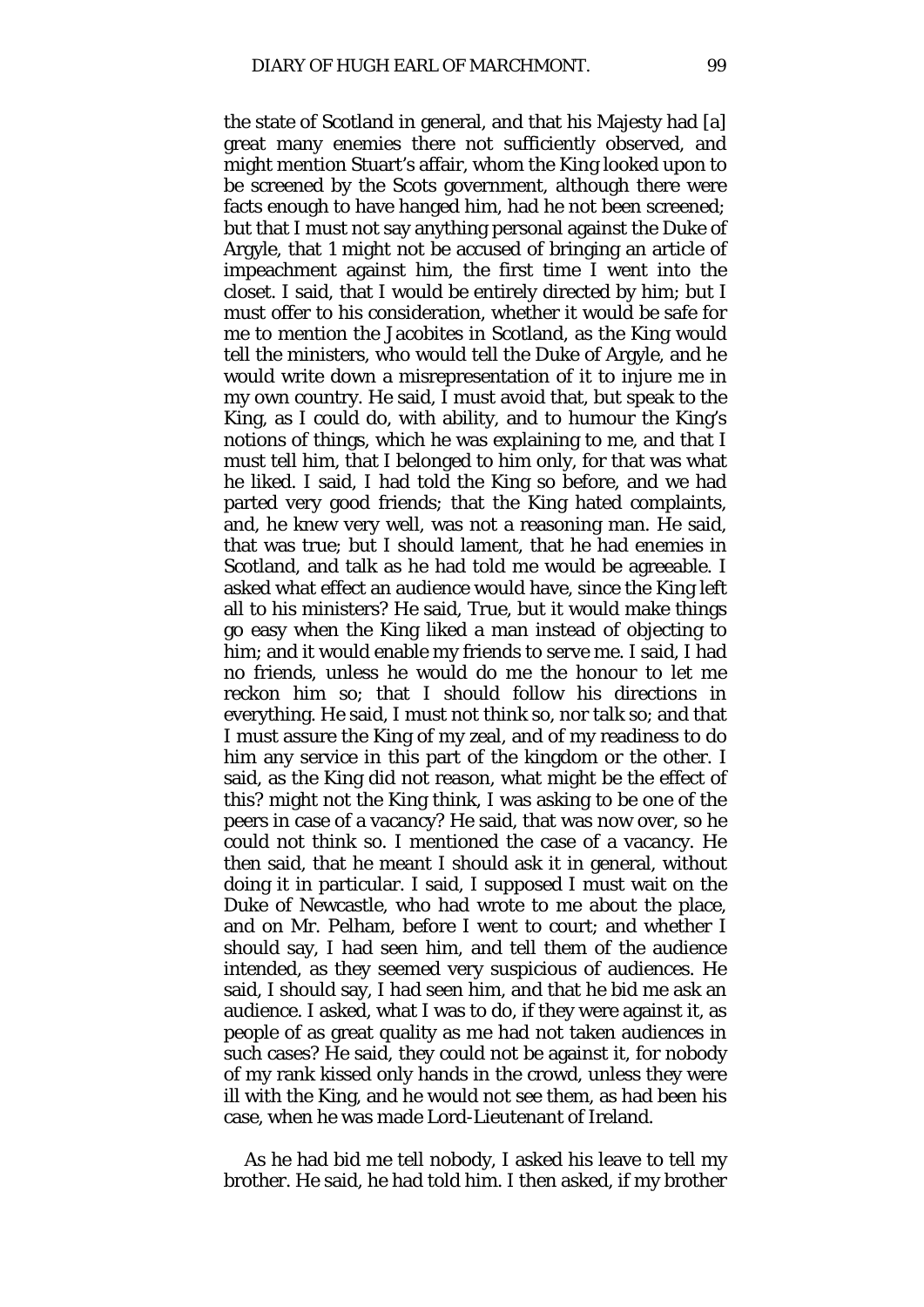had hinted what was his opinion. He said, 'No.' I then said, that though I would obey what his lordship ordered me, yet I must beg leave to mention the matter to my brother; which he agreed to. He then entered into the state of the court here, and said, that the King hated the people about him, but after having made a vain attempt to get rid of them, finding they had the Parliament, he was now resolved to be quiet, and let them do what they thought fit; and that when they differed, he bid 'em do what they thought best, as indeed he was not capable of deciding in any nice case, so that there was really no government at all; that, as it was very plain that we miscarried in war by mere inferiority of force, he and Mr. Pelham were for negociating to get peace; and the Duke of Newcastle was for war, without understanding the meaning of the word; that the Stadtholder too was for showing what he could do; and the Dutch proposed wonders, and to raise 45,000 men more, than they now had, next year; although they might as well raise as many millions, because they had not the finances; that the King was for war, unless when he frightened him, with showing that we were on the brink of ruin; and that the Duke of Newcastle was only for war to fall in with the King's humour, in hopes to be the first minister, and the favourite, now that Lord Harrington had ruined himself with the King; that Lord Harrington had been the favourite, had received great favours, such as the troop of guards for his son, and the renewal of the term of Lord Stanhope's pension, and had been trusted with the electoral secret; that however he had been the warmest for resigning on the last change, and had desired to be first to resign, which the rest were very glad of; and that he had done it without the least regard to decency, telling the King, in the closet, that he could no longer serve him with honour, and flinging the purse and seals down upon the table, instead of delivering them into the King's hands, which had provoked the King beyond expression, and so as never to forgive him; the King having told him, Lord Chesterfield, that he had less reason to complain of the rest, whom he had found in office, and who had independent fortunes, than of Lord Harrington, whom he had made a peer, and given him an estate, &c.; that when the rest came in again, the King wanted to capitulate, and keep out Harrington, but the others could not desert the man, who had been the first in the measure; that however the King continued to treat him, whenever he came to him, with the greatest incivility, calling him to the Duke of Newcastle a rascal, as he called the Duke a fool to him (Harrington); that Lord Harrington on this talked of resigning, but still went on, in hopes that it would mend; that things were in this situation when he came from Ireland, where his conduct had quite softened the King to him, and particularly the letter he writ over here, whereby he put a stop to lord Kildare's regiment, and the other mob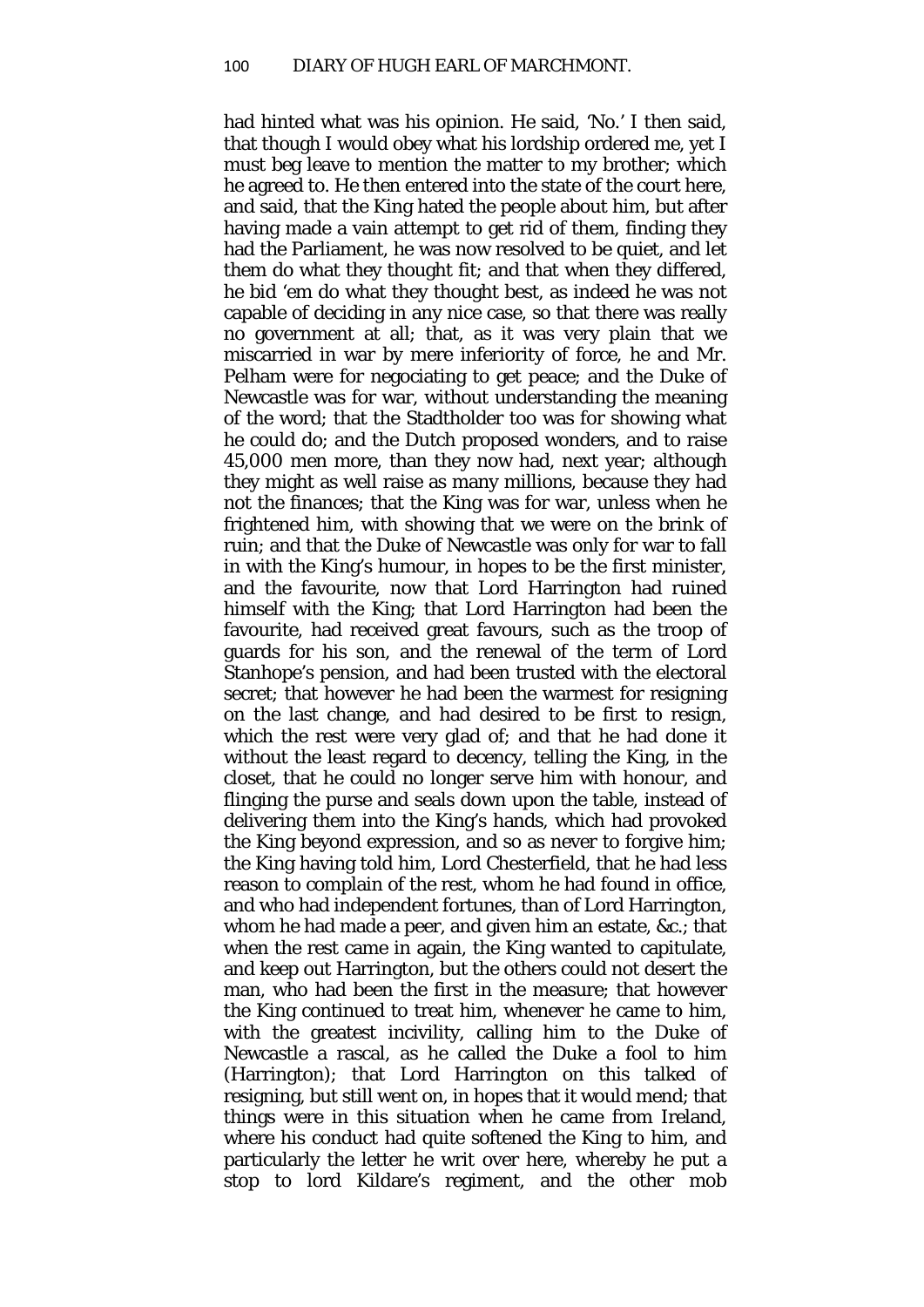regiments, as he called them; and that whilst there all his recommendations had been like as many nominations, not one having been refused; that on his arrival here the Duke of Newcastle had spoke to him of being secretary, if Lord Harrington quitted, or was turned out; and that he had refused it, saying he would keep Ireland, as long as he was in place, for he liked it, as it just answered Lord Shrewsbury's description; it had business enough to keep a man awake, and not enough to hinder him from sleeping; that thus things went on till his great illness obliged him to go to Bath, from whence he returned the last day of October; that he was sent for to come to a meeting that very evening, but begged to be excused, for his absence for three months hindered his being *au fait des affaires;* that at that meeting Lord Harrington had said, that he neither could nor would stay in his office. His motive was, that Lord Sandwich<sup>[1](#page-46-0)</sup> from the Hague carried on a private correspondence with the Duke of Newcastle; that saying this more firmly than usual alarmed the rest; and immediately the Duke of Newcastle, the Chancellor, and Mr. Pelham thought of making some compromise (for this, says Lord Chesterfield, we do in all business, *pousser le temps par l'épaule);* that they did not expect any sudden resolution from Lord Harrington, so Mr. Pelham went next day to the Duke (of Cumberland) to get him to prevail on Lord Harrington to continue; that at that very time Mr. Pelham was with, the Duke, Lord Harrington went to Kensington with papers to the King, who was then ill, having been cut for the piles; that as he had since his re-entry always been for peace, and thereby had had frequent differences with the King, he began an expostulation with his Majesty (but, he believed, rather to try if he could mend matters, than intending, when it came *au fait et au prendre,* to resign); that in this expostulation he told the King, he had grounds to suspect, that Lord Sandwich, though in his province, corresponded with the Duke of Newcastle; to which the King said, he did so; 'And why may not I correspond with my foreign ministers through what channel I please?' Lord Harrington answered, 'Your Majesty then owns it to be so, which I only suspected before;' and then asked, 'Does your Majesty then think that I can continue to serve you with any honour?' The King replied, 'No, really, my Lord, I don't think you can;' and that Lord Harrington, finding himself thus drawn in, said, 'Sir, you will then give me leave to bring you the seals to-morrow;' which the King consented to; and Lord Harrington went away without telling any body; that after him the Duke of Newcastle went in with papers; and the King told him, that Lord Harrington had resigned. This surprised the Duke; and he asked the King, who he thought of to

<span id="page-46-0"></span><sup>1</sup> The Earl of Sandwich went as ambassador to the Hague on the 3d August)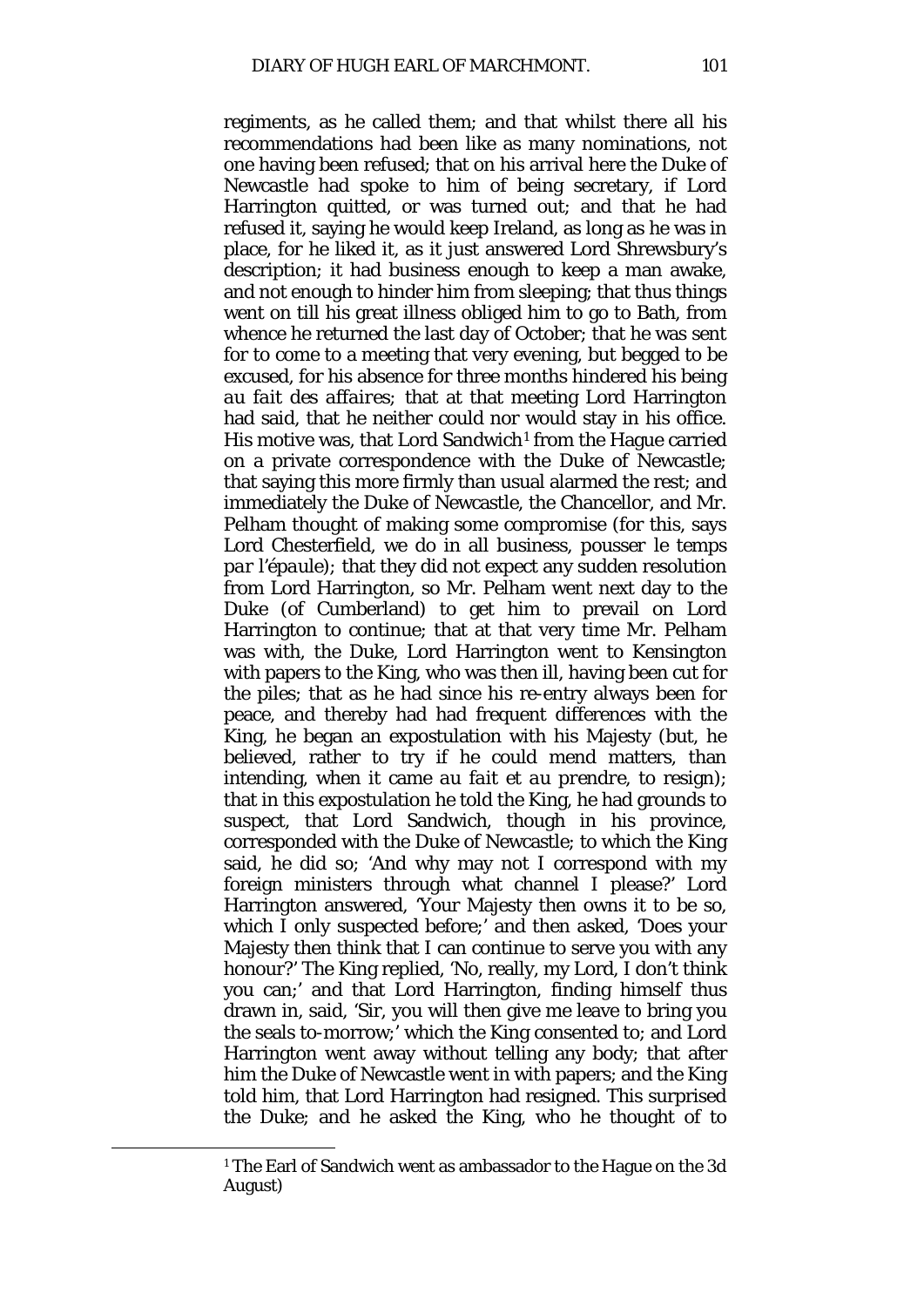succeed him. The King said, he thought it must be Chesterfield; and asked, if he would take them, for he was the fittest, if he was willing. The Duke said, he did not know at present; but that some time before he had found him unwilling. The King bid him ask him, for he thought, it must be Chesterfield; that the Duke, coming out, met in the antechamber Mr. Pelham, with the Duke of Dorset, Lord Lincoln, who was Lord in waiting, and some other; and in order, for some triumph over his brother, to pass as first minister, he just told them, Harrington had resigned, and the King had appointed Lord Chesterfield to succeed him; that Mr. Pelham said, 'Appointed, my Lord!' and that he thought it very odd, that should be done, and he should first hear of it in the antechamber; on which the Duke, to soften matters, said, upon his honour he had not mentioned him, but the King had named him himself. On this they talked with a good deal of warmth; that, whilst this passed, he, Lord Chesterfield, was coming to court with Lord Gower; that in the stone passage below, he met Lord Lincoln, who wished him joy of being appointed Secretary; that he answered, he did not know it, and thought it strange, he had not been asked about it before; that, when he came up stairs, he found the two brothers in a heat, and was told what had passed. The Duke of Newcastle pressed him to accept, being frightened lest on his refusal Lord Granville should be named; that he desired that he might be allowed to the next day to turn himself round, and consider of it; that, when the Duke of Newcastle was gone, Mr. Pelham told him, that, in the manner this matter had been carried, he must accept, or else he could not continue in, for, if any other was put in, he must resign, as he could trust no other; that for this reason he did accept of the seals, but desired to go in to the King alone; that the next day he did go in to the King, who was still ill, and told his Majesty, that if he had given him leave, before he went to Ireland, he would have removed such impressions as his Majesty had received against him; that by this time he hoped many of 'em were removed; and that if his Majesty had any remaining, he was able and should be glad to remove these. The King said, that his naming him shewed he thought he would, and was able to serve him. Lord Chesterfield said, he must take the liberty to capitulate with his Majesty; that as he came in to serve his Majesty, and not himself, he desired, that whenever he found his service either not agreeable, or not useful to him, he might take the liberty to resign the seals, without it being taken for an affront or disgust at the particular time; to which the King answered, *'*Then, take the seals, for I can believe *you;*' which expression the King has often repeated since with particular emphaticalness; that thus he came into this office<sup>1</sup>, and

<span id="page-47-0"></span><sup>&</sup>lt;sup>1</sup> The Earl of Chesterfield was appointed Secretary of State for the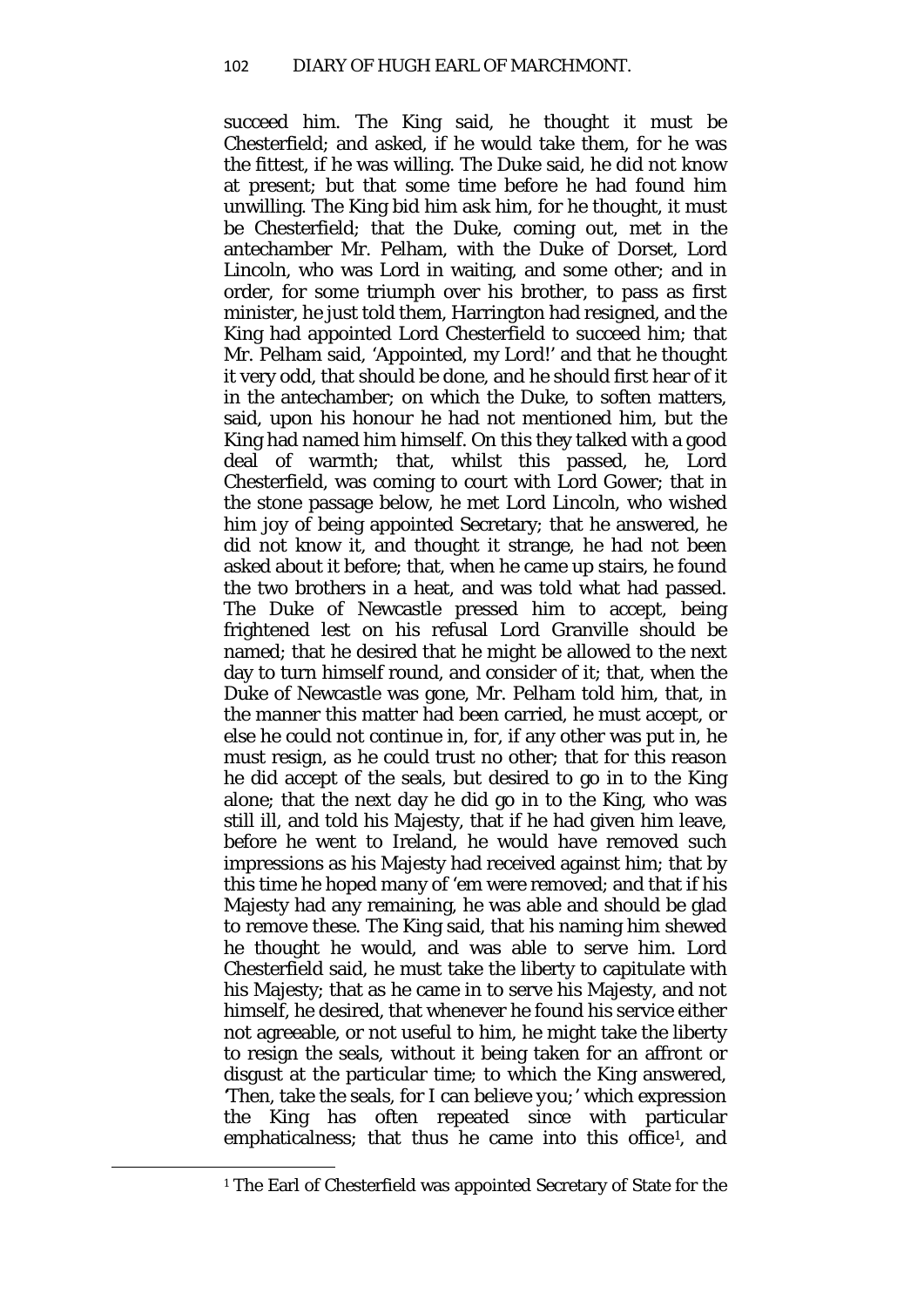continued in it with the satisfaction, that being well received in the closet gives, more than being ill received; but that no real business was done; there was no plan; and in differences of opinion, the King bid them do what they thought fit, and continued very indolent, saying, that it signified nothing, as his son, for whom he did not care a louse, was to succeed him, and would live long enough to ruin us all; so that there was no government at all. He said, we should talk over more at dinner.

Mr. Grevenkop<sup>[1](#page-48-0)</sup> having told me, that great fault was found with my not sending a proxy to the election, after dinner I shewed Lord Chesterfield the Duke of Newcastle's letter, on my being named to the office, I had, and read my answer to it, and then told him, I thought it odd, that so immediately before an election I had no notice what was the list approved of by the ministry; and asked, if I should touch [on] that to the Duke of Newcastle. He said, by all means, for it had been the *cheval de bataille* of the Duke of Argyle against me. I said, my brother had doubted, whether in an audience the King might not propose something particular to me. He said, by no means, and that the King would keep in general. I then turned it from what I meant, of some foreign employment, and said, he might perhaps ask such particulars as required answers, that would affect the Duke of Argyle, which it might be imprudent in me to enter into. He said, the King would only ask in general, if Scotland was quiet, and such things as would let me in to say no more than I thought fit. He then offered to carry me to Kensington, and invited us to dine with him to-morrow.

August 31st Monday General Huske, whose courage and conduct prevented the rout at Falkirk becoming total, and young Lord Huntingdon, dined with us at Lord Chesterfield's, where there was much talk of the Jacobites in Scotland; and I saw, Huske thought, the ministers there encouraged these people. He said, he foresaw Archibald Stewart would be brought off, and, he supposed, Sir James Stewart would soon come home, and we should see him in office there. I found, Lord Chesterfield was for schools and villages, to civilize the Highlands.

After dinner I told him, I was to see the Duke of Newcastle, and asked his advice. He said, the Duke would talk much of Scotland, and of his schemes of war abroad;

Foreign Department, in October, 1746.

<span id="page-48-0"></span><sup>&</sup>lt;sup>1</sup> Mr. Grevenkop was a Danish gentleman, who had been Page of honour to Alexander Lord Marchmont, during his embassy in Denmark, and who remained attached to his family.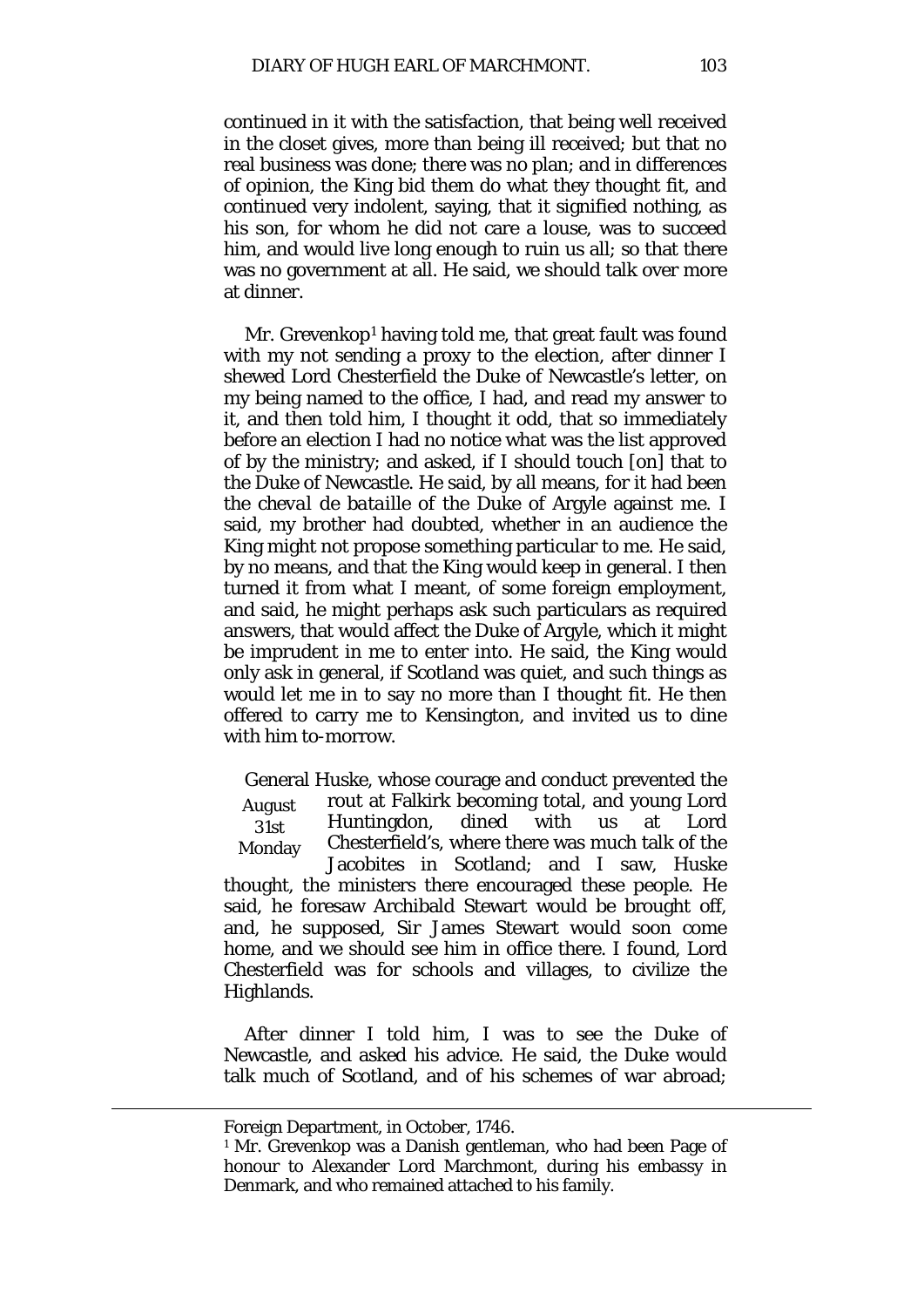that I should tell him, I knew only public facts; but that he did not see why I might not tell him (if he asked) what was the opinion of the King's friends in Scotland as to the manner of carrying on business there. He said, he had told Mr. Pelham of our being to wait of him; and that he would be glad to see us to-morrow.

We then entered into a long discussion about my going back to Scotland. He said, he thought no man of business of a certain character should be absent from the scene of business; but that there was no crime in my going, if I were back again by the sitting of Parliament: however that, were he in my place, he would not go out of town. I said, then that decided it. He said, the place I was in was only leading to another; but that I must mean the character of a man of business, or mean nothing. I then asked, if I should see the Chancellor, when he came to town. He said, certainly; that he would ask many questions, as my brother knew, and that he hated the Duke of Argyle, who also abhorred him utterly. He then gave me leave to call on him in a morning, and said, he would be at Kensington to-morrow. He said, he had seen Mr. Pelham, and told him, we were to be with him this day, unless he had prevented us by telling, he was out of town, but were to wait on him to-morrow. Mr. Pelham said, he supposed, we were not pleased. He answered, no doubt; we were sensible of the opposition we had met with; but that it did not reach him.

Sept. 1st Tuesday My brother and I went by appointment, between nine and ten, to the Duke of Newcastle's. Being called in, he received us with great civility, and many professions; which being returned, he said, he would tell us the foundation of all his politics, which was, that in Scotland those only who were attached to his Majesty's family should be employed, without regard to any other factions or divisions; but that this was impracticable, for now there was no government at all there; nothing was done; the Disarming Act and the Dress Act were neither of 'em executed; indeed, part of this last had been suspended on the representations of General Huske; and that Lord Finlater<sup>[1](#page-49-0)</sup> wrote to him, that the King's enemies were as numerous and open as ever, especially in the Highlands; and yet no notice was taken of them. I answered, that everybody believed from his zeal for the King's family, that that would be the foundation of his politics; but that I must add, we had better have no government at all in that country, than one founded on other principles; for though the King had many zealous friends there, yet he had too many determined enemies.

<span id="page-49-0"></span><sup>1</sup> Vice-Admiral of Scotland.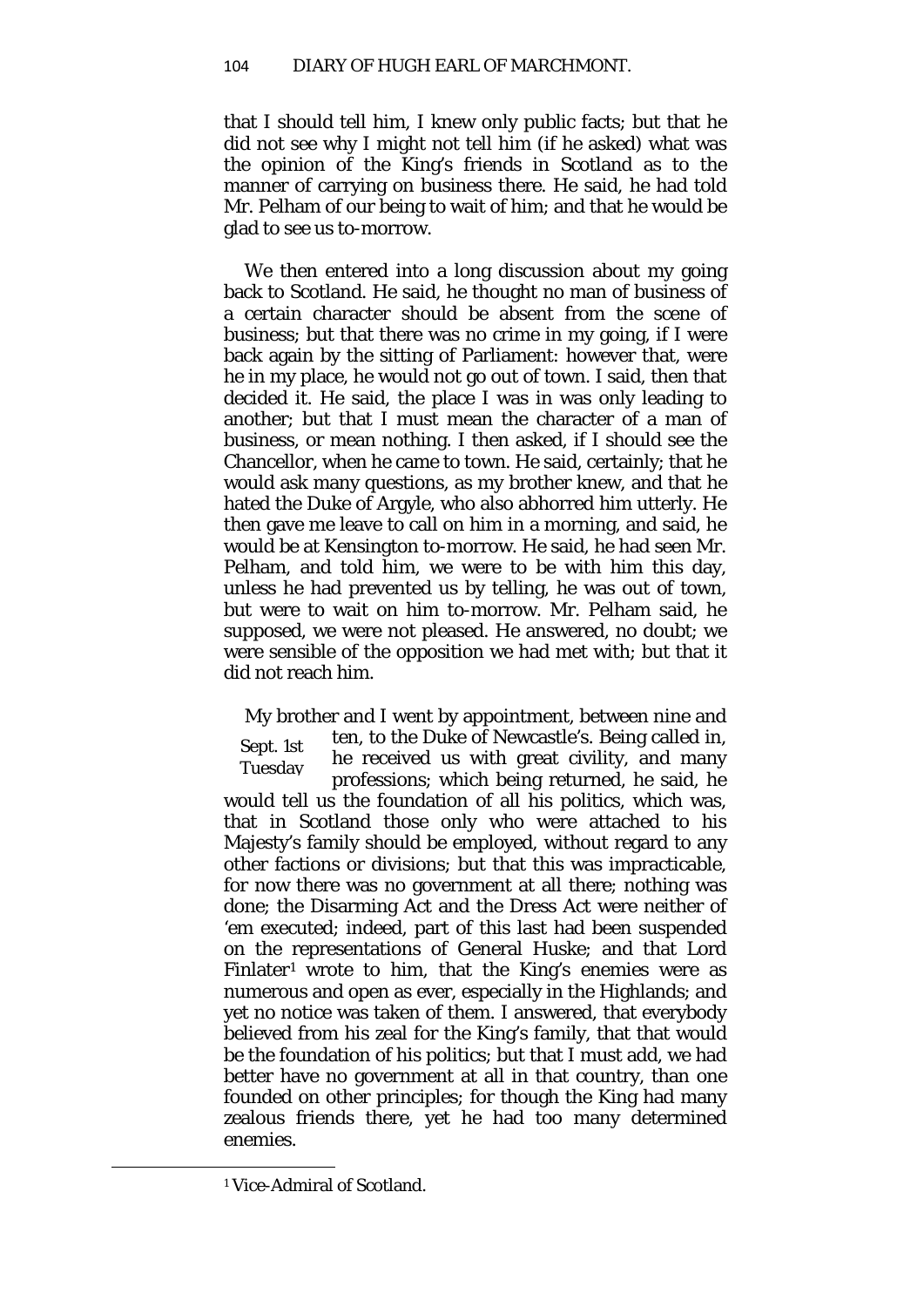I then complained, that I had no intimation of the list of Peers. He told me, he had wrote cautiously, after communicating his letter to the Chancellor; and that the only person he had sent the list to was the Justice Clerk[1](#page-50-0). I said, I could not expect any notification of it from that quarter. He then said, George Drummond had taken the merit of Ker's election at Edinburgh, and that the solicitor, who was not easily imposed on, believed the Duke of Argyle had done all he could to serve Mr. Scot, who said, he lost his election for voting for the Jurisdiction Bill, and said, the Duke of Cumberland had sent over officers to vote against Scot, either not knowing what the ministers intended, or not liking Mr. Scot; that the only other election, he had interested himself in, was Mr. Mitchell, whom he thought fit, and an honest man; and he believed, he owed his election to the Duke of Argyle, who had made Sir Archibald Grant drop it. He said; he had wrote to the Advocate[2](#page-50-1) about it. He said, Craigg had wrote up a paper, saying, that the Court of Session had adjudged so and so, very much reflecting on the Government; and that on inquiry to the Advocate, it was found not to be true. I said, every man must answer for his own actions; but it was certain, papers and debates had been in that Court, which Lord Arniston[3](#page-50-2) took up as scandalous in any Court sitting under the King's authority. He said, he wondered the President[4](#page-50-3) Suffered it. I said, he certainly meant well, but might be hurried away by his love for the civil courts, and his aversion to the military, without considering the state of things; and that the King's enemies sounded high every little slip of the army, to throw dirt at the Duke, who had acted with great ability, and deserved the thanks of every friend the King had, as he had those of every one such in Scotland. He said, he would say a thing, which he ought not say to me, but he was a plain man: it was, that the list of peers being made up of all the parties in Scotland, without distinction of any, but as they were attached to the King's family, must shew, the ministers acted on that principle only. I said, that were there no man in it, but who was known to be under that predicament, it would certainly have had that effect. He seemed not to understand me, so I repeated it. He said then, he was sure they meant to have no others. He then spoke of Lord Morton, as one against the Jurisdiction Bill, and laughing, said, he knew Morton; he had oddities, and was very diverting. He then mentioned the want of a general there, and said, Albemarle<sup>[5](#page-50-4)</sup> had done very

<span id="page-50-0"></span><sup>1</sup> Andrew Fletcher of Milton.

<span id="page-50-2"></span><span id="page-50-1"></span><sup>2</sup> Robert Craigie, Esq.

<sup>3</sup> Robert Dundas of Arniston, a Lord of Session.

<sup>4</sup> Duncan Forbes of Culloden.

<span id="page-50-4"></span><span id="page-50-3"></span><sup>5</sup> The Earl of Albemarle commanded the right wing of the King's army, at the battle of Culloden; and had the command of the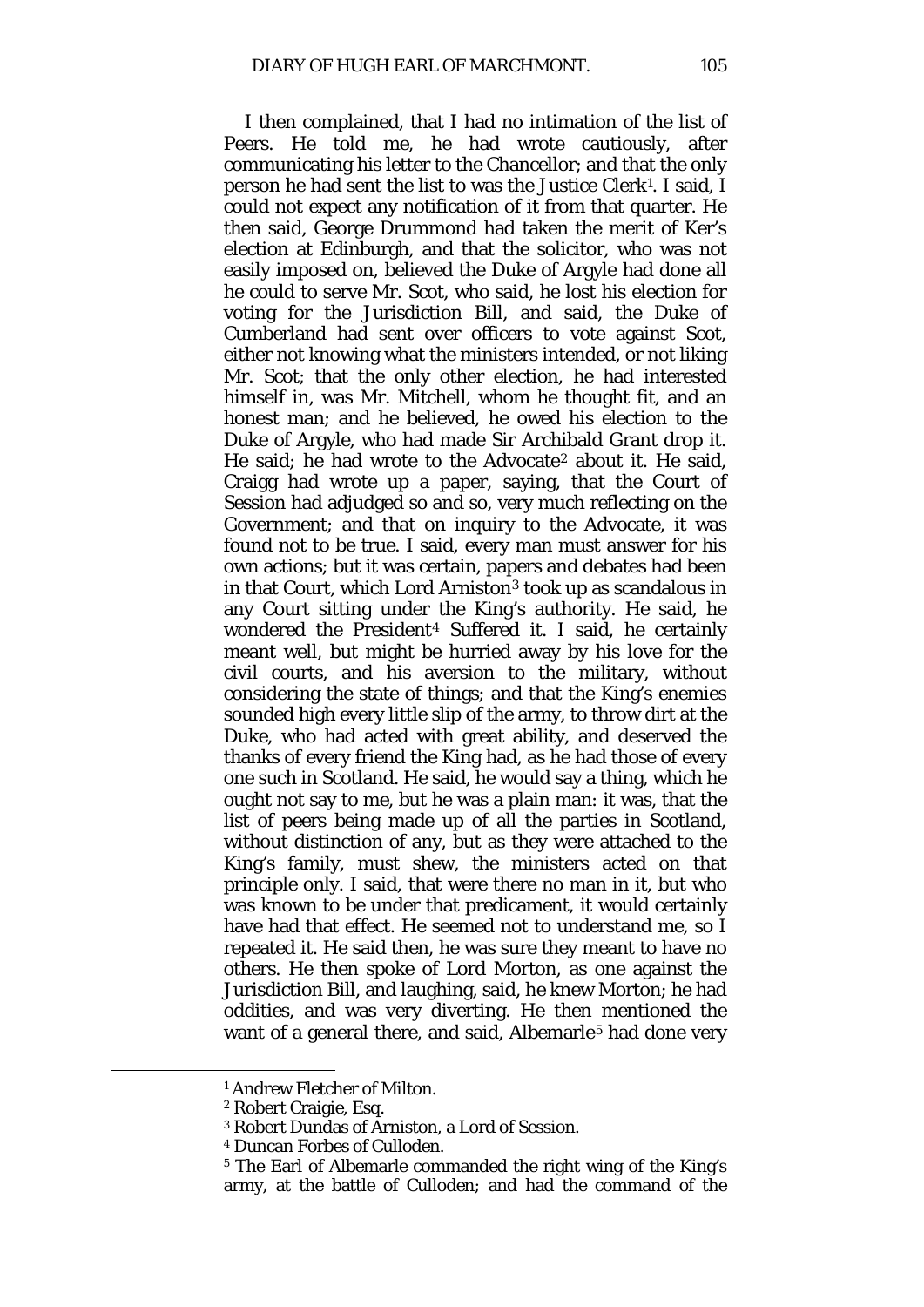well there. Word was brought, Mr. Bentinck<sup>[1](#page-51-0)</sup> was there. He said, he hoped to see us sometimes, and that my brother had no opposition. I told him, all the people, who had any favours from the crown, had opposed him, as they had done every one through all Scotland, who had voted for the Jurisdiction Bill. He said, 'Really!' and added, that surprised him. The Duke of Newcastle said, the Justice Clerk had wrote, that he had offered to choose a Whig set of magistrates, to concert with the people in Edinburgh, who had opposed the present set; but they had rejected the offer, and would have all their own way. When I told him of being advised to ask an audience, he said, it was perfectly right, and that he was just going to suggest it to me. We went from thence to Mr. Pelham in Downing-street, who received us blushing, and very reservedly, but made us some compliments, and particularly to my brother, though he did not say one word of his election. He spoke of the English elections, particularly Middlesex, and then of Mr. Ker, for Edinburgh, who had wrote to him, representing Mr. Drummond as the fittest man for the being chosen, and himself as obscure. I said, Ker was a low man, but a Whig. He said, Oswald had been talked of, and seemed to think the Jacobite interest had been the cause of this election, and disappointing George Drummond, but the Whigs had carried it for another. I said, he would not find three Whigs in the council except George Drummond, Mr. Grant, and Mr. Ker. I told him of intending to ask an audience. He said, I had better put it off to another day, this being post-day. I said, would it not be most respectful to leave that to Lord Holderness<sup>2</sup>? He said, I had better delay it. I said, it was only to thank the King, and that the Duke of Newcastle bid me ask it as this day. '0 then,' says he, 'he knows best what business there is.' I then told him, I had complained of not knowing the list; that I could not expect it from the Justice Clerk, who had been too long in business not to have learnt artifice enough to avoid giving me notice of it, to injure me here. He blushed, and said, he would enter into no private altercations; but, if I meant it should be set right with the King, (I said, I did) that should be taken care of.

After I was out of the room, he stopped my brother, to tell him, my warrant was signed at the Treasury.

We went to Kensington, where I kissed the King's hand.

forces in Scotland, when the Duke of Cumberland returned to England.

<span id="page-51-0"></span><sup>&</sup>lt;sup>1</sup> Sent to England on a special mission by the Prince of Orange, and of whom farther mention is made,

<span id="page-51-1"></span><sup>2</sup> The Earl of Holdemess, a Lord of the Bedchamber, afterwards minister at the Hague, and Secretary of State.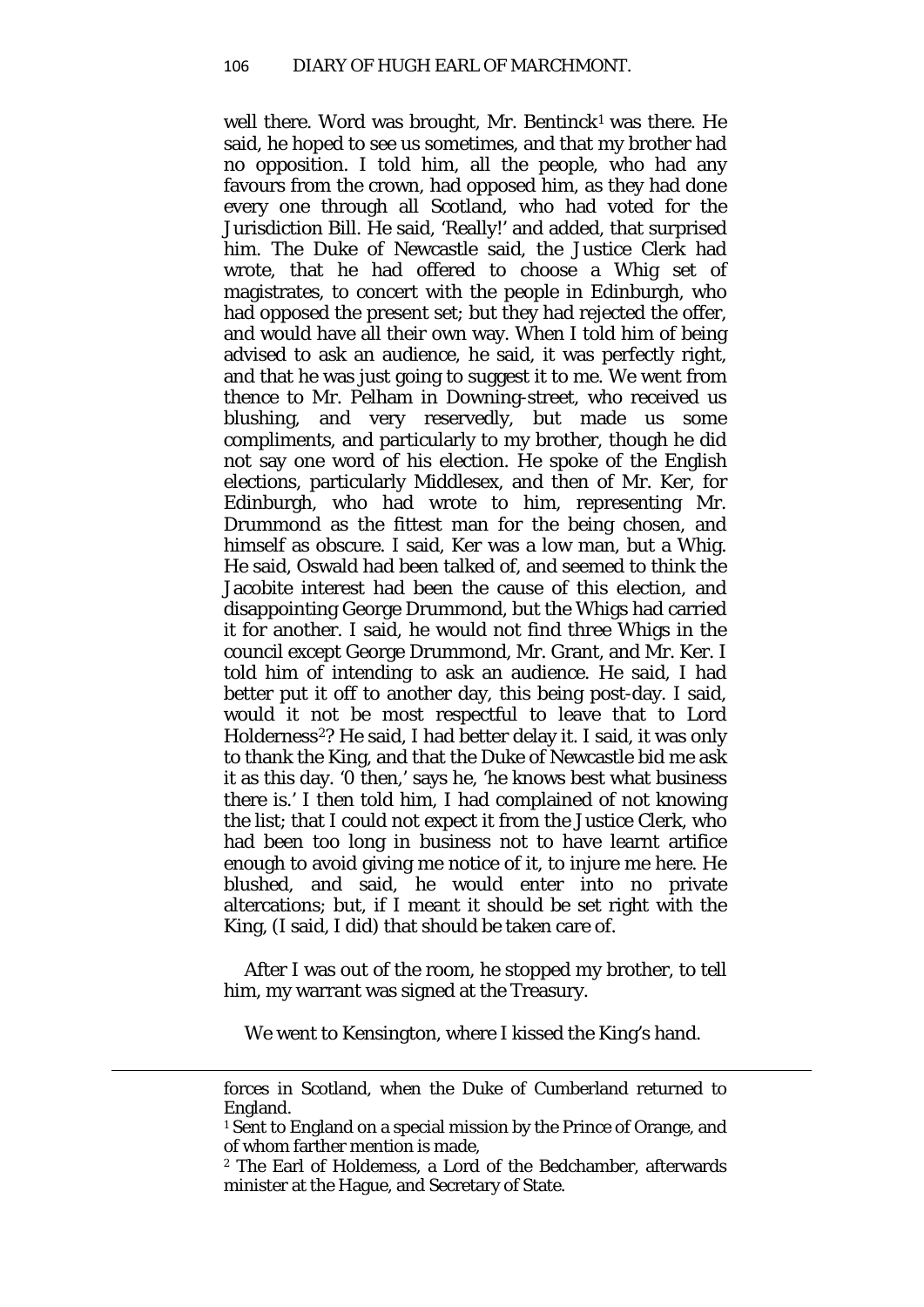As soon as the King went in, I was called in. I told his Majesty, that I had desired the honor of an audience to thank his Majesty for the honor he had done me, and to assure him, that in none of his dominions had he either a subject or a servant, that would with more zeal and readiness exert every talent he had in his service, and to promote his interest. The King saying nothing, I added, that I need not inform him, that my family had at all times been attached to his by principle; that I might have perhaps been mentioned to him heretofore in no advantageous light; that I therefore begged leave to assure him, that I had always held the same principles; and that in proof of it, I would remind his Majesty, that I had been the author, and my brother the proposer of the act to make it high treason to correspond with the Pretender's eldest son; that I hoped, his Majesty had seen the truth of what I had said, when I had last the honor to see him, by my brother's having in the last session of parliament done his part to serve him; and that his Majesty might have heard from Scotland, that I was the loudest in vindicating the conduct of his Royal Highness the Duke. He said, I knew that in these cases there was no pleasing every body; that some would find fault, because others were pleased. I said, his Royal Highness had conducted himself with great ability; that all the complaints of the army were in themselves nothing, and, if I might use the expression, were yet less, when compared to the mischiefs done by the rebels; but it was the malice of his Majesty's enemies; for I was sorry to say, there were yet some such in that country, and particularly in the Highlands. He said, his son did not go there to please them; they naturally would be angry at him. I said, that country had infinite obligations to the Duke. I added, I should only farther assure his Majesty with truth, as I knew his character to be to love truth, that, independent of all factions, my attachment should be both out of principle and gratitude personally to him. He said, if I gave him my word, he should believe me. I told him, since he permitted the expression, I gave him my word of honour, that neither my brother nor I should ever deviate from the principle of supporting his person and government, and contributing all in our power to his service. His Majesty smiled, and then I withdrew. As soon as I came out, the Duke of Newcastle, as he was going in, made several signs and grimaces to me, as being glad I had been in. A little after Mr. Pelham introduced Mr. Bentinck<sup>[1](#page-52-1)</sup>, who told me, Monsieur Fagel<sup>1</sup> had desired him to make his compliments to me and my brother.

<span id="page-52-1"></span><span id="page-52-0"></span><sup>1</sup> Count Bentinck, who was sent to England by the Prince of Orange on a special mission respecting the prosecution of the war. The Count was extremely sanguine in his views and calculations of co-operation on the part of Holland. The noble family to which he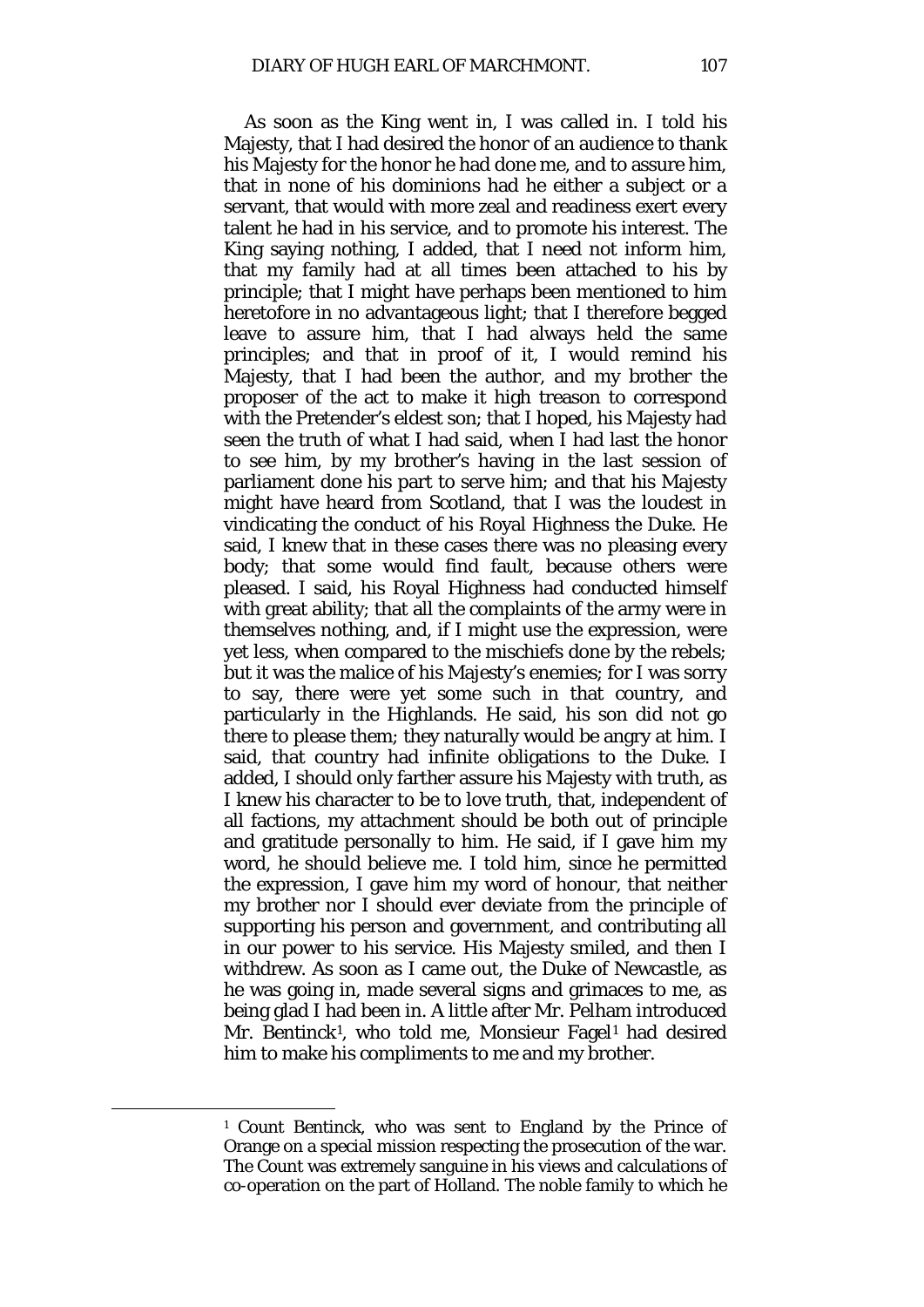Sept. 2d. I went to Lord Chesterfield at nine o'clock, and told him

Wednesday.

what had passed yesterday at the Duke of Newcastle's. Mr. Pelham's, and with the King. He said, that Mr. Pelham meant me a

kindness in what he said about the day of audience, for that on post-days, or, as they called them, long letter days, the King towards the end grew froward, and that therefore he had wished I might go in first; that now he would tell me what the King had said after my audience; that when they came in, the King said, Lord Marchmont had been with him; and he answered, he had seen me coming out. The King said, I had made him very strong professions (or assurances). On this the Duke of Newcastle said, what I had told him, why I was not at the Peers' election, not knowing the list; the King added, 'and not being one himself;' to which Lord Chesterfield said, it was very probable and natural to me not to vote for some in it, since I was not one my- self. The King said, he found I was a very great friend of William's (meaning the Duke[2](#page-53-0)). The Duke of Newcastle said, I had told him, that it was a mark of being a friend to the King in Scotland to speak well of the Duke, and for an enemy either to find fault with him, or to be silent. The King said, he believed William had been rough with them; to which the Duke said, I had said the Duke had not done the tenth part of the harm to the King's enemies, that the rebels had done to the country. Lord Chesterfield said, he saw I was as well with the King as anybody; that sentimentally well with him, so as one man has an affection with another, nobody was; that he went on with his ministers, because he saw they had the superiority; that if he liked anybody, it was Lord Granville, who carried on his business agreeable to his views, and in the manner he liked; but that he had no support. He said, the King was resolved to be quiet, and bid 'em do what they thought best for their country; that he was an old man, and did not care how he left things to him, who was to succeed him. He bid me take care not to know what he had told me. He talked afterwards of the ministers doing just enough to disoblige the Duke of Argyle, and no more. He said, the Duke of Newcastle had told the King, I had said, that Ker chosen for Edinburgh was a Whig; and he said, the Duke of Argyle pretended he was forced to come into Sir Hew Dalrymple's election, to carry another, meaning Mr. Fletcher, for the boroughs. He desired me to call in upon him now and then of a morning. Grevenkop told me, Lord Chesterfield had told him, what the King had said of my making strong professions. I said, it was only giving my word for the oath of

belonged was always zealously attached to the family of Orange, and in strenuous opposition to the French party in the republic.

<span id="page-53-0"></span><sup>&</sup>lt;sup>1</sup> The Groffier of the Republic of the United Provinces.

<sup>2</sup> Of Cumberland.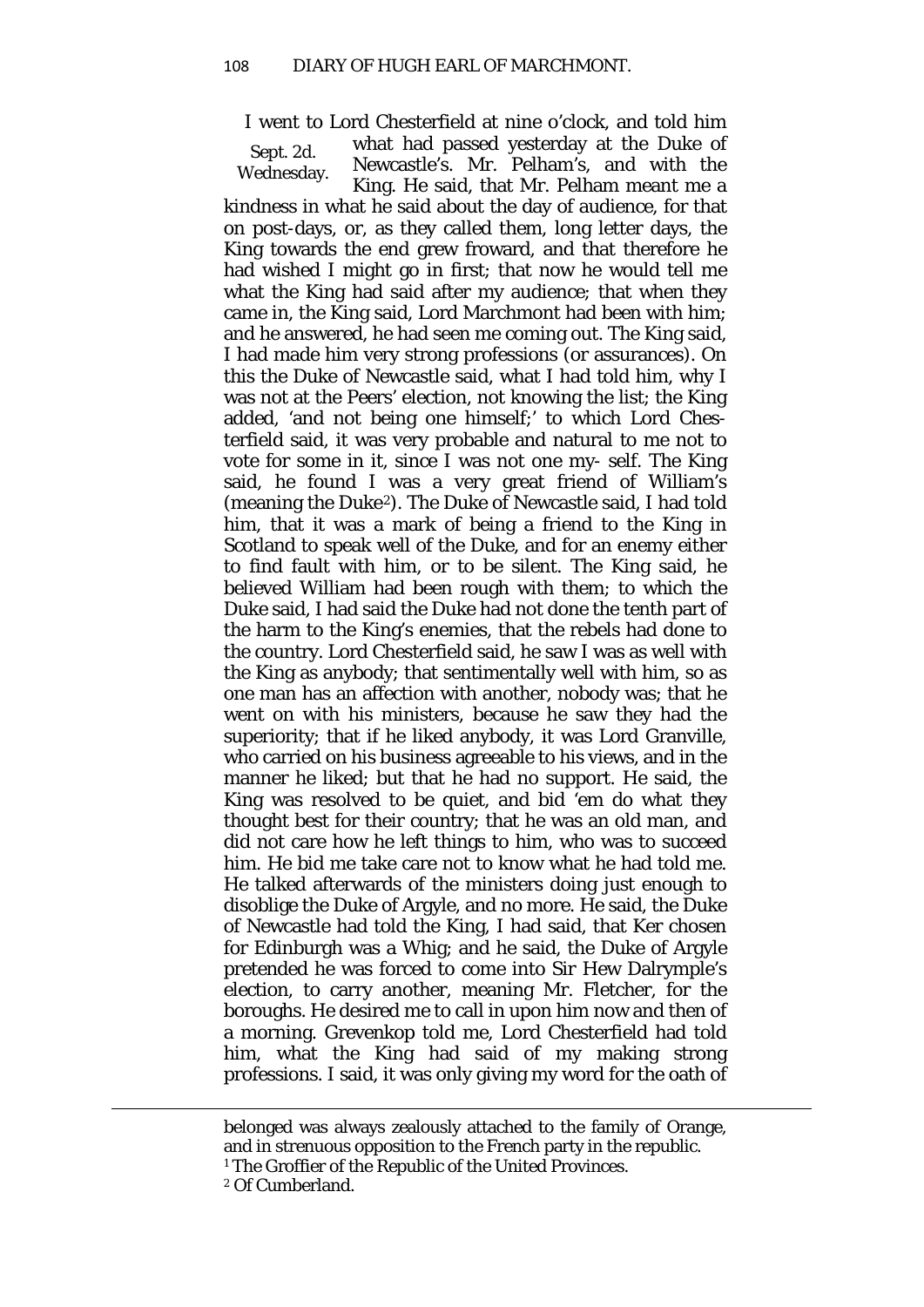allegiance, which I had often taken as a justice of the peace. He said, Lord Chesterfield had asked, how I was pleased with my audience; and he had said, very well; that he had spoke about sending me abroad; and Lord Chesterfield had said, that was quite over; he had indeed thought of it some months ago, but that it was now at an end.

Sept. 3d. Thursday. Being invited to dine with Lord Chesterfield, he came in before dinner, and told me, he had been at court; but that there was no business done of public days, the King hating to be kept from the company in the drawing-room, where he made it a rule to speak to every woman that he knew. He said, there was no mail; but they heard the siege of Bergenopzoom went on, from one Stuart, a Scots merchant in Flushing, who was very active in sending intelligence, and had been so during the rebellion, for which he was named King's agent. He then entered into foreign affairs; said, we had no plan; but the Duke of Newcastle was for war, to get the King's favor, without which he could not exist; that it would stand us eleven millions and a half to go on next year; that the Stadtholder was for war, because those who had opposed him were for peace; and this reason he had dropt in a letter to him; that the Dutch proposed adding thirty thousand men next year; and we were in a negotiation with Muscovy, to take as many more between the Dutch and us; but he should be sorry, that all depended on them; for, beside the difficulty of bringing them to Flanders, that court was quite frivolous, and there was no fixed government, the woman, who governed, not hearing her ministers,— sometimes because she was dancing, sometimes because she was praying; that Denmark was engaged for three years by a subsidy to France; but indeed he thought, by giving 'em more money, we might get some troops from them. I said, we had better make one effort, one campaign, than continue inferior. He said, we had, and were now evidently inferior; but still we were against peace; though, if we lost Bergenopzoom, fear might make the King listen to it before another campaign; for the French had repeated their offer of peace, upon restoring all that had been taken. But the Duke of Newcastle was grown fond of Cape Breton, to obstruct it. I said, if the French were sincere, two Cape Bretons would be well sold at that price; but that I doubted. He said, Marshal Saxe had opened himself in confidence to Ligonier<sup>[1](#page-54-0)</sup>; had told, he meant this;

<span id="page-54-0"></span><sup>1</sup> Sir John Ligonier, who fought with distinguished valour at the head of the infantry at Fontenoy, and who, commanding the cavalry, rendered the army the most important services at Roucoux, and at Lauffeldt, where he was taken. His capture led to overtures for peace made to him by Marshal Saxe, the result of which was an agreement to hold the Congress of Aix-la-Chapelle.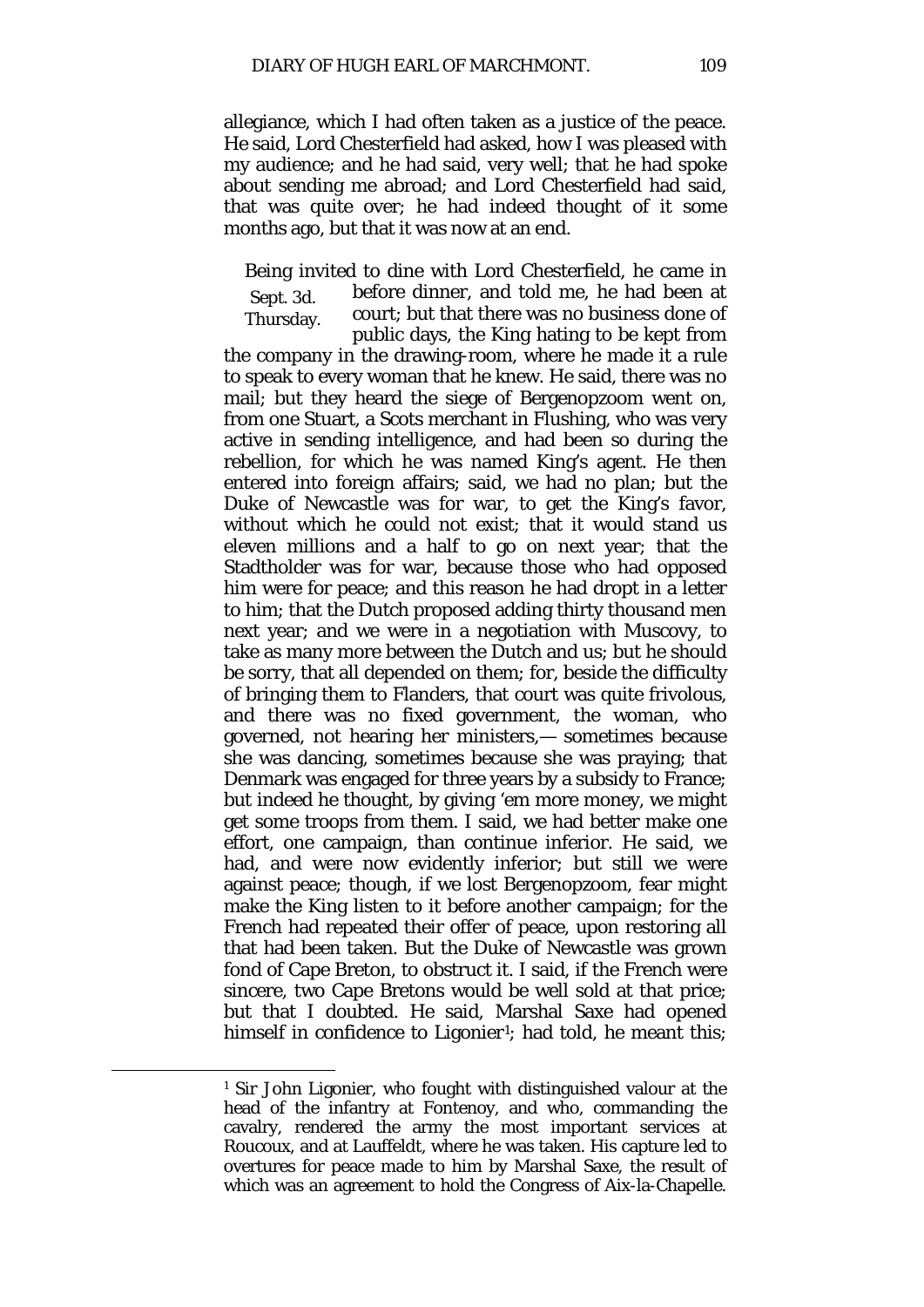for that the King hated war, and he, Saxe, had the French against him; that now he was favourite, and thought, if he had peace, he could support himself; that he had introduced discipline into their army; he had made as many enemies as he had made soldiers; and that, if we would make peace on this foundation, and a settlement for Don Philip, which should be no more than reasonable, we might have it; that Lord Sandwich<sup>[1](#page-55-0)</sup> was gone to the army upon this proposal; but as he was entirely the Duke of Newcastle's, he did all he could to obstruct it; and the Duke of Newcastle, not being able to refuse it directly, did it indirectly by communicating it to the Dutch, the Empress, and the King of Sardinia, which the French complained of, as they considered us as the principal ally, and with whom things were to begin, though all meant to make no separate peace, but bring to a general one; that however no system was made, nor plan thought of; the King would be quiet, and there was no decision. I said, I was sorry for it, but that he must look forward; things could not continue as they were; and if we were to strip to the shirt, we must resolve in time, though I thought such a peace would be an honourable one, and good; and that the reasons, both ours and the Dutch, against it, were so absurd to one not used to those affairs, that I durst not pretend to say any thing to 'em. He said, some of their towns, like Menin, were dismantled, but would be so, if they took 'em back in war. I said, I wished we had such a peace, provided our ministers would not do, as the English ministry had always done, think it the completion of all things, and look no farther, as if the day of judgment had put an end to all human affairs; but I much doubted Saxe being able to make such a peace, or to support himself by it. He said, he (Saxe) thought he could, with shewing *la modération du Roi,* who had given *le repos à l'Europe,* &c.; that, in a late council of war, all the French had been for raising the siege of Bergenopzoom; that Saxe had spoke last, and was against it, saying, the town would be taken, as he knew from Mons. Lowendahl<sup>[2](#page-55-1)</sup>; and on that the King got up, putting an end to the council by saying, *Je suis de l'avis du Marechal.*

Lord Chesterfield said, that every man of sense talked as I did; that it was the King of Prussia's interest now to stop

He was of a noble Protestant family of Languedoc; and entering the British army at the age of fifteen, illustrated his career of military service by an uninterrupted series of chivalrous exploits. He was afterwards created an Earl, and made a Field Marshal and Commander-in-Chief.

<span id="page-55-0"></span><sup>1</sup> Afterwards Ambassador at Aix-la-Chapelle; First Lord of the Admiralty under Lord North.

<span id="page-55-1"></span><sup>2</sup> A Dane much confided in by Marshal Saxe, who carried the town by storm, having surprised it.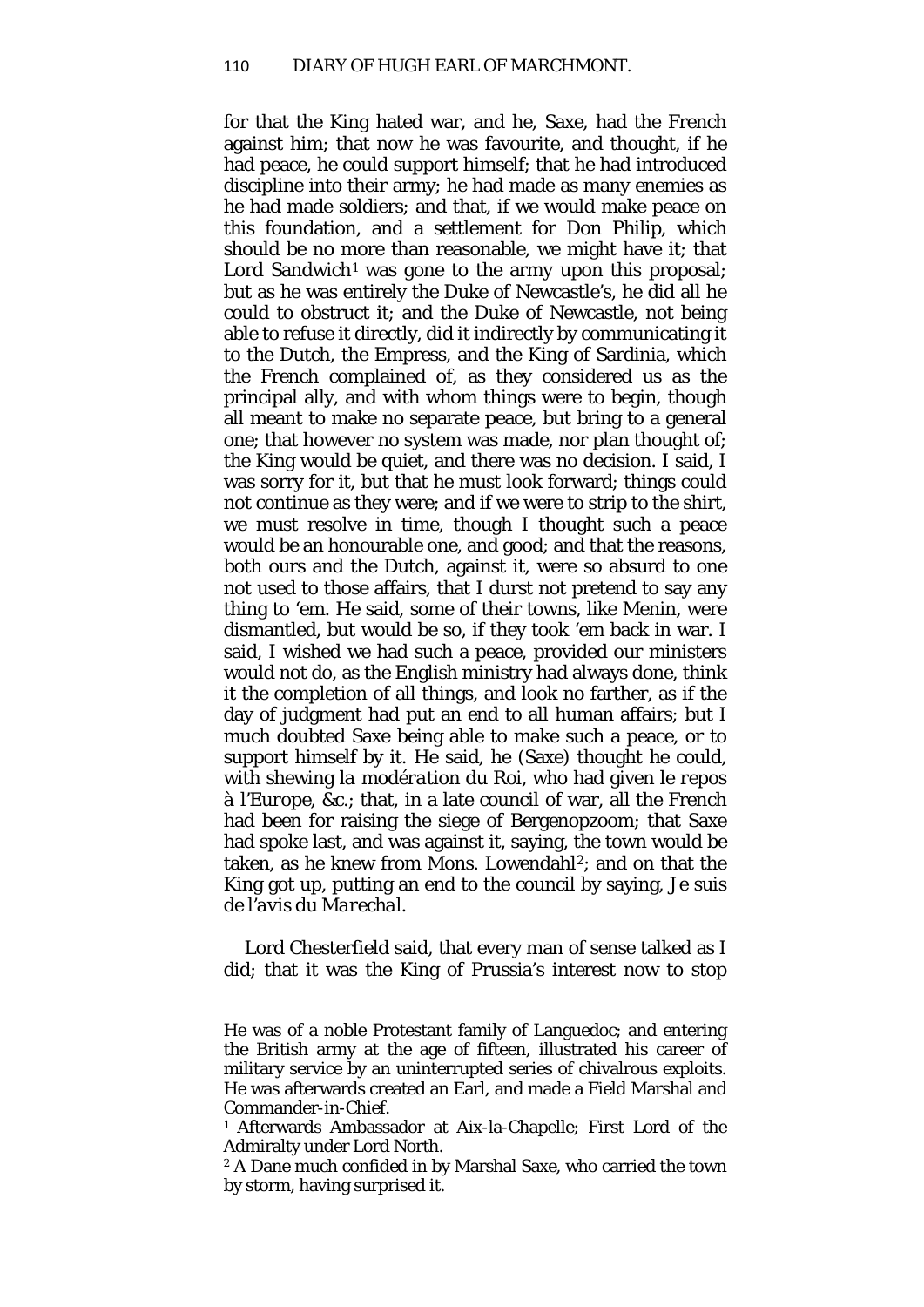Sept. 13th. Sunday.

## DIARY OF HUGH EARL OF MARCHMONT. 111

France: but that they, who saw the *dessous des cartes,* knew, that it was impossible to bring him to do it; that France flattered him in the grossest manner; no chaplain ever flattered an archbishop more; that they made him believe, they were entirely directed by him*;* and that, what was very surprising, he was their adviser to push on their successes, and had blamed them last year for not pushing on to the very heart of Holland, and signing a peace at the Hague; that this year France had desired him to offer a *médiation armée,*  proposing an equitable peace, and declaring, he would join against the party refusing; that he answered, the French were fools; that he would not do it this year, that the maritime powers, and the House of Austria, might be more *épuisées;*  but he would do it next campaign. Lord Chesterfield said, that all this he did [not] know problematically, but had seen it; that on the other hand the House of Austria and the Elector of Hanover could not be brought to talk with the least prudence or discretion to him; and that, from these motives, and old resentments, [the King of] Prussia was persuaded, he could not expect to keep, and to increase his power in Europe, but by their *abaissement;* that he had introduced a French system in the North, into which he was now endeavouring to engage Denmark, as he had done Sweden by a treaty lately made, whereby that country was fed by France, not only by a subsidy, but by pensions to every individual; and that Prussia would not let France be principal contracting parties to it, telling them, they should be invited to accede, and they had the real power by supporting the system with their subsidies, but they wanted to *briller,* which would render the treaty odious in the Empire*;* whereas now it would have the good effect of stopping the efforts that might be made by their enemy, Russia. Lord Chesterfield said, that the government of Russia was like our own, impotent and inefficient to that degree, that they were now laughed at in Sweden; for that, though he had sent 'em weekly accounts of what was doing there, and desired they would only send 5000 men into Finland, or a few galleys to cruise on the coast, to frighten Sweden, they had only sent memorials, threatening the Swedes for joining the enemies of Russia, which, though at first they did alarm Sweden, were now so contemptible, that the Swedes were going on to destroy every one, who was not of the French faction, and to cut off the Senator Ackerhielm's head, who was the chief of the patriots there, without the least foundation. I said, this being the case, we must look for our resources at home. He said, though the government had not the same appearance, as in Scotland, where everybody saw there was none, yet there was as little here,—nothing was done; and, if any thing was proposed, it was answered, 'I am very busy just now; we shall talk of that another time;' that he had accounts from Carlisle, that the Jacobite party was very public there, and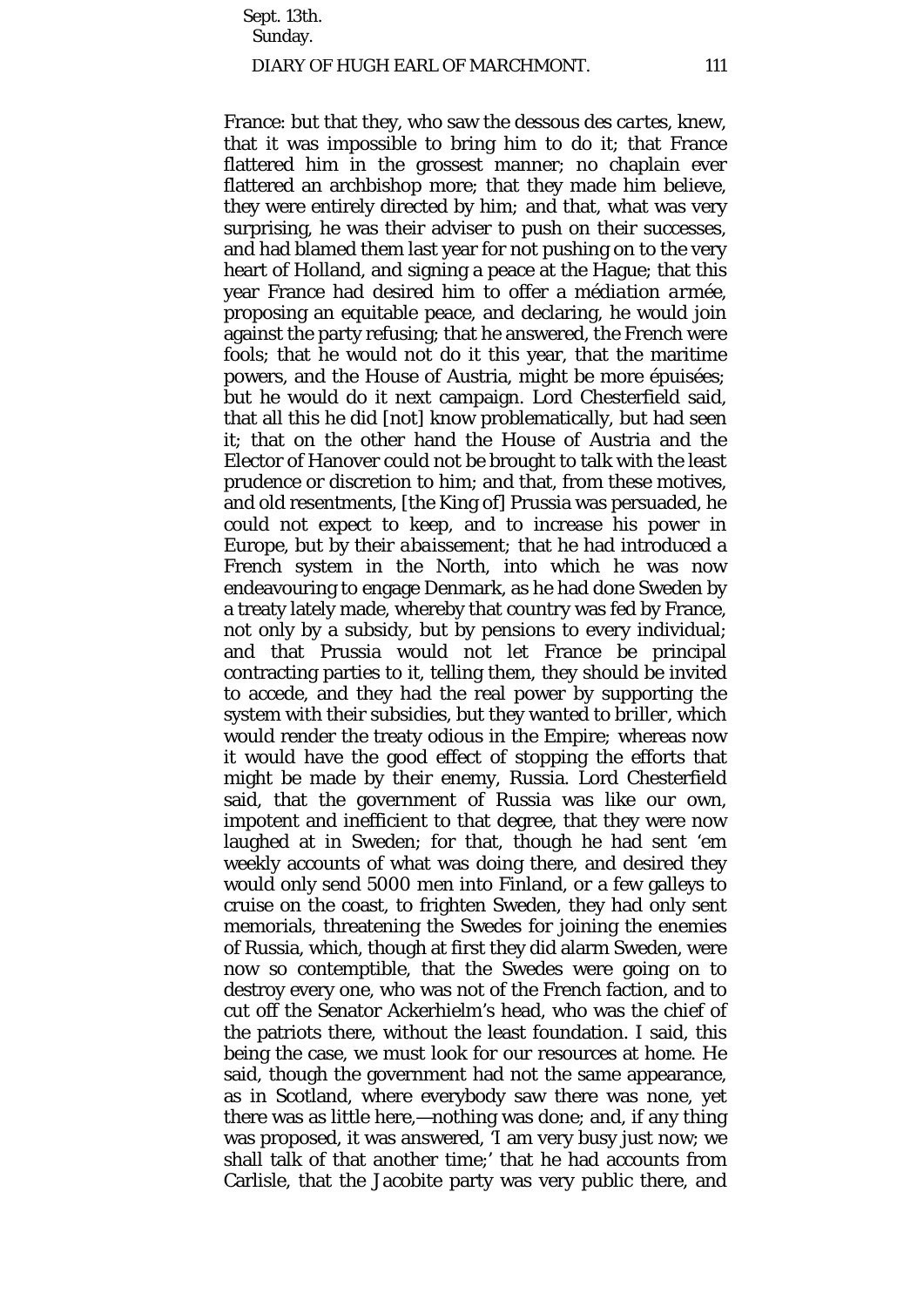that the French prisoners were the best received of any people; that it was said, in a year they would be masters again; that they went out a shooting there, under pretence of moor-game, but in reality, to have meetings on the borders of Scotland, with people who met them there; that on this, and various other reports, he had said at a meeting they lately had, that he never had seen a time, when, if they could get a tolerable peace, it was more to be wished for; that they had no resources from abroad adequate to the distress; and that, from the spirit and number of .the Jacobite party, notwithstanding their having been crushed in the late rebellion, he was of opinion, they must be supported from abroad with the hopes of a greater force than had been as yet employed; that the Duke of Newcastle said, that he did not doubt, but there were imprudent Jacobites; but, that he could not believe that the crushing the last rebellion had made more Jacobites than there were before in Scotland, where their number was much diminished by the last rebellion, and that in England the people were well affected in general, as appeared by the election of this Parliament; for, said Lord Chesterfield, it is by this election of the Parliament we judge of every thing.

At Lord Chesterfield's, before dinner, Count Bentinck came in to take leave, setting out to-morrow for Holland. Lord Chesterfield and he fell into conversation, whether the French would attack Breda or Zealand. Count Bentinck thought, they would not do either, for that Chanclos would stop them before Breda. Lord Chesterfield said, he was too weak, and began reckoning our loss of battalions, among which, he said, were three Dutch cut off at Bergenopzoom; on this they fell into some heat, Bentinck denying it, and asking for particulars, and Lord Chesterfield saying, he did not indeed know their names, which seemed to pique Bentinck, whereby I saw, there was some deeper difference between them in their opinions. Mr. Villiers<sup>[1](#page-57-0)</sup> came in as Count Bentinck went away; and Lord Chesterfield told him, that Bentinck exactly resembled Lord Stair, who would allow no facts or reasoning against his own hopes and schemes.

Lord Chesterfield told us, Sir Charles Williams<sup>[2](#page-57-1)</sup> had sent over, in twelve sheets of paper, a letter giving the characters

<span id="page-57-0"></span><sup>&</sup>lt;sup>1</sup> The Honourable Thomas Villiers, second son of William Earl of Jersey, who, after having held the missions of Dresden, Vienna, and Berlin, was created Earl of Clarendon.

<span id="page-57-1"></span><sup>2</sup> Then envoy at Dresden, and afterwards at Petersburgh, where he had a commission of an extremely delicate nature confided to him by George the Second, which probably led him to the intervention spoken of by Rulhiere, in which he certainly was disposed to act a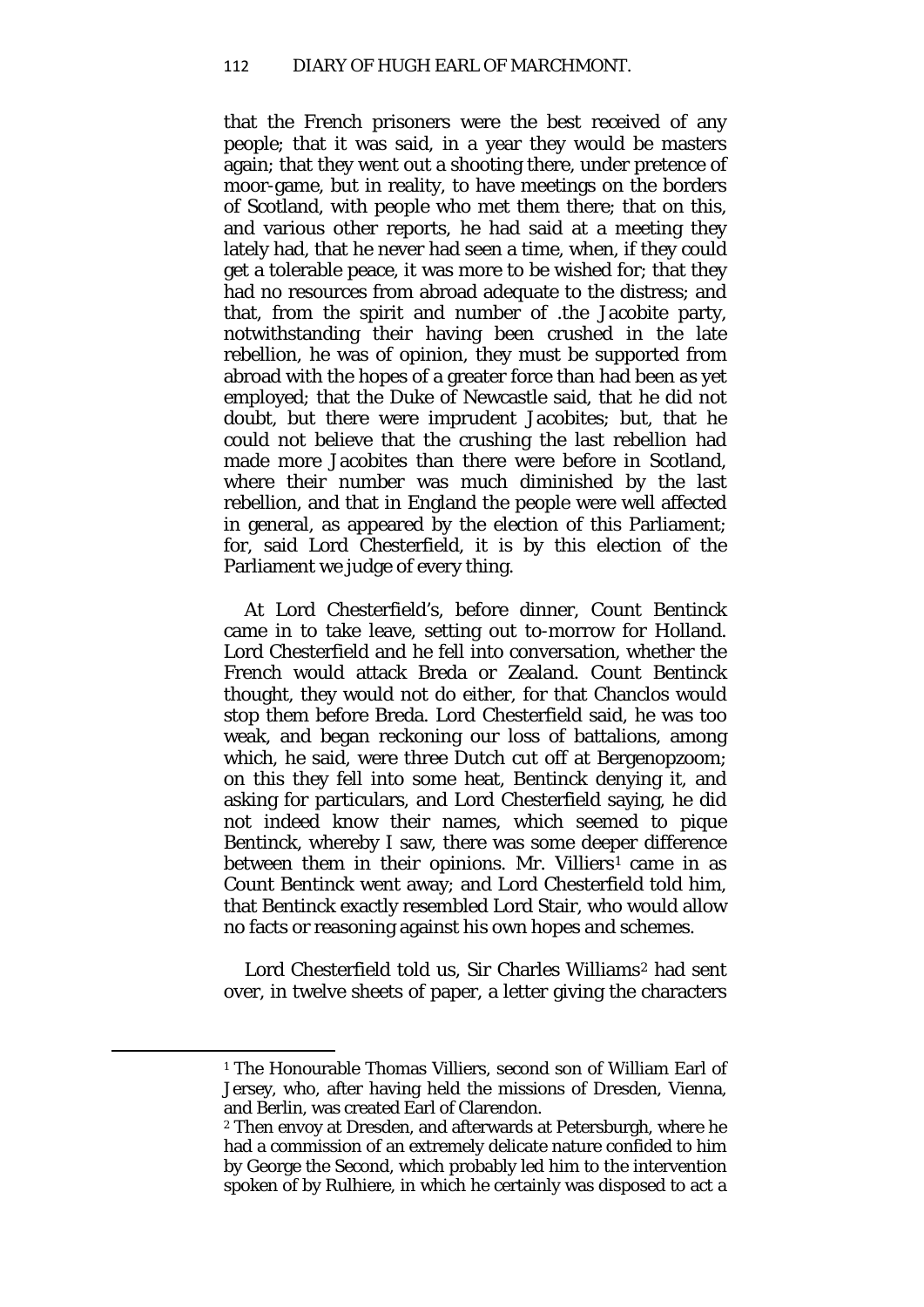of the court of Dresden, and, he believed, very exact; that Bruhl was represented as a frivolous trifling fellow, whose vanity was excessive, and was a bad man rather by accident than otherwise. Villiers said, he was the greatest criminal possible to his country, and that he and the King, with their expenses, had ruined<sup>[1](#page-58-0)</sup> the richest electorate he had seen; that they were living on anticipation; and it would appear at the next Michaelmas Leipsic fair, whether they could go on or not; that our King expected payment of the money he had lent, at that fair; so it was worth Lord Chesterfield's curiosity to inquire after it.

Lord Chesterfield said, the King wanted back his capital; but, he believed, he would not get it. Villers said, the county of Mansfeldt was mortgaged for part of it, and that he knew the whole secret of that affair. Lord Chesterfield then mentioned the Treaty of Commerce[2](#page-58-1) with the Emperor's hereditary-dominions from Trieste as a good thing, but that it had some clogs, that made it impracticable, although the Empress now would not insist on perpetuating the drawbacks on Silesia linens; that Wassenaer[3](#page-58-2) seemed to be very indifferent about it at this time; but that the merchants in the city approved much of it, and were ready to build houses, as the trade was to be carried on by our own officers, and in our own houses, without paying more than the ancient duties; but that some people were against trying new things; *we had done very well hitherto;* and why should we not go on in the same way? as if we could not do better. By this, I understood, Lord Chesterfield meant the Duke of Newcastle, or perhaps both him and his brother. Mr. Villiers said, Sir John Barnard had heard of this treaty; that it was a great stroke; and, though the court of Saxony seemed not sensible of it, it would go near to destroy the fair at Leipsic, which was already much diminished, as well as that at Breslau, which was increasing, and probably would do so, as

more considerable part than that which he took upon himself, but with which he was obliged to content himself.

<span id="page-58-0"></span><sup>&</sup>lt;sup>1</sup> This ruin had to be consummated by the occupation and systematic spoliation of the Electorate by the Prussians during the seven years' war, consequences of the policy of this same King-Elector, and of his prime minister. Peace, the fertility of its soil, the industry of the inhabitants, and the paternal rule of his successor, did wonders towards the restoration of that fine country.

<span id="page-58-1"></span><sup>2</sup> Our first purely commercial treaty with Austria appears to be that of 1478, ratified by Maximilian in 1487; but of any such treaty as that which, it here appears, was made about this time, there seems to be no trace discoverable in our archives.

<span id="page-58-2"></span><sup>3</sup> This is the title of a Dutch noble family. It should seem, that M. de Wasner, the Imperial Envoy, was meant. This mistake has occurred before.`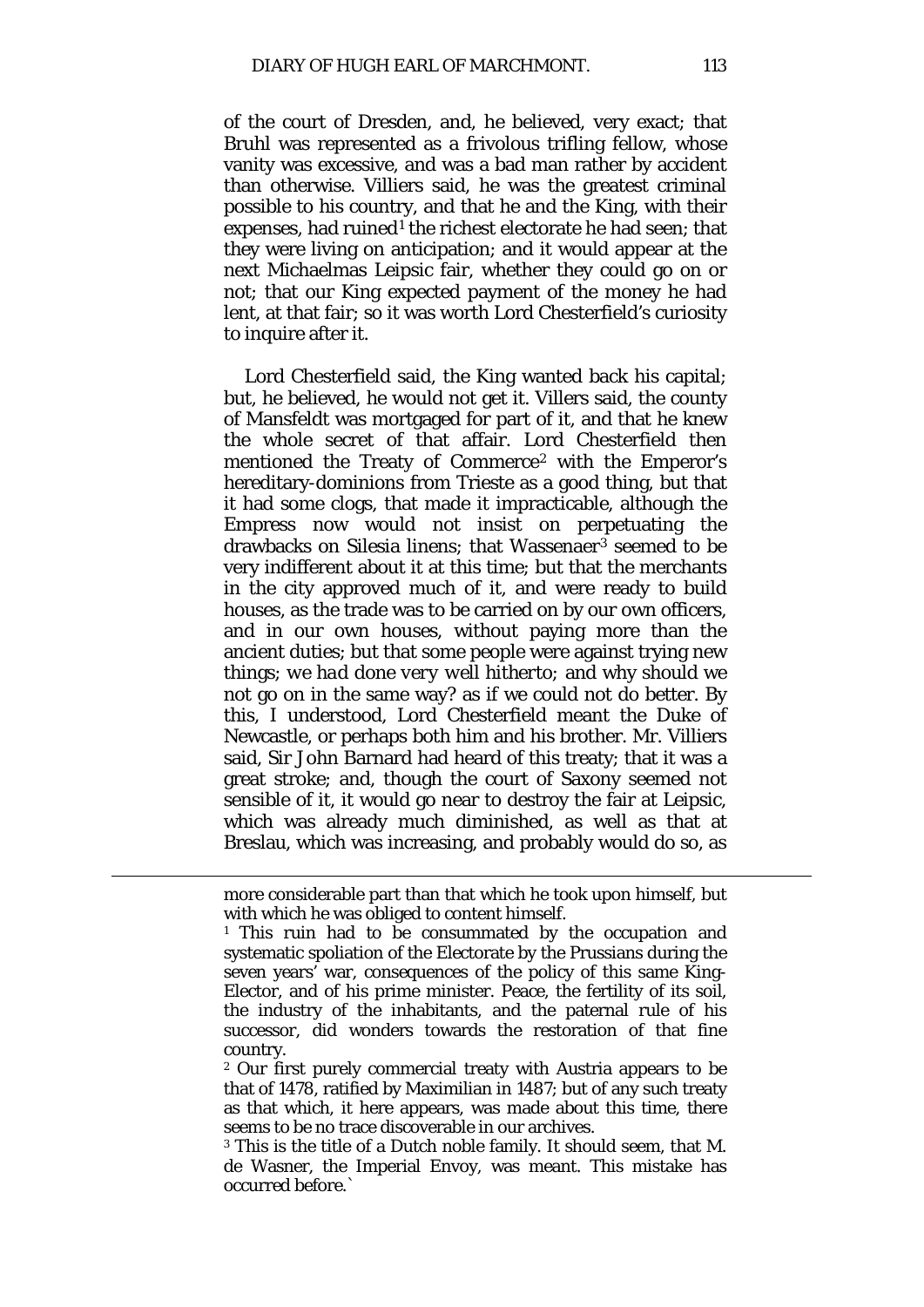being nearer to those countries, such as Hungary, which brought money to carry off goods. They talked then of the Jews; and Lord Chesterfield said, the Empress, if one might say so, was much priest-ridden; that she had not only been inflexible to the maritime powers' application for the Jews[1,](#page-59-0) but when old Stahremberg, who is at the head of her finances, spoke in their favour, she fell into a passion, [and] bid him be silent, saying, she wondered he was not stopped by his regard to God and Jesus Christ, whom these people had crucified. Villiers said, Stahremberg too was reckoned to be a Jesuit.

14th Sept. Monday. Mr. Grevenkop came in from having dined with Lord Chesterfield at Camden-house. He said, he came to tell me, that Lord Chesterfield would have me go to court to-morrow, and continue

so to do sometimes, that the King might be used to my face; that, as Lord Chesterfield had wanted to know how I was with the King, he had been that day with Lady Yarmouth<sup>2</sup>, who told him, the King had spoke very advantageously of me, and said, he believed I was his friend; that he had very few in Scotland; but he believed, I was one. Grevenkop then talked of Scotland, and bid me open myself upon it to Lord Chesterfield, and amongst many questions, he said, one question must be a dead secret between ourselves, and that was, what should I think, were the Duke to go down thither for six weeks in the winter? I said, it would have a very good effect, unless they sent him down accompanied by his young aides-de-camp, to offend people, and to debauch parsons' daughters, to alienate as good friends as any the King had; and unless it was so much against the Duke's inclination as to make him averse to that country, besides the offence it might give the Prince[3](#page-59-2).

<span id="page-59-2"></span><span id="page-59-1"></span><span id="page-59-0"></span>**.** 

Mr. Coxe fairly avows his decided disapprobation of the harsh and criminating tone of the King's message to the Prince of Wales, when the overt breach took place between the father and the son,

<sup>&</sup>lt;sup>1</sup> The liberation of the Austrian Jews from their heavy yoke was reserved for her son, the Emperor Joseph the Second, who did much to improve their civil and moral condition.

<sup>2</sup> The King's mistress.

<sup>3</sup> Natural affection and common interests might probably have prevented the existence of the unfortunate jealousies and differences which prevailed in the Royal family—at any rate would have hindered their assuming a serious shape, or being prolonged, had it not been for the interference of selfish or impassioned counsellors, who could irritate and inflame on both sides with impunity, under the plea of public duty; whilst the intermeddler in the disunions of a private family must take care to act covertly, and with much circumspection, if he would escape the loud and bitter censures of the world.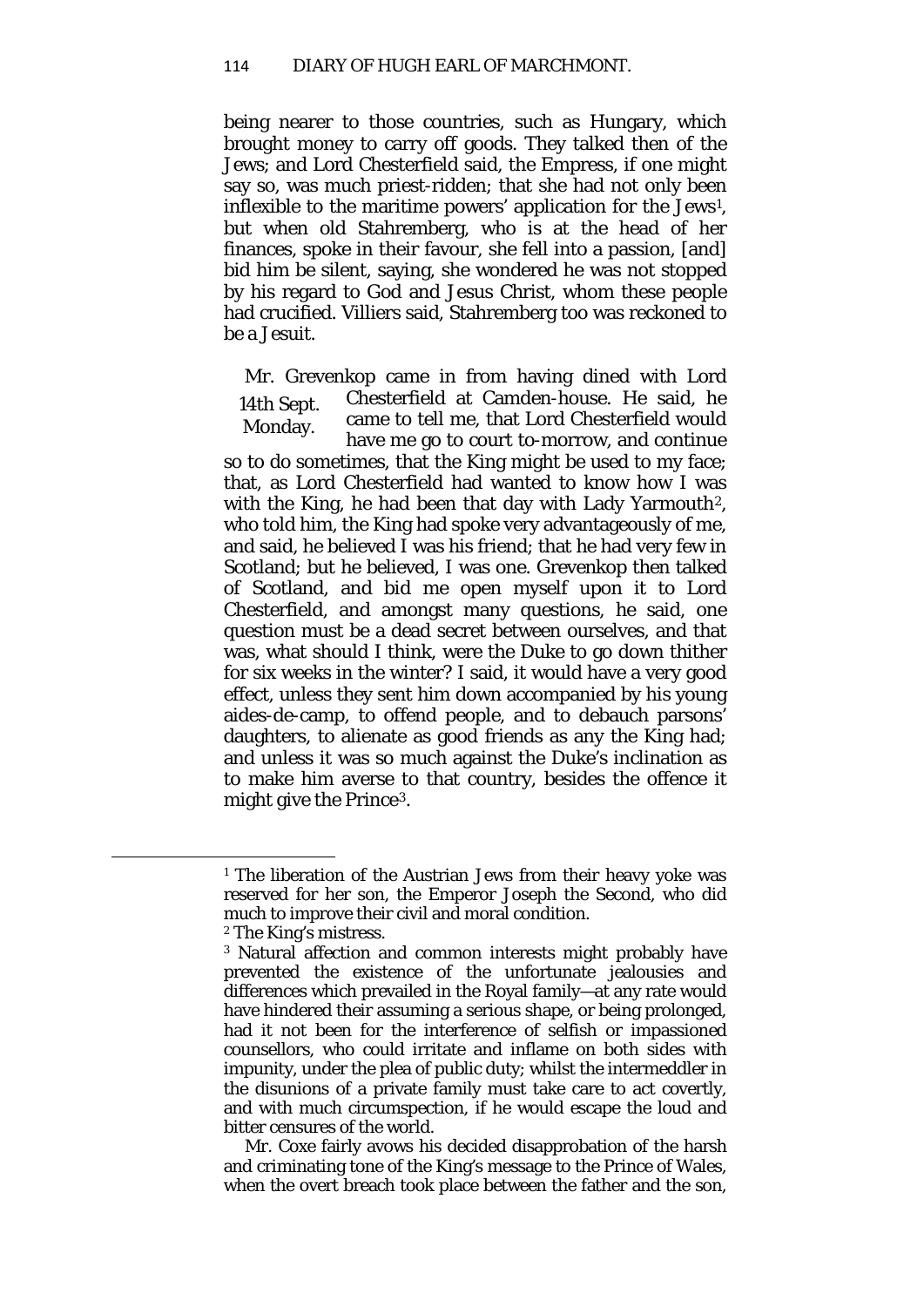14th Sept. Monday. After dinner Lord Chesterfield pulled out a paper, and desired me to look at it. He said, it was founded on the present state of their negociations, which were a continuation of what the late Pensionary[1](#page-60-0) had carried on; that Mons. de Saxe had proposed in general a treaty, to be carried on by the French King and the Duke, and wherein he and Ligonier could treat *plus galamment* than professed ministers, whereby all should be restored on both sides, a settlement got for Don Philip, in which Spain should be made reasonable, and the Genoese restored. Sir John Ligonier said, he would report what passed to the Duke. Whereupon, Mons. de Saxe gave him a paper. This overture was thought too general in England; and therefore it was proposed, that the King should send a minister to the army, to communicate with the French. On this the French sent Mons. Puisieux<sup>[2](#page-60-1)</sup> to Liege, who dined there with Lord Sandwich<sup>3</sup>, and proposed to him in particular, as the ultimatum of France, a mutual restitution of all taken on each side; a reasonable establishment for Don Philip; that the Genoese should be restored; as also the Duke of Modena; and that the French should be at liberty to fortify Dunkirk on the land side, or else to keep Furnes as it now is; and that the outlines of a peace should be agreed between Britain and France in the first place, as the two principal powers. Lord Sandwich was ordered to take no step without concerting with the allies, so that he proposed opening conferences to treat. To this Mons. Puisieux consented, and said, the King would name a minister, but that this method would render the treaty more difficult. Lord Chesterfield said, it was the very design of taking this method, as none of our allies are for a peace, the Empress wanting more to get some of what has been given to the King of Sardinia; this King wanting all the Riviera de Ponente; the Prince of Orange thinking war proper to increase his authority; and the Duke of Newcastle being the only man in our cabinet who talks always for war<sup>4</sup>; that

<span id="page-60-2"></span><sup>3</sup> Then ambassador at the Hague.

in which Sir Robert Walpole gave vent to his own angry and resentful feelings, regardless of the wise and moderate suggestions of Lord Hardwicke; and these papers, in the following volume, bear but too full evidence to the persevering efforts of members of the opposition in raising impediments to reconciliation.

<span id="page-60-0"></span><sup>1</sup> Of Holland. Kach province of the United Netherlands had a Pensionary; but the province of Holland paid so large a share of the burdens of the State, and had such a preponderance in wealth and population, that her Pensionary was, in fact, the Prime Minister of the Republic.

<span id="page-60-1"></span><sup>2</sup> He had been French plenipotentiary at the conference at Breda in 1746, and had become minister for Foreign Affairs.

<span id="page-60-3"></span><sup>4</sup> It appears from Mr. Pelham's letters, that he thought that more might and ought to have been made of this overture than was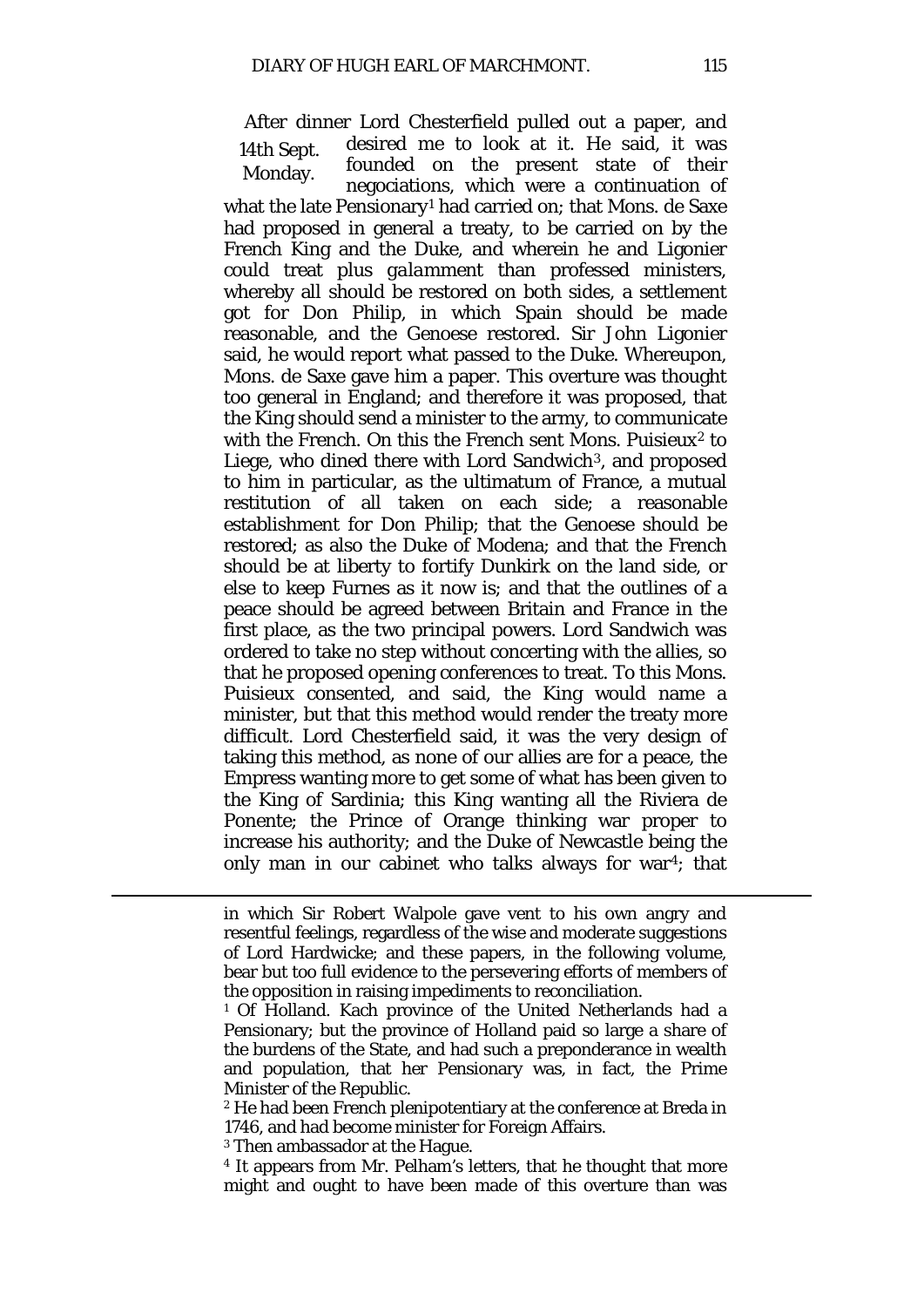Puisieux in the conferences reckoned restoring Cape Breton a *sine quâ non;* and, on Lord Sandwich's saying, it was not quite so, but to be treated of, he answered, we might keep it, and they would keep Flanders.

The paper was, heads of a treaty founded on those proposed as the ultimatum of France by Marechal Saxe to Sir John Ligonier:—1. That France should for ever renounce the Pretender, and his posterity, and guarantee the Protestant succession. This is occasioned by Puisieux making this distinction between the Pretender and his posterity, and saying, if they did renounce his posterity, they must have something for it. 2. A mutual restitution of all conquests during the war. 3. France to fortify Dunkirk on the land side, putting [it] on the sea side in the state it ought to be by the treaties of Utrecht and 1717; or else to put it in this state in all respects, and to keep Furnes. 4. The dispute about the enclaves of Hainault to be referred to commissaries, and the King of England to use his good offices with both sides. 5. The duchies of Parma, Mirandola, and Guastalla to be erected into a kingdom for Don Philip; to return to the present possessors, in case Don Philip does succeed to Naples; or else, Parma and Placentia to be made into a kingdom for him on the same conditions. It is noted, that in the first case it would all come off the Empress, who has but a bad title to Mirandola, having bought it since the peace of Utrecht, and to Guastalla, the true heir being now alive. In the second, it would come partly off the King of Sardinia; and that Savoy, lying on this side of the Alps, would be most proper for Don Philip. 6. That the Duke of Modena shall be restored. 7. That the Genoese shall be restored to all except Final, to be left to the King of Sardinia. 8. No indemnification to be demanded for any thing done in the war. What relates to Spain was referred to the particular plan for that treaty.

Lord Chesterfield told me, there had been a private negotiation with Spain, by means of Mons. Maccanas<sup>1</sup>; that Spain was now become Spain; was willing to treat without France, being governed by the present Queen on Spanish principles; but insisted on a settlement, however small, for

done. His account of what was passing on it in the Cabinet shews, how lamentably great was the want there of a first minister effective through talents, energy, and consideration.

<span id="page-61-0"></span><sup>&</sup>lt;sup>1</sup> M. Maccanas was sent to Breda daring the Conferences of 1746, as a pri vate agent of the Spanish government. He had been sent by it to Cambray during the Congress there in 1725. He was a man of science, and was persecuted by the Inquisition in Alberoni's time, for having written a paper against the power of the Court of Rome.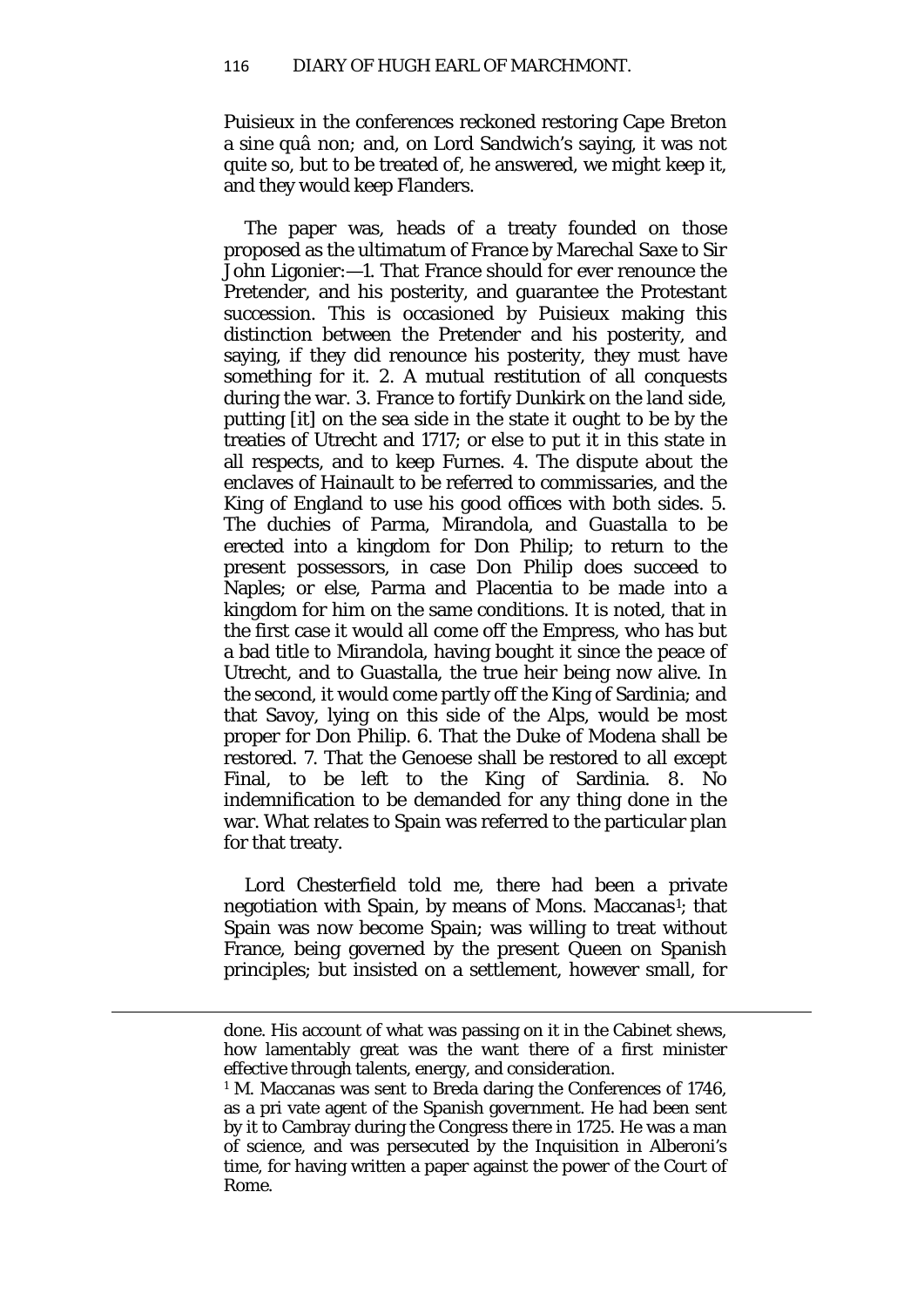Don Philip, to prevent his returning to nose the King and Queen, and head the French party, the Queen Dowager having no more influence; as also on an equitable treaty for the West Indies, whereby our ships should steer such a course as might prevent smuggling; and on the restitution of Gibraltar; and that Maccanas, for having postponed this article, was disavowed, and ordered to Huy, to wait the orders of his court; that the King of Sardinia might make a separate peace, having signed one with France in 1745, whereby they were to conquer with their joint forces part of the Milanese; but Spain broke it, insisting for better terms for Don Philip; that the King was either for war or peace, as his hopes or fears were raised; that the Duke was rather for peace, as he found himself constantly disappointed in his own numbers, and the French always complete; that no suspension of arms had been offered on either side, or would be accepted by France; and that the conferences would not open this month yet. I said, in this way, I much feared, we should not get a peace; that I should wish Don Philip rather had Sardinia and Corsica, than anything on the continent of Italy; and that what was proposed there for him might be divided between Sardinia, and Genoa, and Porto Longone, &c. given to Tuscany, to leave Spain no footing in the upper part of Italy; but that the stipulation for our trade in America should go hand in hand with this. Lord Chesterfield said, that was to be regulated by the treaty of 1670. I said, I feared, that would not be sufficient, nor answer the address of Parliament in 1739. He said, Cape Breton had now sunk in every one's opinion, and was thought useless, even to the French, for they now fished with us, there being more fish than we had hands to take; that the Duke of Bedford now wished it demolished; that Knowles<sup>1</sup> represented it as a place not tenable, as did Colonel Warburton; that the garrison of 3000 was melted down to 1600; that the Duke of Bedford governed the Admiralty absolutely, was very obstinate, and would not be spoke to; and that the ministers knew no more of what was doing there, than I now did. He said, he did not expect a peace, and thought us on the brink of ruin; that he thought in another campaign it might be best to have an army of 40,000 men on the Moselle with [a] great many irregulars to ravage Lorraine, and make a diversion there, and keep on the defensive in the Low Countries; that he reckoned, we might have next year of Dutch 50,000, though they reckoned double the number, and had now a footing of 90,000; of our own 45,000; and of Austrians 45,000; which made 140,000 men; and that, though he would not wish our safety to depend on it, we might perhaps have 30,000 Russians; that he was for a floating force of 5000 or 6000 men on the western coast of France, for it was inconceivable

<span id="page-62-0"></span><sup>1</sup> The Admiral.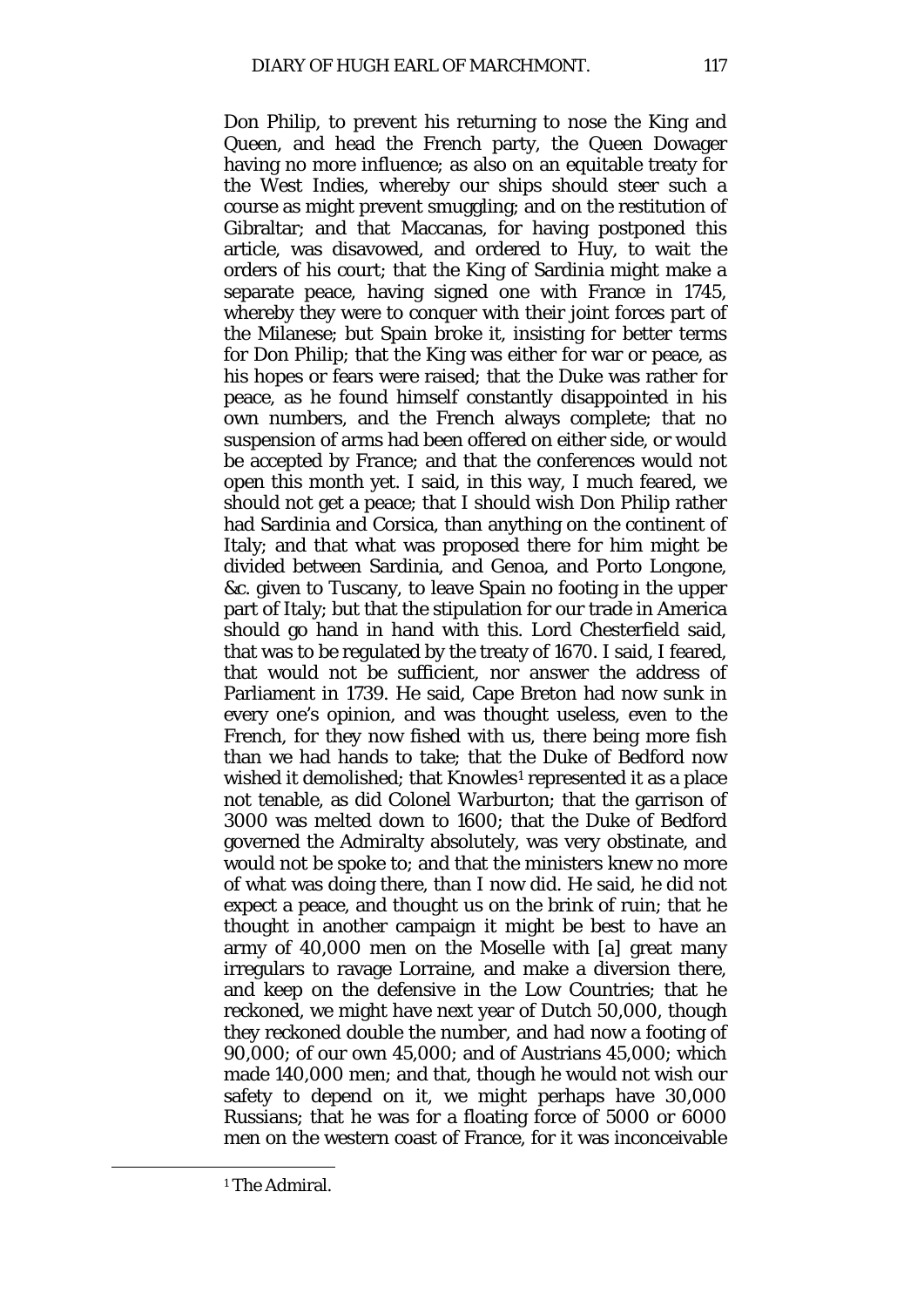how much our silly attempt of last year<sup>[1](#page-63-0)</sup> had alarmed 'em; the Chevalier de St. George<sup>[2](#page-63-1)</sup>, taken by Anson, having told him, that as they imagined our force much greater than it was, had we threatened and hurried 'em at first without giving 'em time to learn our weakness from deserters, we had taken them with five millions of effects six ships, and all the stores of the East India Company, which must have been ruined. He said, the Empress undervalued Flanders, and said it brought her in nothing, but cost her much in garrisons.

Sept. 17th. Thursday. At Lord Chesterfield's at dinner: Lord Gower told us, that the spirit of disaffection was very great in the north-west counties; that they had frequent meetings; that at Shrewsbury they called the

King an usurper, and in general were very bold and given to mobbing. Lord Chesterfield told, that Cronstrom[3](#page-63-2) was a great lover of money and a *boutefeu,* but a great pen and ink man, and always bustling; that when he was at the Hague, Cronstrom and Ginckel<sup>[4](#page-63-3)</sup> refused to serve under Prince Waldeck<sup>5</sup>, and that he<sup>[6](#page-63-5)</sup> had told Prince Waldeck to make no steps towards them, as he would be better without 'em both, Ginckel, Lord Chesterfield said, being bashful*;* but that Cronstrom got in so well with Prince Waldeck, that he took him, and soon in the campaign Prince Waldeck found him out, and they quarrelled; and it was on the Prince of Orange giving Cronstrom the command in the lines, to which Prince Waldeck went with the last Dutch detachment, that this Prince resigned his command; that it was owing to a pique the Prince of Orange had at Prince Waldeck, who had taken his commission from the republican party, who meant by it to obstruct the Prince of Orange's advancing. He told us, that General Keith<sup>[7](#page-63-6)</sup> had been introduced by Mr. Tittley<sup>[8](#page-63-7)</sup> in Denmark, and had told the Queen<sup>9</sup>, that it was to shew he meant to be seen by her as a faithful subject of her father's; that Tittley wrote to him too that Keith said, he was of

<span id="page-63-0"></span><sup>&</sup>lt;sup>1</sup> The expedition under Admiral Lestock and General Sinclair, which in 1746 made a fruitless attempt on Port L'Orient, the naval arsenal of the French East India Company.

<span id="page-63-1"></span><sup>2</sup> Who commanded that part of the French squadron defeated and taken by Lord Anson in 1747, which was destined to India.

<span id="page-63-2"></span><sup>3</sup> Governor of Bergenopzoom, who lost that town.

<sup>4</sup> Both Generals in the Dutch army.

<span id="page-63-4"></span><span id="page-63-3"></span><sup>5</sup> Prince Waldeck commanded the Dutch at Fontenoy and until he retired from the army, during the siege of Bergenopzoom.

<span id="page-63-5"></span><sup>6</sup> When Ambassador there.

<span id="page-63-6"></span><sup>7</sup> Brother to the Earl Marshal. He served with distinction in Russia, and died a Field-Marshal in the Prussian army, fighting heroically at Hochkirch.

<span id="page-63-7"></span><sup>8</sup> British Minister at Copenhagen.

<span id="page-63-8"></span><sup>&</sup>lt;sup>9</sup> The Queen of Denmark was the youngest daughter of George the Second.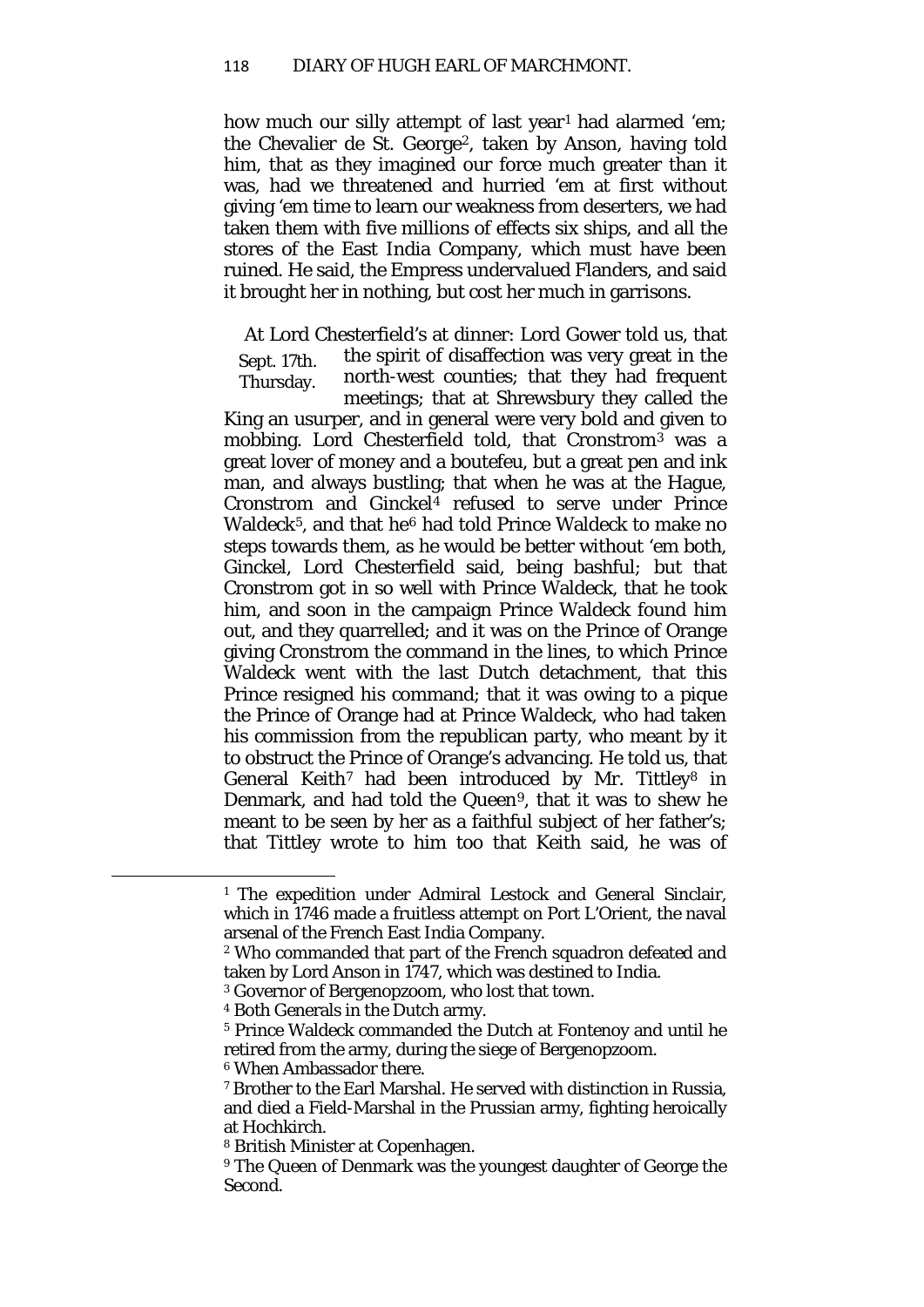opinion Bergenopzoom could not be taken, as it was not invested. He added, that Keith was come to Holland on his way over hither, but was gone out of curiosity to see the army, and said, he was coming over to spend his days in Scotland, his native country. I said, the King would save money by giving him a pension, or employing him here to keep him out of Scotland, where he had nothing to do, and no estate to live on, and must be surrounded with Jacobites, and might be a terrible centre of union for them. Lord Chesterfield said, he suspected this going to Scotland very much, but did not see how it could be helped. He told us, Cronstrom had lost every thing, and all his papers, though a friend to a gentleman, who wrote to him, had saved every thing from the same house, two hours before the alarm became general; and that Lowendahl (immediately made a Marechal) had since wrote to Cronstrom, that he had buried 1200[1,](#page-64-0) and taken 1800 prisoners, among whom were 150 officers.

Sept. 17th. Thursday. Sir Luke Schaub told me, the Prince would be in town on Sunday, and had wished much to have me employed abroad, at Vienna particularly, where we wanted a man of weight; that Robinson<sup>[2](#page-64-1)</sup> *faisait le capable, et l'important,* but was incapable, and had his head as confused as his master Horace Walpole; that he was a brouillon, *et brouilloit les affaires,* and besides was a humourist; that at first he was more an Austrian than any of the ministry at Vienna, admired the Empress, and executed his orders *fort mollement;* but that, after many reprimands and orders, he now went even to invectives, insomuch, that he has seen in letters to Wassenaer<sup>[3](#page-64-2)</sup> that the Empress came out from audiences given to him *se fondant en larmes;* that she was obliged to endure what he said; and that the next day he would be as soft again as ever, just as his head turned; that this was not the way at Vienna; *qu'il falloit être soutenu à Vienne,* but not shew any want of the necessary regards*;*  that Villette[4](#page-64-3) at Turin was a man of sense, but so much given to that court, and held so at Vienna, that nothing that came from him was believed there; and Robinson was held at Turin to be so much attached to Vienna, that nothing he wrote was believed there, so that the necessary correspondence between these two was useless. One Sturm, a Swiss from Berne, came in, and said, the Dutch had asked the 4000 men that canton was to furnish by treaty, and perhaps might ask the money Berne owed them by the same

<sup>&</sup>lt;sup>1</sup> The Scots Brigade in the Dutch service suffered here dreadfully.

<span id="page-64-1"></span><span id="page-64-0"></span><sup>2</sup> Sir Thomas Robinson, minister at Vienna, afterwards Secretary of State, and created Lord Grantham in 1761.

<span id="page-64-2"></span><sup>3</sup> M. de Wasner, see p. 206.

<span id="page-64-3"></span><sup>4</sup> A Swiss; afterwards minister in Switzerland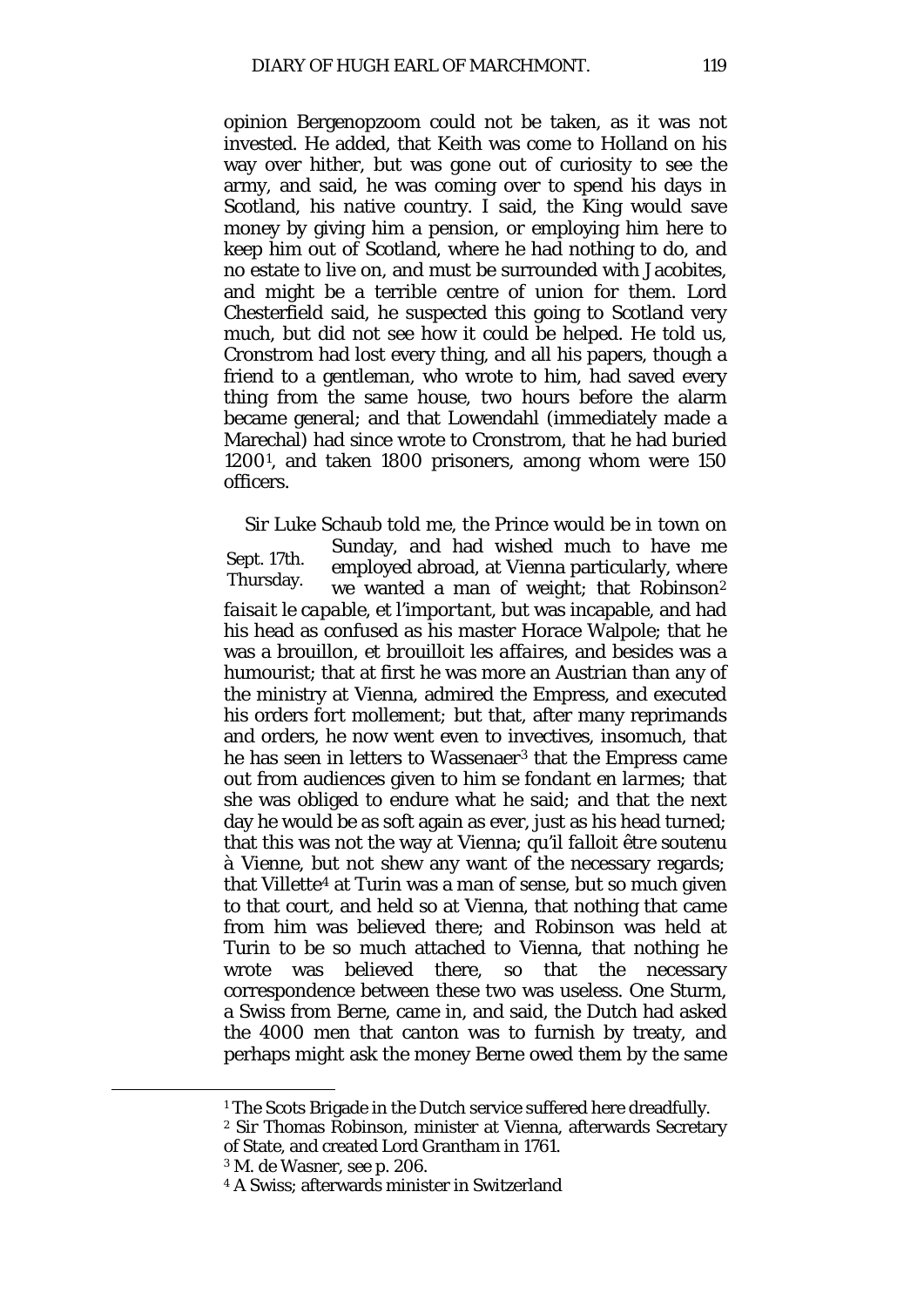treaty. Sir Luke said, they had asked to raise a battalion in the canton of Schaffhausen, which had been granted to them, and perhaps more might be asked in concert with Burnaby[1,](#page-65-0) to whom, Sturm said, orders of this kind were sent.

The Duke of Newcastle at Kensington took me up to the fire, and talked a great deal in generals about Scotland, and wanting my advice. I told him whenever he did, I would give it him frankly and honestly, but unasked would not meddle, as I knew it would be said to be done with some view against the Duke of Argyle, who would treat me, as I had been at the cabinet council about the regiments; and I should be just as ill supported. He said, he hoped to see me sometimes.

Sept. 25th. Friday. I went to Lord Chesterfield, and told him what had passed with the Duke of Newcastle, and desired him t0 assure Mr. Pelham, if I did not trouble him, it was only for the reasons I had given to his

brother.

Oct. 22d. Thursday. My brother told me, he had been with Mr. Pelham, to desire to know, whether he would support his interest in the county, and had proposed Mr. Pringle to succeed to Mr. Douglas of Cavers's

place; that Mr. Pelham had assured him, he would support his interest; and, as to the other, he could not promise, till he had had one conversation with the Duke of Argyle. My brother and I went to the Duke of Newcastle, and dined with Lord Chesterfield, who after dinner talked of Mr. Pitt as one most extravagantly proud, and who meant to distinguish himself as leader of the party of Grenvilles and Lyttelton. We told him what had passed with Mr. Pelham; and he told us, Mr. Pelham was in a very distressed state, being obliged to defend measures he disapproved, and forced by his brother to ask all disagreeable things of the King; for the Duke lived by the smiles in the closet, and would ask nothing, that was disliked there. He said, he did not know where the government lived; that there was none; they met indeed, and talked, and then said, 'Lord! it is 'late; when shall we meet to talk over this again *1*' and that the King was quite insensible, and would do nothing, saying it was their business,—it was all one to him who was to succeed; perhaps one might be as good as the other.

Oct. 22d. Thursday. I went to Mr. Pelham, to prevent his having the trouble of coming to me. I told him, I did so, as he had other things to do. He told me, he had wrote strongly, but in a friendly way, to people in Scotland. I told him, I rejoiced at it, and hoped they would go

<span id="page-65-0"></span><sup>1</sup> British Minister to the Swiss cantons.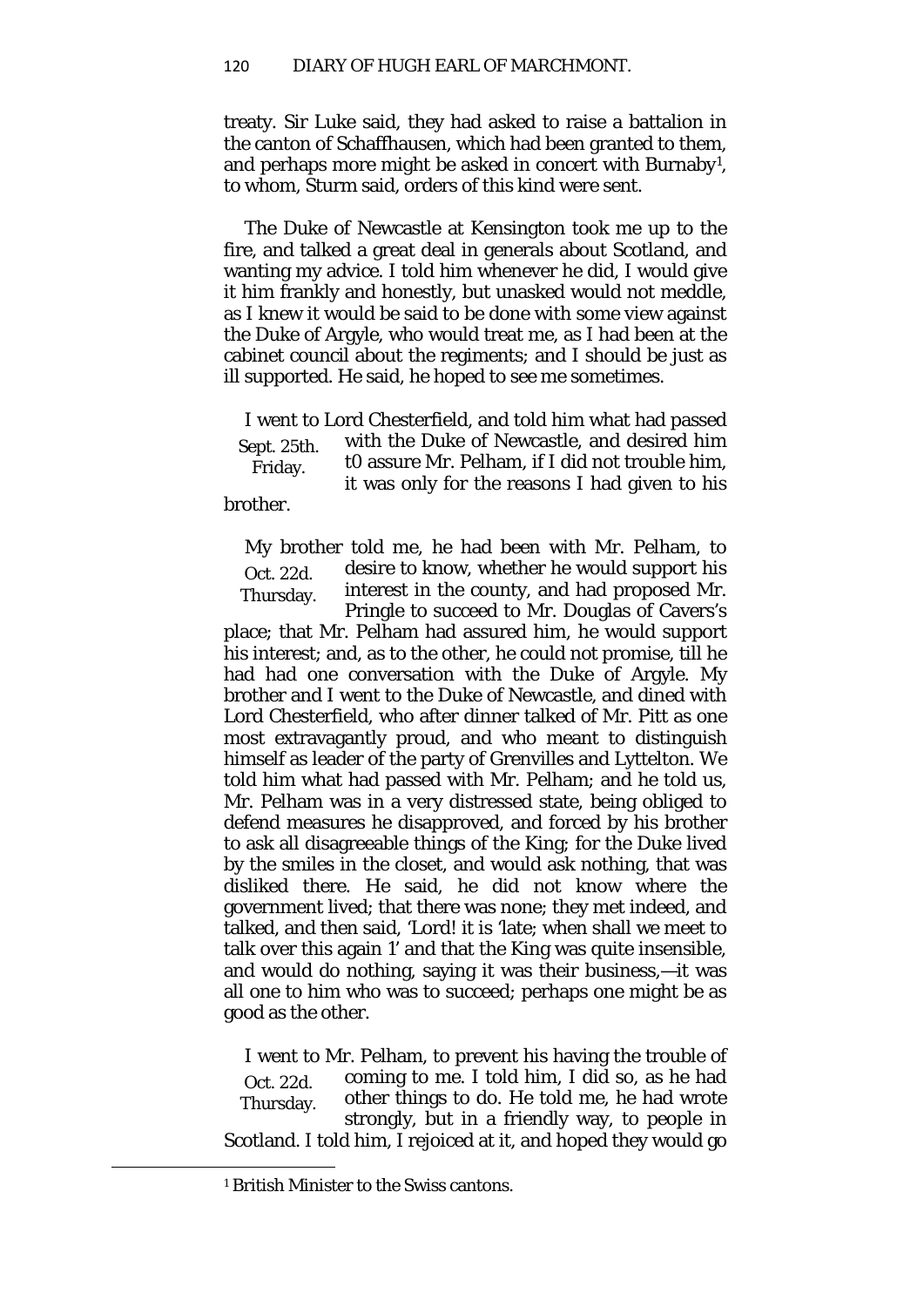on. He said, they could do no more at this time. I told him, I should have troubled him before, but as I knew in what light I was seen here, as an enemy to the Duke of Argyle, I was determined to avoid meddling, and would continue so, unless I was asked, or in what concerned the county my brother serves for, and my own relations. He entered into a long discourse, of not breaking with the Duke of Argyle, of not offending, but carrying things by softness, and not by conquest. I approved of all he said, saying, none of the King's friends desired other than to receive a share of the King's favor, without asking the Duke of Argyle's permission; had, as to myself, far from wishing him to quarrel with the Duke, I wished the Duke's interest to be prevalent, wherever the Duke had an interest as a subject, but not where he could have none but as a tyrant; that I knew the foot he had been on in Sir Robert Walpole's time, and must foretell him, that he would never find the Duke cordial with them, if even a churchwarden was named in Scotland by any but himself; and if my brother's interest was not to be promoted without his consent, it would not be done; and as he and I had been the first to list with the present ministry, we should be disgraced as dupes; but the King's interest would suffer; that, as to the general, if they did not act right, I should lament it, but should do my part; for my only concern was in the county my brother represented. He said, he would talk thoroughly to the Duke; that I did not suppose, the Duke would tell him, my brother's interest must not be supported; for then he would say, I ought not to have been taken into the King's service, which the Duke had approved. I said, 'Yes;' but he had however wrote down the letter of refusal of letting me have the Register's place for the Marquis of Lothian, by the very messenger that brought the offer of it. At this he looked very much surprised, and went on: 'If the Duke approves of the principle, but tries to obstruct it in the execution, I must be a dupe*;* I don't mean as a reflection,' says he, 'but that I am on my guard;' that he would not prophesy, but this must reasonably be the way, and I must think so, were it my own case, and should think it hard, were I not spoke to, because it was said, Lord Marchmont is at bottom an aspiring young man, and very ambitious. Yes, says I, and has a nose upon his face, for that may be urged as an objection fully as much to the purpose. He went on, 'And wants to govern all, as his grandfather did.' 'My grandfather, Sir!' says I. 'Yes,' says he; 'was he not King William's minister?' 'No, Sir,' said I; 'he was his favourite and friend, and confident, but was too much obstructed ever to get the King's promise executed of paying the debts his forfeiture created. But, 'Sir,' says I, 'I agree, you should deal softly with the Duke.' He then mentioned his abilities, family, and long experience, which made him superior to every body. I said, to cut up all this by the roots, 'Sir, let the Duke be the King's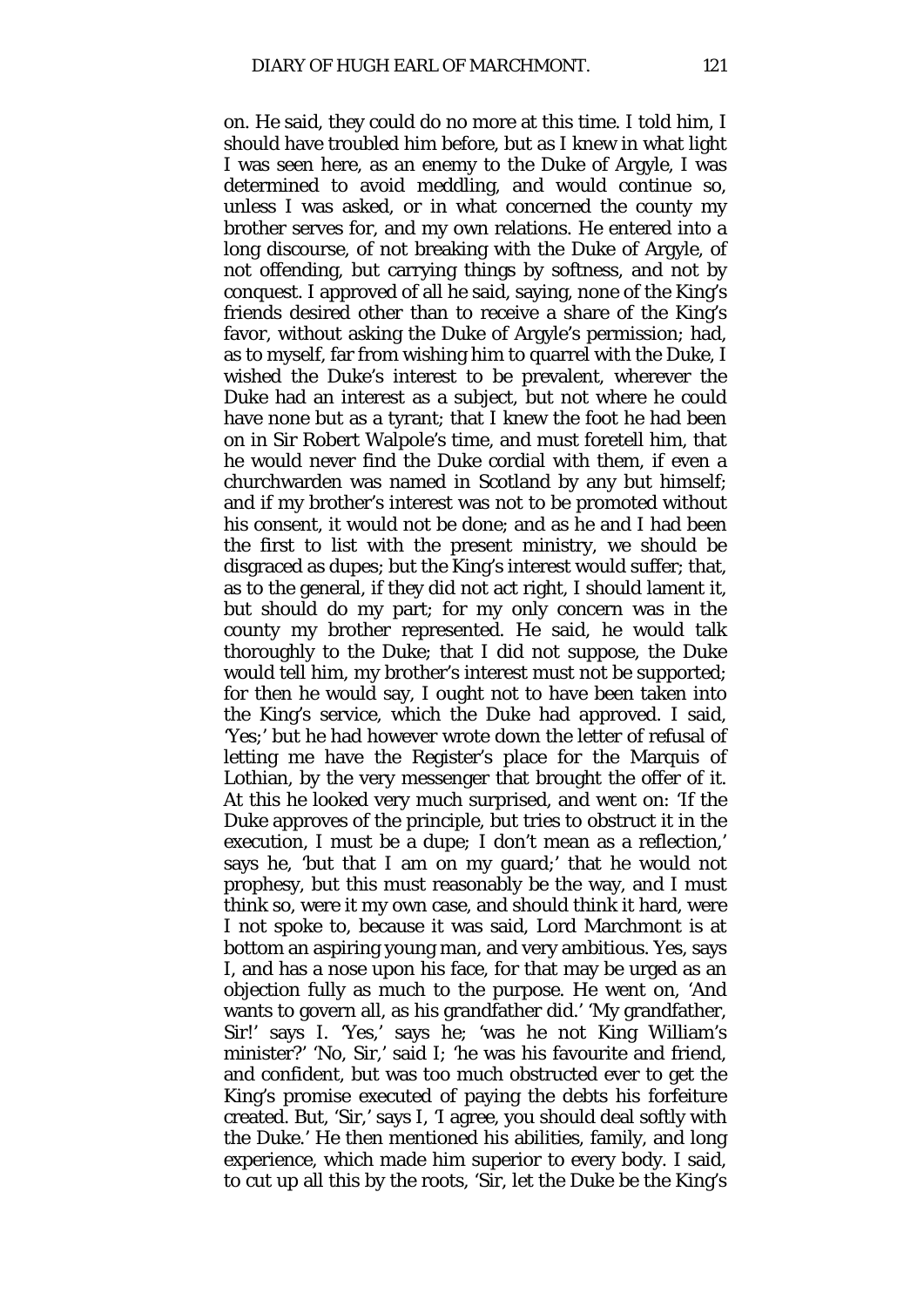friend, rest within the bounds of a subject, and not oppose my brother, and he, Mr. Pelham, should not bid me shew any respect to the Duke of Argyle, that I would refuse;' only if the Duke of Cumberland and Argyle should have any dispute, Mr. Pelham could not doubt which side I should take. I told [him] as to ambition, I gave him leave to call me a villain, whenever he found me asking Scots power, beyond what I had told him of my brother and relations; and that I should not meddle but when asked, and then should always not only tell him the truth, but the whole truth. I then asked, that Mr. Nimmo[1](#page-67-0) might enjoy his whole salary, and told him who was quartered upon him, and how it was done. He told me, he knew nothing of it; that he had always condemned all these things; that he desired Mr. Nimmo might enjoy the whole; that, as to what engagements he was under to the person concerned, he knew best himself. [I said], that all I wanted was, that he might be safe from any act of power. He said, he certainly should as long as he was in; and desired, I would write him word, that he had granted it before he knew who was quartered on him. This was, no doubt, on account of Lord Tweeddale with the King. I thanked him, repeated what I had said about the ambition charged to me, and of my brother's interest, which, he said, should be protected, for so long as Mr. Hume concurred with the King's measures, his interest was the King's interest.

Oct. 27th. Tuesday. Lord Chesterfield told me, there was as yet no speech; that they had put it to the Chancellor, who had desired to know, what he was to say; that he saw he could not please them all three, the Duke of Newcastle, Lord Chesterfield, and Mr. Pelham; and therefore desired hints, which as yet were not given him; that the Chancellor, though in opinion with Mr. Pelham and Lord Chesterfield, yet would not give up his power over the Duke of Newcastle for the remaining power; but, in order to govern the Duke in every thing else, he went along with him in the main point, whereby he likewise secured many preferments into his own family; that Mr. Pelham[2](#page-67-1) and the Duke now conversed only through Mr. Stone, being apt to fall into a passion when they conversed together; that they would surely break, if Mr. Pelham did not think it would be the ruin of them both; that Mr. Pelham's only concern was,

<span id="page-67-0"></span><sup>1</sup> Receiver-General of the Excise in Scotland; brother-in-law to Lord Marchmont, having married his sister, Lady Jane Hume, in 1743.

<span id="page-67-1"></span><sup>2</sup> A difference between them broke out, and was appeased in the year following through the mediation of the Chancellor and Mr. Stone. But Mr. Pelham informed Lord Marchmont distinctly on the degree of habitual intercourse existing between him and the Duke of Newcastle.—See *Diary,* January 29th, 1748.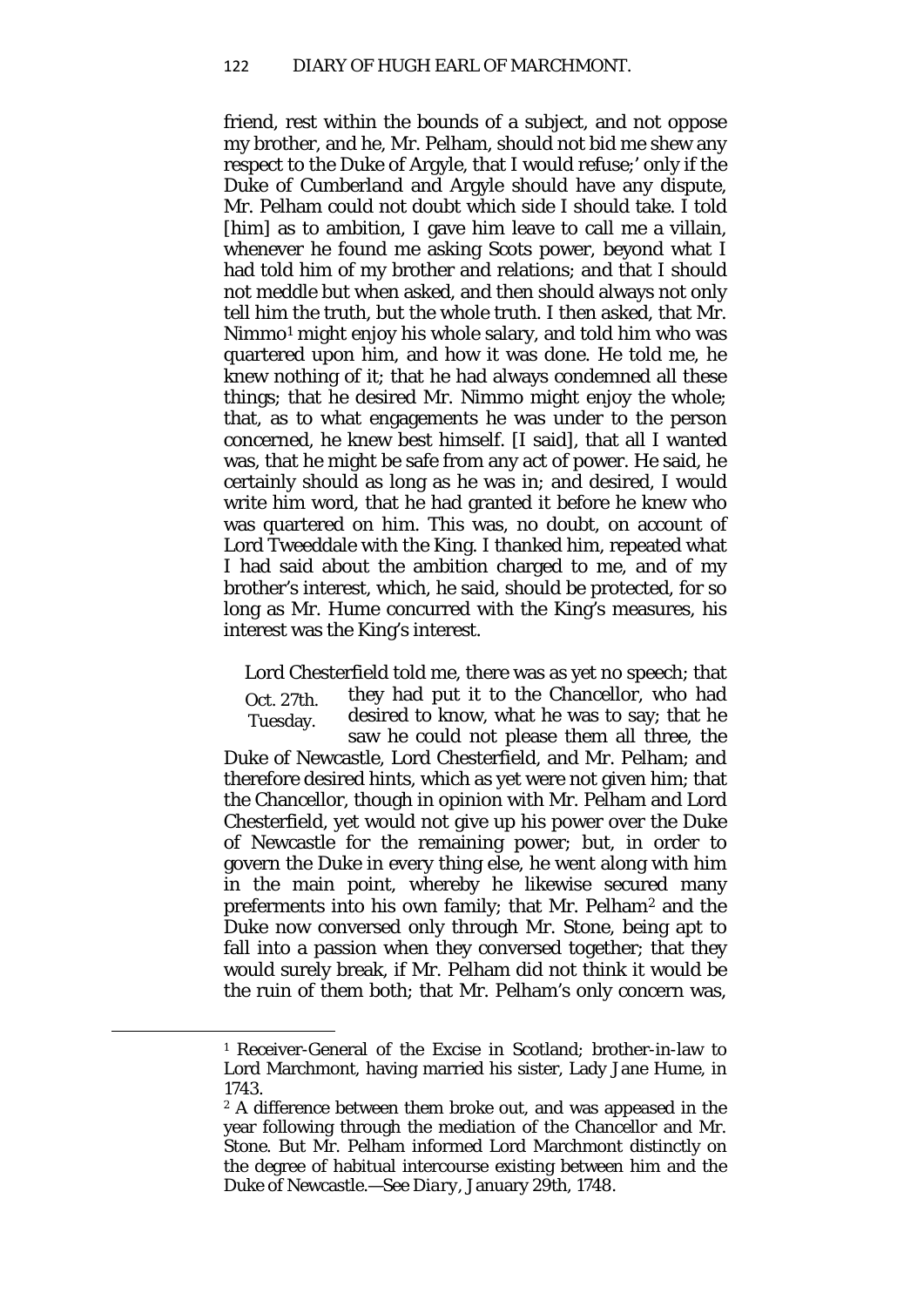that he might not be personally attacked in the House of Commons; and that, provided he was not made the object there, he was easy. For this end, Pitt, and the Lytteltons and Grenvilles must have every thing they asked, and now held half the places in the King's gift; and then the old set, who hated these, came and asked, when there would be no more Lytteltons and Grenvilles to be pleased, that they might have room for something, which made him uneasy on the other hand; that as to Scotland, his view was to obtain of the Duke of Argyle by fair means, what Lord Marchmont, Lord Morton, and Lord Finlater wanted to have by offending the Duke. I said, for my part I should advise against offending the Duke, provided the same thing was done; but I saw, that Mr. Pelham durst not stir one step in Scots matters without the Duke, and would be imposed on by him. He said, he had the same opinion of the Duke that we had, and that the King had a most mortal hatred to him, worse than to any man in his dominions; and that I had affection for the Duke in comparison of the King. He said, Lord Granville had had no communication with the King, except in public at the levee, for this twelvemonth, and that his notions about foreign affairs were insinuated to the King by Ned Finch[1](#page-68-0), who, being of the King's play-parties, when the King was cut out talked with him in a corner of the room; that this he knew from Lady Yarmouth, with whose fidelity and frankness to him he was perfectly satisfied; that he had asked her, whether the King's saying to him, that he could do nothing, was only *par manière d'acquit,* or that the King really believed he had no power. She said, he really did believe it, since they all deserted him; and that he said, he saw there was a connexion that would govern him; that he said in answer, that quitting was not a thing to be tried every year, and that the King might safely put them to it, and was King, if he had a mind to be so; and she answered, that the King thought so too, but did not know what the occasions were on which they would not quit - that she had told him, the King bid her ask him, whether he would have quitted when they all did, as they said they had his demission in their pockets; that he said, he would answer differently from what others had done since, for that he would have quitted on a point of honor, since those, he had joined with, and his friends quitted; but when he had satisfied the point of honor, he would not have opposed the King's measures, but have supported them without taking money for it. He said, the King had acquired a good deal of dissimulation; that he smiled on the Duke of Newcastle sometimes to make him do things, and then laughed at him for the effects of those smiles; that, indeed, he hardly knew the gentleman again; that he was not

<span id="page-68-0"></span><sup>1</sup> Brother to the Earl of Winchelsea. He had been minister at various courts; and in 1742 was made a Groom of the Bedchamber.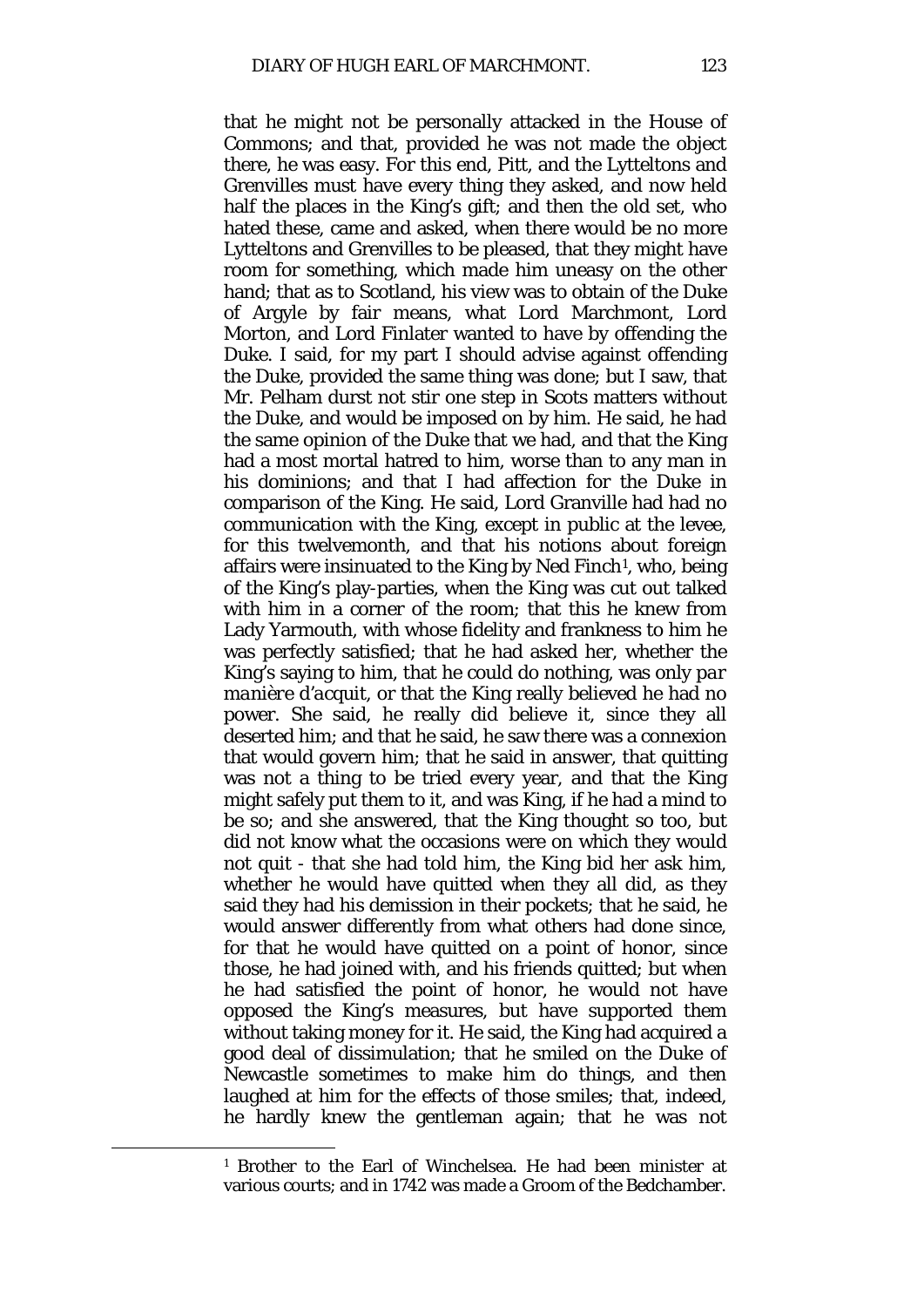presumptuous, and therefore did not love to be reasoned with, lest he should be discovered, that he could not reason; and that for this reason, whenever one spoke to him, it was the first period that made all the impression, and he stuck there; that he would tell me an anecdote,—that as he wanted a Colonel's rank for George Stanhope[1](#page-69-0)*,* he asked Lady Yarmouth, whether he or she should speak about it; that she said, she would, lest the King should refuse, and think himself bound down by a refusal to him, for the King had heard and remembered all George Stanhope had said about the campaign of Dettingen<sup>[2](#page-69-1)</sup>; that some time after she told him, the thing was ripe for him to speak; that he did tell the King, he hoped he would give a young fellow a Colonel's rank, who had seen more business than many who had it, and was very good food for powder. The King looked into his book and said, there were many before him; to which he answered, that if it had been his due, he would not have asked it, knowing the King would do him justice. The King said, he must stop somewhere. He said, 'after George Stanhope, if he pleased,' and turned the conversation to prevent a refusal; that some time after he desired Fox, the Secretary at War, to ask the King, if he would not fill up his aide-de-camps, and to tell him, that he found nothing could be more agreeable to Lord Chesterfield than making George Stanhope one of 'em; that on Fox's doing so, the King refused it, and Fox told him, when he came out, that he fancied he had made him speak at a wrong time; that on telling this to Lady Yarmouth she was surprised, and said, he should write a letter to the Duke to recommend Stanhope; that he told her he would take no roundabout way, and desired her to tell the King so; that, since he had not interest enough to get it directly, he would never take any other method; that Lord Harrington had got the best regiment, the King had, for his son; and since he could not get one for an older officer, his relation, he knew what he had to do, but should never ask it in any other way; that on her telling the King so, the next time Fox went in, the King told him, there were four regiments vacant; Lord George Beauclerk must have one, and Lieutenant-Colonel Stanhope another; and he must write to Napper, the Duke's officer, to inquire who were talked of as best for the other two; that some time after, when Fox went in, he shewed him the names of some Lieutenant-Colonels, saying, for the other two his Majesty had named them. The King said, he had never heard so much about any body as about Colonel Stanhope; that when he told this to Lady Yarmouth, she held up both her hands in

<span id="page-69-0"></span><sup>&</sup>lt;sup>1</sup> A cousin of Lord Chesterfield's: he was the next brother to the Earl Stanhope of that day.

<span id="page-69-1"></span><sup>2</sup> He was Lieutenant-Colonel of Duroure's regiment in that battle.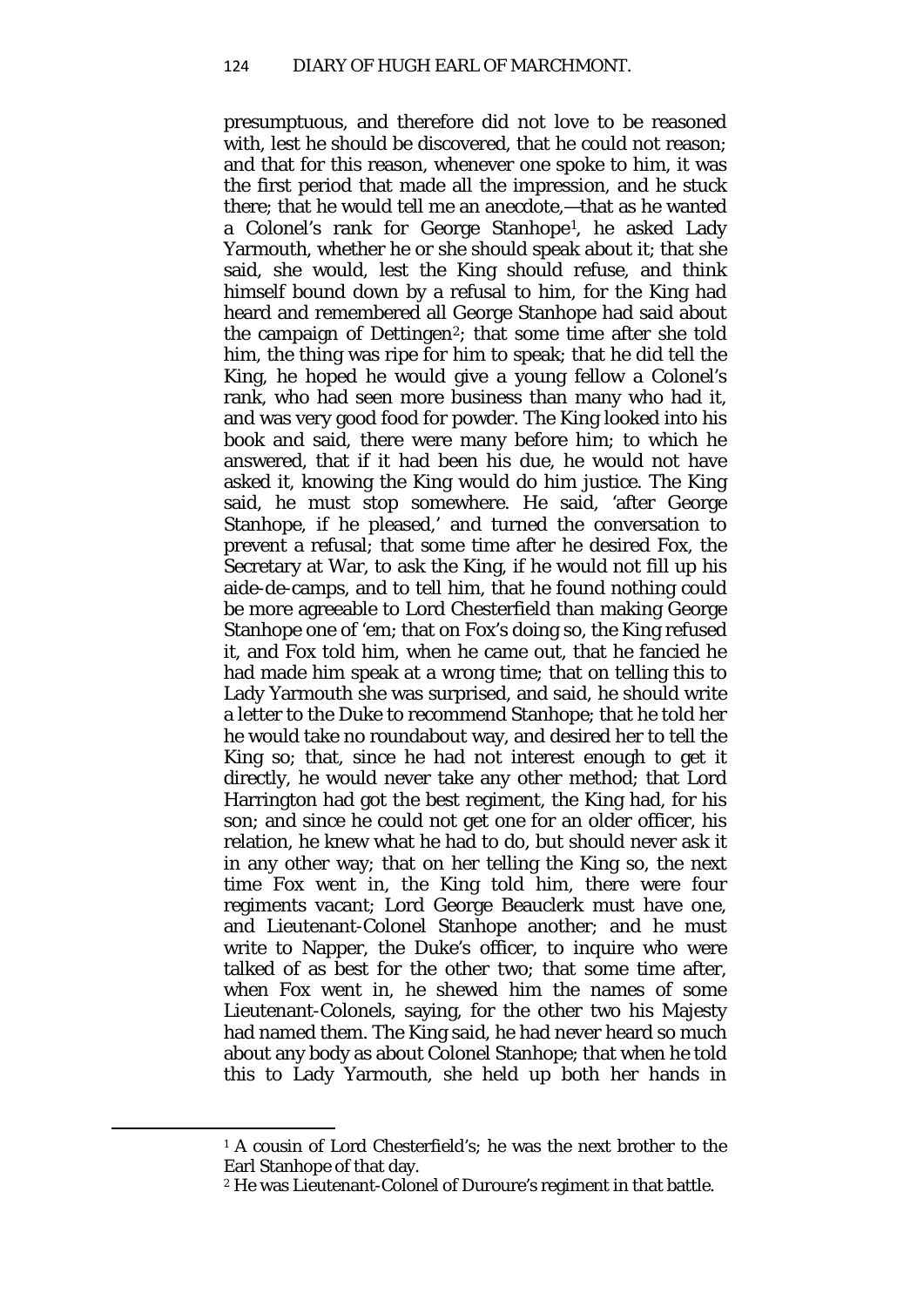astonishment. Lord Gower came in to Lord Chesterfield, and I went away.

The Prince of Wales at his drawing-room asked me after my brother; said, he heard there was to be a petition against him; and that little else was to be done this year in the House of Commons; that he thought, they had better put a short question, to turn out the Prince of Wales's servants. I said, that would be a bold one. He said, that 'Sir Luke Schaub had said to somebody, who alleged France would not do something,' *Mais pourquoi pas? Ils ont déjâ tant fait de mal!*' but added, laughing, 'I don't apply it.' I said, I should be very sorry to see it applied to this parliament, who, I hoped, were so much attached to the Royal family as not to widen differences. He said, they were resolved to turn out Drax[1](#page-70-0), who had a very good cause, and mentioned some particulars of it. [He] then said, he had the greatest regard always for me, and had wished me in before, but in business; however, he was glad I was in. I thanked him, and said, I came in now out of deference to the opinion of others. He said, he had always wished it, and would always wish me and my brother well; that he knew his parts, and would have done anything by way of advancement, addition, or otherwise, to have made him belong to himself. But as he had attached himself to those, who were at variance with his friends, he [the Prince] was obliged to do what he had done; but he had delayed it for two years, till he could do so no longer. However, that he never had lost him quite out of sight, adding, every now and then, 'You understand me.' I thanked him for mentioning this matter to me, as it gave me an occasion I had much wanted, to assure his Royal Highness, that nothing had ever given me more pain than my brother's being removed from his service; and that, notwithstanding any indiscretion of my brother's might have given him offence, yet I could assure him with truth, that, whether in favour or out, he had not anywhere, nor had the King, any subjects or servants more ready to sacrifice everything in support of the interest of the Royal family, and the present establishment. That he knew enough of this country to know people were sincere in their own interest; that attachment to his family was my brothers and mine, for we had in the most violent opposition never looked anywhere else, as was very evident from my brother's proposing the making it treason to correspond with the Pretender's son; and that even in the opposition, had I seen then what I now saw, I would have spit my tongue out, before I would have voted against the army. He said, 'I am for economy.' I said, I thought our present establishment was not to be weighed in the scales with shillings and pence; and we saw the last

<span id="page-70-0"></span><sup>1</sup> Member for Wareham.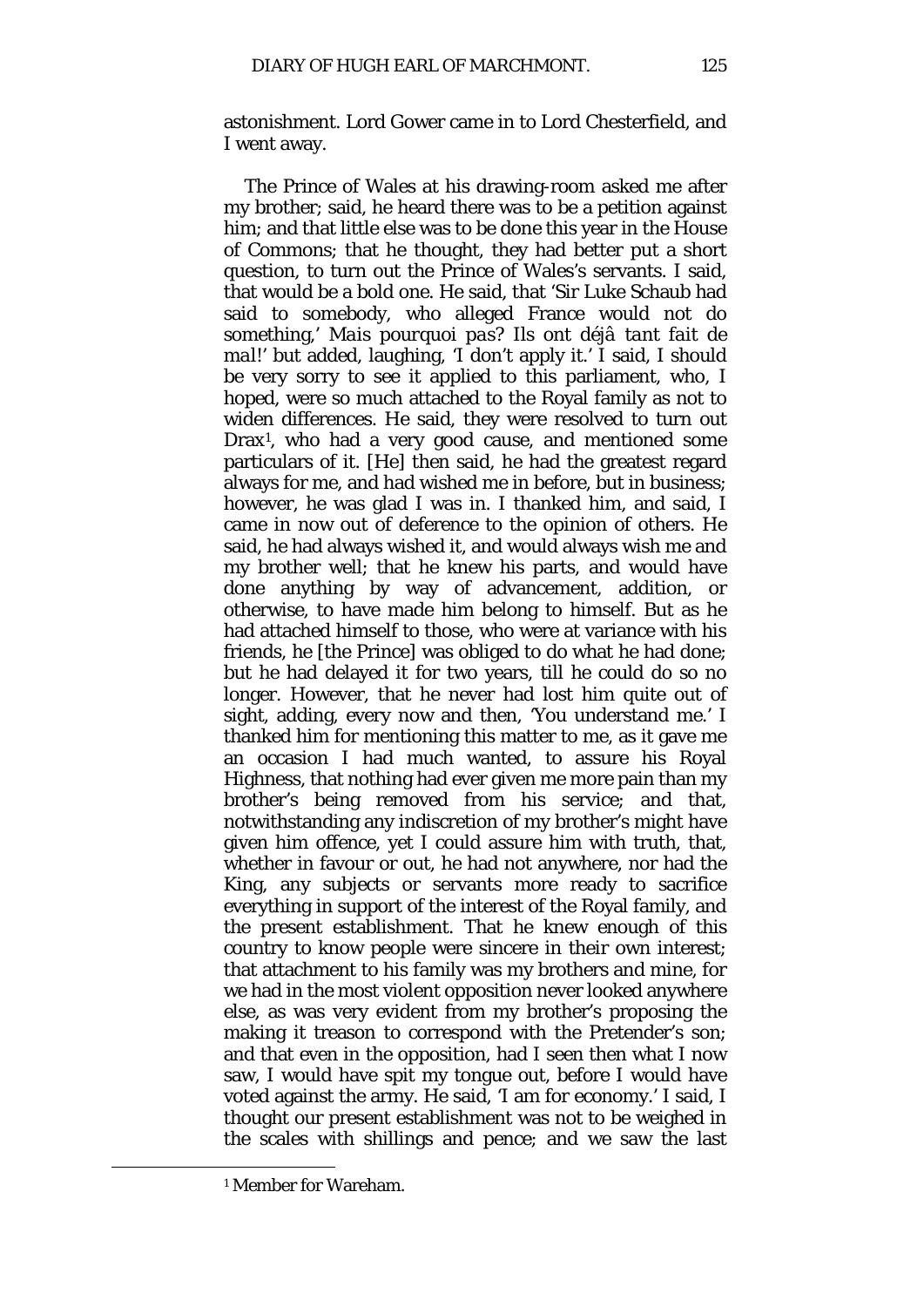rebellion had wasted many years' savings. He said, 'Are you for more than fourteen thousand in time of peace?' I said, for whatever was necessary to secure the establishment, which had too many enemies. He asked, 'Do you really think so?' I said, I did. He added, 'You have a motley administration in Scotland.' I said, I knew not how it was; but the King was ill served there. He said, 'He is so; but the Jacobites have had all the encouragement there, and the ministers there, these people, have never been my friends; you understand me.' I said<sup>1</sup>, that though the Jacobites were too numerous there, yet the King had great numbers of as zealous subjects as anywhere, especially in the South, as I knew from inquiries I had made, to see what effect our proposal would have had. He said, he had approved of that proposal. I said, we were very happy in that, for the King had approved it also. He said, 'Yes;' but many things were done against the King's opinion. I said, I was very sorry for it. He said, he did not meddle in what had passed before I went to Scotland; that he had seen too much of the inside, not to draw himself out of it immediately; that there was knavery on one side, and folly on the other. I said, that should not have been, where the master's honour was at stake. He said, the man, that was an able man, was not in the secret; and the other had been surprised by the things coming so soon upon him; and that, though there were many odd men in this country, a ministry was not to be found by calling out *Odd man[2](#page-71-1)*!

My brother told me he had been at Mr. Pelham's on Friday night about the address; that the Board of Treasury, the.Commons of the Admiralty, some of the Board of Trade, Horace Walpole, Dorrington, the Speaker<sup>[3](#page-71-2)</sup>, and Mr. West<sup>4</sup>, had been there; that Mr. Pelham had been extremely civil to him, and after that, and not till then, most of the others had taken notice of him; that, on reading the motion, he had asked if the word *expectations* in it was not too strong relating to the negociation for peace; that nobody finding another word, it had been proposed to leave out the whole sentence; but he objected to that, as nothing else was said of peace; and he thought peace too necessary for this nation. On this, it was agreed to stand as it did; that after the meeting broke up, Mr. Henry Fox told him he was of his

<span id="page-71-0"></span><sup>&</sup>lt;sup>1</sup> This Diary having made mention of proceedings against Mr. Stuart, late Provost of Edinburgh, charged with complicity with the rebels, it should be stated that in the preceding month he was acquitted by an unanimous verdict of a very respectable jury.

<span id="page-71-1"></span><sup>2</sup> An illustration drawn from the practice of hackney chairmen. If, when a chair was called, one of the partners was absent, the one present cried out, 'Odd man!' to procure the aid of some other chairman, who might have happened to be also without a partner. <sup>3</sup> The Speaker was Arthur Onslow.

<span id="page-71-3"></span><span id="page-71-2"></span><sup>4</sup> Member for St. Albans.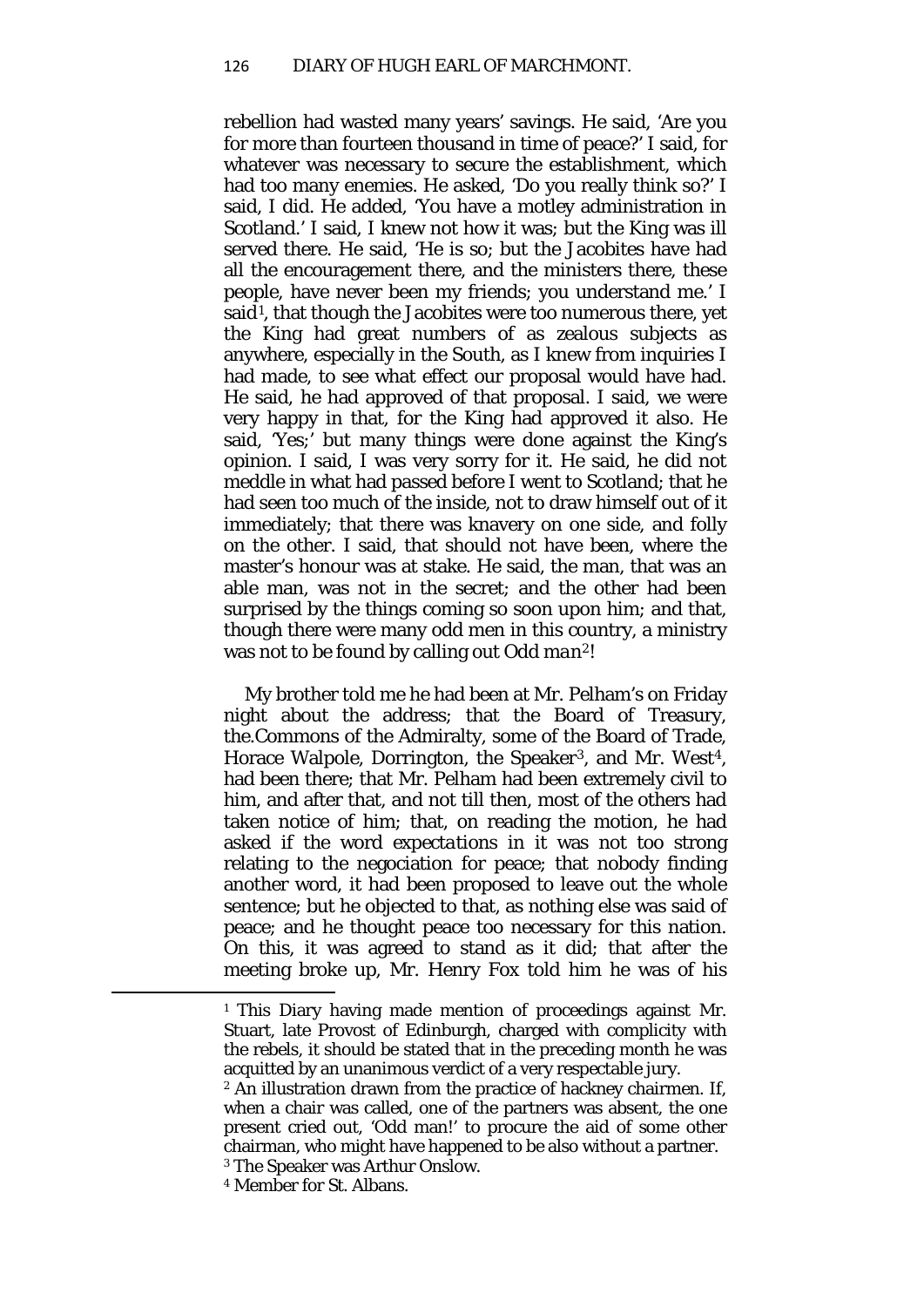opinion, that peace was necessary, and there was but one man against it; that he supposed one of the ministers spoke freely to him [my brother], and named Lord Chesterfield. My brother said, Lord Chesterfield did talk to him sometimes, and he believed was for peace. Mr. Fox said, all were, except the Duke of Newcastle, who had, on the Dutch answer, blustered, as if that had added both men and money into our scale; and that the Chancellor concurred with the Duke, in order to keep the government of him.

Nov. 19th Tuesday. My brother told me, that Mr. Nugent, lately made Comptroller to the Prince, came and took a place close by him in the House on Monday, and told him, how much he wished him in the

Prince's service, and that the Prince wished it too, and had the greatest regard for him, with many other civilities; and then gave him a paper to peruse, which my brother shewed me. It was the beginning of a memorial for the Prince, importing, that the Prince had two great ends to obtain*;* one, to have the influence due to his rank; the other, to have it in his power, when King, to choose such ministers as he chose to confide in. In order to both these he must begin by attaching to himself such men as had, and were thought to have honesty and abilities to carry on the business in Parliament, and in office; and that the merit, and not the number, of such was to be considered, for this would follow the first, as every one would follow another, as they saw those engaged in a probability of being able to carry on the ministry; that those attached to the Prince should already act as ministers, by carrying on the system which the Prince intended to follow when king, and therefore should not oppose; and that a settled opposition was become impracticable.

My brother told me, that Dr. Lee<sup>[1](#page-72-0)</sup> had repeated all the same civilities to him afterwards, and had said, the Prince was sorry for what had passed; and after repeating this again, he added, this was all the Prince could do; and then asked my brother why he might not come into the Prince's service, and pressed it. But he said, it was now impossible, and that however he would exert as much zeal in every cause of the Royal family as if he had a thousand places.

Nov. 27th Friday. Sir Luke Schaub told me, that he had had a conversation with M. Andrié from Prussia, after his being recalled, but before he left this country,

<span id="page-72-0"></span><sup>&</sup>lt;sup>1</sup> A civil lawyer of reputation, a political and personal friend of the Prince of Wales, on whose death he was appointed Treasurer of the Princess's household. He was afterwards made Dean of the Arches, and Judge of the Prerogative Court.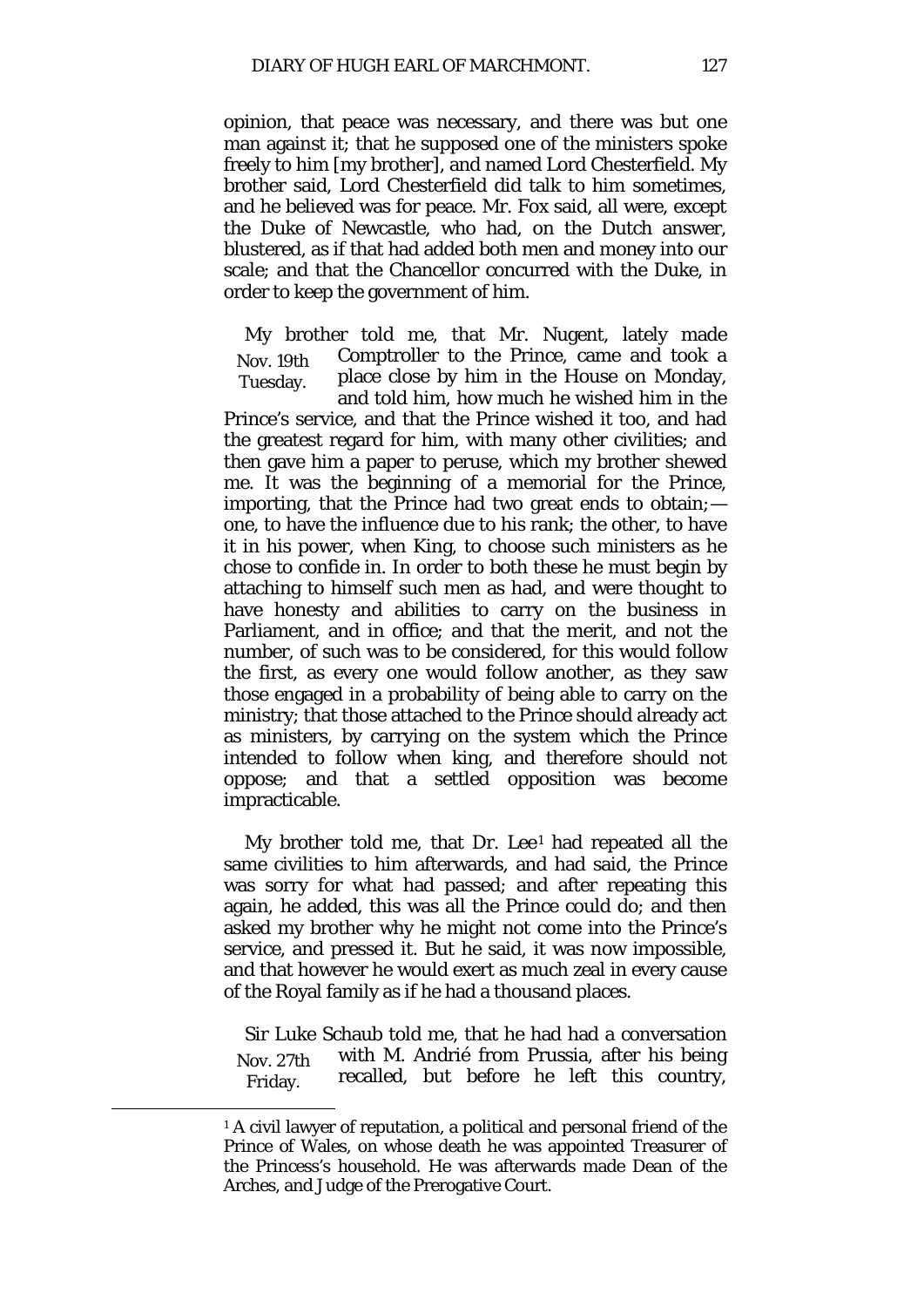wherein he had persuaded him that it was the King of Prussia's interest to join the maritime powers, and stop the progress of France, for that, if the King of Prussia meant to substitute himself to the House of Austria in the scale of power against France, it was impracticable; and by throwing necessarily the House of Austria into the arms of France, must produce a Popish league against a Protestant league, wherein there would be found no equality; and if he meant only to secure to himself what he had acquired, this could be obtained only by joining those powers, whose interest it would be, as states as well as Protestants, to keep him powerful for their own aid and support; whereas, a contrary conduct would ensure their resentment and enmity: that Andrié promised, he would make use of this when at Berlin, and accordingly was doing so, and had succeeded so far, that the King of Prussia wanted a minister at his court from hence; that Michel, the secretary, a Swiss, charged here with the Prussian affairs, had shewed him letters from the King of Prussia, pressing that a minister should be sent, but *sans le compromettre;* that he had spoke to three ministers, the Duke of Newcastle, Mr. Pelham, and Lord Chesterfield*;* and that this last had told him, that the King would not consent to send a minister to Prussia, though he had proposed it several times. He then described a minister capable of doing the business at Berlin; said, he would deserve statues to be erected in Holland and here; and added, that he had named me; but Lord Chesterfield had said, I would not. I told him my reasons against going, thanked him for his good opinion, and named Lord Sandwich, at which he tossed up his head, as thinking him not fit. I named Villiers, who, he said, would not do, or Mr. Trevor, whom he thought also unfit for the business; and concluded with shewing how easy it was to negociate with honest views and fair dealing.

Nov. 29th Sunday. I shewed Lord Chesterfield Mr. Carre's letter from Scotland, of the Jacobites being rampant, and despising the laws. He told me of the demand of 580,000*l*. for jurisdictions[1](#page-73-0), and that he saw

it was to prevent the execution of the act; but that if, on the contrary, anything hard was proposed as to Scotland, he would vote for it. I said, that would be just doing what was wanted to set all that country on the side of the Duke of Argyle, who directed all the tools there. He said, he had seen on Monday, that the Duke was to have an audience of the King; that going in before him, he had told the King, his Majesty had got a pretty bill from Scotland; that the King had said, he had expected it; and he added, 'Sir, I foretold

<span id="page-73-0"></span>**.** 

<sup>1</sup> For the Scots Heritable Jurisdictions. The exact demand was for 583,090*l*. 16*s*. 8*d*. The Lords of Session declared 152,237*l*. 15s. 4*d.*  to be the sum which might be given.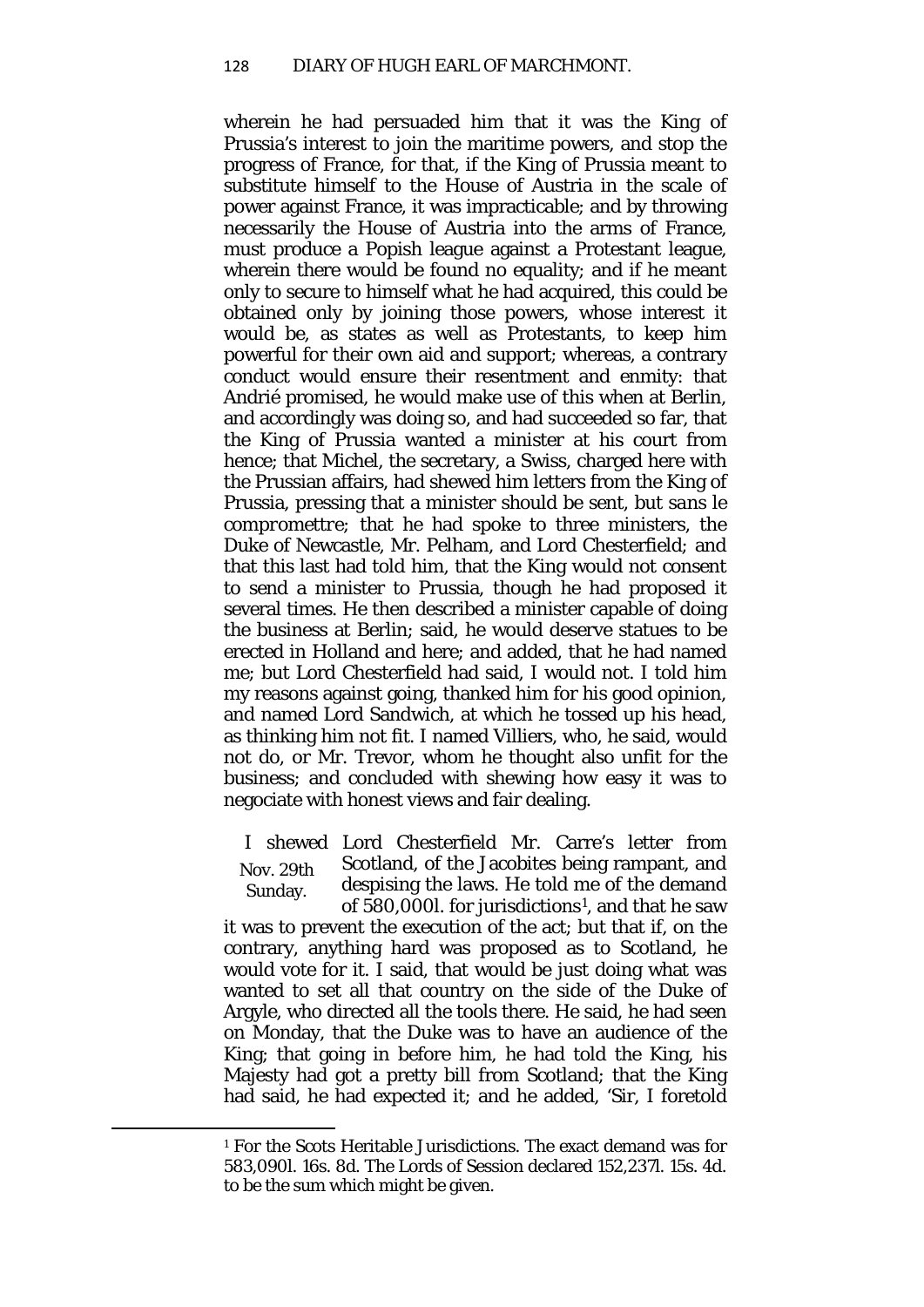you it would be so.' The King said, it was their business. Afterwards, the Duke of A. went in, and, he supposed, told a thousand lies. He said, Bland had sent notice of the demand, and said, the odd 80,000*l*. would do, and that the Duke of Argyle's jurisdictions being more valuable than all the rest, he thought nothing could be defalked<sup>[1](#page-74-0)</sup> from his demand of 20,000*l*.[2](#page-74-1) He said, orders went now to Bland to concert with the Justice Clerk, the consequence of which was very plain, Bland being a very weak man, and the Justice a cunning one; that one Captain James Sinclair, who had been taken wounded at Culloden, and sent abroad on his pretending to be a French officer, was now lately retaken in Scotland; and the Justice Clerk had wrote up to have him dismissed, calling him a very inoffensive man; and that Lord Finlater had sent up an account, that he had made a search in Cullen for rebels, but had found none, and had wrote to the Justice Clerk, that he did not wonder at this, since the very post before the search, the rebels received notice from Edinburgh that one was intended; that this had put the Justice into a passion, and he had wrote to his lordship, that the secret was kept at Edinburgh, and must have been discovered in his own country. I asked, if the Duke of Cumberland thought of Scotland, and whether I should desire an audience to beg his protection to the King's friends. He said, by all means I should; that his Royal Highness knew the facts, and thought as I did. I said, at this rate my brother would be obliged, when these matters came before the House of Commons, to lay open the miserable state of the King's friends in Scotland. He said, he ought to do it, and would find many there very willing to listen to him. He said, our foreign affairs were in as bad a way; that having no system of our own, we could not tell what to ask, or what to yield, not knowing the situation of the places, and were glad of any assistance; and he had just received the Prince of Orange's opinion upon the plan of peace; that I knew the Prince of Orange; that he had parts, but was in a kind of infatuation; that Bentinck<sup>[3](#page-74-2)</sup> had parts too, but had no business in him; if things would not do, said, 'Then we can die,' and such Lacedemonian classic phrases, very pretty in Thucydides, but extravagant; that he had received (for he had no secret from me) an ostensible plan, and a secret one, to be the foundation of our negotiation, but both so very absurd, that he was only sorry to see 'em wrote on paper, and not on a wall, with charcoal, as the politicians

<span id="page-74-0"></span><sup>1</sup> French.

<sup>2</sup> In the Kit it stands 25,000*l*.; in the reduced list it is 21,000*l*.

<span id="page-74-2"></span><span id="page-74-1"></span><sup>3</sup> Count Bentinck was deputed by the States General to present the Prince of Orange to the Council of State as Stadtholder, Captain-General, and Admiral of the Union, on the partial revolution which took place in the months of April and May, 1747, in consequence of the French invading Dutch Flanders.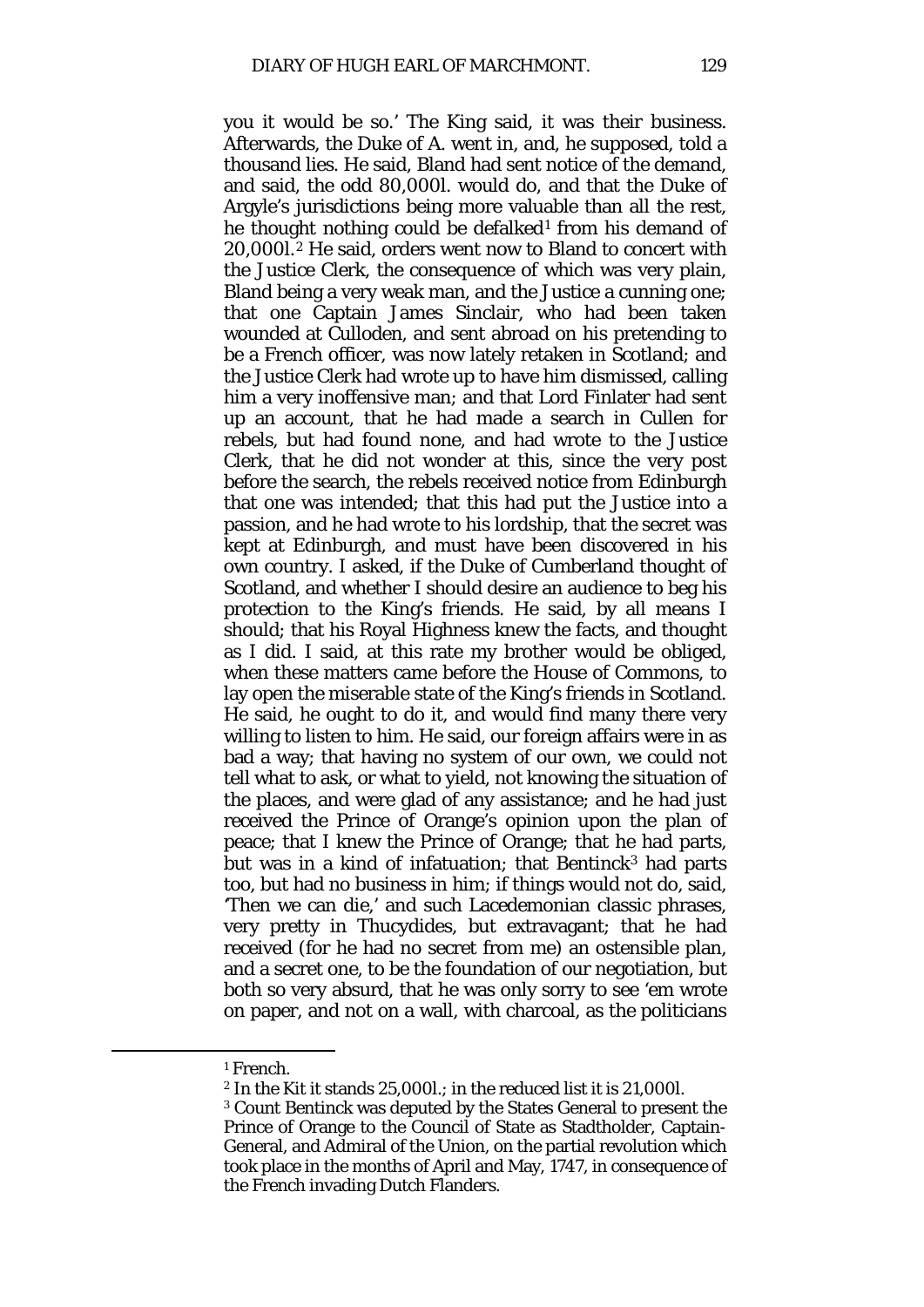in Bedlam wrote theirs; that the ostensible one was so wild, that had we made three campaigns with as great success as we have received damage, we could not have offered it; and when he came to look on the secret plan, instead of diminishing our demands, it demanded cessions from France, places we had not been in possession of since the Treaty of Utrecht. I said, I supposed France would soon humble the Dutch. He said, he supposed they must be on their knees to France this winter; that Ligonier said, they might take Breda at any time, if the weather permitted, for they could assemble round it with the sound of a trumpet 50,000 men; and there were none near but Dutch national troops, and twelve of our battalions in it; and that the Austrians were in the Liegeois, Limburg, &c.; the Hessians and Hanoverians about the confines of Overyssel; so as no relief could come in ten days to it. He said, he had spoke to the Duke about [the] next campaign, who said, he would rather be without the Dutch, who were '*[une] véritable canaille,'* and would not fight, but rather hurt him, by giving bad example, and running down troops behind 'em that would fight; that he did not reckon on the Dutch augmentation, which either would not be made, or would be useless, being of new-raised men; but he trusted to the Russians, who, the Prince of Orange told him at the Hague, might be in Flanders by the beginning of February; that he had told his Royal Highness this was impossible, for they would take near four months to march, having eleven hundred miles to march, supposing 'em too to halt only every fourth day, and march twelve miles a-day; and that the Treaty was not yet signed. We were now in December; a courier took twenty-eight days to go to Petersburgh, with a fair wind to Holland; and the troops would not stir, not only till the ratifications were exchanged, but till the first payment of the subsidy was made; and after that they might be stopped by the death of Bestucheff, that of the Empress, or if she changed her mind, to which she was as liable, as any Empress ever had been. He said to me, besides all this we have certain information, that the French have actually raised an addition of 50,000 men, drawn out of their militia; and new raised, so that they will still have their proportionate superiority. I said, I had had a long discourse with Sir Luke Schaub about Prussia*;* that I wished his intelligence might be true, and that I supposed he, Lord Chesterfield, might make some use of the Secretary of Prussia here. He said, he saw all those letters twice; first in a way of his own; and then by Michel himself; but Sir Luke magnified things, to make himself more important; that the King of Prussia thought France went too far towards destroying the Republic of Holland; that he looked on himself as concerned intimately in the preservation of it; and he believed, that the King of Prussia might be brought to get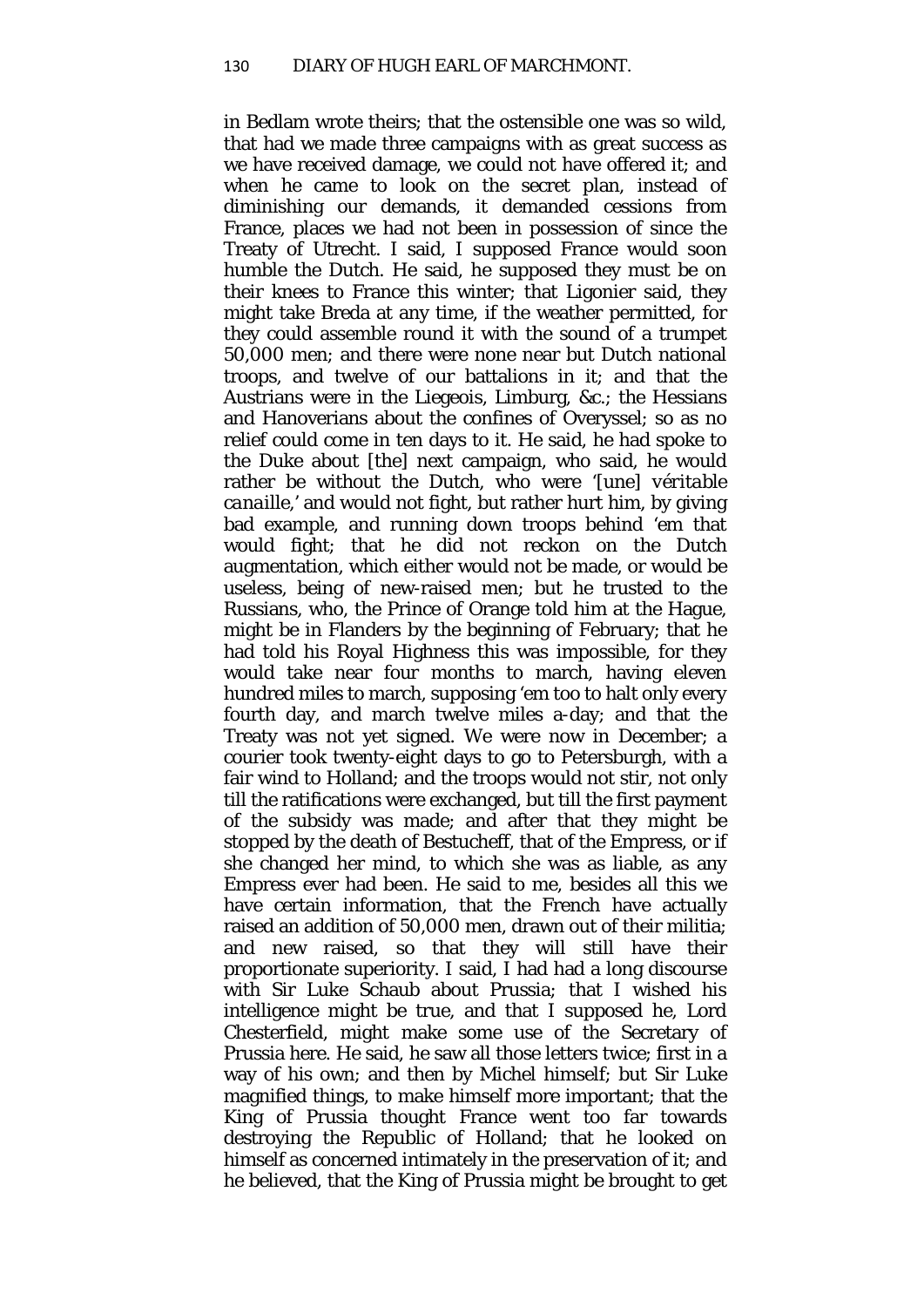us a good peace, or, if France refused, he would leave her interest; that our King would not send him a minister, calling him a 'Fripon,' and wished he was Cham of Tartary; that he, Lord Chesterfield, had told the King he wished so too; but as he was King of Prussia, the more he was a 'Fripon,' the more necessary it was to have a minister who was a spy at his court; that with all this he could not prevail; and the King of Prussia treated this as an intended neglect, though he excused it all he could; that he had told the King, that he knew two people fit to send thither, but he would not recommend any, knowing that whoever went must be a very unhappy man between the two courts; that some days ago the Duke of Newcastle had prevailed on the King to send a minister to Berlin, and bid me guess whom. I said, 'Villiers.' He said, 'No.' I said, 'Mr. Trevor.' He said, 'By no means;' that, when the Duke of Newcastle turned warrior, Trevor[1](#page-76-0) had continued to act as before the pacific part, whereby he was become the King's aversion, and had made the Duke hate him so much as to intend to ruin him; that thereon he was recalled; and it was he himself, Lord Chesterfield, who had got him what he had, to keep him from starving; that Mr. Trevor was used to business, but had humours and fancies. I said then, his Grace may have named his *valet de chambre,* for I knew nobody fit to go. He said, he has recommended Sir Everard Fawkener; that his Grace had asked his opinion of him, saying he was a man of distinction, and not of too high a rank; that he had answered, he would recommend nobody; that Sir Everard had been a merchant, which would not procure him esteem in Germany; and that he was Queen-of-Hungary mad, so that if her health was drunk, he would repeat it in endless bumpers. I said, my view had been, that his Lordship might open a correspondence with Andrié. He said, he had been obliged to drop it, to prevent its breaking off disagreeably, from the King's aversion to Prussia.

I gave the Duke of Newcastle the recommendation of Mr.

Dec. 1st. Tuesday.

<span id="page-76-0"></span> $\overline{a}$ 

Walter Pringle for Sheriff of Tiviotdale, and pressed it. He said, he would put him into the list; and he should be subject to the same

examination as the rest; and bid me come back on Thursday. Having asked an audience of his Royal Highness the Duke, I told him, I came to desire his attention to the King's friends in Scotland; and that I hoped, he would excuse me, since it was absolutely necessary, for that I saw with sorrow that, whether from old habits, or some other cause, the ministers could not shake off an influence, that had no regard to the King's interest in Scotland, and that this interest was

<sup>1</sup> Mr. Trevor quitted the Hague on Lord Harrington's resignation in 1746, on a suggestion from Mr. Pelham.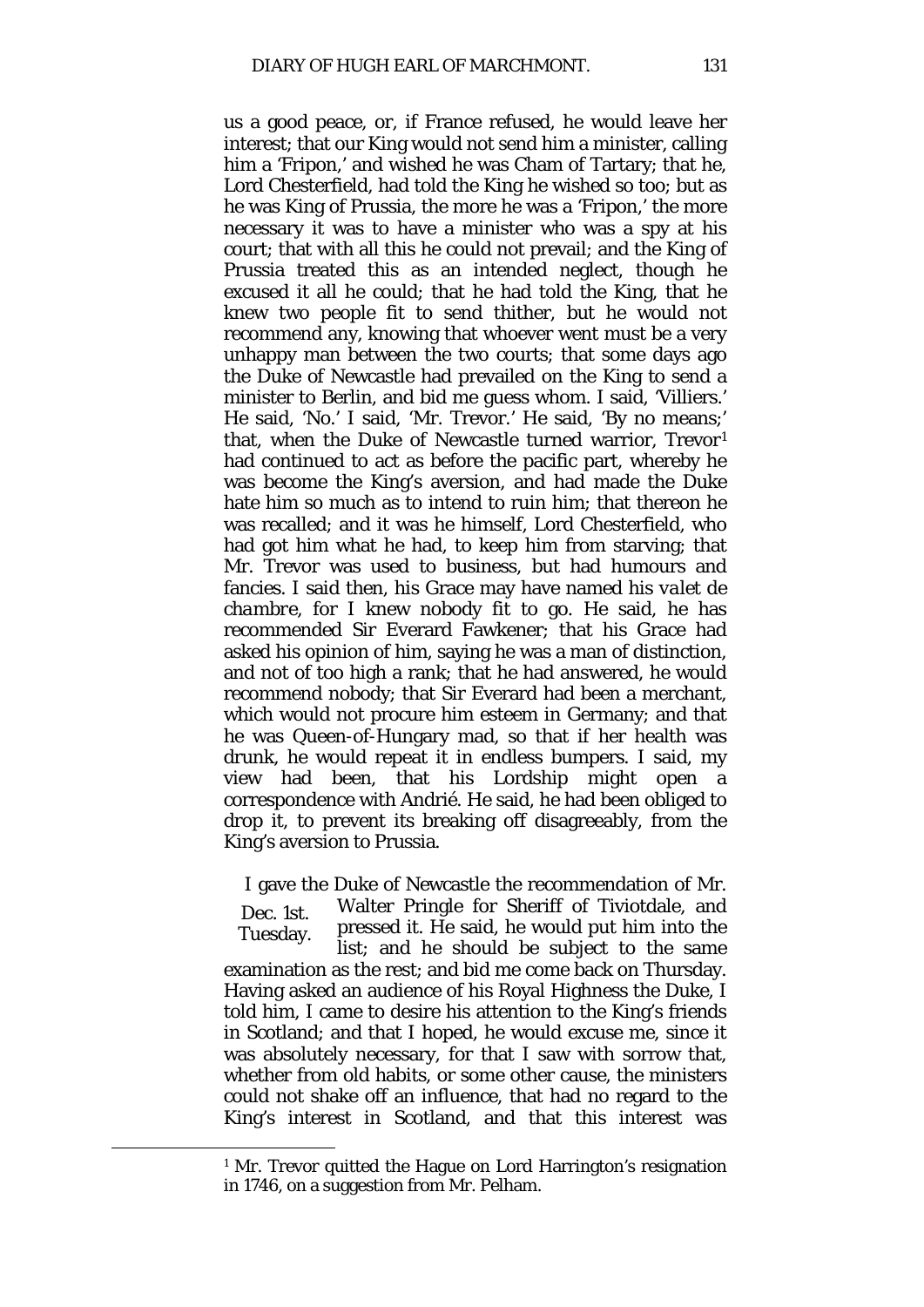betrayed there. I then read to him part of Mr. Carre's letter about practitioners not taking the oaths. He asked, if any judge could not insist on it, and ask the question of any of them? I told him, no doubt they ought to look to it. He said, he was sure orders would go down next post. I said, he might judge of what would be done by the ministers having received no notice of the inexecution of the act; that I had foretold what would happen; but the ministers thought all the King's friends spoke only from enmity to the Duke of Argyle; that I would speak plainly to his Royal Highness; that all asked in Scotland of any man to be preferred, was, whether he would devote himself to the Duke [of Argyle; and, whether he were the King's friend or foe, if he would go to hell for the Duke of Argyle, he was sure of preferment; that all this summer the King's service had been betrayed; and all those, who had joined the English ministry in the Jurisdiction Act, had been opposed by what was called the court interest in Scotland; and unless his Royal Highness threw his weight into the scale, it was like to continue so. He said, he would do all that lay in his power, and was convinced it was necessary to be attentive to that country. I said, it was more so now than ever, because as there were new sheriffs to be named, I knew that every Jacobite, that could form a pretension, was encouraged to make application; and that besides the President was given over<sup>[1](#page-77-0)</sup>; and that if one not known to be zealous for the government was placed there, they had as good order all Scotland to put white cockades in their hats; that for my part I never would do so, and therefore wished, if they gave up that country, they would make some English Jacobite to exchange estates with me. He said, he thought the sheriffs might be of great use to spread a spirit of loyalty to the government; and he believed they would be named with that view, and that the President would be chosen with it also; and then asked me how the south stood affected: that he believed, the farmers were all well affected, but the lower gentry, who practised the law, and were bred at Edinburgh, were not so, for he looked on Edinburgh as the nursery of Jacobitism, as the profession of the law extended much farther in Scotland than anywhere else. I said, the King's friends were very sorry his Royal Highness had not spent more time in the southern parts than he had done; that it was very true, the farmers or tenants were universally well affected, as indeed they were everywhere where the Presbyterian ministers had any influence; and that as to the lower gentry, there were many Jacobites, for his Royal Highness must have observed, that

<span id="page-77-0"></span><sup>1</sup> He died on the 10th of this month, and on his death was deservedly characterised by the Dean and Faculty of Advocates as 'that great and good man and eminent judge, Mr. Duncan Forbes of Culloden.'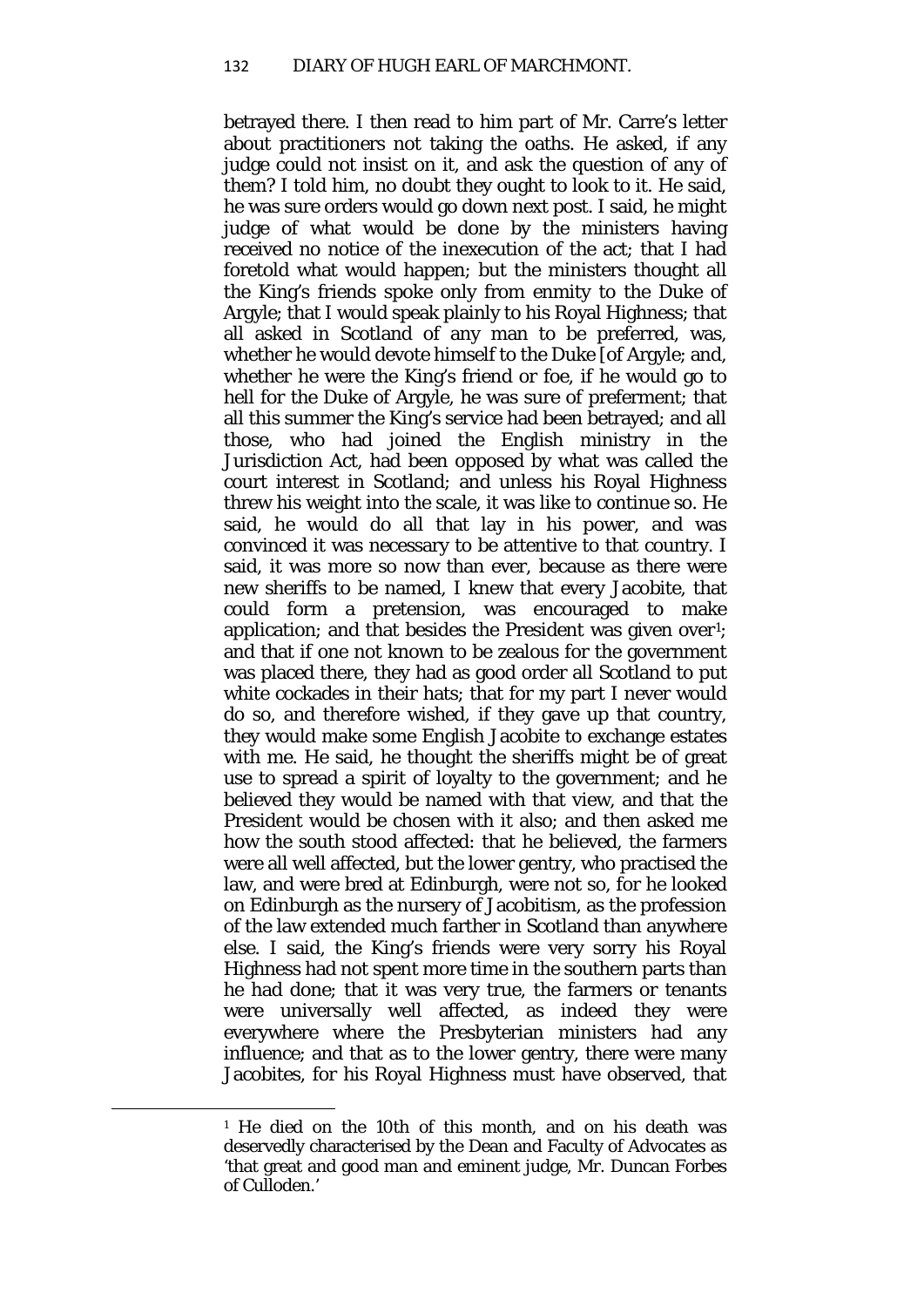there was not such a thing as a convert from Jacobitism in Scotland; but that many were debauched into appearances of Jacobitism, by their desire to get some advantage from those who recommended to every thing in Scotland, and who were constantly insisting on the distinction between the Scots ministers, and the English, and setting one people against the other, the consequence whereof his Royal Highness would easily see: and that the President, who was no Jacobite, gave too much ground for this by his toasts of Sir William Wallace, &c. He said, the President was no Jacobite, but was a Highlander, and carried that to very dangerous lengths, and that he had told him so; that he saw no use of making any distinctions; that there ought to be no such thing as English and Scots, but they should be made more and more, and treated as if they were one kingdom; that the Duke of Argyle was a great man, and one of the most considerable in Scotland; but if he went wrong, there was no reason why the King should follow it. I told him, that since I had the honour to have received a mark of the King's favor, I had told the ministers, that if the Duke of Argyle would be satisfied with the rank of a subject, and act for the King's interest, no man in Scotland would bow lower to him than I would do; but as things were conducted, the King's friends were under very great difficulties, particularly my brother, who could not, if these matters came to be considered in Parliament, either admit, that the whole country was Jacobite, or, that the King's friends there did not inform his ministers of what conduct was held there; and, since they were informed of it, to ascribe their acquiescence in it to disregard of the King's interest would be too heavy a charge; and to ascribe it to inability would be paying them a small compliment; to prevent this, I had taken the liberty to beg his Royal Highness would throw his weight into the scale, without which I was afraid there would be nothing done; that I hoped, he would forgive me for so doing. He thanked me, and said, he should be very glad of my acquaintance.

Sir Charles Gilmour<sup>[1](#page-78-0)</sup> came here, and told me, he had had a

Tuesday evening. letter from Lord Arniston, telling him of the President's being given over, and intimating, that he should think it such an affront, if any

other were made President; that Sir Charles imagined, Lord Arniston might resign, and bidding him advise with his friends here, amongst whom he named me, whether he should not write a letter to some of them, setting forth his pretensions. Sir Charles added, that both Lord T. and E. were very dangerous men. I told him, I thought so, as things stood, but that I had not delayed till now doing my part to

<span id="page-78-0"></span><sup>1</sup> A Commissioner for Trade and Plantations, member for Edinburghshire.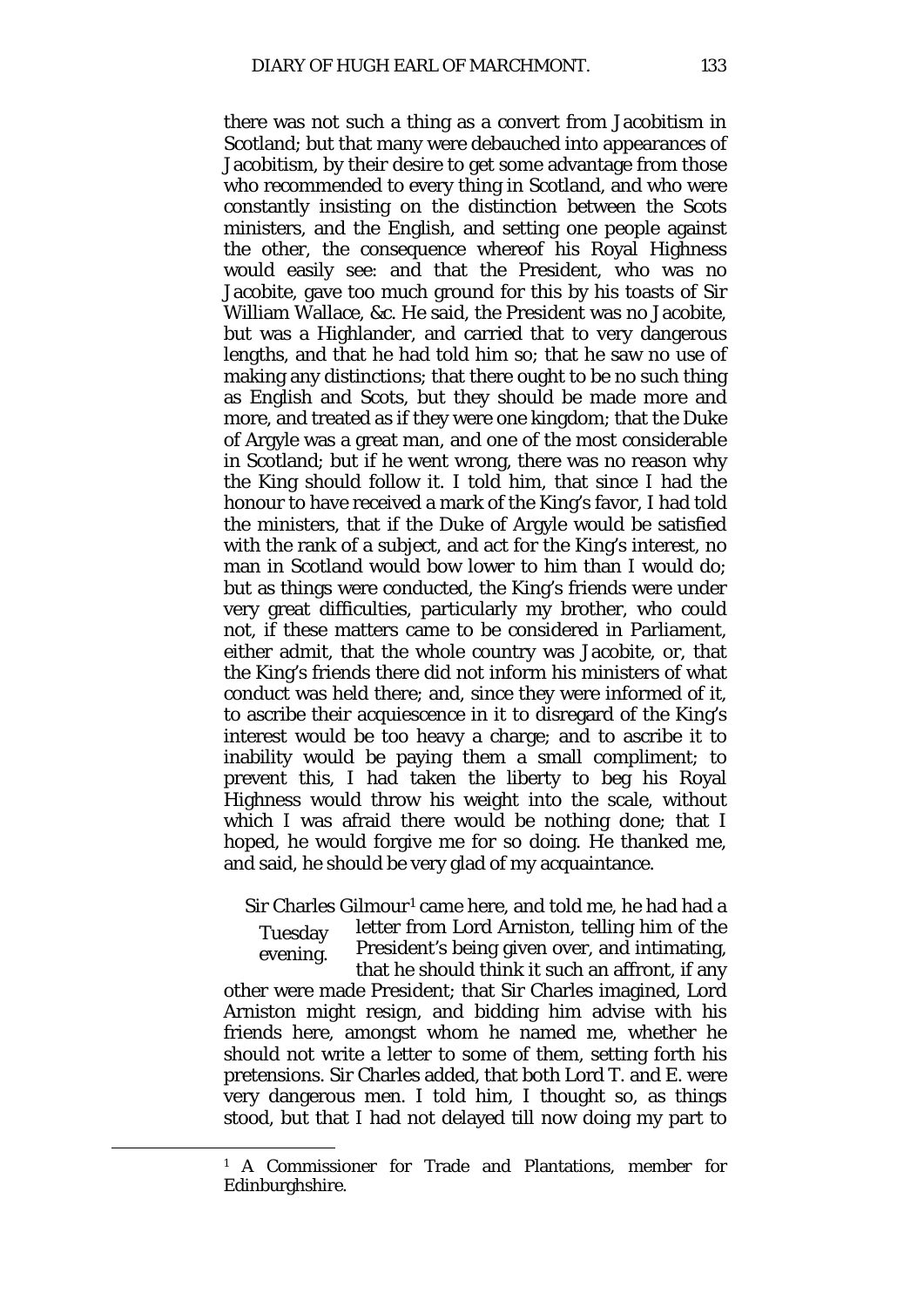serve Lord Arniston, however, I was afraid, to very little purpose; that, in my opinion, Lord Arniston should write himself to the Chancellor, for any other person might rather injure him than serve him; and that I found the Duke of Argyle laid his whole weight on opposing him, and had gone farther than I could have expected.

Dec. 2nd. Wednesday. I was not let in at Mr. Pelham's. I went to Lord Chesterfield, and told him of my audience with the Duk[e1.](#page-79-0) He said, he had seen the Duke afterwards, and having painted to him the miserable prospects abroad, and how little was to be expected in the way of forces, and therefore how necessary it was to set about procuring a reasonable peace, the Duke appeared convinced of what he said, and told him, it affected him not only as one of the subjects, but as one who was at the head of what he saw would be an ineffectual army; but that this was not the worst; that the state of Scotland was very bad; that he believed the King's ministers there did not serve him well; and that there we had triumphant Jacobitism. Lord Chesterfield said, that he supposed, this arose from what I had told him; that he answered, that he was convinced it was so, and had foretold it; and that it would continue so till the King had resolved to be King of Scotland, which was what the Duke of Argyle insisted upon being; and that in order to get it he made use of the assistance of the Jacobites. He then told me, that on the Duke of Newcastle telling the King of the President's illness, the King said, he would be a loss, for on the whole he was a good man, though he had errors; and that, if he died, he supposed Areskine must be the man. To which the Duke of Newcastle said, 'To be sure; there was no other.' I said, I was heartily sorry to hear it; that it was a mortal blow to the King's interest, for Areskine had been a notorious Jacobite, and there we knew of no conversions; that Arniston would probably quit the bench, and then all the property in Scotland would be at the mercy of the Duke of Argyle; that I could bear misfortunes as well as another, if they befel the country; but my brother's situation gave me much pain, if the state of Scotland came to be considered in parliament. He said, nobody could expect my brother should break from his friends in his own country; I then told him of Dr. Lee and Mr. Nugent having spoke to my brother of coming into the Prince's service, and my fear of its being misrepresented to the King by the low German people about the Prince. He said, he would mention it to the King, if I liked. I said, I should be very much obliged to him. He told me, Colonel Stanhope was made aide-de-camp to the King; that within these three or four days he did not expect even that; and he

<span id="page-79-0"></span><sup>1</sup> Of Cumberland.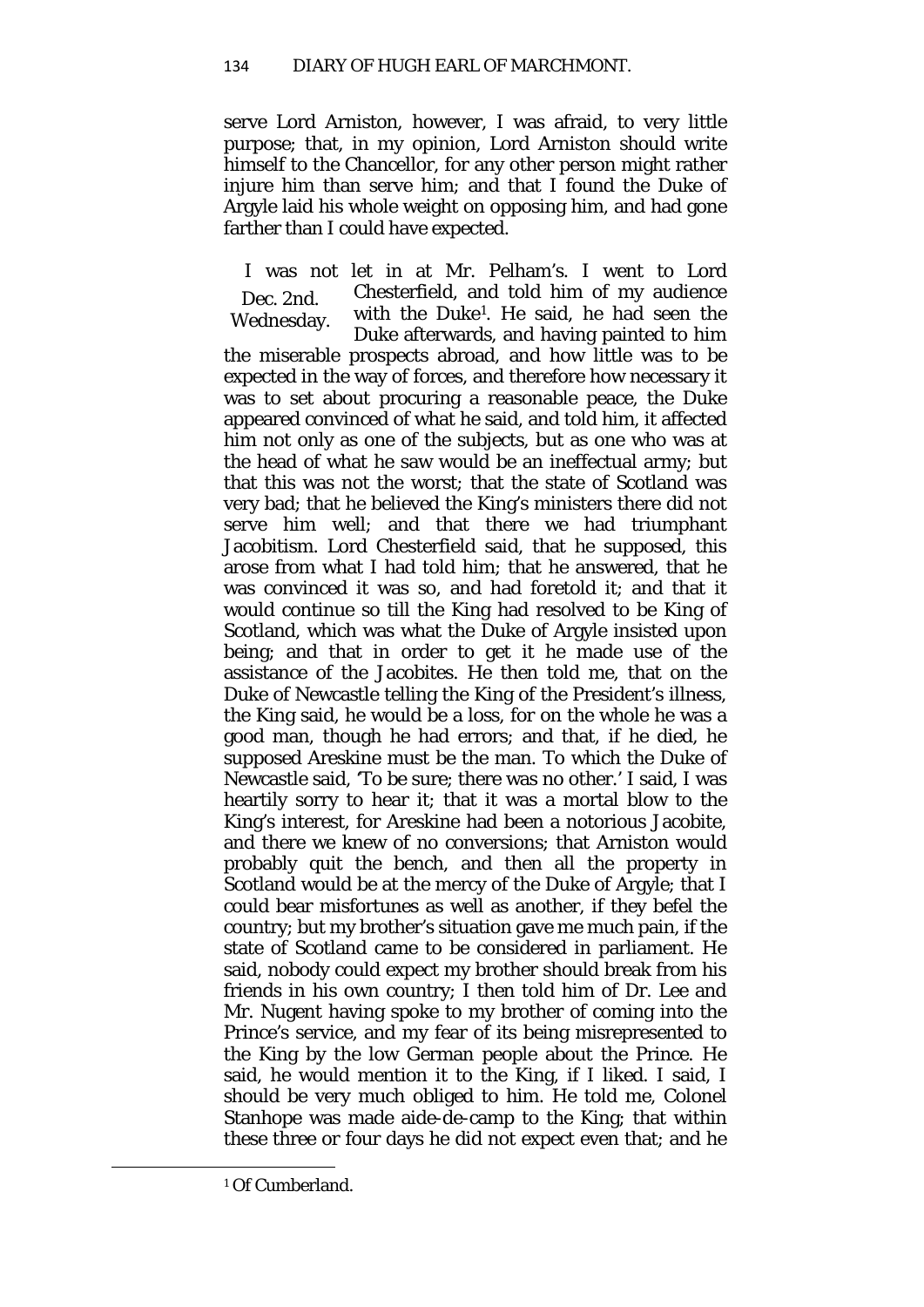believed, he was the first Secretary of State that could not get an old Lieutenant-Colonel, though before it was his rank, into a regiment, and that he was not sure his protection had not hurt him.

Dec. 3rd. Thursday. I went to the Duke of Newcastle's, and told him, I was afraid of being officious, but th0ught it my duty t0 inform him of what I thought might affect the King's interest in Scotland. He said, he should be glad of receiving any lights from me. I told him, I was personally concerned no farther than the county of Berwick; that there I must beg the ministry would protect and encourage my brother's interest, which was the King's, and the Whig interest. He said, that was already done. I said, quite the reverse; there was not one who had supported him, had any thing, and all that had, had opposed him. Why, says he, the Duke of Argyle says, 'Mr. Campbell, that my brother' (meaning Mr. Pelham) 'chose.' I said, it was directly contrary, not one, who had any thing from the court, having voted for my brother, but against him; that this was one of his Grace's tricks, who could never forgive my brother and me all the ill offices he had done us; and that I must therefore the more insist, that in what concerned that county, and the gentlemen of it, he would protect my brother's interest, and not give credit to the Duke of Argyle. He asked, what could now be done. I said, there was the affair of the sheriffs. He said, the Duke of Argyle says., Lord Marchmont will recommend one Hume, who was a very good man, to whom he had no objection. I fell a laughing, and said, his Grace was mistaken; I knew who he meant; he was a friend of mine; but I would never recommend any that I was not convinced was a zealous friend to the King, especially on such an occasion, and because I was convinced it was absolutely necessary to establish that principle in Scotland. He asked, who I would recommend. I said one whom I knew to be a friend to the government, Mr. Carre, unless I could get something better for him; and then I would name another firm friend to the King. He said, his name should be set down in the list, subject to the same examination as the rest. I said, if they took the Duke of Argyle's word preferably, I knew no friend of mine would have a share, and many a Jacobite would be named. He said, they would not trust entirely to him. I said, too much of that was done already, and so they were flattered here, and cheated in Scotland; but that there would be too many vacancies there soon. He said, 'Let me speak to you of something of more importance.' I, asked leave to interrupt him, and said, I was coming to matters of more importance, which I begged leave to explain to him. I then went through the opposition given in Scotland to all who had supported the King's measures in Parliament, and asked, what privilege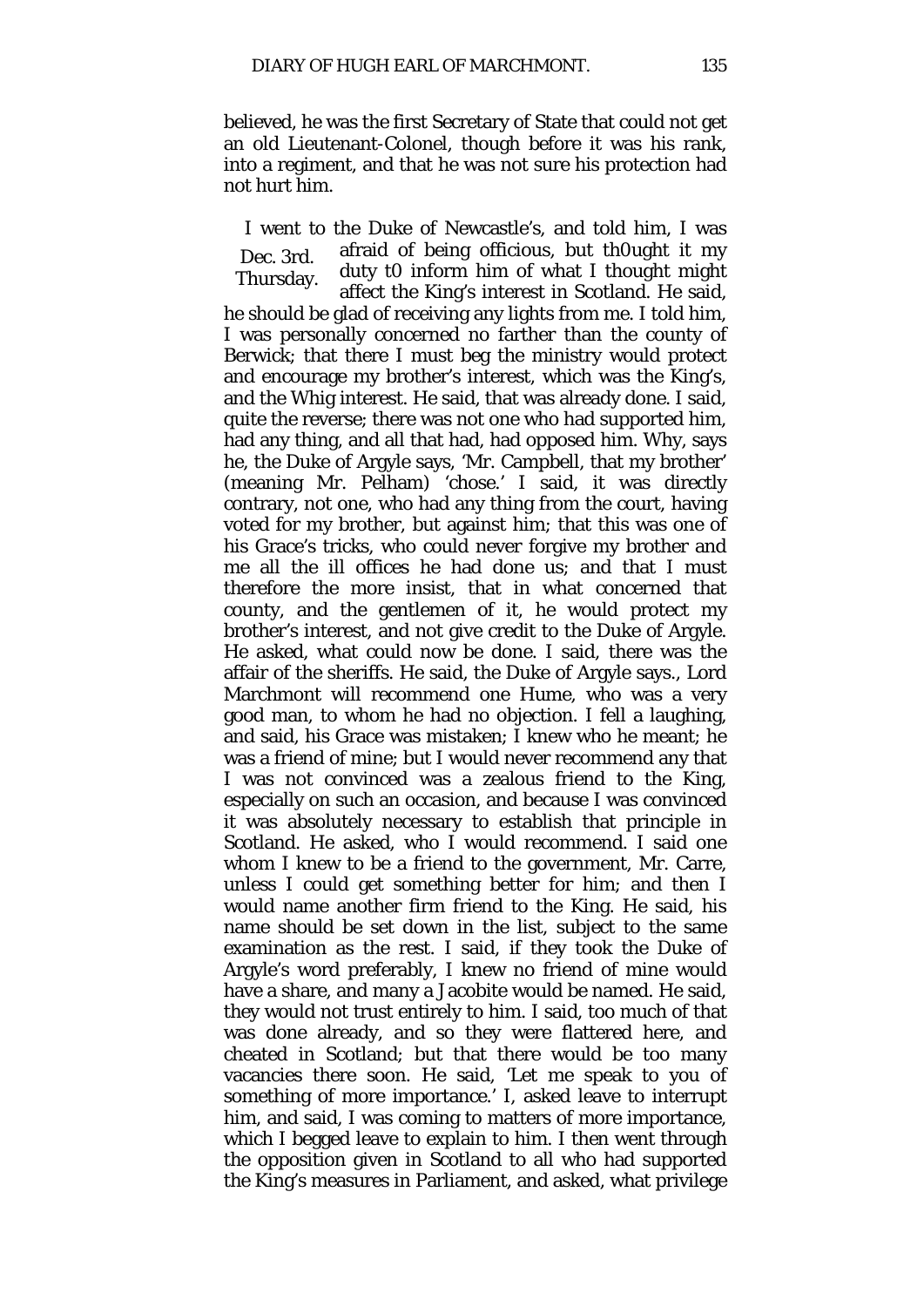the Duke of Argyle and his people had to oppose such men, more than those who had formerly been turned out for so doing. Secondly, the Duke of Argyle's sending down a letter to Lord Lothian, to bid him refuse to exchange his office, by the very same messenger who carried the offer of the Register's place to me. This surprised him; he bid me tell his brother this. I said, I had done so. He said, this was a very strong fact. I said, it was one; but there were some of more consequence to the King's interest, such as,—Thirdly, the Lords of Sessions ordering people to set values on their claims, merely to raise a clamour, and to obstruct the act. He said, the Duke of Argyle blamed the Session for so doing. I said, this was a most gross trick, for every one knew they were quite subservient to him. He said, Lord Dalkeith said to him, that they had set a great value on his jurisdiction, and one yet higher on his father's; and that both his father and he thought they would be better without them, and that they rather cost them money. I said, it was all contrived to obstruct the act, and raise discontents in the country. Fourthly, that the act of Parliament requiring all practitioners of the law to take the oaths was not executed. I then read him that part of Mr. Carre's letter; and when I came to the distinction of Scots and English ministers, I told him, I had mentioned this before to his Grace, and, were it the last word I had to speak, I would say, that upon the crushing of this doctrine depended the safety of the King's crown in Scotland; that I did not desire him to adopt my opinions of men, but to judge by facts, and see whether these arose by our faults, who complained, or by theirs, who betrayed and cheated, them. As to the part relating to the King's speech, he said, the Duke of Argyle spoke with high approbation of that part of it relating to Scotland; and yet, says I, he complains everywhere he has no power, as I may do; I have not 40,000*l*. a year, to which I am as well entitled, as he is to any power beyond that of a subject; and he says, he has a good scheme for civilising Scotland, but that it won't be accepted; so that, I suppose, he and his tools in the House of Commons will play their parts on the Jurisdiction Act over again. I then said, this conjuncture was the more critical from the President's illness, and perhaps death. 'Ay,' says he; 'who do you think the most proper man?' I said, perhaps he might think I spoke from pique; but I assured him, that, had I the honour to be his son, I could not speak otherwise than I did and should. And first, the man the most unfit, was T. 'Do you think so?' says he. I said, 'I'll tell your Grace, why I do so; he was a known Jacobite in 1715; and I have no faith in Scots Jacobites' conversions;' and next, he was a very dangerous man; and they might as well take the crown of Scotland off the King's head, and put it on the Duke of Argyle's, whose subject I would never be, though as much his humble servant as any one, if he would be the King's friendly subject. I said,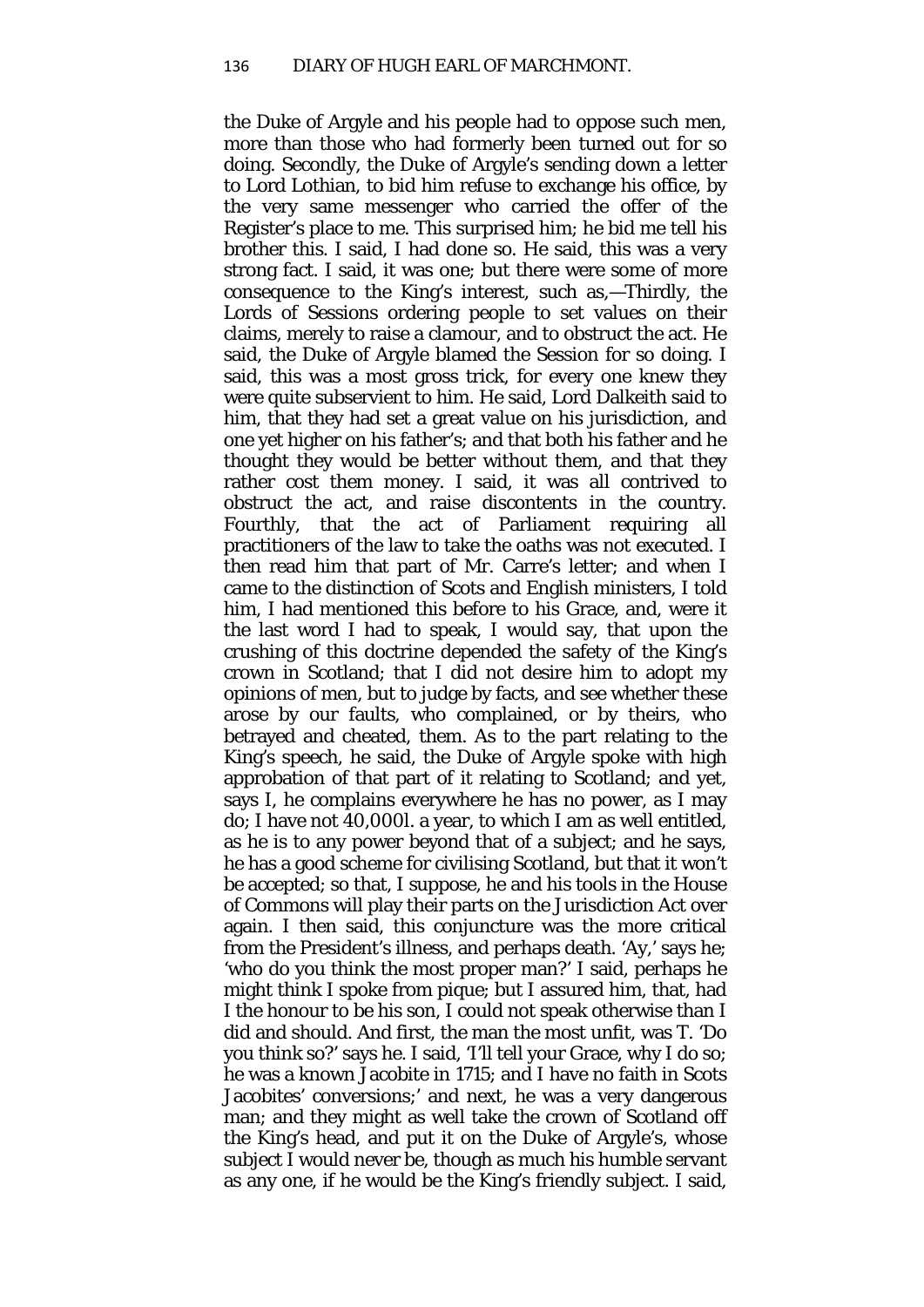besides that, Lord Arniston would probably quit the bench; and I did not see how they could supply his place. He asked about him. I said, he was very well; was the ablest man, one whom the whole kingdom pointed out for it; and, as he had a great property, might quit on what would be thought an affront to him; and if he got it, as he was the most zealous friend to the King on the bench, so, I would be answerable, he would belong to the ministers, He said, this was strange, for one of my country, not of the Duke of Argyle's people, had told him, sitting where I was two days ago, that Areskine would be the most unexceptionable of the Duke of Argyle's people to the opposite party. I said, if it was Lord Morton, he had not talked so to me. He said, 'No;' and said, it was Andrew Mitchell. I said, Mr. Mitchell might mean what he pleased by parties; I considered them not; my doctrine was to encourage the friends to the King, and to the English ministers, and I did not think Areskine one. He said, they did not think so of him here; and he would tell me, that the King, speaking of the President's death, had named Areskine; but that he himself had recommended nobody, he did assure me. He said, 'Who would be the best man of the Argyle faction?' for Arniston, I knew, had been always opposite to the Duke of Argyle, and added, what I thought of Grant. I imagined, he meant Lord Elchies; so I said, I knew nothing of him but the name of Grant, and did not much trust the Whiggism of any man north of Tay; but I would not say any man was Jacobite, if I had not particular grounds for it. I think on recollection, he meant the Advocate. He then said, who were the two I had said, that were not on the bench. I said, I meant only one off the bench, and that was Mr. Craigie. But that as in this case Lord Arniston would probably quit, I did not see how they could supply his place; and that this would be the most fatal blow to the King's interest in Scotland; that perhaps Mr. M. would be made a Judge, or a Baron of Exchequer; that I should like the last better, as it was a sinecure. He said, he had never heard of him for either. I said, his Grace then surely would. He said, Lord P. was a good man. I said, he was personally so, I believed, but his family and interest were Jacobite; and John M. was now chosen by that interest. He asked, who were proper. I said, there were not many that [I could recommend] either for a Baron's, or a Judge's place; I should name one, a man of sense and law, and a real Whig, Mr. Carre; but that I supposed a Baron's place would be easier got. He then got up, saying he was sorry for what I told him. I desired his Grace would not tell anybody what I had told him, but make his own use of it. I dined with Lord Chesterfield, and told him what had passed at the Duke of Newcastle's. He said, Areskine would be the man for all that, and said, the Duke meant the Advocate by Grant. He then asked after one Provost Coutts. I told him, he was a very clever fellow, and was nephew to Provost Stuart. He said, he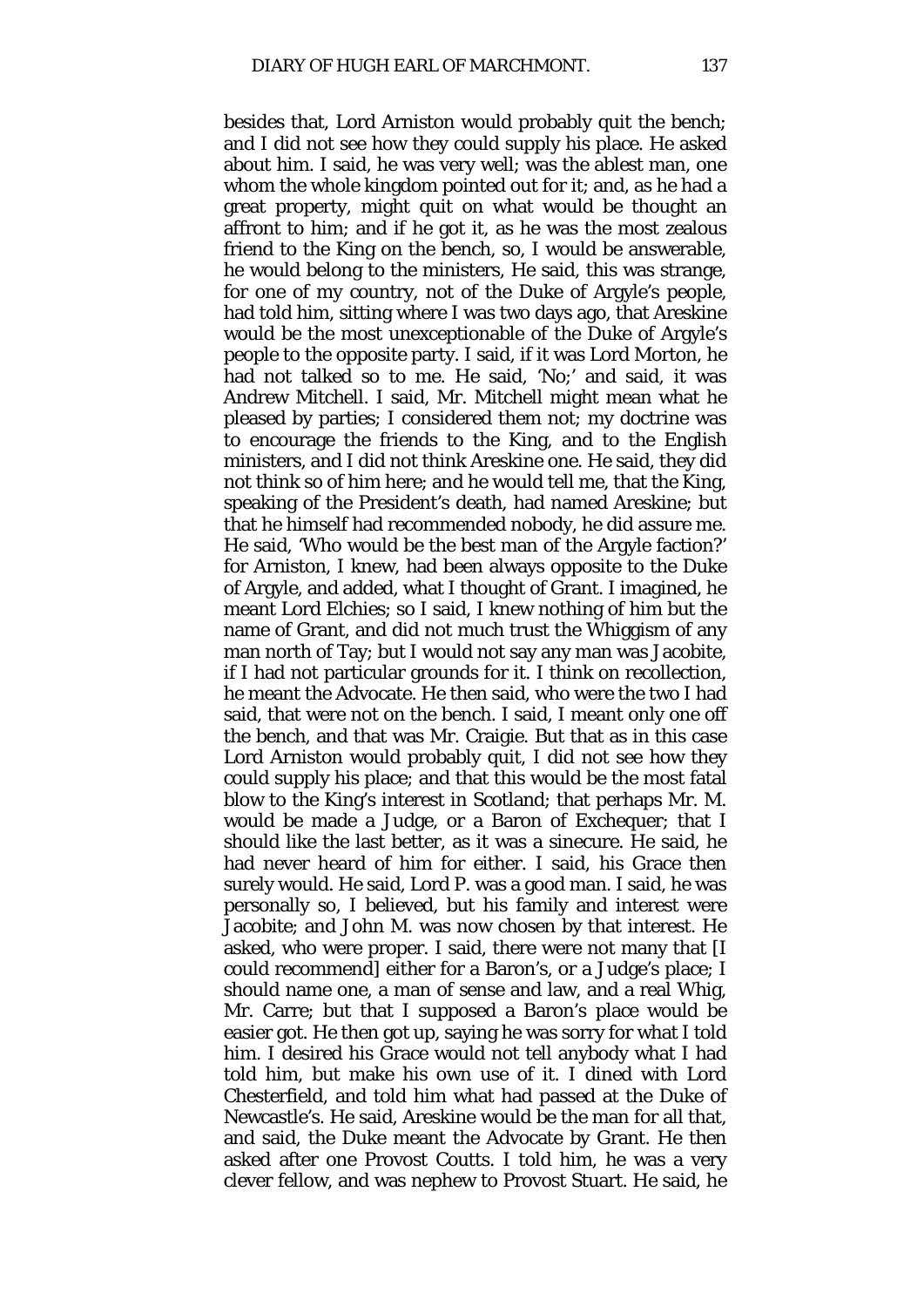might then see a prison too, for he had just met with him, having crossed upon him in a foreign correspondence. He mentioned being summoned to a meeting of the ministers this evening, and retired with Lord Gower, and on his return, said to him, he could not tell how to remove difficulties, which he could and would have prevented. He said, he heard Lord Charles Hay and George Stanhope were to be the King's aides-de-camp; but that might not be so for all that. In the evening Lady Chesterfield said, that perhaps George Stanhope's being disappointed might be owing to the King's hatred to his father, but that it might also be an artifice of Lord Granville's to disoblige Lord Chesterfield, and force him to resign. I said, I did not suspect that. 'Why,' says she, 'do you think the Pelhams could support themselves, if Lord 'Chesterfield left them?' I said, 'perhaps not;' but I did not see that Lord Granville would like to offend Lord Chesterfield, though by Mr. Villiers affecting to exaggerate to me the surprise one ought to have of this event, probably he might wish Lord Chesterfield should take it highly ill.

Dec. 18th. Friday. I waited on Mr. Pelham, who made me excuses for not seeing; me when I called. I told him I wanted to see him before I saw the Duke of Newcastle, and also to give the names of two of my brother's friends for sheriffs. He said, the Duke of Newcastle was the proper person to give 'em to; that there was a list to be made, whereof the ministry would choose; and that this particularly belonged to the Duke of Newcastle and the Chancellor, his department being the revenue. I said, the Duke of Newcastle had asked me, when I named these gentlemen to him, whether my brother had given their names to Mr. Pelham; and I had said, he would do so*;* that I had desired my brother to do so; but I imagined my brother thought I had a better interest than he had with him. He said, he had not seen my brother, but that he was to be with him in the evening. I said, the Duke of Newcastle had occasioned my mentioning a thing that concerned me more, and surprised me, as it was a notorious falsehood, and told to make my brother and me appear liars to him, and I thought the Duke of Argyle above such an artifice. It was his Grace affecting to assert, that Mr. Pelham had chosen my brother; that to convince him how that matter was done, I would take care he should have the list for Præses, whereby he would see, that all that voted with us were our old friends, except one, whom he had no influence upon, and one, whose name I now gave him, who was engaged on a promise made by virtue of his letter to my brother to be taken care of; that he had been in the excise, but could not go back while Thomas Cochran was a commissioner. He said, he had no reason to be satisfied with him. I said, I would tell him what had prevailed; that it was £500, and that every man who had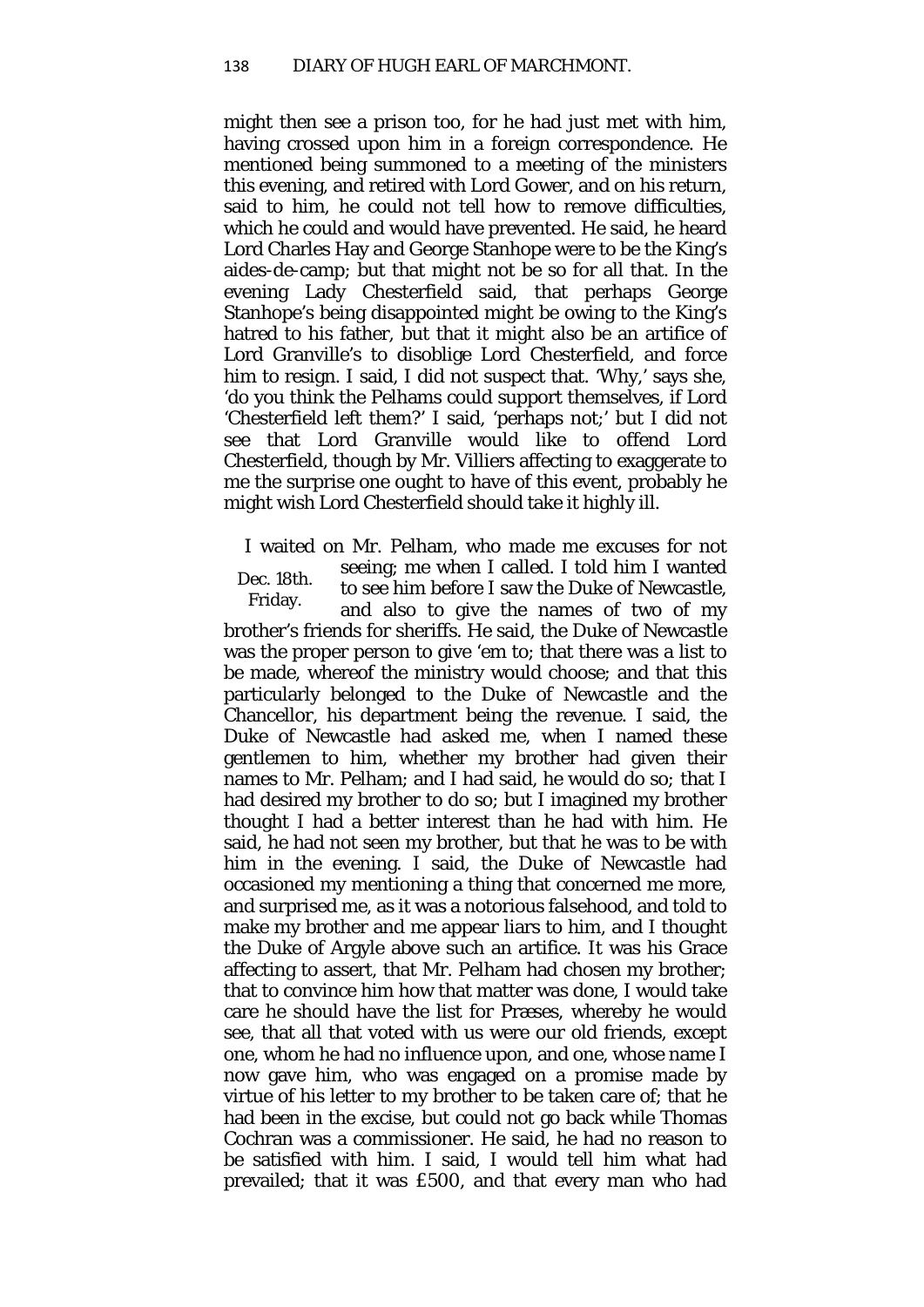anything from the court, had been against us; and one Douglass stood on the list at the Excise-office, now to be advanced for voting against my brother. He said, he could not know that by inspiration. I said, he must have some one there of confidence. He named George D----. I said, I could not tell why he did not serve him truly; but that I told him this only to fix the lie where it truly belonged. He said, he knew nothing of it; that the Duke of Argyle had never named my name, excepting when the Duke of Newcastle had told, that he had heard, every one, who voted for the Jurisdiction Bill, was opposed in Scotland, which, he imagined, I had said. I said, I had. He then said, I meant my brother. He asked, if Mr. S---- had. I told him any man in Scotland, except perhaps Mr. S----, would burst out a-laughing in his face, if he doubted it; and that he might ask Lord Leven who lived in the country. He asked, if Sir L---- G---- had. I said, 'Sir, when I said this, I did not say it, as having meddled even in the northern elections, for I avoided meddling in any but my brother's, my family being then at the head of the Whig interest, so I cannot enter into particulars; but that I heard this from various people of credit in the generality of such elections, and I know, it was the general cry used by the creatures of the Justice Clerk, and those who belonged to the Duke of Argyle in Scotland.' He said, the Duke of Argyle complained, that he was run down by *they say,* and that he desired to know who, and what particulars. I said, the Duke then proposed a bargain very advantageous to himself; that to prove any thing upon him, everybody knew, from his character of cunning, was impossible; especially, since every man they trusted in Scotland belonged to him, and would do what he bid them, though he did not appear in it; and that at last, when we came to speak here, his Grace knew he would be believed, when we were not; he would set things in any light he pleased, when we were not present; and the ministers here were not able to do it, because they were ignorant of Scotland, as it did not deserve their attention. He said, he thought it deserved it very much. I said, yet they were ignorant of it, and talked of parties there, which I knew not; for instance, where was this squadron? who were the heads of it? He said, he knew no heads of it; but the tails of it made a great bustle, and were very violent. I said, 'Sir, the violence, you complain of, is occasioned by the insolence wherewith they are used; you have no notion of the insolent treatment the Duke of Argyle's people give those who dare to be the King's friends.' I then read him a paragraph out of Mr. Carre's letter; and he said, the Duke of Argyle would subscribe to every part of it, except that about the Scots minister; and he asked me, if I would not do as he did, if I found myself suspected in every thing I proposed. I said, I should be very sorry to conduct myself so as to give just grounds of suspicion; but if I had, I assured him, I would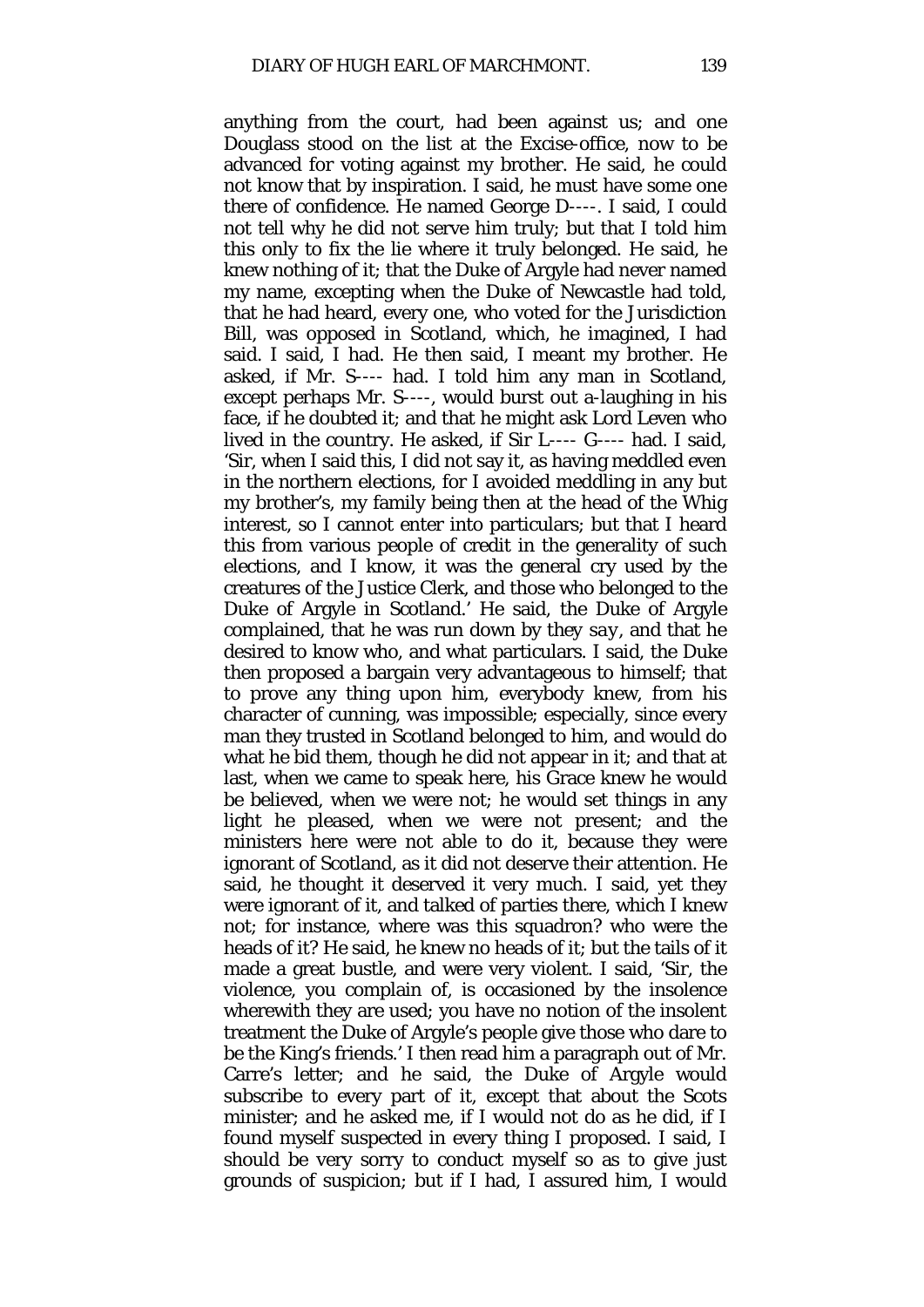withdraw, notwithstanding that great object of Scots power, of which I was said to be ambitious, stood before me; that I did not envy it to his Grace; that I knew he thought I was piqued at the Duke; that I would not say, I loved a man who had always injured me, and whom I knew to be of so rancorous a disposition, as never to forgive any injury he had done; but all I desired was, that they would not make him my King. He said, I saw the Duke of Argyle's situation with the ministers. I said, as the King loved truth, nobody was surprised that he hated him. He said, he did not know if he did; but it was not long since he loved him; and he knew not what such alterations might be founded on; that the ministers did not receive what the Duke proposed, as if they trusted him; and it was plain he did not govern; that he owned he was himself the only friend the Duke had in the ministry; and that he saw the mania the ministry, with whom he concurred in opinion more than with those who were nearest to him, and with whom his connexion was most sincere, every day knocking at the Duke's head; that things could not continue in this state of speaking differently, and wrangling every hour; that they must come to a resolution; if the Duke of Argyle was to be depressed, and others only employed, to be sure, it was ridiculous to let him enjoy what he now had; or, if they were to avail themselves of the Duke's credit and abilities, and without acting offensively, let in others, it must be put on a practicable footing; and that this last was his opinion, which he would not say would be followed. I said, I was afraid he would find the Duke would think himself *depressed,* if they let in others; and, as to offending him, I appealed to himself, whether I had ever asked any thing to offend him, further than that my brother's friends and mine might have the protection of the ministry, and their share in Scotland*;* that I knew very well the Duke would be offended, if this was done; and if they meant that, they, might as well give him the crown of Scotland; that for my own part I saw the necessity of supporting the King's interest there so strong, that I assured him, I would not only do my utmost to support the Duke of Argyle acting for that purpose, but that, if he could forget the injuries he had done me, I would sincerely join hands with him, and let' all bygones be bygones*;* that this necessity was so strong, that I would join the devil to maintain the King's interest there; for if it was not better encouraged, I did assure him, they would have another rebellion about their ears there, before they were aware of it. He said, 'the Duke of Argyle says the very same thing, and agrees with the letter you read about taking the Highlanders from their hills.' I said, I must now desire of him, as I know I was thought to be piqued at the Duke of Argyle, to ask the minister (with whom, he said, he was sincerely connected, to whom I ought on every account of private friendship, as well as public connexion, to open my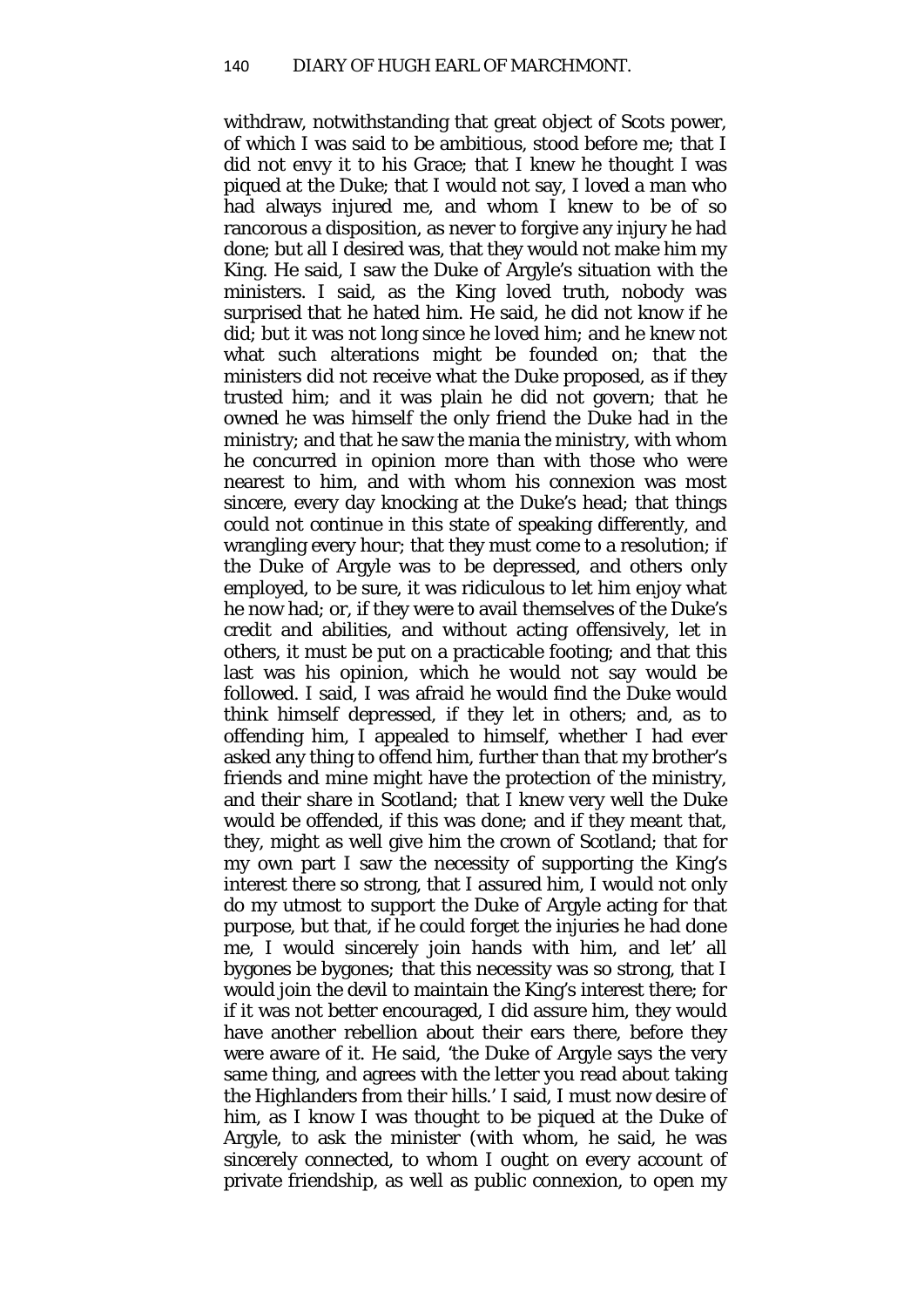heart), to ask him, whether I had ever held another language to him, than what I now did, and that my particular concern went no further than having my friends in the county of Berwick provided for. After many civilities we parted; and he repeated, that he had not seen my brother, but hoped to set things to rights in the evening.

Thursday. Dec. 24th. After dinner Lord Chesterfield took me into his library, and told me, he wanted to tell me what Duke of Argyle had said to him. I told him, what Mr. Pelham had said to me particularly about himself, and that my brother had told me, he had said the same thing to him. He seemed surprised at it; and then said, the Duke of Argyle had the other day stopped him, as he was coming out of the closet; and said, 'one can get a word of you, and expect to be heard. There is a friend of yours, who imagines that I am his mortal enemy, and with whom I desire to have things set to rights. You understand forms; and I must ask your direction. I came last to this town, or else I should have called on Lord Marchmont before this time;' that he answered, Lord Marchmont was not a man of form, and, he was sure, would stand on no such trifles; that it was very true, Lord Marchmont considered the Duke of Argyle as his enemy, and who had acted as such in every instance. He said, he had never done anything, but in the county of Berwick, where I (Lord Marchmont) had too much sense not to allow it was a fair war, and that Lord ---- was his relation and his friend, to serve whom he was obliged to do his utmost; that he had never opposed me in anything else, for sure, I did not imagine he had hindered my being one of the sixteen; that it was evident he had not had the nomination of 'em; that he would not have named that bankrupt Lord ----, nor that fool Lord ----; that indeed in the situation he and I were in, he would not propose me for one; but if I were proposed, he would not oppose it, because he thought me very fit to be in on account of my abilities and zeal for the government. Lord Chesterfield replied, that he believed the county of Berwick was the tenderest point both to my brother and to me; to which the Duke said, that we could not imagine, as Lord was a dependent of his, that there would be any difficulty in making that point quite easy to our satisfaction. Lord Chesterfield said to me, that lie did not expect from the Duke's character, that there could be a cordial friendship between us, or that I could place my trust in him; but he wished, there might be such a civil intercourse established, that I might be sure of coming in one of the sixteen on the first vacancy. I thanked my Lord for his kindness, and told him, I could not trust the Duke of Argyle without divesting myself of my understanding; but that on any natural occasion I should not fail to wait of his Grace; that I would tell him frankly, why I must wait for such a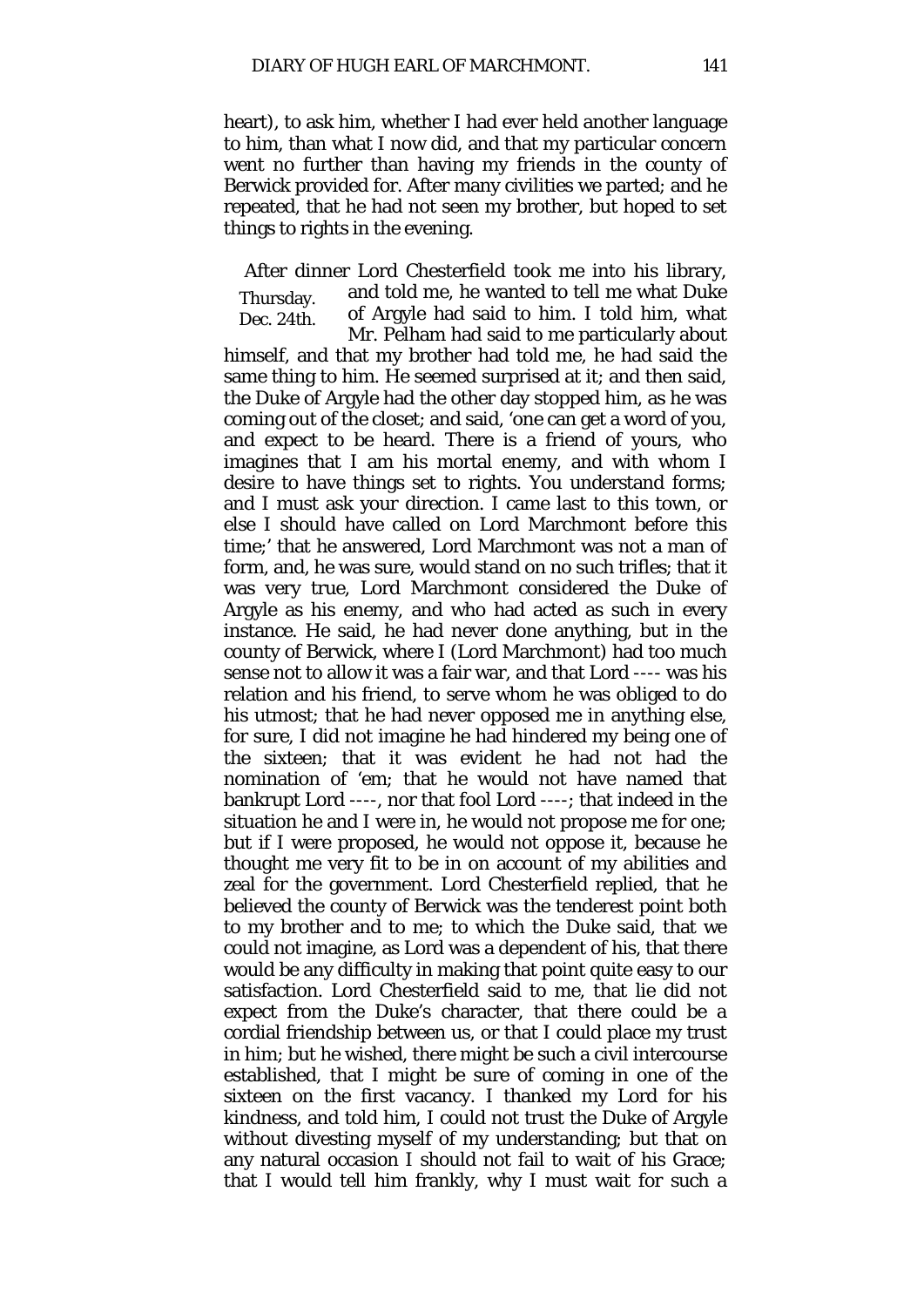natural occasion, as would tell easily without seeming to conceal a mystery. It was, lest his Grace should represent it so in my own country, as if I had listed entirely under his banner, which would alienate all our friends from us; whereas at present all the King's real friends there looked on my brother and me as the principal people of our country, to whom they could resort. He approved of this, and repeated what was his view. He said, they had had a meeting about the Presidentship of the Session, in which Mr. Pelham was for ----, as the Duke of Argyle's man, which he owned, saying the Duke had assisted them, and was to be preferred to the squadron, who were linked to Lord Granville, Sir John Gordon, and the Prince. But he added, he thought Arniston and his son were to be gained if possible, and therefore he would propose giving Grant, now advocate, the gown, and making young Dundas advocate. The Duke of Newcastle mentioned ---- and Arniston, but seemed to incline to Lord Elchies, saying, he thought they should name one, who would make it apparent, that the English ministry had named him. Lord Chesterfield said, this was to shew it was his own doing, and neither [the] Duke of Argyle's nor my recommendation; that the Chancellor asked his opinion, and he had said, that he remembered the Court of Session so infamous, that if the legislature did not suppress it, the indignation of heaven ought to have fallen upon it; that, to avoid the like, therefore, he thought the best qualified for a judge, and the honestest man should be named, without regard to Whig or Tory; this the Chancellor highly approved of, seeing where it pointed; that he, Lord Chesterfield, added, that he knew none of the persons mentioned, but had heard from the Duke of Queensberry, that ---- was not an honest man in private life. Mr. Pelham said, that was because he had converted his Grace's interest to the service of the ministry; and Lord Chesterfield said, that might be an obligation to the ministry; but that if he had very great obligations to the Duke of Queensberry, and acted then against him, it was still a crime in private life. Then the Chancellor weighed what had been said in his Chancery scales of equity, and seemed to be of opinion, they should name Arniston. But nothing was decided in this meeting. He told me, Mr. Maul was to be Baron of the Exchequer, and that this was readily come into, as a *douceur* to the Duke of Argyle, who, Mr. Pelham said, was against his being one of the Lords of Session. He said, he would now tell me farther, but not to ask my advice, for his resolution was already taken. I said, I did not like the preamble. He said, he was resolved to resign his office. I said, I was extremely concerned to hear it, for our situation must then be hopeless, nor did I see where we had any resource. He said, what became of the other ministers was none of his business; but he could stay no longer in with reputation; that when he came in first, he had told 'em, they should make one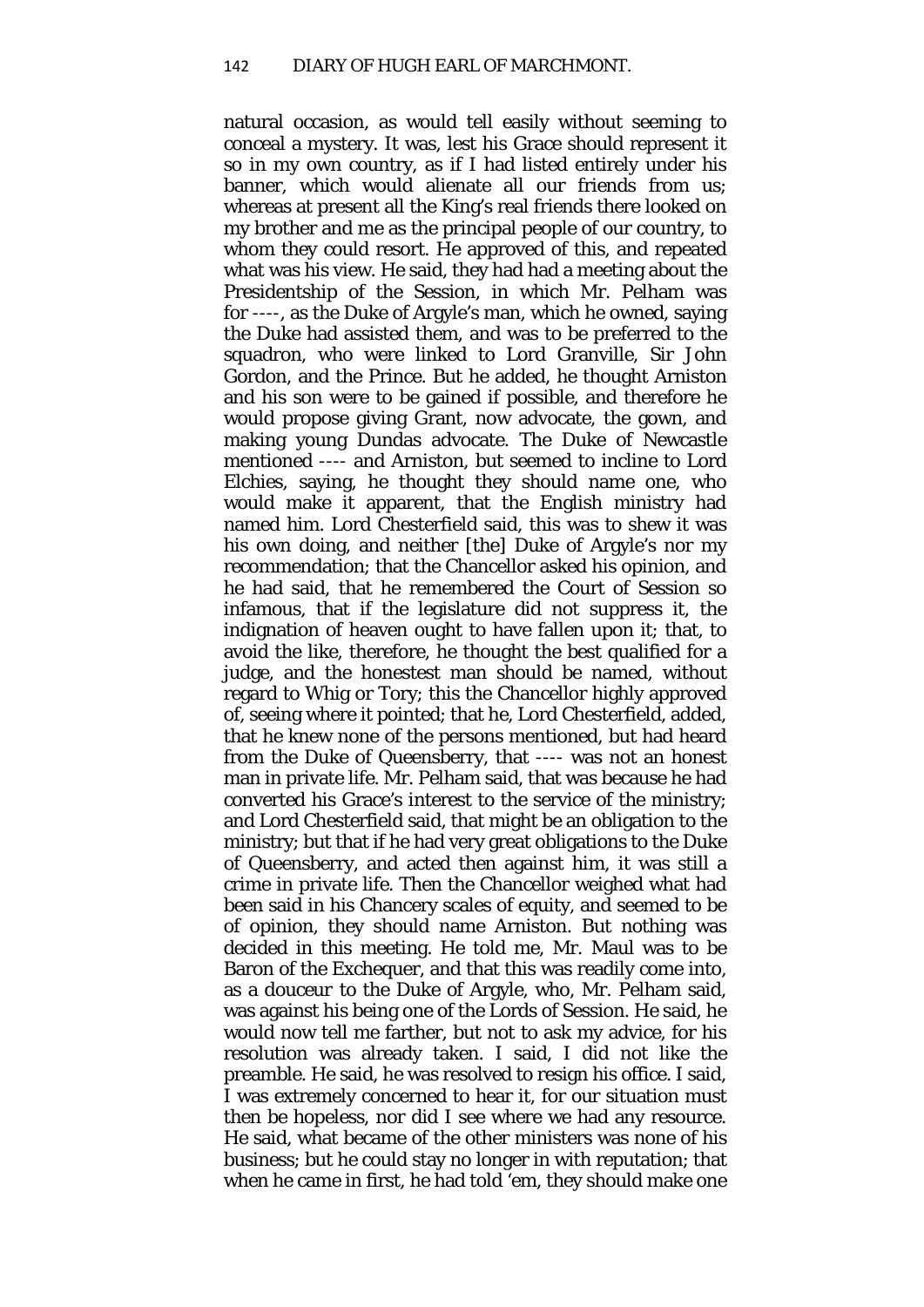last effort, add two millions to their annual expence, make their army superior in the field, and by one successful campaign put themselves in a state of having a reasonable peace, before another campaign, which, it was too plain, could not be expected to be to our advantage; that Mr. Pelham [said], it was impossible to raise more money than was already proposed; and that the King was made to imagine, Lord Chesterfield, being for peace, tried by increasing of the expence to make war impracticable; that he might indeed have had as much credit in the closet, as any one can have, if he had inclined to do some things, which nobody should ever know, and which he would not do; that since the affair of the resignations the King hated all his ministers (indeed loved nobody); but that the Duke of Newcastle, having cried like a child when he resigned, was the easiest to him of them all; that his Grace was so jealous of the favour of the closet, that he could not endure any one should have credit there; and therefore if he, Lord Chesterfield, wanted to have anything, it was sure to be opposed in every way possible; that he was not inclined to take Colonel Stanhope's affair in a high way; but he saw it was done to shew that he had no credit, and to tell everybody not to apply to him, if they wanted anything; that in his situation, what must the world think, but that he continued in for the sake of £5000 a-year; that besides he was every day setting his hand to what he disapproved, carrying on measures he condemned, and acting as the Duke of Newcastle's *commis,* whilst his Grace played the part of sole minister, and was safe; Lord Chesterfield's hand was to every paper for carrying on a ruinous and mad war, which must end in a bad peace; and when that came, then he should bear the blame of it, as having always been for a peace; that the nearer it came to this last period, the more difficult was his situation, and the farther he was involved; and that then he could not part with the ministers in good humour, which now he was resolved to do; that he would tell 'em, that his health would not permit him to go through the fatigues of an office, wherein he could do no service beyond another; that he would tell the King the same thing, and that he had not that degree of credit with him, wherewith alone he could serve him with satisfaction; and that he found his advice to have no weight in the conduct of his affairs, which he thought in a very desperate state; but that he did not intend to oppose, or enter into any cabals; that he would continue to support his government and measures without any employment; and, he thought, he could then do it with more effect. I asked, if he had told any of the ministers. He said, 'No;' the Duke of Newcastle had no reason to expect it; and he had not yet told Mr. Pelham; but that he must have perceived it, from his having avoided to meddle, and affecting indifference in their meetings; that he had told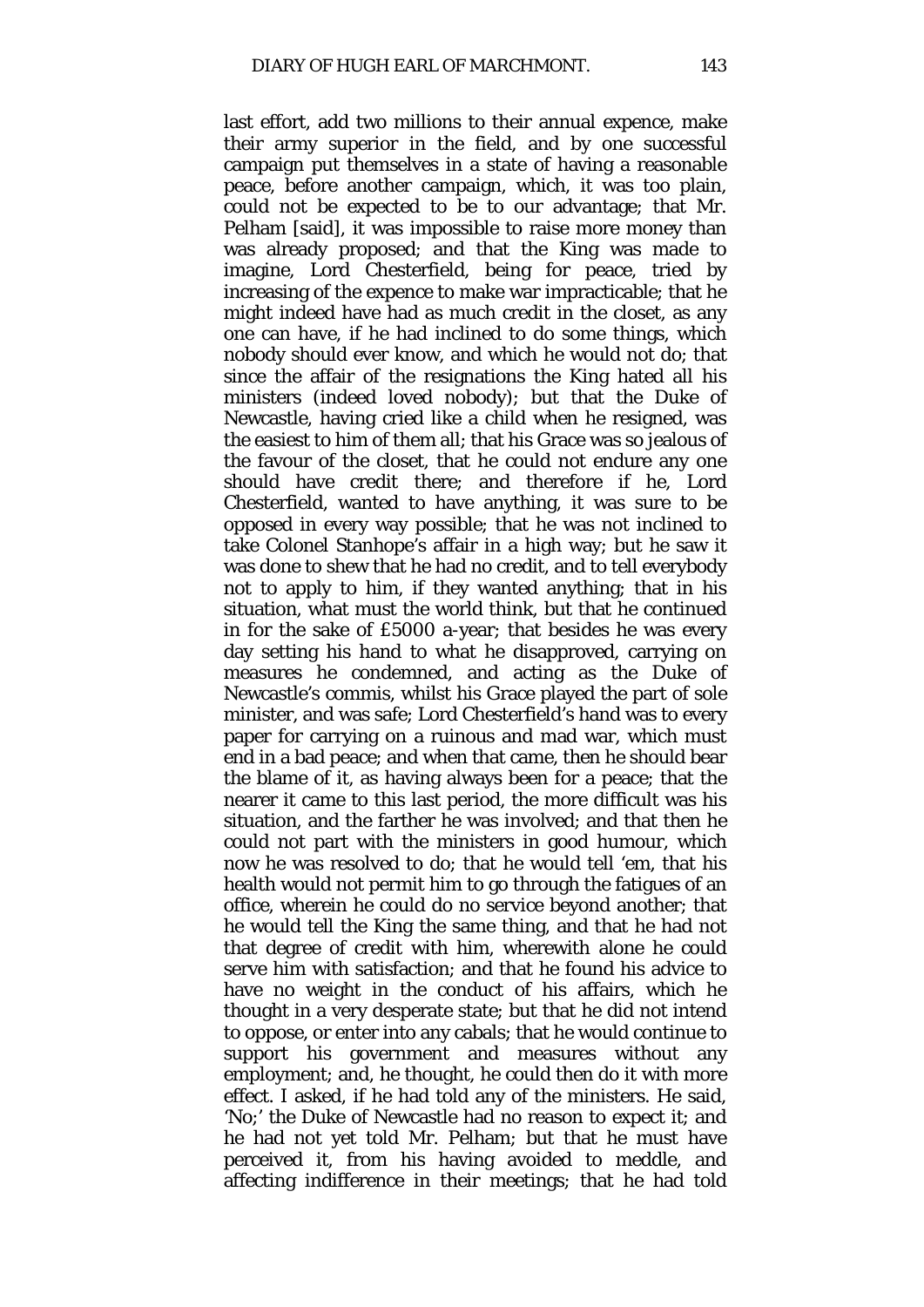Lady Yarmouth of it, who owned she expected it, and could not advise him to continue in, but expressed her sorrow for it; that Lord Sandwich<sup>[1](#page-89-0)</sup> was intended to succeed him, to act as *commis* to the Duke of Newcastle. I said, I was sorry things were in this state; but though he had not asked my advice, I could not have given him other than what he had taken, things being in this condition. He said, he would go to Bath directly for a month, and, to shew he did not quarrel with the court, would leave his proxy to Lord Gower; and if any body came to him to meddle in politics, he would tell 'em, he was entirely employed to take care of his health,

and to finish his new house. He told me, that Sir Everard Fawkener, who was named to go to Berlin, had come to him, and said, he could not go, unless he had the Plenipotentiary added to the Envoy, his circumstances not allowing him; that he answered, that, as he had neither named him, nor thought of him, he had nothing to do with it, and, therefore, Sir Everard must go to the Duke of Newcastle. He desired me not to mention what he had told me, as it was yet a secret to everybody. I promised him, nobody should hear it from me.

I met the Duke of Argyle at a bookseller's shop, who, after

1747-8 January 26th. Tuesday.

<span id="page-89-1"></span><span id="page-89-0"></span> $\overline{a}$ 

many compliments about my brother, for whom he at first took me[2](#page-89-1), walked to the farther end of the room, and asked me, if I had not been told here, that he had kept me

out of the sixteen. I said, that I had made no inquiries about it; but it was natural to imagine so, since my brother and I were known to lie under the misfortune of his disapprobation. He said, he really had not; that on the contrary, he should have been for it, because his view had always been to have the country represented by the Peers in the best manner possible; and for that reason he had not disapproved of Lord Tweeddale's being chosen, when he was asked, whether he should not disapprove of it, since Lord Tweeddale was out of the King's service. I said, all I had said about the Peerage was to complain, I had not a list sent me, when I was taken into the King's service, and to tell, that I had resolved to vote for all, who wrote letters to me, till I observed they were all of a particular complexion. He said, to be sure it was ridiculous to take me into the King's service,

<sup>1</sup> This confirms a statement in a letter of Mr. Fox, in Coxe's Pelham Memoirs, that the Duke of Newcastle meant Lord Sandwich to have been successor to Lord Chesterfield. His Grace seems to have out-manoeuvred himself by placing the office within the Duke of Bedford's reach, calculating that he would insist on Lord Sandwich having it, so as to make this arrangement an act of the Duke of Bedford, who however accepted the offer for himself.

<sup>2</sup> On account of the extraordinary likeness of the twin-brothers.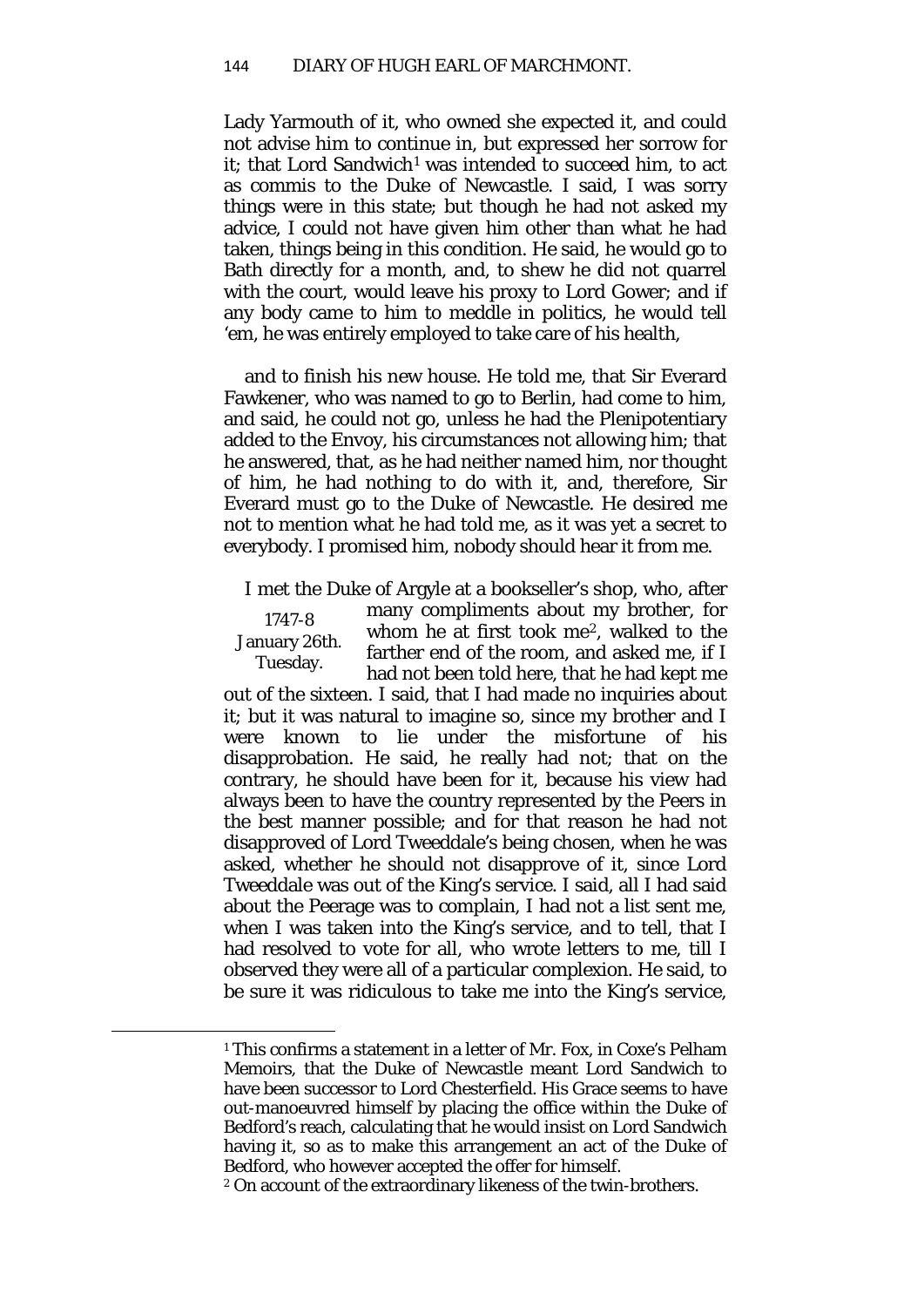and leave me out of Parliament; and it should not have been so, had the resolution been taken sooner, nor should my brother [have] been opposed. I said, my brother and I were both very sorry to find his Grace against us, because we were both friends to his Grace's family, as much as any men in Scotland, and had a great respect for his own abilities; that I in particular reflected with great pleasure on the honor his brother[1](#page-90-0) had done me, in being very particularly connected with me; and that my family for their own interest were obliged to be zealous friends to the King's family. He said, both our families were forfeited families, and in the same situation; that we had no doubt been reckoned political enemies; but that was at an end. I said, his Grace's abilities were so well known, that no man could be thought to have sense, (as I imagined my brother and I were supposed to have) who would desire to be reckoned his Grace's enemy; that we had always considered it as our greatest misfortune to be esteemed so by any; for it was not the turn of our family, which had, along with his Grace's, ventured their lives in the same cause; but that other people did all they could to make people think so; and that now my Lord ----, who, every body knew, was entirely (and wisely so) under his Grace's direction, had raised an opposition to my brother on the idle imagination of my death. 'What!' says he, 'have they killed you, too?' I said, 'Yes; or the King is to die, whose life, no doubt is, like ours, in the hand of God; or else my brother is to get a place.' He said, he knew nothing of it, but had been told, that Lord ---- had said within these three or four days, that, to be sure, if my brother got a place, he must be chosen again without opposition. I said, what was done was absolutely foolish; but it might be intended to engage votes in the county; and his Grace knew, when country gentlemen were engaged, it might be a plausible argument, that they could not break their words; but that, I hoped, my family could not but be better entitled to his Grace's protection than Mr. ----. He said, there could be no doubt of it. He said, he had formerly told the ministers, that he would make the matter easy with Lord ----, who had no family. He was by himself, his brother being a parson; and that, if they would push him forward, and give him a regiment, he would be mediator in this matter; and, as to what I had mentioned, there should be no more of it. I thanked his Grace, and said, that to avoid being represented as fond of complaining, especially where his Grace was concerned, since every one knew Lord ---- could not pretend to any weight but under him, I had sent to Scotland for authentic accounts of Lord ----'s conduct, before I would complain to the ministers; that my family consisted only of my brother and

<span id="page-90-0"></span><sup>1</sup> See a letter from John Duke of Argyle, to Hugh Earl of Marchmont, vol.ii. p.221.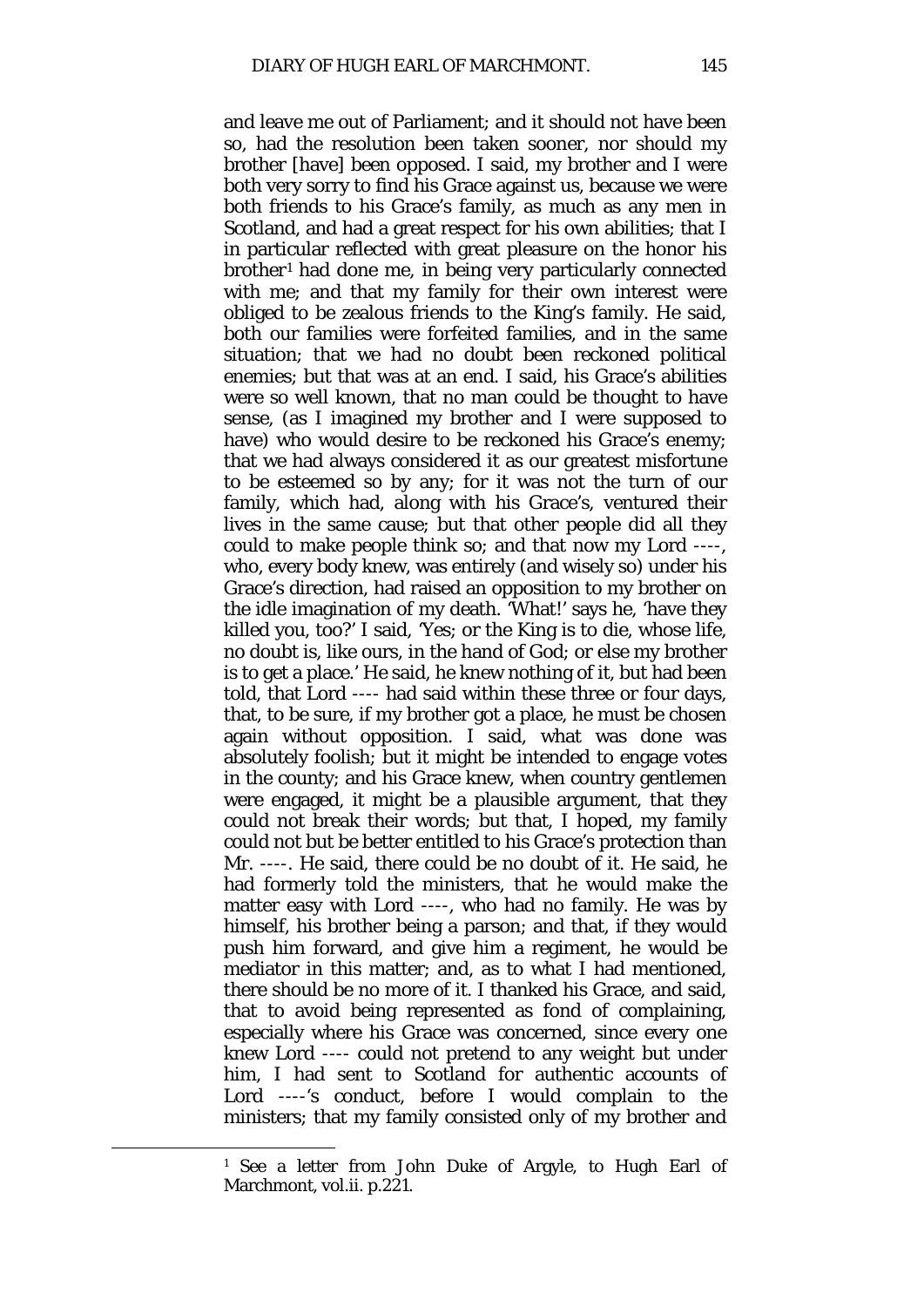me. He said, he heard I was in a way to have children. I said, even then it might not be. He asked, where it went next. I said, to women, since Sir Gustavus Hume's son's death; and that Lord ----'s would go to B----. He said, he would take care there should be no more in what I had mentioned, but bid me go to work my own way, and say nothing of what had passed between us, because they would say, we had been caballing together against them, and that there should be no difficulty in my being in Parliament; that he had refused being a minister, when it was offered him some years ago, and would not be so now on any account. I said, it could not be, that he suspected himself deficient in abilities for it. He said, when he got to his gimcracks in mathematics, he was the happiest man in the world, and bid me believe every thing he said was spoke plainly, as he meant; and so he left me, as I thanked him.

Jan. 28th. Thursday. I went to the Duke of Newcastle, to recommend Mr. James Pringle to succeed Mr. Douglas of Cavers, my brother having done the same to Mr. Pelham long ago. His Grace told me, Mr. Pelham had not mentioned it to him, but had spoke of Sir Charles Gilmour's son, and that the Duke of Argyle had asked it for the Justice Clerk, to whom they had given the signet, with a view that, after what he was to pay out of it, 500*l*. a-year might remain clear to him; that he said, this first year he had only got 300*l*. clear, and therefore desired to have this place to make it up, and hereafter he should account for the overplus. I said, this was accumulating every thing; and I believed the Justice Clerk knew well enough how to make up an account; that my brother and I could, I saw, get nothing for our friends, though we had joined the English ministry cordially, and had only been ill used for it, since, in order to bully them into giving Lord ---- a regiment, my brother was now opposed on the expectation of his getting a place. At this the Duke expressed his surprise, and said, nothing was settled yet, even in the great affair of the President, and asked, if my brother or I had not brought a compliment from Mr. Dundass to him. I said, we both had, and that on hearing they proposed making him advocate. I had wrote, to tell him to be practicable. He said, that was now over; that it had been a thought of his, which his brother relished; but other expedients were now trying. He told me, he understood me to mean Lord ---- in a former conversation, when I imagined he thought I meant the Advocate by Grant. He said, that what I proposed about the arms of mine, sent to Berwick during the rebellion, must be laid before the Board of Ordnance. I desired in general, that our friends might have their share in Scotland; and said, that as to the President's place, that ought to be given according to the general maxim, which, I must say, was necessary to be kept to in Scotland,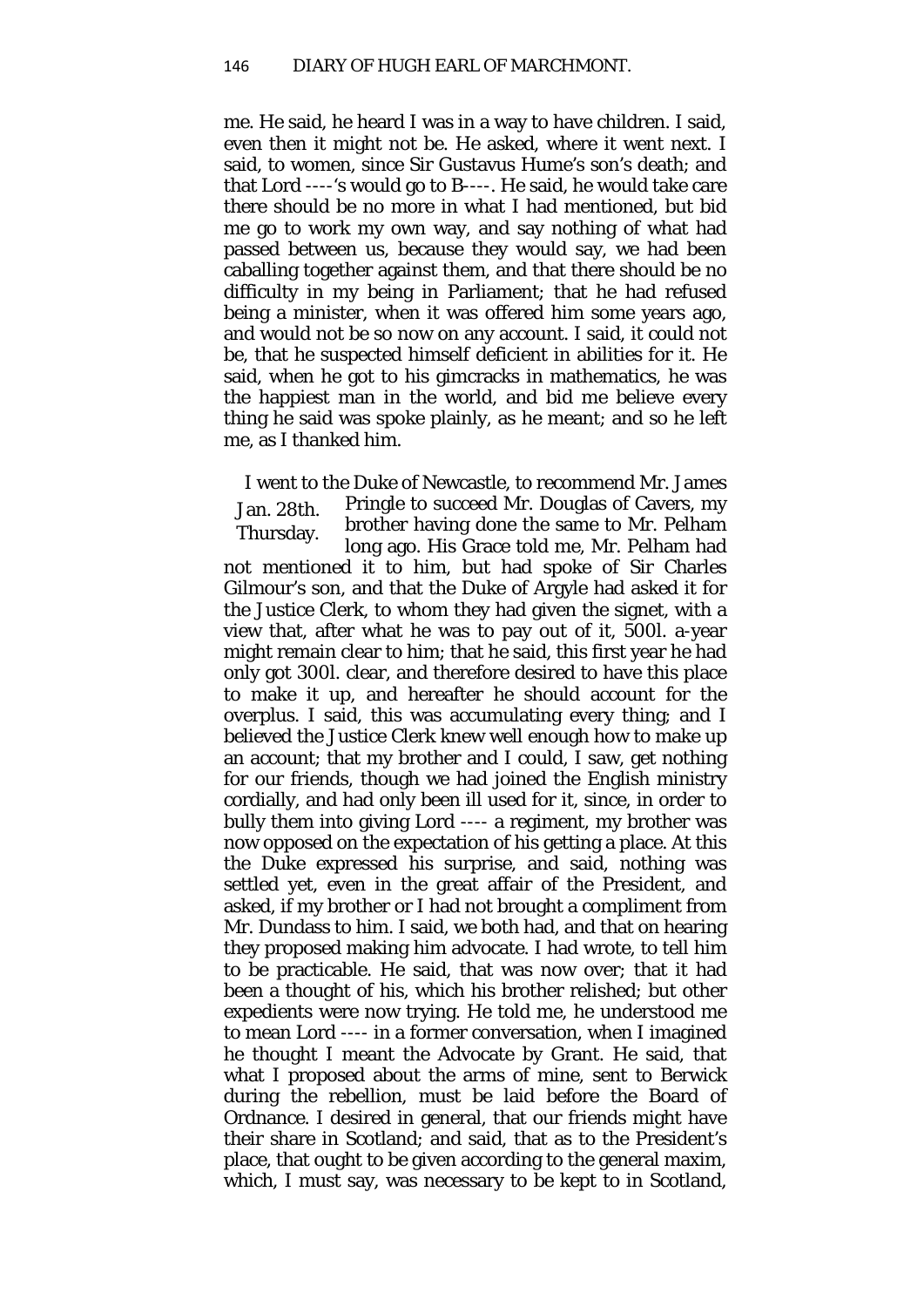and that was, to prefer the man who was most surely the King's friend. He said, that was true; but private connections would interfere too much.

Jan. 29th. I went to Mr. Pelham to solicit for Mr. Pringle, and told him in general what his brother had said. He said, if he did not intend to do what the Duke

Friday. of Argyle asked, he would not have told me of his asking it. I said, he might use more art, but it came to the same thing. He said, it was not art, but it was of no use. I said, at this rate they might give the Justice Clerk every thing, and bid him pay us all pensions. He said, that this was a place for life. I said, it was so, and therefore we wanted it for our friend; that my brother had named him to him for it some months ago. He said, he did not remember that, my brother having only spoke to him in general. I said, he was certainly mistaken. He said, Sir Charles Gilmour had asked it for his son, and said much in his favor, to which I agreed, and said, that at this rate my brother and I should get nothing for our friends, though we had joined them very sincerely. He said, that was not sure, for nothing was fixed. I said, that however every thing was promised, except it was the sheriffship, and that given [against] my brother's recommendation would be such a blow to the King's interest in the county, and such a box o'the ear to my brother, that I did assure him he would not take it; that I saw no good to them using us ill, and exposing us in our own country; but there was a certain point, beyond which we had too much spirit to bear it. He said, my brother knew he valued him more than all the rest. I said, my brother told me, that he, Mr. Pelham, always used the most polite expressions to him; and that was one reason why it vexed him to solicit him, because he saw that he did nothing; so that all we got was bad consequences of his civility, since we supposed these must have been the grounds for Lord ---- going down to raise an opposition to him, in case he got a place. He said, 'No;' but it was evident Mr. Hume could not continue as he was; and that the Duke of Argyle had said, there should be no more of that. I said, Yes; if they would give Lord ---- a regiment. At this he blushed. I said, it was what I had good authority for; and, if he would keep my secret, it was from the Duke of Argyle. So I told him in general of my meeting his Grace. He said, that view was vain, for they did not meddle in the army; the King and Duke ordering that themselves. I then mentioned ---- whom, he said, he would do for next Sunday. He said, the proper way about my arms was, for his brother to order the Board of Ordnance to pay me, and take them. He said, on my desiring him to tell this to the Duke of Newcastle, that his brother and he seldom met; but he would tell it to Mr. Stone. I left him the memorial. I gave the Duke of Newcastle the memorial about my arms at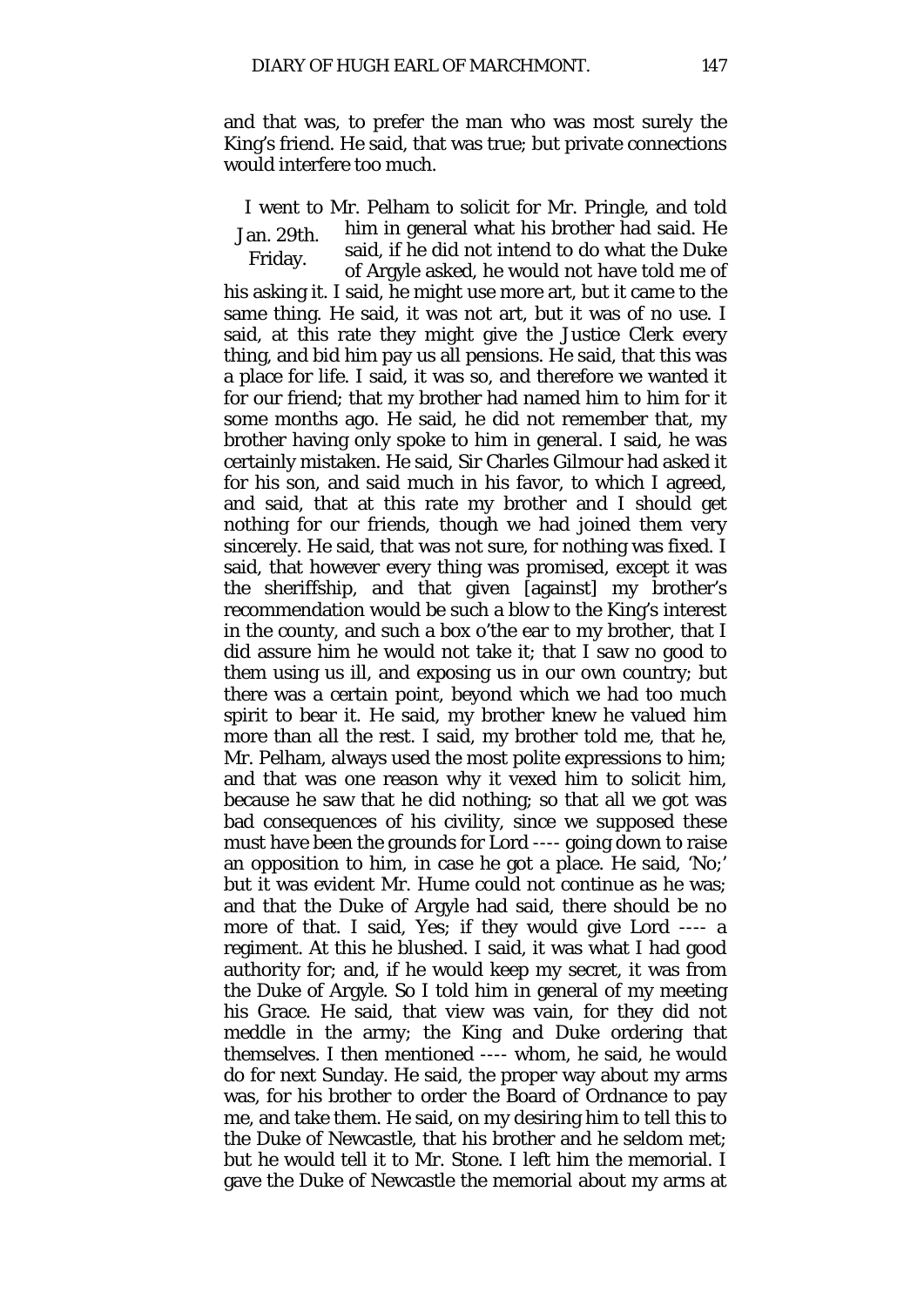court; and he said, he would put it in a proper method. He told me he had done so.

Feb. 5th. Friday. Lord Chesterfield told me, he was to resign the seals tomorrow, having told the Duke of it, who had tried to persuade him *to* keep; but he said, it was impossible; that he had mentioned Colonel Stanhope's affair to him, which was not done, after he, the Duke, had shewed him his name wrote in his paper for aidede-camp by the King's order. The Duke said, that was an unhappy affair. I said, I was sorry he was to resign, for I had hoped ther.e was some expedient on the carpet to prevent it, though I was shocked to see him appear at court without the weight he ought to have; that I heard Mr. Murray and Mr. Fox were named for succeeding him, and that Mr. Pitt had had a long conversation with Mr. Pelham in private. He said, it would not be a commoner who would succeed him, and Pitt's conversation had been upon another subject.

Feb. 10th. Wednesday. Having missed Lord Chesterfield on Monday, I went this morning; he was alone, and looked pleased; said, he was going to Bath on Sunday, for he found his stomach wanted it, and to get out of

the talk which his resignation occasioned. I said, everybody was sorry for it; and the ministers seemed embarrassed. He said, the Duke of Newcastle was distressed by it. I said, he looked so. He said, he had heard disagreeable things in the closet upon it. He said, he had parted with the King in the best manner possible; that he had told him, that his health required that he should retire to recover it; that he assured him, he did not retire to opposition, from business to business, but to retirement; that there he should not oppose his measures, nor meddle farther than to support them, when he had occasion. The King said, he was sorry he had taken this resolution, for that he had served him with fidelity, exactness, and ability; and desired to know, whether anything in his behaviour to him had displeased him. He answered, that had his Majesty not mentioned this to him, he should, before he left the closet, have assured him, that there was nothing in his *personal* behaviour to him, but what was to his satisfaction; and that the King seemed to understand him. I asked, if the King was dull enough to take the reason of his health for the real one. He said, he had before told Lady Yarmouth to tell the King, that he would mention no other to him; that she had told him yesterday, that the King had spoke of him in the handsomest manner, and even with regret; that in the chapel on Sunday the King had told the Duke of Grafton of his resigning, and said, he had not done it as others had done, which had been taken up, so that he was asked, whether in the closet he had not *laid former resigners on;* he answered, he had not; that the Chancellor came to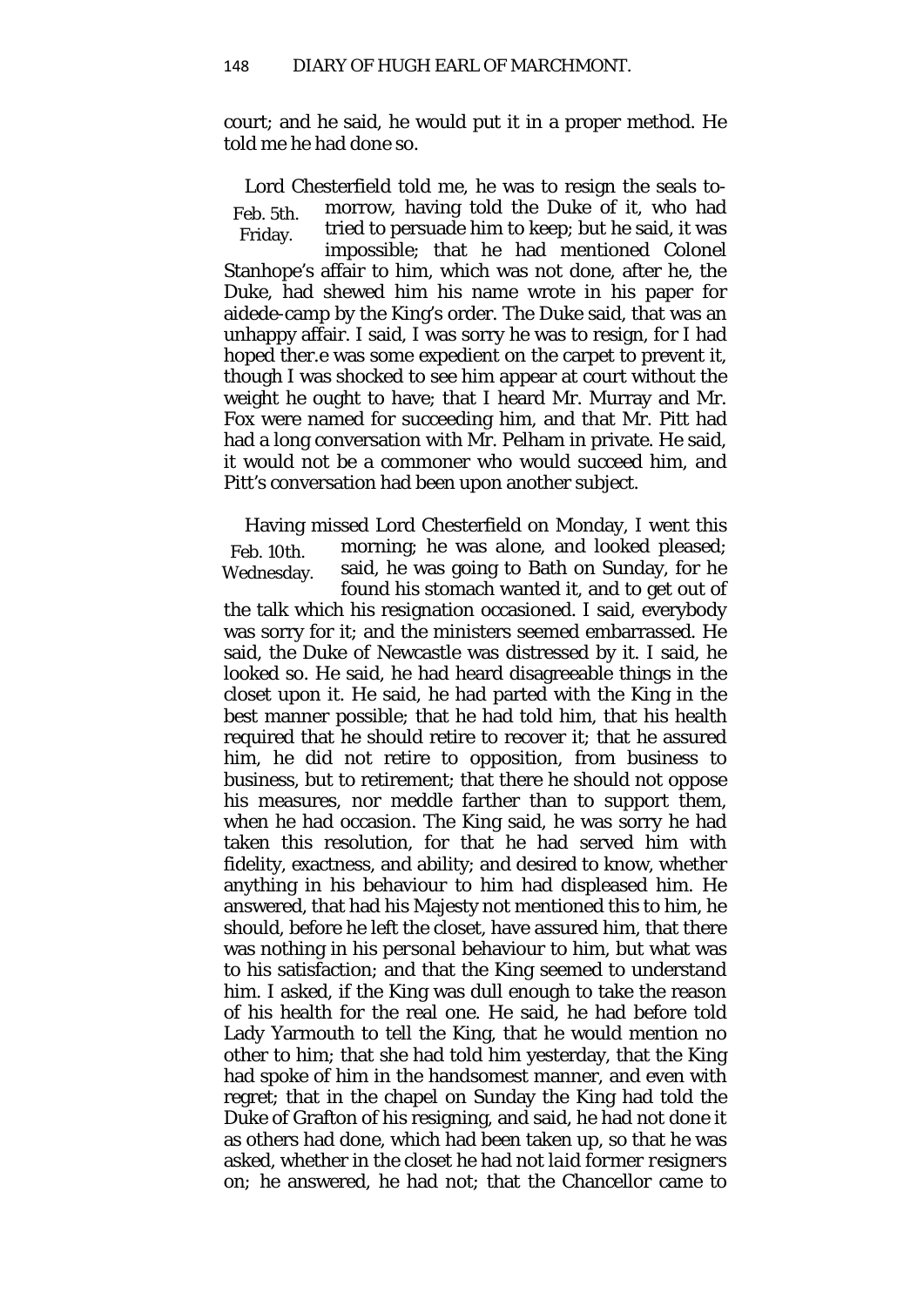him on Sunday, having sent word so on Saturday morning, and when he came in, said, he came too late for what he meant, but gave him reasons against resigning. He told him, that having told Mr. Pelham on Wednesday, that he would resign on Saturday, without enjoining him secrecy, he did not think it necessary to inform the rest; that his lordship knew, that in public measures no regard was had to him, even when he was backed by his lordship and the rest of the cabinet; that therefore he withdrew from that obloquy and indignation, which would very soon fall upon the administration indiscriminately, from the calamities which must follow the measures now pursued; that two months would begin these calamities, and no discrimination would be made of the ministers; and that in other matters, as a minister, he had no weight or influence. He told me, the Chancellor answered him with great compliments; but he would not tell me the particulars; and I suppose from his manner, more than compliments had passed. He said, he told the Chancellor, his behaviour in the House should be as it had been; if the affair of war and peace came to be considered there, he should speak against the war, as he had always done; and if peace was made, he should approve of it, and blame only its having been so long delayed, and those who had delayed it. I told him, Madame Steinberg had talked to me against the Duke of Newcastle, so I supposed the Germans Were not his friends. He said, they were not, but that, to gain favor, the Duke of Newcastle had given himself up to prosecute the King's favorite scheme, the war; that he had told the King, that by doing so he ruined himself; his head was at stake; but he would sacrifice all to carry on his project; that the King hated him, and laughed at him behind his back; but this was such a favorite scheme, from the narrowness of the King's views, his hopes of acquiring something in Germany by conquest, which Lord Granville had set before him, to gain him, and the real benefit to Hanover of 800,000*l*. a-year for his troops, that even Lady Yarmouth could not be heard upon it; that she kept all the credit she had with him; and he would hear her, when she talked of not pushing his son too far, but shewing him some indulgence, only answering, that she was always speaking for that puppy; but when she even mentioned the danger the electorate was in from the continuance of the war, he fell into a passion, and would not hear any more. He said, that Lady Yarmouth having repeated with some vivacity to a foreign minister what she had said to Lord Chesterfield, that she was sorry he went out, but could not say it surprised her, or that she disapproved of it, this was put into an intercepted letter, which the King read<sup>[1](#page-94-0)</sup>.

<span id="page-94-0"></span><sup>1</sup> It is said in the Memoirs of the last ten years of the reign of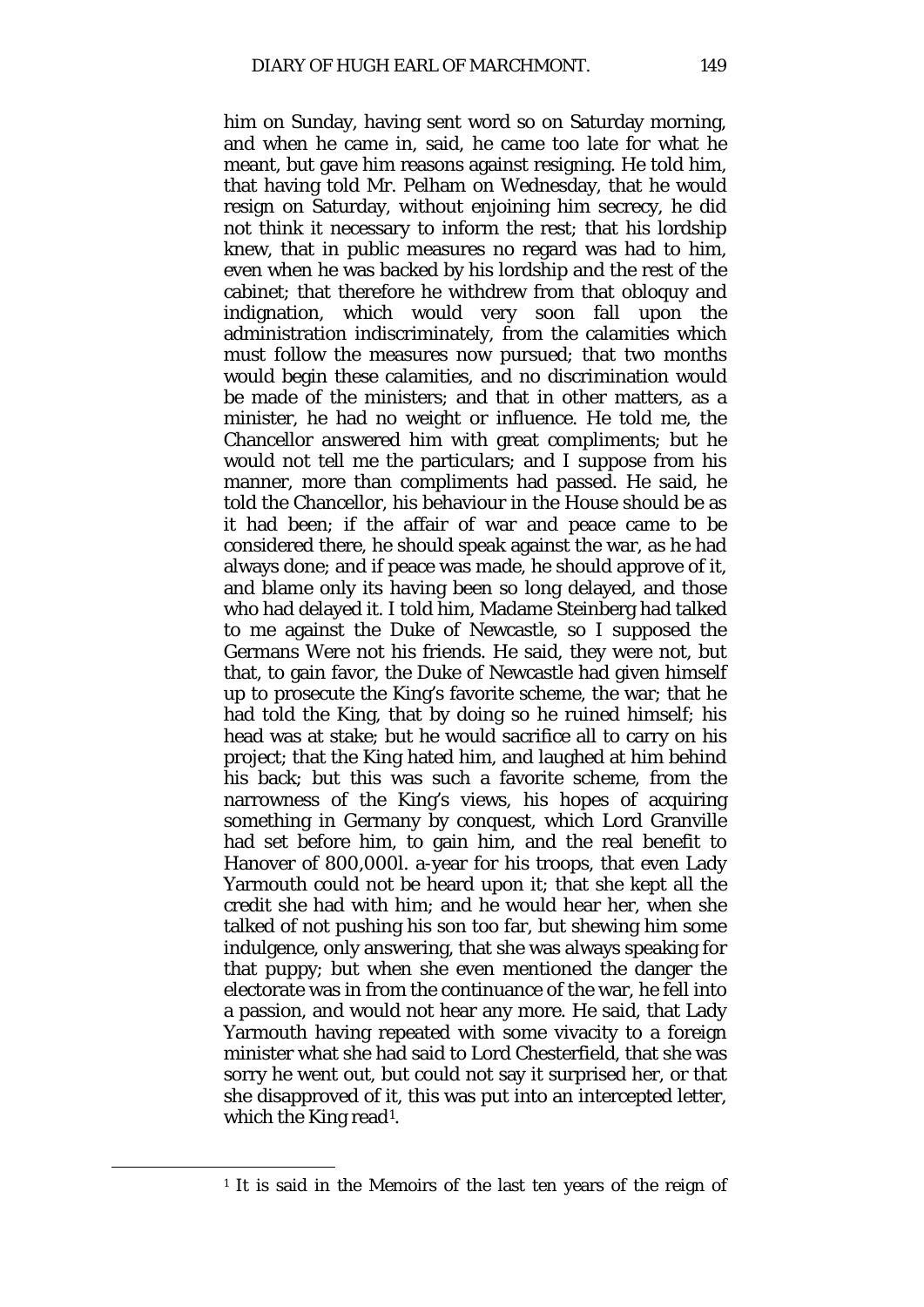$\overline{a}$ 

Feb. 14th. Sunday. Mr. Grevenkop telling me, the Duke of Bedford had got the seals of secretary<sup>[1](#page-95-0)</sup>, I went to congratulate Lord Gower upon it. He told me, that I would naturally imagine he knew something of it on Friday, when he saw me; but he assured me, he did not: that he had indeed perceived the Duke of Bedford hesitating a day or two before, although he had at first peremptorily refused it, and that on Thursday night, his sister, Lady Essex, had teased him so to accept of it, that she had almost drove him out of Lady Cadogan's; that Lady Essex was so eager about it from her zeal for the present ministry, which, she

George the Second by the Earl of Orford, that the apology for his resignation, which Lord Chesterfield published, was very well written, and was supposed to have been drawn up by Lord Marchmont under his direction. It is added, that 'from that time he lived at White's gaming and pronouncing witticisms amongst the boys of quality.' As a journey from St. James's Street to Chesterfield House at that day was somewhat hazardous at late hours, to insure his safe return with his spoils his footmen carried blunderbusses instead of canes. Respecting his resignation Lord Orford says, 'The Seals were given to Lord Chesterfield; but he [being] like his predecessors excluded from all trust, the moment he had a right to be trusted, soon resigned them.' The Duke of Newcastle appears to have driven him out; and his attempt to obtain an influence through Lady Yarmouth seems to have been a main cause of his Grace's jealousy of him.

The King disliked Lord Chesterfield as a preacher of peace; and the Duke was so compromised in his master's foreign politics, that there arose hence in his mind a new cause of enmity to him. His counsels were overruled, the favors he solicited were refused, and his department was offensively encroached upon by the Duke, his colleague. Whilst this passed, he was daily loading himself with the responsibility of disastrous measures, of which he wholly disapproved; and the head of the administration vouchsafed to him a benevolent sympathy, but without an effort to support him. His retaining office therefore had become impossible. But his lordship is not quite ingenuous in one part of this account of the matter. He tells Lord Marchmont, that the Duke was so jealous of the favors of the closet, that he could not endure, that any one should have credit there; and that therefore if he (Lord Chesterfield) wanted to have anything, it was sure to be opposed in every way possible; that he was acting as the Duke of Newcastle's *commis;* and it could not be, that, such as he was, he should be ignorant what arts they were that prevailed against his, nor was the struggle so much in the dark, that he should be unable to distinguish what hand it was that lamed him. But he would have his friend believe, that his Grace was distressed at his resignation, and had heard disagreeable things in the closet upon it; that the King had spoken of him in the handsomest manner, and even with regret.

<span id="page-95-0"></span><sup>1</sup> The Duke of Bedford was married to a daughter of Lord Gower.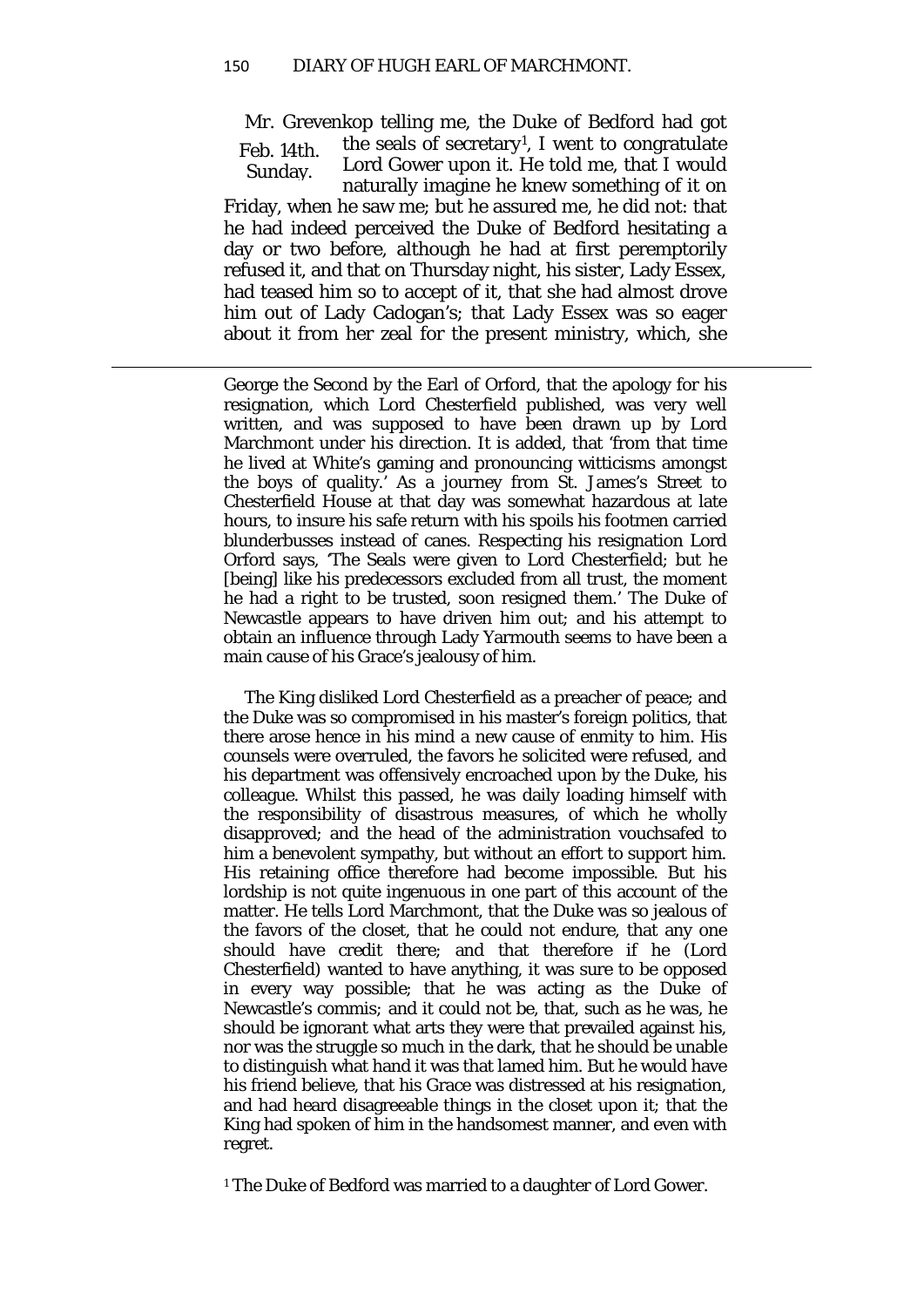thought, could only be supported by the Duke of Bedford's being secretary, for there were so many competitors in the House of Commons to any other man, that they must have fallen into confusion; that on Friday after the King's levee, when the Duke of Newcastle came in, he took the Duke of Devonshire and Lord Gower into a corner, to show them some papers; and when he had done, the Duke of Bedford desired to speak to the Duke of Newcastle in the other room; that they staid some time there; and when Sir John Ligonier came out of the King's closet, the Duke of Newcastle went in, where, after he had staid about a quarter of an hour, he put out his head and called, 'Duke of Bedford, come in that on this he (Lord Gower) jogged the Duke of Devonshire, who said, 'I believe, I have the same thought you have;' and soon after, on the King going to the drawing-room, the Duke of Newcastle declared, that the Duke of Bedford was his brother secretary; that on this, having seen Mr. Pelham that morning without saying anything, he imagined Mr. Pelham might think he concealed what he might be supposed naturally to know, from the relation in which he had the honor to stand to the Duke of Bedford; and therefore he desired one to tell Mr. Pelham, that he was an absolute stranger to it, till he saw what he told me; that the Duke of Bedford told him, he had taken the seals hand over head, and almost repented of it already, for that he knew nothing of the business, and had just learned, that Mr. Chetwynd, the first clerk, had resigned; and he had but one resource, which was, that Lord Gower might prevail with him, as a Staffordshire man, to continue in; that he had accordingly got Mr. Chetwynd to remain in six weeks, till the Duke could find another; that yesterday the Duke seemed pleased with his new office, and said, he found it would be of less business than the admiralty, the provinces being changed; that he, Lord Gower, had said, he wished that had been done before, and his friend Chesterfield, he believed, would be secretary still. He said, the division of the provinces was not exactly made yet; that the Duke of Bedford said, he hoped the Duke of Newcastle and he would agree, for he should not encroach upon him, and he hoped the Duke of Newcastle would not upon him. I asked, whether the Duke of Bedford was for continuing the view of the ministry as to Scotland,—that the same ministers should be so for the whole island, or was for erecting a sole minister there. If the first, I should continue to give what lights came to my hands; if not, I should acquiesce. He asked, what was the Duke of Newcastle's view. I said, the first was his; but that Mr. Pelham was the devoted friend to the Duke of Argyle. He said, this explained something to him. I said, T had no objection to the Duke of Argyle, but that he would have everything, or be dissatisfied. He said, that was very true. I said, it was worse*;* that his friends were not all heartily such to the present establishment, and that to encourage friends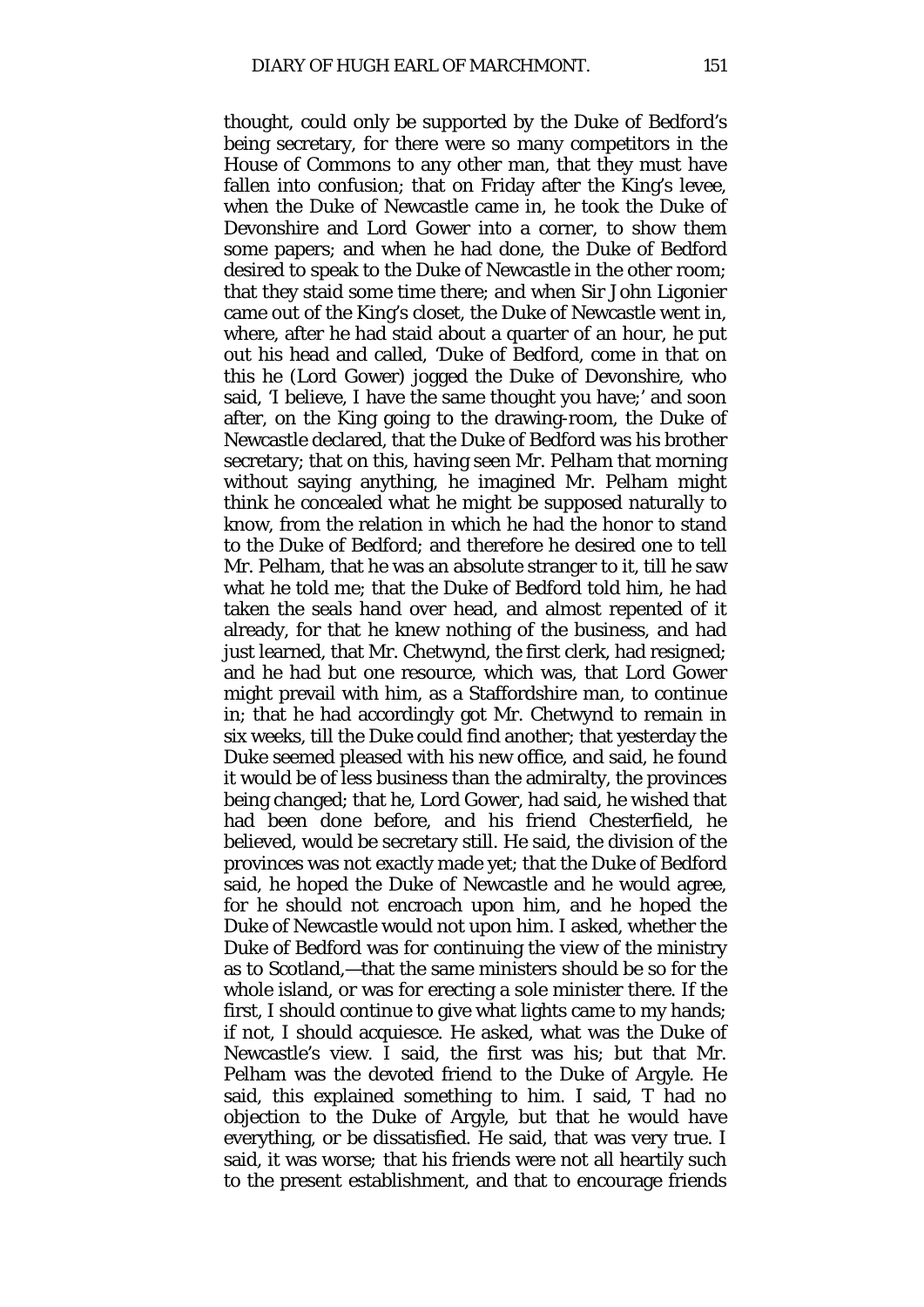to the King's family ought to be the constant principle in that country. Somebody came in; so I said I would go to the Duke of Bedford's. He said, he supposed I would not touch the subject now to him. I said, 'No;' but I would talk it over again with his Lordship. He said, he believed it had better be first broke to the Duke by him.

March 2nd. Wednesday. I gave the Duke of Newcastle a memorial of the informations I had received relating to sheriffs in Scotland. He told me, Lord Dalkeith, whom he could depend on, had named Pringle, Lord Haining's son, for Selkirkshire. I said, his Lordship did not know him, for he was not a firm Whig. He said Lord ---- had recommended one H. for the county of Berwick. I said, I hoped my brother's recommendation would take place. I gave him a short state of the interest in the county, and asked, if we had done anything to deserve that our interest, which was the Whig one, should be discouraged. He expressed great satisfaction at our behavior, and bid me speak to his brother. I told him, I had; and that I was sorry to trouble him. He bid me tell my brother to do it. I recapitulated what had passed since Mr. Pelham's first treating with my brother, and said, they must lay their hands to their hearts, and choose what interest they would support, for I had no concern personally beyond the county in Scotland. He showed me a letter from Lord Arniston to himself, and said, nothing was done about it yet. I said, they could not get an abler man, nor one more firmly attached to the King's interest.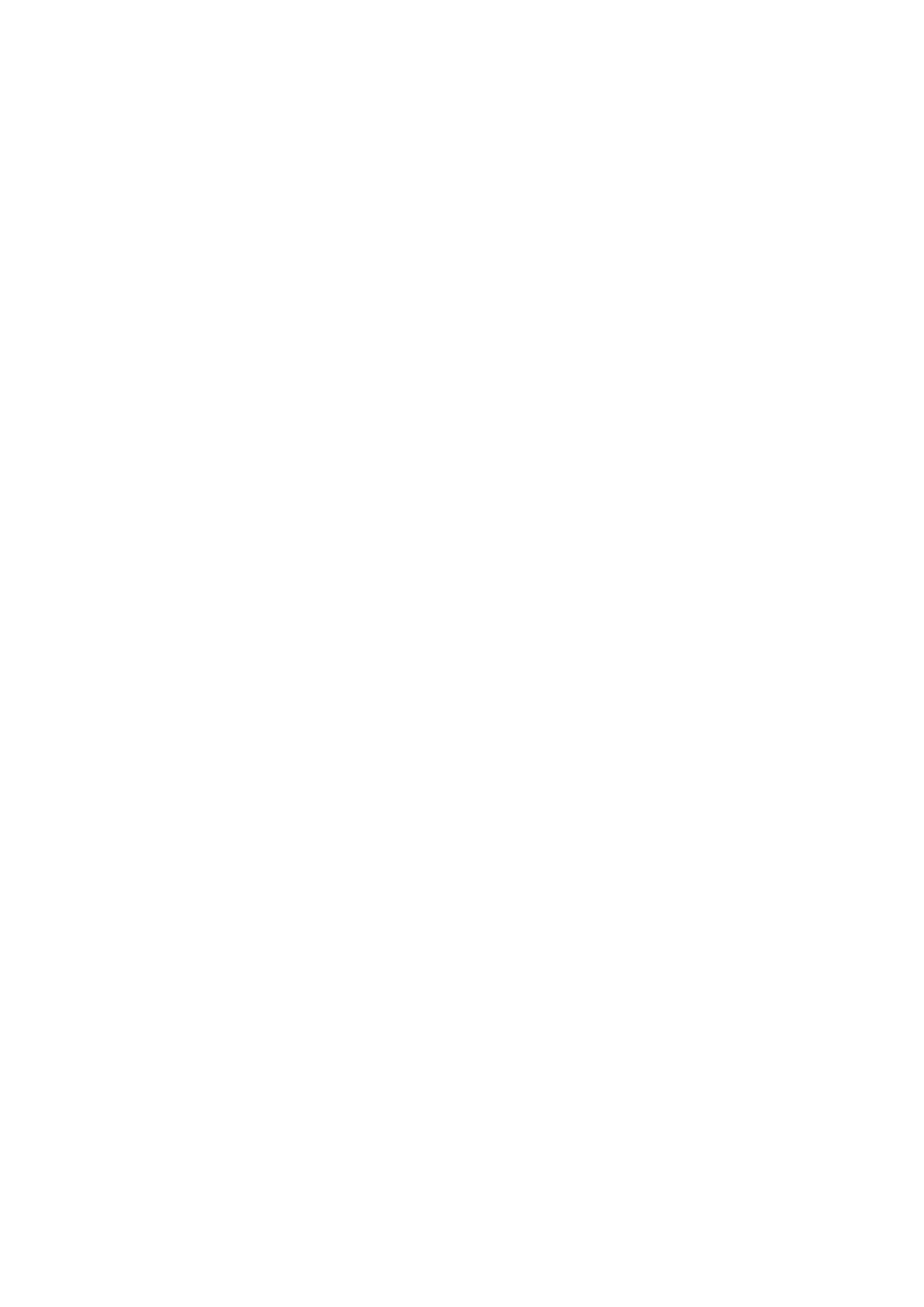## SUPPLEMENT.

## *[An Account of the Battle of Falkirk.]*

Madam<sup>[1](#page-99-0)</sup>.

<span id="page-99-0"></span> $\overline{a}$ 

Having engaged to send you some particulars of the late battle at Falkirk, I have made it my business over again this day to inquire about them; and in order to understand them. I must take notice of the situation of the two armies, and of the nature of the ground betwixt them.

On Friday last the King's army was encamped on the north side of Falkirk upon the crofts, and the rebels at the Torwood[2](#page-99-1), which is about three or four miles north of his Majesty's camp. The standards of the rebels were displayed upon an eminence near the Torwood, and were kept so all day. The ground betwixt the two camps, on the west side at least, is hilly. The rebels in the morning began their march, and made a compass like a semicircle, going west, and then coming south and east to our camp. In that circuit they had occasion to pass through a plain near Dunnipace, which is dry, and which, I hear, would [have] been a fine place for our army to have attacked them in. As the motion of a great body of the rebels could not be a secret at broad daylight, so they beat to arms about eleven in the forenoon, and the men formed in the line of battle; but it pleased the General to order them all to their tents again, but the men [were] ordered also to carry their arms with them to their tents, instead of placing them at the Bell. No doubt the General had intelligence, which made him do this; however, thus they continued, till the rebels were beginning to form on the top of the hill on the west of our camp. They say the General was at dinner, when they were in a haste ordered to arms, which was about three o'clock, or before it. He ordered all the dragoons to march up the hill, and endeavor to gain the

<sup>1</sup> The two following accounts of the battle of Falkirk are in manuscript amongst the Marchmont Papers. The first of them was probably addressed to one of the sisters of the last Earl, who was then at her brother's seat at Bedbraes in Berwickshire; but it is without address or signature. They are perhaps as little discordant as different representations of the same action usually are. The second is the more circumstantial and intelligible narrative of the events of this unfortunate scene of disgrace, one abounding in errors, and indiscipline on the side of the King's army, which must strike forcibly the eyes of even those who are strangers to the science of war.

<span id="page-99-1"></span><sup>2</sup> The Scots army occupied this post in July 1651; it is so strong, that Cromwell did not choose to attack it.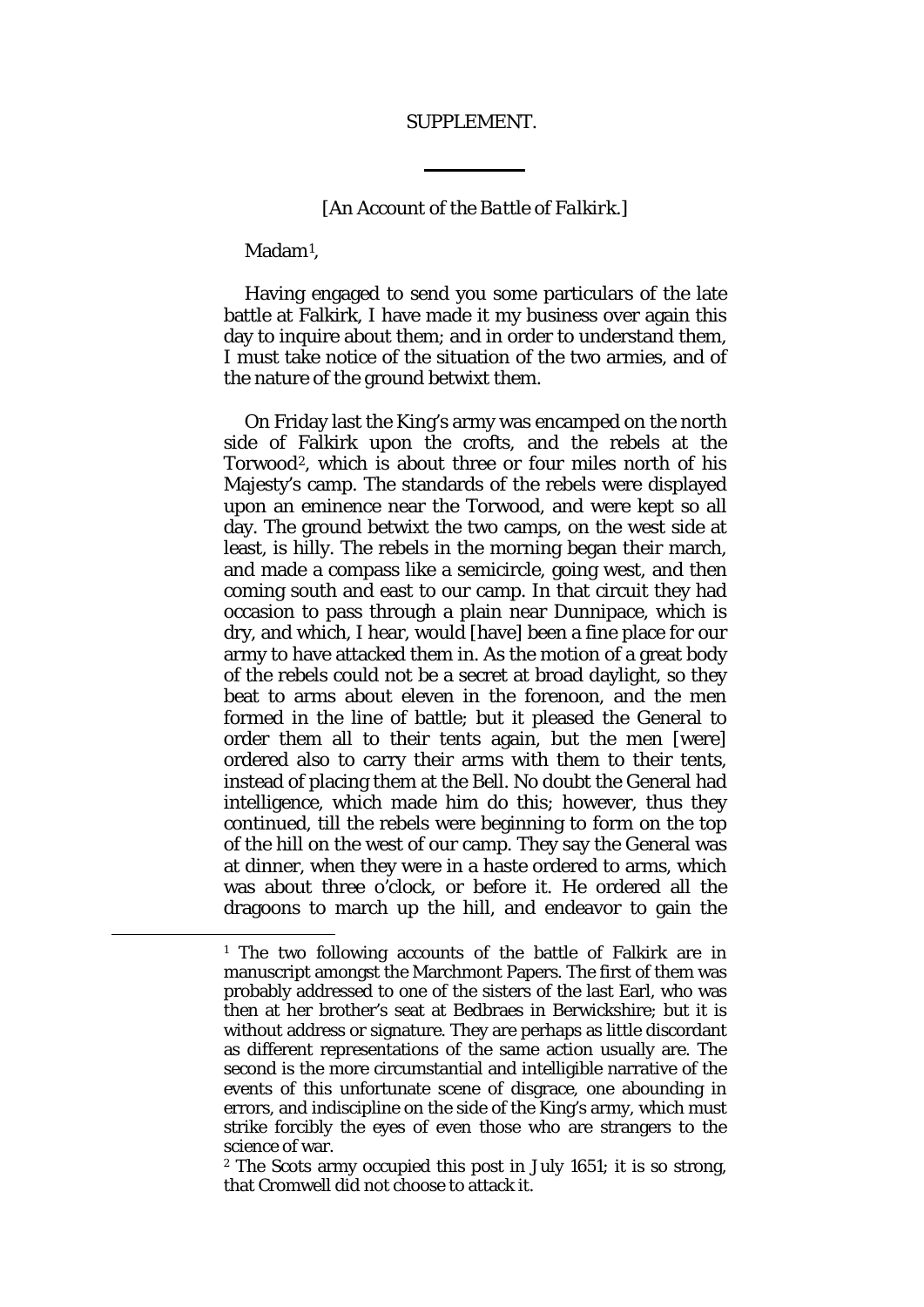eminence, which the rebels seemed to be designed to take; and there, as the adjutant (Mr. Ker) to Ligonier's dragoons told me, they strove with the rebels, who should have the wind of other, for by this time there was a furious wind and rain, which had begun half an hour before, but not so violent as now. Ligonier<sup>[1](#page-100-0)</sup> sent back the adjutant to see if the foot were come up; but he came back and told, there was none near them. After that some little time he despatched him to get orders from the generals, whether to attack or not; but he returned with this answer, that he could see none of them, for they were with the foot, who, though advancing up the hill as fast as they could, yet had not been able at that time to get up to the dragoons on the top of it. Upon this Ligonier and his Lieutenant-Colonel, Whitney, made the attack on the Highlanders, by going on at a hard trot, and received the fire of the first line of the rebels, and then pierced through that first line, and advanced to their second, which gave them such a fire as brought down many of them, upon which they retired; but some say, upon the fire of the first line they retired; and which is true I cannot tell. The one I had from the adjutant, who was in the action the other I had from a gentleman, who said, he was at a little distance west of both lines, that is, at the end of them. Upon their retiring (and some of them with great precipitation), they came in among the foot, and trod down some of them, and spread a fear among them. The foot were marching up the hill and the regiments on our left, that is, behind the dragoons, were Wolfe's, Sir Robert Munro's, and the Glasgow militia, some of which were broke by these dragoons, and the Highlanders who followed them. One of Wolfe's men told me, they were greatly discouraged by their pieces not firing, occasioned by the rain. But not only did these regiments fly, but the others next them,—yea, all of them, except Barrell's, and the regiment of foot (late Ligonier's), and the old Buffs, who were originally placed as a *corps de reserve,* and so remained

behind Barrell's the whole time. I have not precisely the order of the regiments in the line of battle; but this I know, as they were formed in a great hurry, and the disposition altered with the motion of the rebels, Ligonier's foot had the right of all, as the dragoons were on the left of all, that is, they were before Wolfe's and Munro's, who were on the left of all the foot. The ---- ----- were on the left of Ligonier's foot, and behaved so scandalously, that they fled before the enemy came near them; and as they were just in the front line

<span id="page-100-0"></span>**.** 

<sup>1</sup> Edward, brother to Sir John Ligonier. He was so enfeebled by illness that he could scarcely sit his horse, but would not be dissuaded from leading his regiment into action. He died at Edinburgh on the day following. His regiment was that which had lost its distinguished leader, Colonel Gardiner, and was routed at Preston Pans.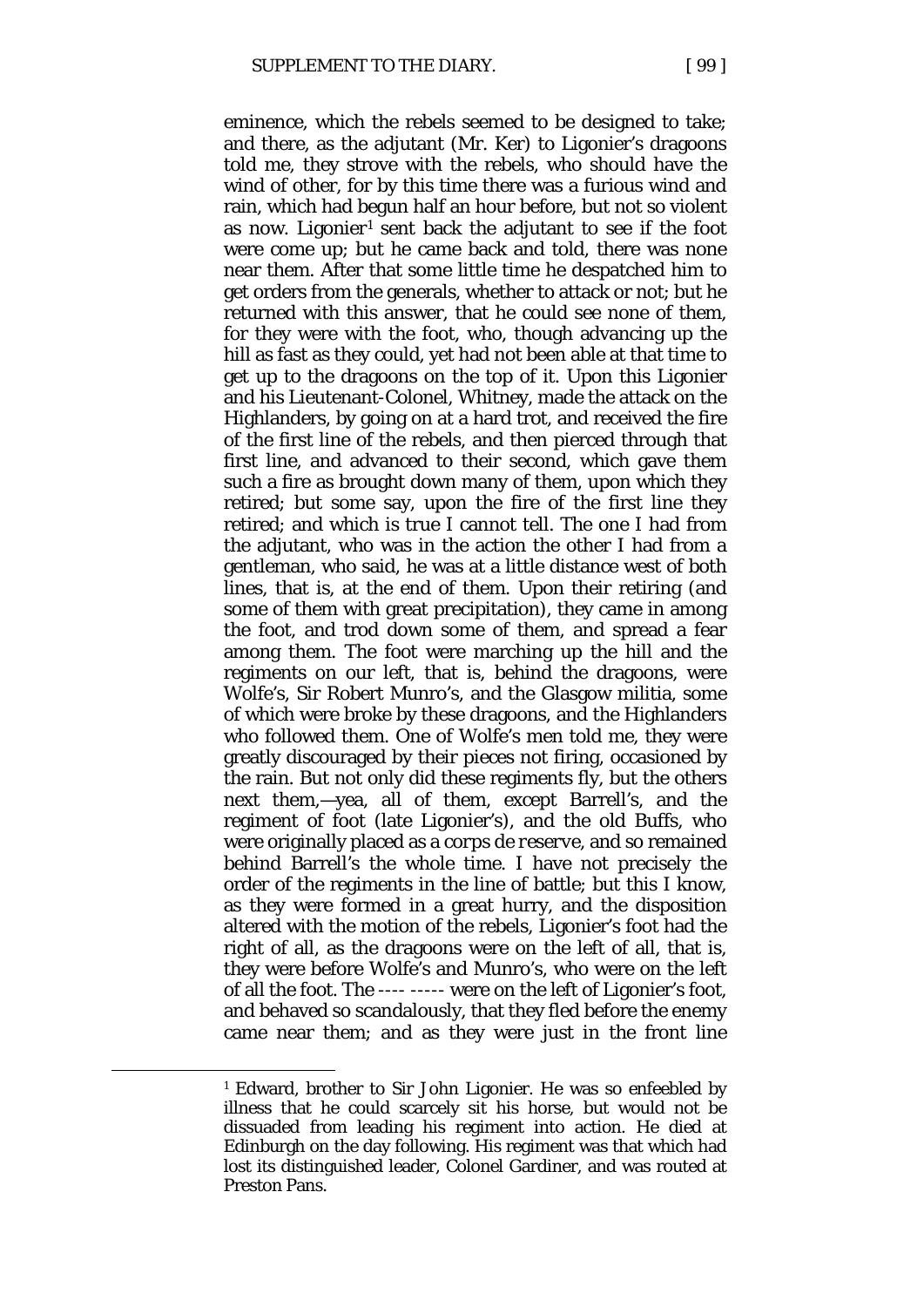before Barrell's, they were coming back on Barrell's, who threatened to fire on them, and made the ---- ---- open, and pass by them, and then Barrell's came up in their place. Only Ramsay, the Lieutenant-Colonel of ---- ---- joined Barrell's, and fought with them. The rebels, after beating our left wing, did not pursue it, but turned along the side of the hill to attack our right; and there Barrell's and Ligonier's foot received them so warmly, and fired by ranks, the rear and centre ranks, the first rank still keeping<sup>[1](#page-101-0)</sup> up their fire, that they made the whole Highlanders fly up the hill, by which time it was dark. The first rank of Barrell's never fired their pieces, the Highlanders not having come near, but being beat off by the fire of the other ranks. The ---- ---- behaviour of the I had from several; and that of Barrell's I had from their major, who seems to be a judicious, understanding, modest, brave soldier. General Huske and Brigadier Cholmondeley were the general officers, who commanded these brave regiments, who stood, and, we may say, saved the whole army. Some part of Price's regiment, and some of Battereau's joined these three regiments, and some officers and private men out of the regiments which fled. As for the General, we hear nothing of him from the time that he ordered the dragoons to take possession of the hill, and ordered the foot to march up the hill after them, till he is at Falkirk with the Earls of ---- and ----, when Huske and the right are fighting and beating the Highlanders. As Huske, so Cholmondeley behaved—bravely, though his regiment ran away like the rest. Had the Duke of Cumberland been here, I believe, the regiments had behaved in another manner; and if he comes not, we despair of seeing other behavior, or better conduct. It is reckoned a dreadful blunder, the not having the men under arms, or the line of battle formed, till the enemy had possessed themselves of the best ground, and then ordering all the foot to march up to that ground, by which all the officers were out of breath before the battle began; whereas, had they either marched sooner to attack them on that plain near Dunnipace, which they passed, or had they remained still on the plain in their camp, they were safe, and probably had been victorious. Their camp had a marshy ground before it, and on the west of it; and the town of Falkirk on the south, behind; and a deep hollow way on the east of it. The account of the camp, and the situation of the ground I have from the gentleman, who is proprietor of it. I hear General Hawley is so fretted, and out of humor, that he cannot be spoke to. Our train of artillery was drawn into such marshy ground, that it stuck there, and never fired one gun; and is all lost but three pieces. The captain of it, one Cunningham, carried off the guard from it, and ran away. He was to be tried at a court-

<span id="page-101-0"></span><sup>&</sup>lt;sup>1</sup> It is evident by what follows, that the writer, when saying 'keeping up their fire,' means 'reserving their fire.'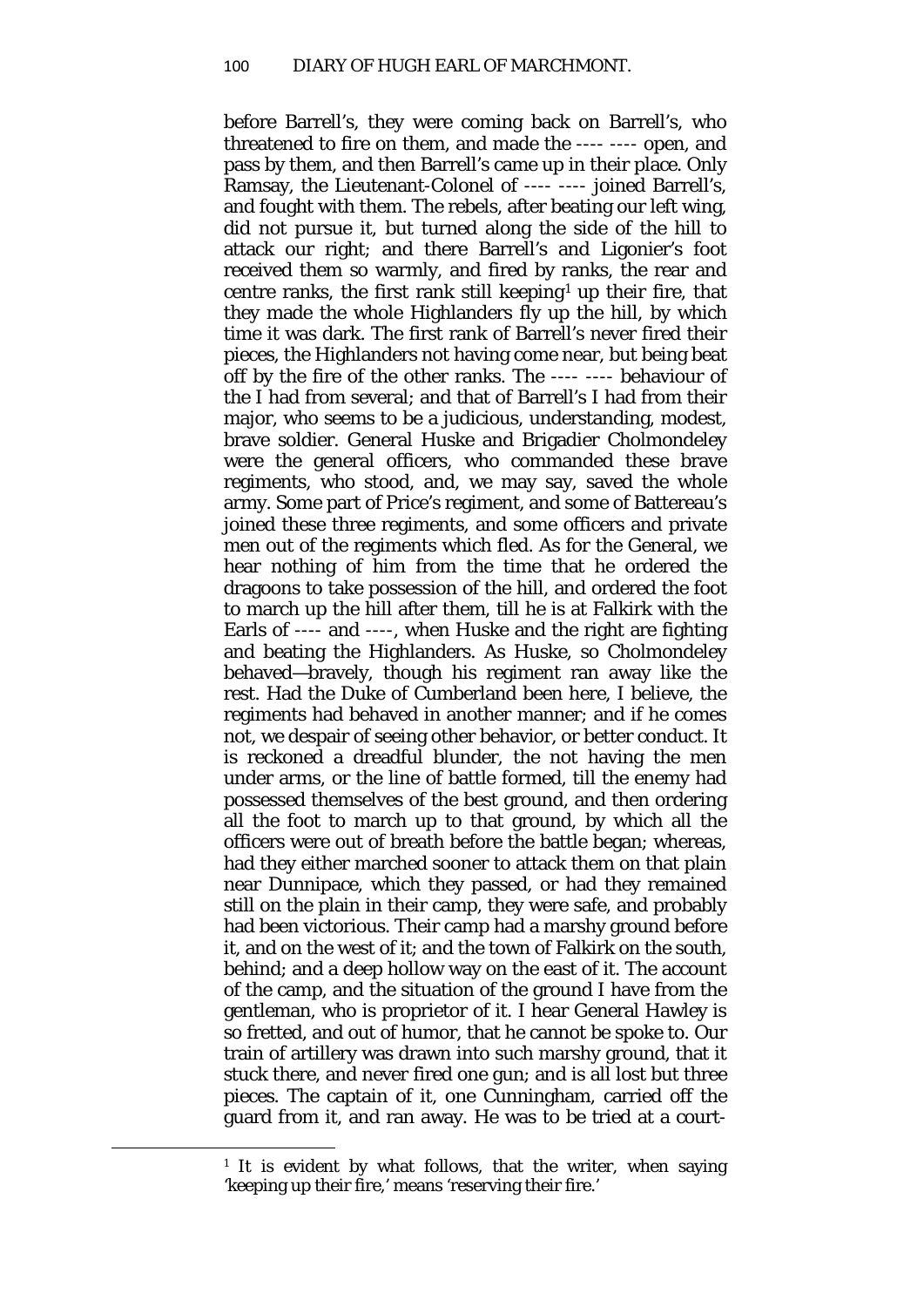martial for his life, but endeavoured to put an end to it by blooding his arm; however he is not yet dead.

There are strange blunders, or strange villainy here. We are all groaning for the Duke's coming here, without which we despair of things going right, let them send what men they please.

I forgot to mention, that the regiments, which stood, marched back to the camp, and staid there an hour and a half; but it was not thought proper to remain there, lest they should [have] been attacked, in the night-time by the Highlanders, especially when all their pieces were wet with the rain.

Sir Robert Munro, and his brother, the doctor, are both killed; as also Lieutenant-Colonel Whitney, and several captains, but not many private men. This is the substance of what I have been able to pick up; what, I understand, the E. of ---- even owns to be an inglorious battle.

## I am, with great respect and esteem, Madam,

Your Ladyship's most obedient humble servant.

Edr. Jan. 24th,  $174\frac{5}{6}$ . 6

N. B. I hear from one of the old Buffs, that the dragoons, after retiring from their attack on the left, drew up in their rear; and after they were gathered into a body, advanced up the hill again beyond the foot. We reckon our papers blame them unjustly, and that the account in them was given them by some, who want to excuse the horrid cowardice, or something worse, of the foot, or their sad behavior, which [arose] perhaps from part of both.

*[Another Account of the Battle of Falkirk.]*

ON Thursday the 16th January, 1746, General Hawley, with ten pieces of cannon, from six to one pounders, joined the King's army encamped to the west of the town of Falkirk. On Friday the 17th, early the rebels' army was perceived, and their colours plainly observed in the Torwood, about three miles distance west of Hawley's camp. They made a feint of marching by the north side of the Torwood to attack the King's army, which was then (about eleven o'clock) drawn up in battle order ready to receive them; but the General,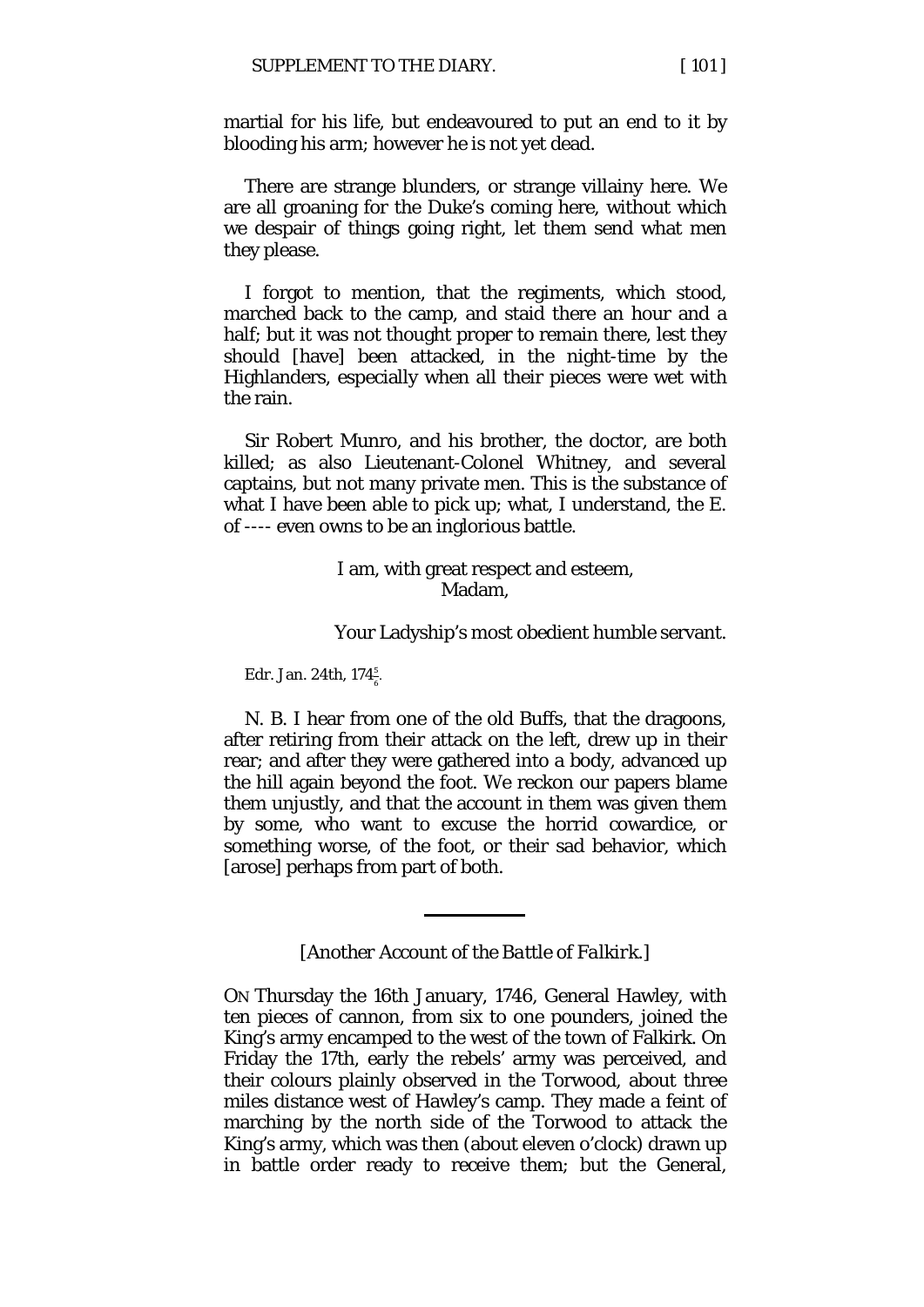finding that the rebels did not advance, and that their colours still remained unmoved in the Torwood, and perceiving, as he thought, their main body still there, he, about one o'clock, allowed the troops to dine in their camp.

The General having some time after got intelligence, that the rebels had under cover of the rising ground stole to the southward, and were making directly by Dunnipace to the top of the hill above the camp, and not then above a mile and a half's distance from it, he immediately ordered the three regiments of dragoons to march from the left as quickly as possible to take possession of the top of the hill*;* and in the mean time commanded the army to be formed a little to the south of the village of Falkirk, and ordered the cannon up the hill after the dragoons.

The young Pretender, perceiving the dragoons' intention, detached betwixt 1500 and 2000 of the clans to prevent their taking possession of the ground, and to form the right of his first line, which they very quickly did, the main body of the rebel army being still at least one mile and a half behind.

It being now after three o'clock, and Hawley not having got his cannon placed, or the army fully formed, he ordered the three regiments of dragoons, who had thus advanced from the left, to attack the detachment of the rebels, and keep them in play, until he got all in order, which the dragoons very briskly did; but having received a smart fire from the detachment of the rebels, who then broke in upon them sword-in-hand, and the dragoons not being supported were repulsed, and fled back upon the left wing of the troops, and put them in some disorder, which being observed by Lord George Murray, and Mr. Cameron of Lochiel, who commanded the said detachment of the rebels, they very judiciously improved the advantage, came boldly down the hill with this small detachment, gave the left of the King's army a very smart fire in the front and flank, threw by their guns, drew their broad swords, and broke and routed them sword-in-hand, whereupon the front line of the army, and all the rear line also, except Barrell's regiment, fled directly; and the fellows, that were driving the horses with the cannon cut the traces, dropped the cannon, and ran quite away with the horses, by which means all the cannon were lost, except three of the smallest, which happened to be behind the rear line not come up.

Barrell's regiment in the right of the line, and the Old Buffs, and Ligonier's in the *corps de reserve,* having never been attacked, and continuing on their ground, were by General Huske formed into a line, and remained in that posture for a considerable time, until those of the rebels, who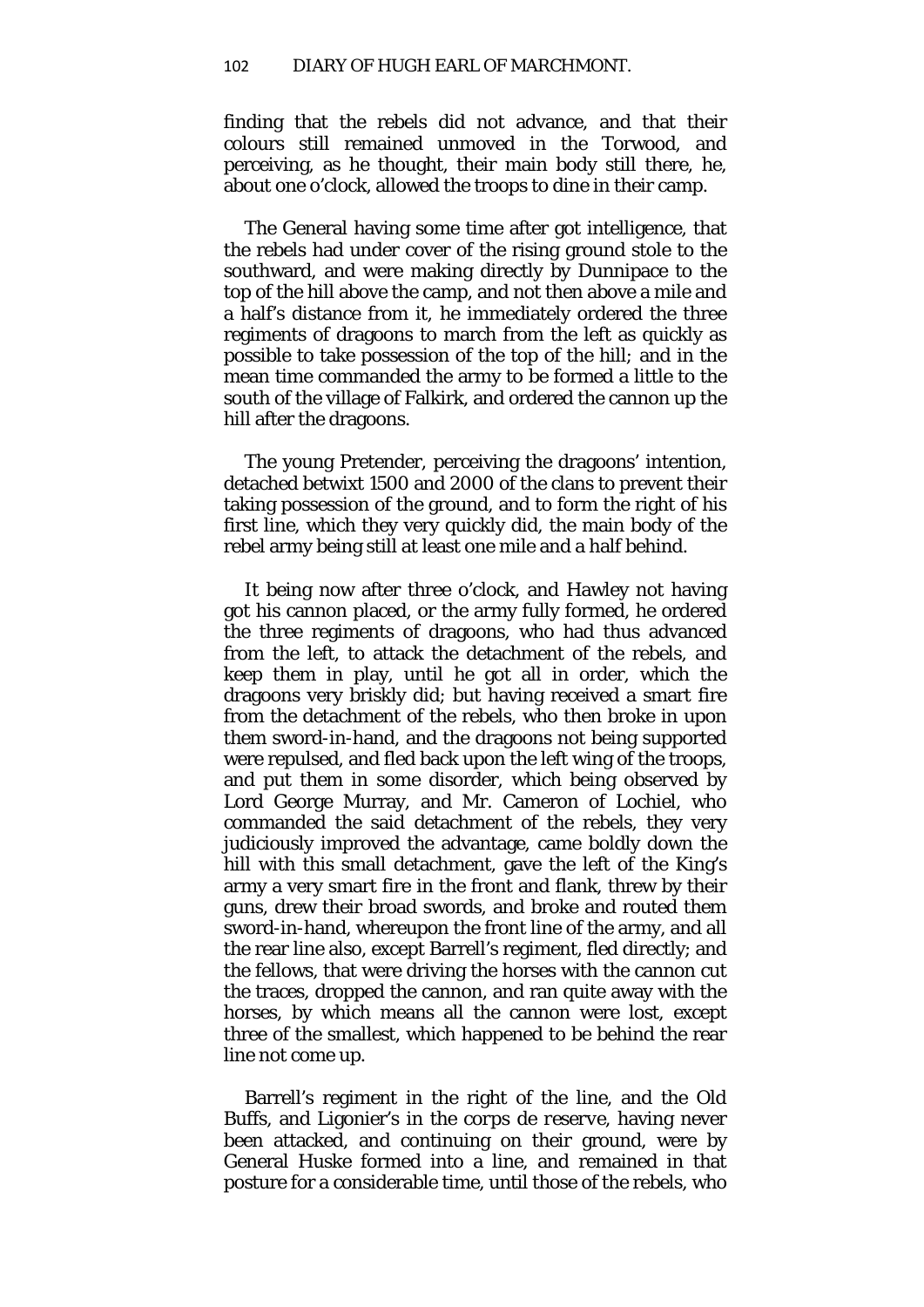were pursuing the left wing, were returning up the hill to their main body, which had not yet reached the field of battle; and then those three regiments fired by platoons upon such small parties of the rebels as were returning from the left; at last a body of about 400 of the rebels thus returning wheeled about, and advanced towards those three regiments, who received them with constant platoons. This body of the rebels having no guns to return the fire, they having thrown them away at the beginning of the pursuit of the left wing, were obliged to retire up the hill to the main body, from which there were immediately 800 detached to support them; the three regiments perceiving this retired directly to their camp, and soon after to Falkirk, and from thence followed the remainder of the army that night to Linlithgow, leaving the field of battle, seven of their cannon, their whole ammunition, their dead, wounded, camp, and tents, with such of their baggage, as was in the field of battle, to the rebels.

General Hawley returned next day to Edinburgh with the army, where they still remain. The rebels continued the night of the battle in General Hawley's camp, and in the town of Falkirk; a great number came the next day to Linlithgow. They are now returned to the siege of Stirling, which, it is said, they are carrying on very briskly without any disturbance.

General Hawley's army consisted of twelve regiments of foot, three regiments of dragoons, 1200 Campbells, 1000 other volunteers,—in all about 9000; whereof, said to be killed 500; wounded and prisoners, 800.

No account of the number of the rebel army. There was not above 2000 of them engaged; and their main body came never fully in view. It is said, they have 63 killed, and about 40 wounded. Major Mac Donald, brother to Keppoch, having pursued the retreat too far, is the only prisoner.

It is said, there are betwixt 30 and 40 of the King's officers killed, and in that number Sir Robert Munro, Colonel ----; Biggers, Powell, and Whitney, Lieutenant-Colonels; 14 Captains; and a great number of Lieutenants, Ensigns, and other officers.

One captain and two subalterns of the rebels killed; Lord John Drummond slightly wounded in the arm pursuing the chase*;* Lochiel slightly wounded in the heel.